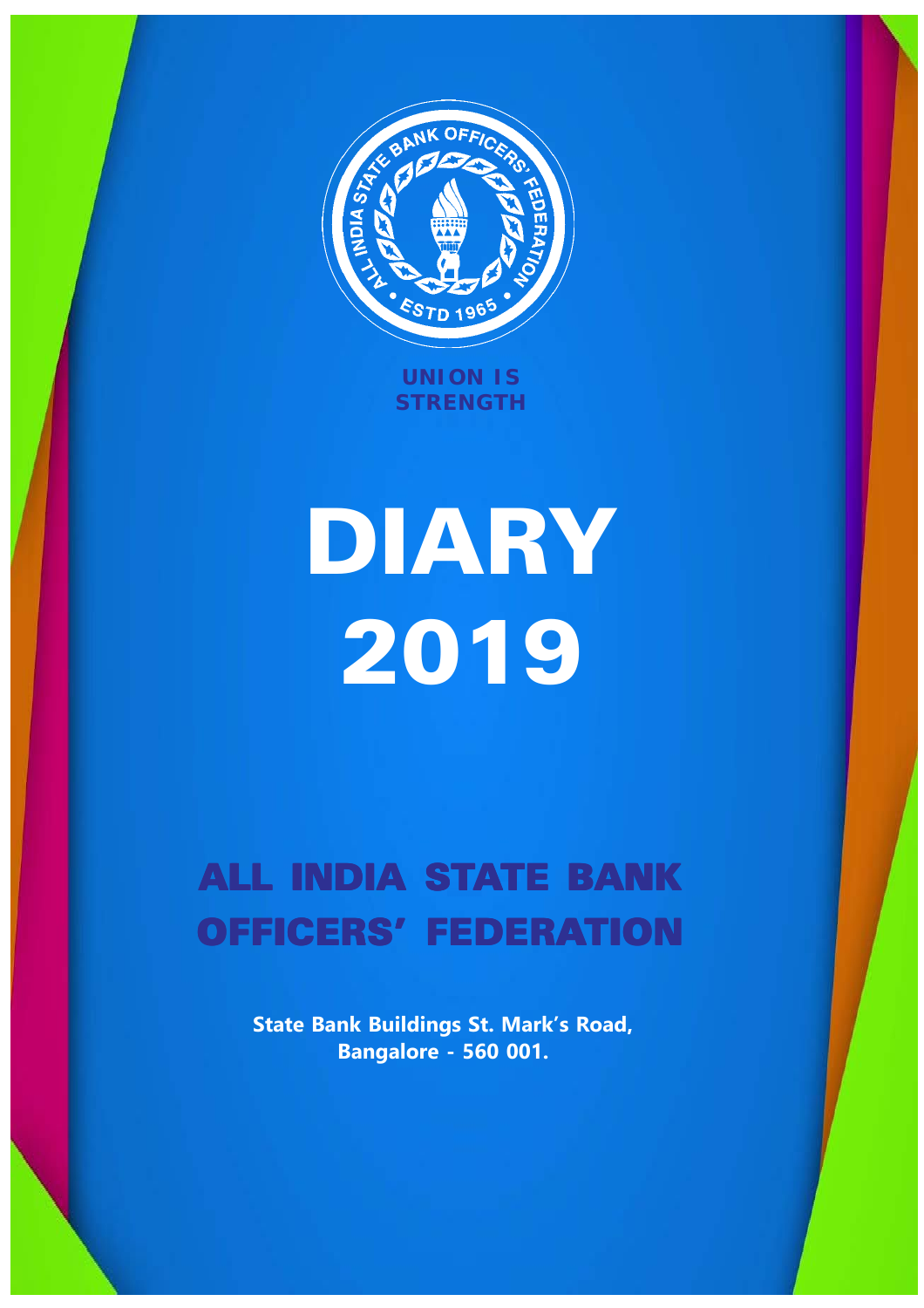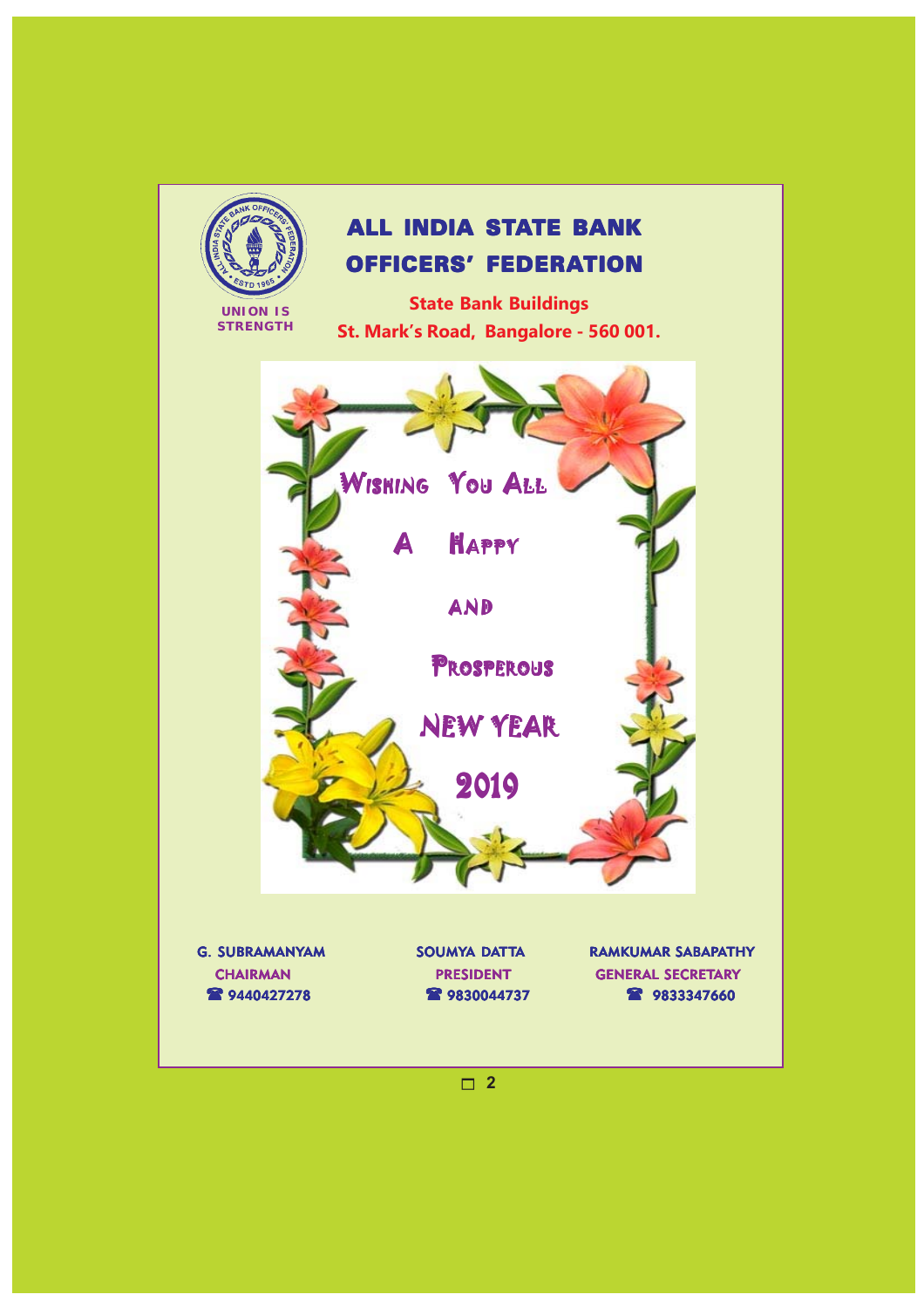#### PERSONAL MEMORANDA

| Name:--------------      |  |
|--------------------------|--|
| <b>Address : Office:</b> |  |
|                          |  |
|                          |  |
|                          |  |
| <b>Residence</b>         |  |
|                          |  |
|                          |  |
|                          |  |
|                          |  |
|                          |  |
|                          |  |
|                          |  |
|                          |  |
|                          |  |
|                          |  |
|                          |  |
|                          |  |
|                          |  |
|                          |  |
|                          |  |
|                          |  |
|                          |  |
|                          |  |
|                          |  |
|                          |  |
|                          |  |
|                          |  |
|                          |  |
|                          |  |
|                          |  |
|                          |  |
|                          |  |
|                          |  |

 $\boxed{)}$  3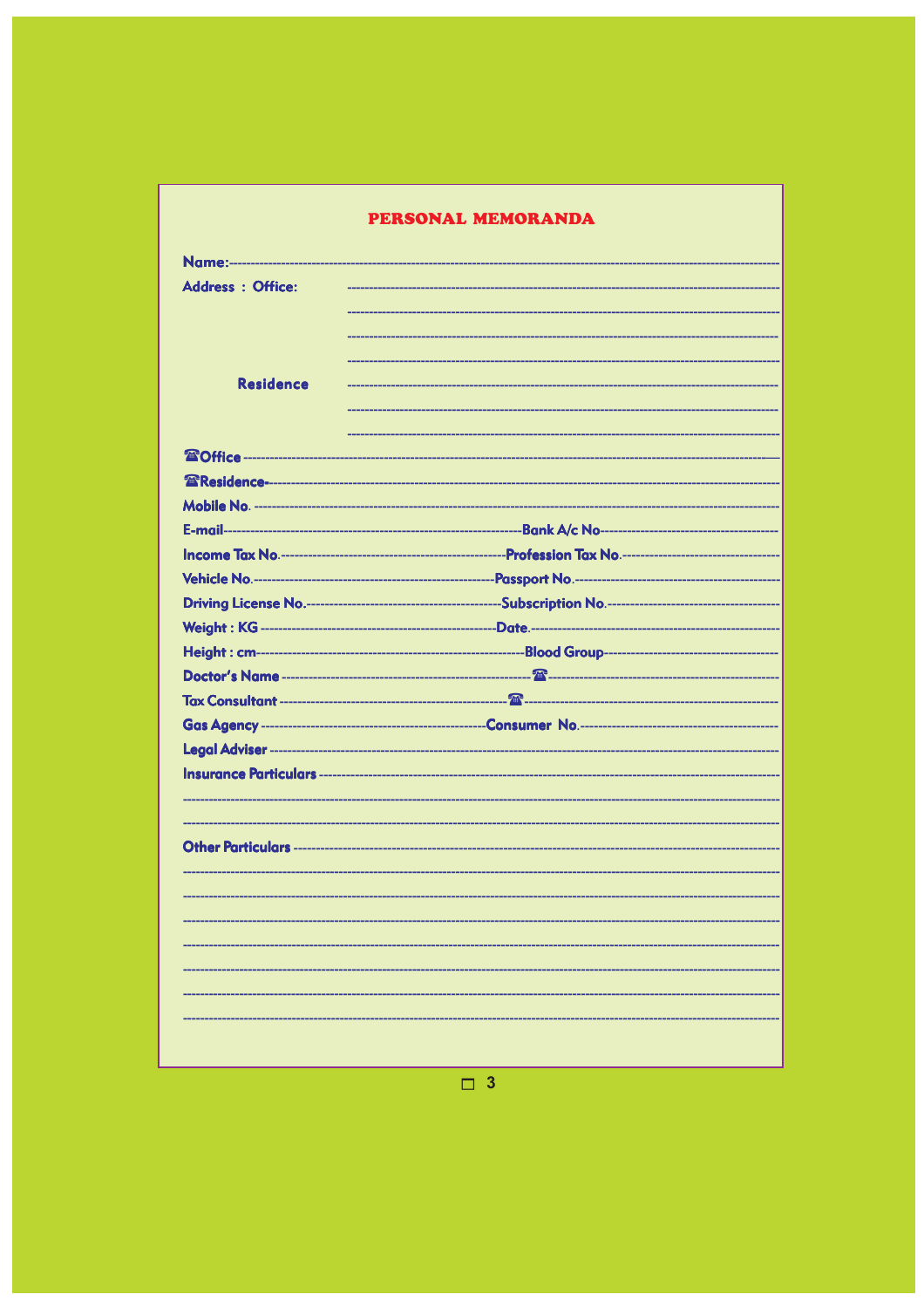

# ALL INDIA STATE BANK

OFFICERS' FEDERATION

**UNION IS STRENGTH**

**State Bank Buildings St. Mark's Road, Bangalore - 560 001.**

## OFFICE - BEARERS

| <b>CHAIRMAN</b>                                                                                                                                                                                                                                                                           |                     | <b>G. SUBRAMANYAM</b>                                                                                                                                                                                                       |                  |
|-------------------------------------------------------------------------------------------------------------------------------------------------------------------------------------------------------------------------------------------------------------------------------------------|---------------------|-----------------------------------------------------------------------------------------------------------------------------------------------------------------------------------------------------------------------------|------------------|
| <b>PRESIDENT</b>                                                                                                                                                                                                                                                                          |                     | <b>GENERAL SECRETARY</b>                                                                                                                                                                                                    |                  |
| <b>SOUMYA DATTA</b>                                                                                                                                                                                                                                                                       |                     | <b>RAMKUMAR SABAPATHY</b>                                                                                                                                                                                                   |                  |
| <b>SR.VICE-PRESIDENTS</b>                                                                                                                                                                                                                                                                 |                     | <b>AFFILIATE</b>                                                                                                                                                                                                            |                  |
| <b>SAMBIT MISHRA</b><br><b>RAVINDER GUPTA</b><br><b>V.MURLIDHARAN</b><br><b>VINAY K.BHALLA</b>                                                                                                                                                                                            |                     | <b>BHUBANESHWAR</b><br><b>DELHI</b><br><b>KERALA</b><br><b>JAIPUR</b>                                                                                                                                                       |                  |
| <b>VICE-PRESIDENTS</b>                                                                                                                                                                                                                                                                    |                     |                                                                                                                                                                                                                             |                  |
| <b>ANIL NARE</b><br><b>RUPAM ROY</b><br><b>PAWAN KUMAR</b><br><b>DEEPAK KUMAR SHARMA</b><br><b>AJIT KUMAR MISHRA</b><br><b>SANJEEV SABHLOK</b><br><b>C.SURYA KUMAR</b><br><b>G.R.JAYAKRISHNAN</b><br><b>G.SELVARAJ</b><br><b>B.SUKKAIAH</b><br><b>SABUJ MISTRY</b><br>PINAKIN BRAHMABHATT |                     | <b>MUMBAI</b><br><b>N.E.CIRCLE</b><br><b>LUCKNOW</b><br><b>CHANDIGARH</b><br><b>PATNA</b><br><b>BHOPAL</b><br><b>AMARAVATHI</b><br><b>KERALA</b><br><b>CHENNAI</b><br><b>HYDERABAD</b><br><b>BENGAL</b><br><b>AHMEDABAD</b> |                  |
| <b>JT GENERAL SECRETARY</b>                                                                                                                                                                                                                                                               | <b>S.K.SRINIVAS</b> |                                                                                                                                                                                                                             | <b>BANGALORE</b> |

| <b>JT GENERAL SECRETARY</b> | <b>S.K.SRINIVAS</b>        | <b>BANGALORE</b> |
|-----------------------------|----------------------------|------------------|
| <b>TREASURER</b>            | NARENDRA VASANTH KULAKARNI | <b>BANGALORE</b> |
| <b>ASSISTANT SECRETARY</b>  | <b>ARUN BALKAWADE</b>      | <b>MUMBAI</b>    |
|                             | <b>MITHUN DATTA</b>        | <b>BENGAL</b>    |
|                             |                            |                  |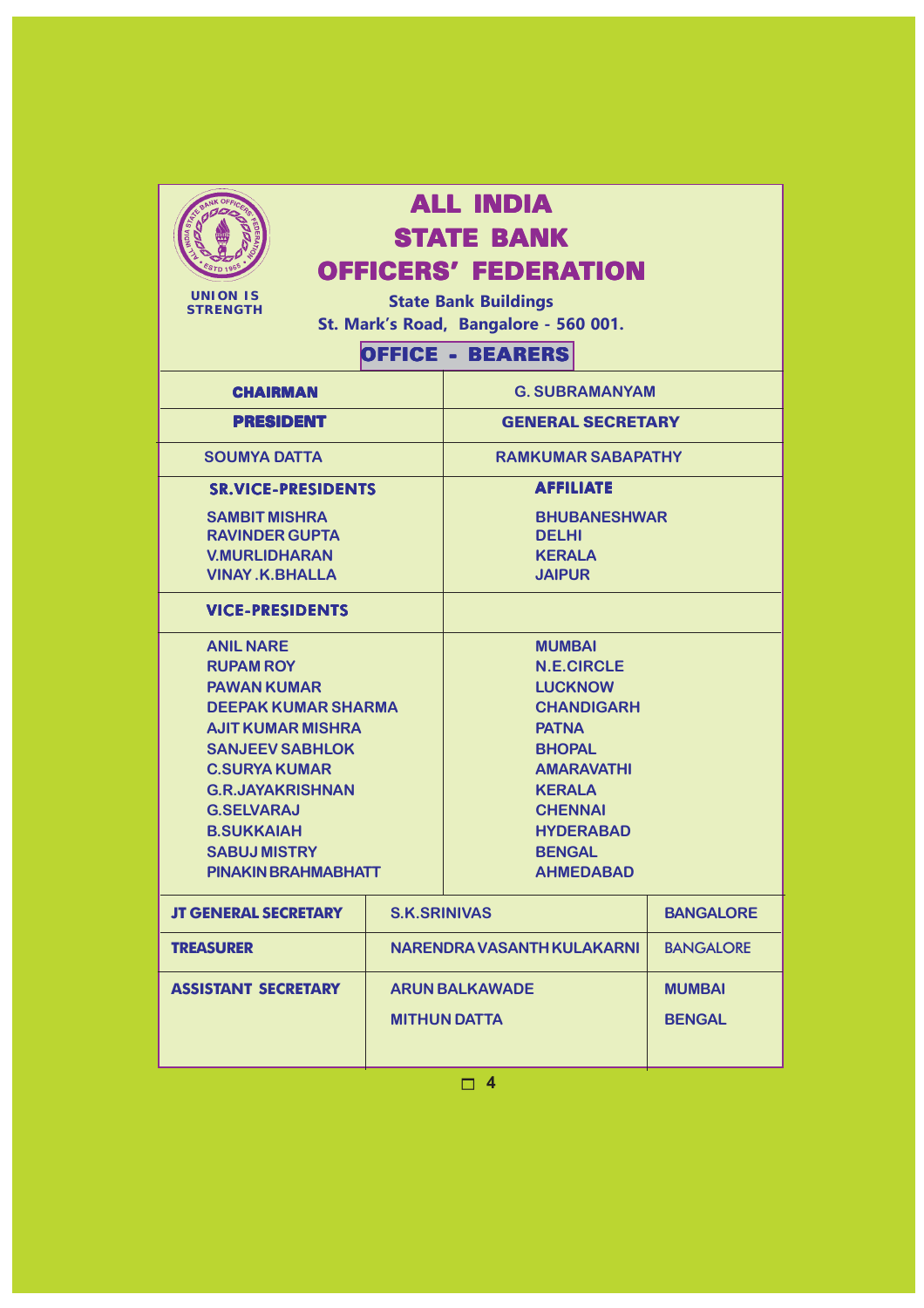| <b>DY. GENERAL SECRETARIES</b>                                 | <b>AFFILIATE</b>    |  |  |
|----------------------------------------------------------------|---------------------|--|--|
|                                                                | <b>HYDERABAD</b>    |  |  |
| <b>D.K.ROY CHOUDHARY</b>                                       | <b>N.E.CIRCLE</b>   |  |  |
| <b>SUSHIL AHUJA</b>                                            | <b>DELHI</b>        |  |  |
| <b>C.P.KRISHNANANDA</b>                                        | <b>KERALA</b>       |  |  |
| <b>NILESH RADIA</b>                                            | <b>AHMEDABAD</b>    |  |  |
| <b>RAMAVTAR SINGH JAKHAR</b>                                   | <b>JAIPUR</b>       |  |  |
| <b>MADAN KISHORE JAIN</b>                                      | <b>BHOPAL</b>       |  |  |
| <b>SANJAY KUMAR SHARMA</b>                                     | <b>CHANDIGARH</b>   |  |  |
| <b>G.KISHORE KUMAR</b>                                         | <b>AMARAVATHI</b>   |  |  |
| <b>R.BALAJI</b>                                                | <b>CHENNAI</b>      |  |  |
| <b>AJAY SAXENA</b>                                             | <b>LUCKNOW</b>      |  |  |
| <b>ARUN KUMAR BISHOYI</b>                                      | <b>BHUBANESHWAR</b> |  |  |
| <b>KAMLAKAR SINGH</b>                                          | <b>PATNA</b>        |  |  |
| SHUBHAJYOTI CHATTOPADHYAY                                      | <b>BENGAL</b>       |  |  |
| <b>SUNIL SHINDE</b>                                            | <b>MUMBAI</b>       |  |  |
| <b>V.N.NAGESH</b>                                              | <b>BANGALORE</b>    |  |  |
| <b>EXECUTIVE COMMITTEE MEMBERS</b>                             | <b>AFFILIATE</b>    |  |  |
| <b>V.ANJANEYULU</b>                                            | <b>HYDERABAD</b>    |  |  |
| <b>BIJOY.K. DUTTA</b>                                          | <b>N.E.CIRCLE</b>   |  |  |
|                                                                | <b>DELHI</b>        |  |  |
| <b>V.K.PREMACHANDRAN</b>                                       | <b>KERALA</b>       |  |  |
| <b>RAMAN VAGHELA</b>                                           | <b>AHMEDABAD</b>    |  |  |
| <b>RAVI PRAKASH GUPTA</b>                                      | <b>JAIPUR</b>       |  |  |
| <b>SHRIVARDHAN NEMA</b>                                        | <b>BHOPAL</b>       |  |  |
| <b>RAJIV SIRHINDI</b>                                          | <b>CHANDIGARH</b>   |  |  |
| <b>VIPAN BERRI</b>                                             |                     |  |  |
|                                                                | <b>AMARAVATHI</b>   |  |  |
| <b>M. ASHOK</b>                                                | <b>CHENNAI</b>      |  |  |
| <b>ARUN SHRIVASTAVA</b>                                        | <b>LUCKNOW</b>      |  |  |
| <b>SABYASACHI SWAIN</b>                                        | <b>BHUBANESHWAR</b> |  |  |
| <b>MD. RAFI AHMAD</b>                                          | <b>PATNA</b>        |  |  |
| <b>PRABIR SORKHEL</b>                                          | <b>BENGAL</b>       |  |  |
| <b>SRIPAD MADKAIKAR</b>                                        | <b>MUMBAI</b>       |  |  |
| <b>RAMMOHAN, A</b>                                             | <b>BANGALORE</b>    |  |  |
| <b>LADY REPRESENTATIVES</b>                                    |                     |  |  |
| <b>RAKTIMA SOREN</b>                                           | <b>BENGAL</b>       |  |  |
| <b>SHONAL D SATELKAR</b>                                       | <b>MUMBAI</b>       |  |  |
| <b>ALL INDIA STATE BANK OFFICERS' FEDERATION</b>               |                     |  |  |
| 雷22270619, 22211006, 25943132, FAx: 080-222 14 959, 222 14 956 |                     |  |  |
| BANGALORE - 560 001: EMAIL : aisbofbangalore@gmail.com         |                     |  |  |
| Visit Us: http://www.aisbof.org                                |                     |  |  |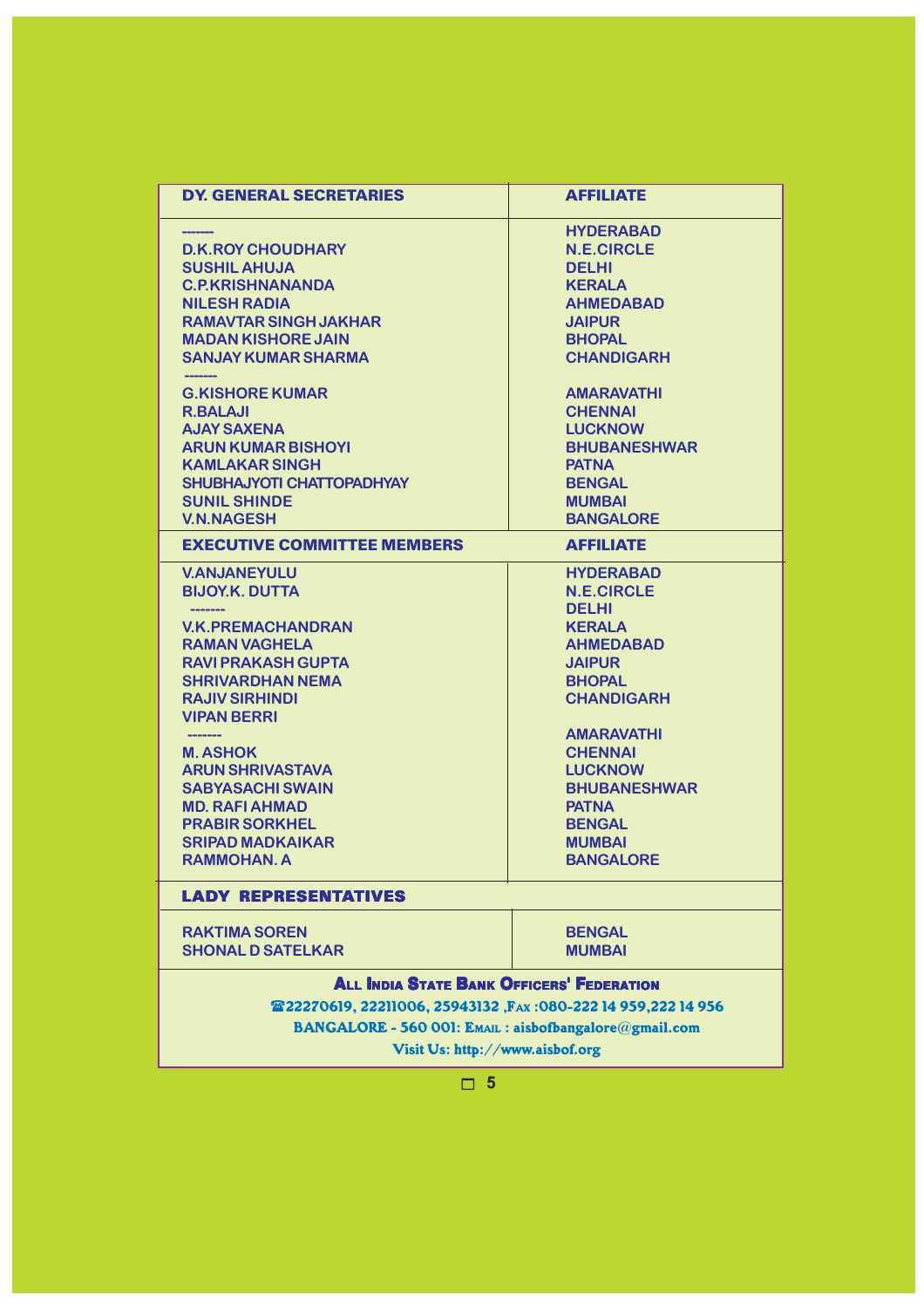

UNION IS **STRENGTH** 

## VISION OF AISBOF

**A PIONEERING, APOLITICAL AND RESPONSIVE OFFICERS' UNION** WISION OF AISBOF **COMMITTED CADRE, INSPIRINGLY LED, EVER AT THE FOCUSED SERVICES OF THE MEMBERS, THE BANK AND THE COMMUNITY AT LARGE.**

ANANAMARY AND FOR THE REAL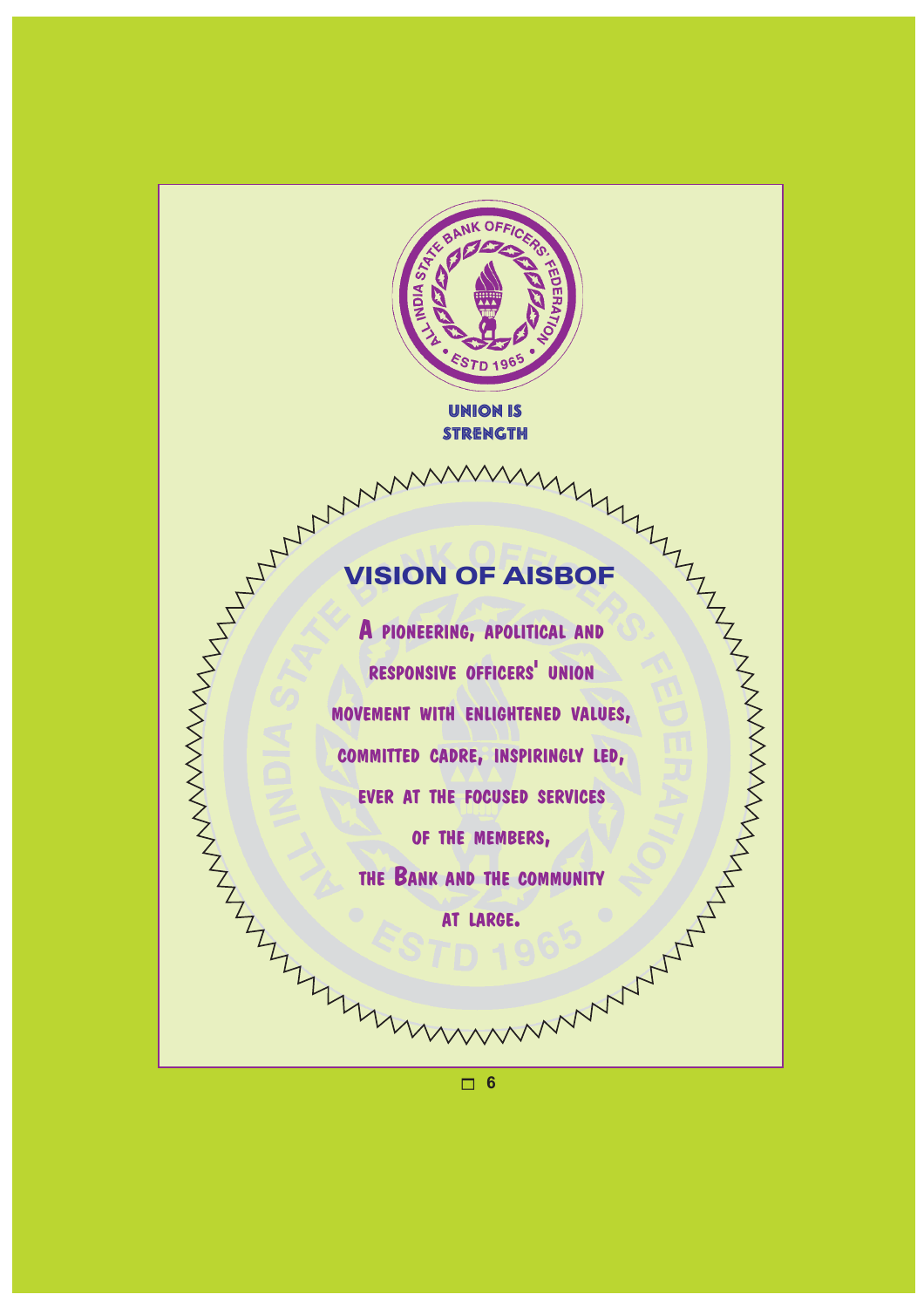#### ALL INDIA STATE BANK OFFICERS' FEDERATION (A.I.S.B.O.F.)

The All India State Bank Officers' Federation represents over 1,06000 Officers of State Bank of India. Membership of the Federation extends to Officers belonging to Junior, Middle Management as also Senior Grades performing functions such as Assistant Managers, Deputy Managers, Managers, Chief Managers,Assistant General Managers and Deputy General Managers of over 27,000 Branches/Offices of the State Bank of India, throughout the Country.

The Federation was founded in the year 1965. It has 16 affiliates consisting of 16 Circle Associations. Its Central Office is presently located at Bangalore. It has unit office at Local Head Offices of SBI corporate office at Mumbai.

The Federation is an apolitical and independent trade union. It is led by serving Bank Officers only. It is affiliated to All India Bank Officers' Confederation, which is also an apolitical & independent Trade Union.

The Federation is recognised by the SBI Management. The Federation is a partner in **"Bipartite and Tripartite"** forums established in the Bank for negotiations, consultations, customer service, community service banking, welfare schemes etc. It firmly believes in finding solutions to all problems through bilateral negotiations with the Management. **Com. Soumya Datta** is the President and *Com. Ramkumar Sabapathy* is the General Secretary of the Federation.

The Federation is committed to the objectives for which the banks were Nationalised. It actively participates in and supports all schemes and measures initiated by the Government for ameliorating the poorer sections of the society and priority sectors of the economy.

The All India State Bank Officers' Federation has an unique distinction of having gone on 17 days Indefinite Strike from 10th June, 1969 to 26<sup>th</sup> June 1969, *first Managerial Cadre strike in the world.* It was a path breaking strike which paved the way for improvement of Service Conditions of Officers and growth of the Officers' Trade Union Movement in India. For the second time, The All India State Bank Officers' Federation and the All India State Bank of India Staff Federation jointly went on an *Historic Indefinite Strike from 3rd to 9th April 2006,* demanding upgradation of pension scheme in State Bank of India. The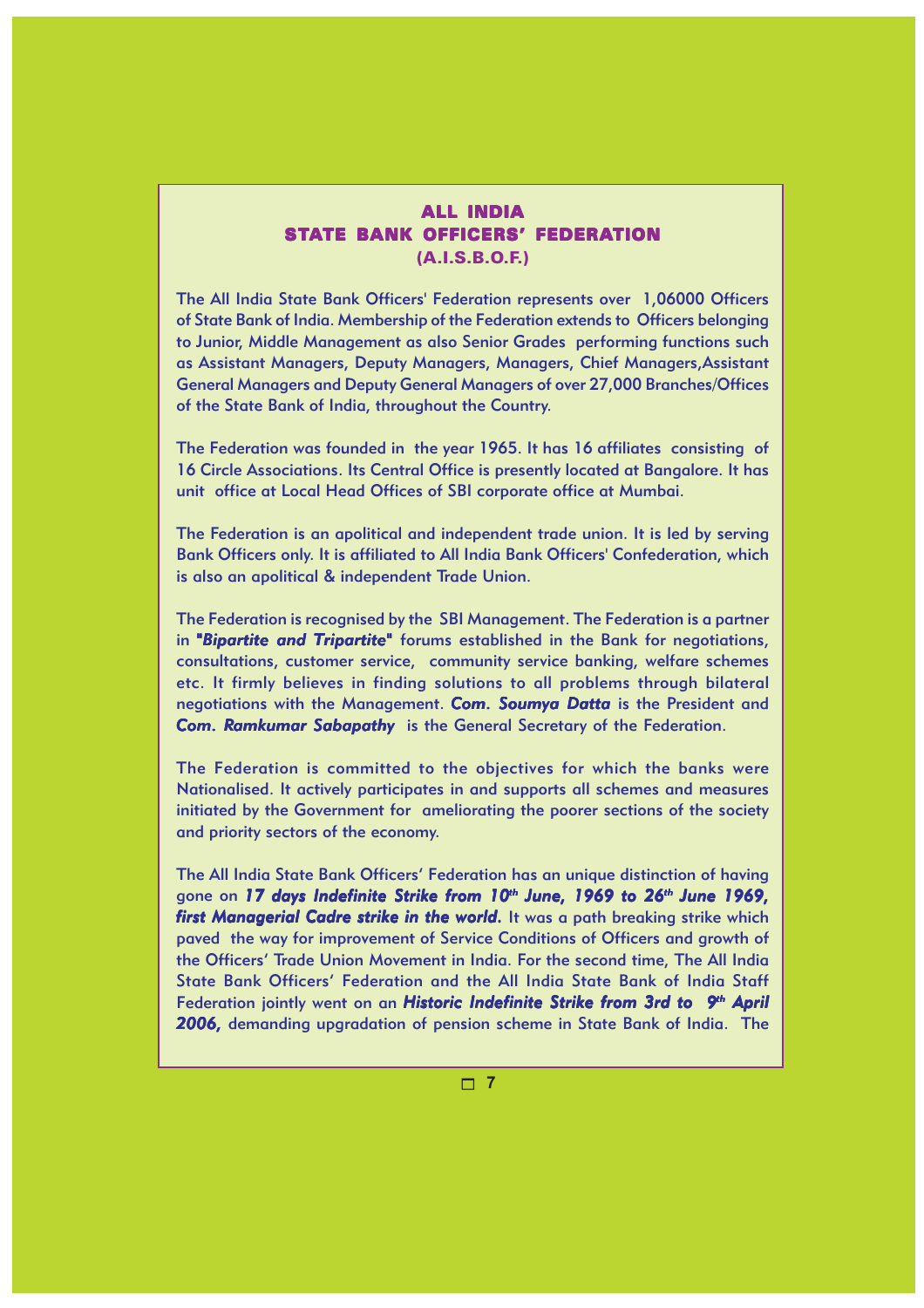Strike was total throughout the country. It created very strong pressure on the Government of India. Finally, they had to sit with both the Federations to sort out the issue to our satisfaction. The Indefinite Strike enthused millions of workers in organized and unorganized sectors. It proved once again that the united action of the Labour, will never fail.

The Federation has also brought out a documentary on Indifinite Strike titled "Union is Strength".

The Central Office of the Federation is provided with all infrastructure which is necessary for maintaining efficient communication system between the Affiliates, Membership and the Management in a most systematic manner. Apart from issuing circulars and other communications to grass-root level membership through Email and providing them with day to day information through Website on the activities of the organisation, the Federation has been publishing a monthly magazine known as "Officers' Cause". The journal is being released on the 15th of every month regularly. The journal started its publication in the year 1981 and is a source of information to the grass-root level members throughout the country. Copies of the journal reach all the 27,000 and odd branches of SBI keeping the members informed of the activities of the Federation. Apart from *"Officers' Cause",* the Federation has also been instrumental in bringing out "Common Bond" another monthly journal, the ownership of which has since been transferred to AIBOC."Common Bond", was commenced during 1981. Thus both these journals have completed over 3 decades of service to the officers' fraternity.

In order to equip our Office-Bearers and activists with skills in defending their colleagues facing disciplinary proceedings, the Federation has launched a quarterly journal "Domestic Enquiry", during the year 1997. The publication has been well received. Likewise, during the year 2004, the Federation has commenced yet another publication titled *`Labour Research'*. This bi-monthly publication has become quite papular not only in the Financial Sector, but also among the entire Trade Union fraternity.

With a view to provide further fillip to the movement, the Federation has set up an Academy in the name of *'National Academy of Trade Union Research and Education (N.A.T.U.R.E.).* in the year 1991. Periodical Training Programmes are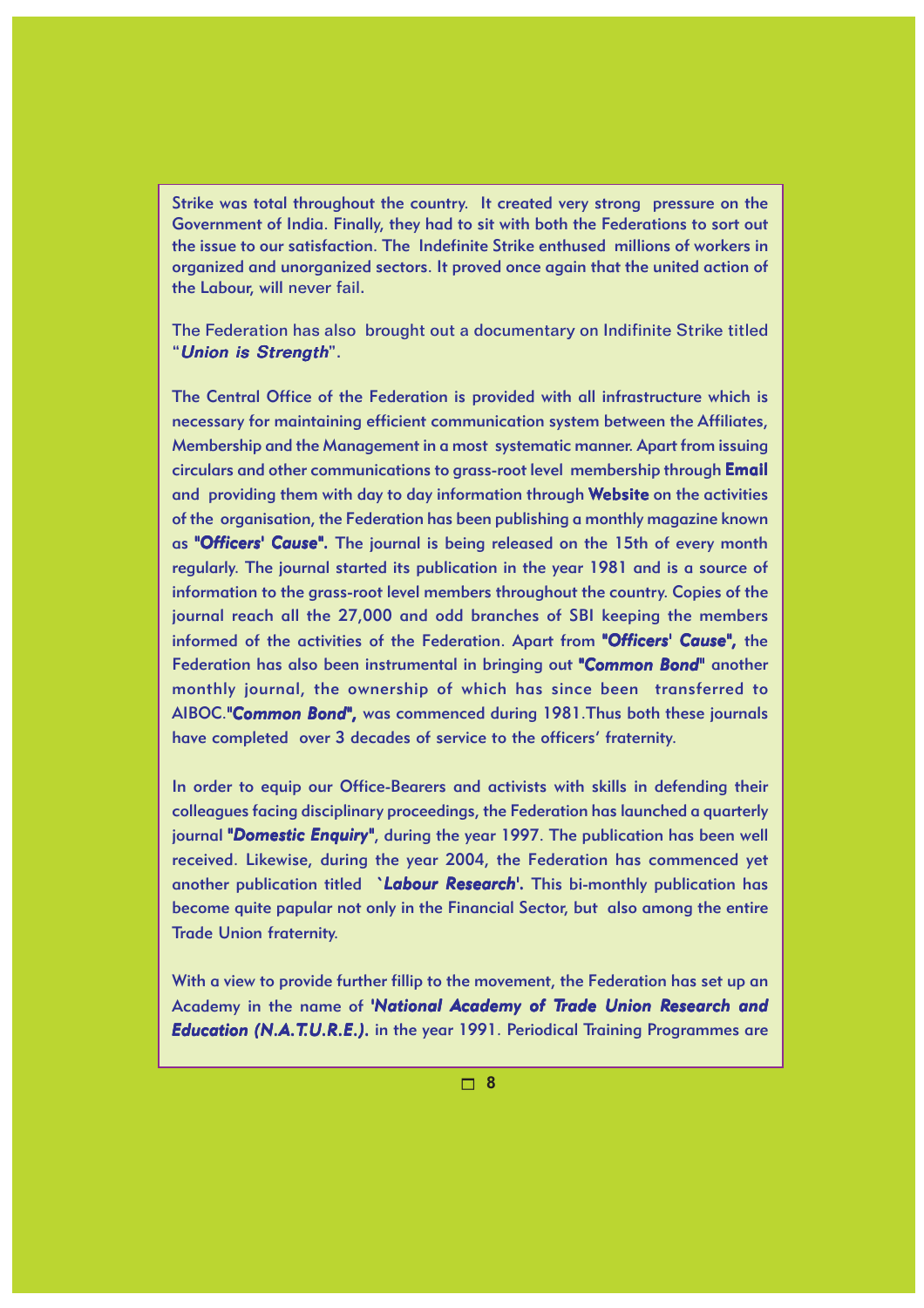#### conducted by the Academy to groom activists of our affiliates as potential leaders.

The faculty of NATURE also visits various parts of the country to impart training, wherever activists are not in a position to attend the programmes at Bangalore. It has conducted *139th programmes* up to date. It has also been decided to conduct the *140th* Programme in the New Year 2019 from January 11th to 13th at Bangalore.

Trade Unions in the organized sector cannot ignore the teeming millions of people who are living below the poverty line, the unorganized labour force, the down-trodden, child labour, bonded labour and millions of illiterate agricultural and other workers. We have to respond to the society's problems. The organizations who are well off should spare a portion of their resources towards social service. The Federation has set up a "*Social Welfare Fund"* to take up several social projects and encourage affiliates to make use of the Fund for the purpose. The Federation brings out a quarterly magazine viz. *"Social Concern" "Social Concern"* covering all the social activities undertaken by the Federation and its affiliates. The publication started in the year 2000.

The Federation has also taken up the task of several other publications. The important ones are *" An Aide to Defence Representatives" and" Comprehensive compendium on Superannuation Benefits* in SBI, Medical Benefit Scheme to Retired Employees, Information Technology Act , a comprehensive compendium of current wage settlements in Banks/RBI, Insurance etc., etc. The magnum-opus was a *"CD on Model "CD Enquiry"* brought out during the year, 2004, which has become quite popular.

The term 2012-2015 has been a very turbulent one. The Management issued chargesheet to 27 Principle Office-bearers, Presidents and General Secretaries of our Circle Associations for holding Lunch time Demonstrations on 28<sup>th</sup> Aug. 2012 opposing the intention of the management to introduce seven day's banking without consulting the federation. The Circle Associations moved respective High Courts. The verdicts of the High Courts were varying. However the Bench of Chennai High Court quashed the charge sheets which has been challenged by the bank through an SLP in Supreme Court of India. Several of our leaders were penalized by reduction by a scale, some were placed under 19(3) under SBIOSR at the time their retirements. Due to continuous efforts of the federation the matter has been sorted out in a mutually acceptable way. During this period there was an unsavory efforts to withdraw check off facility also. Even that has been sorted out. Eternal vigilance is the cost that we have to pay to keep our freedom intact. The turbulence created by a few disgruntled elements has died down and the Federation has emerged much stronger than before.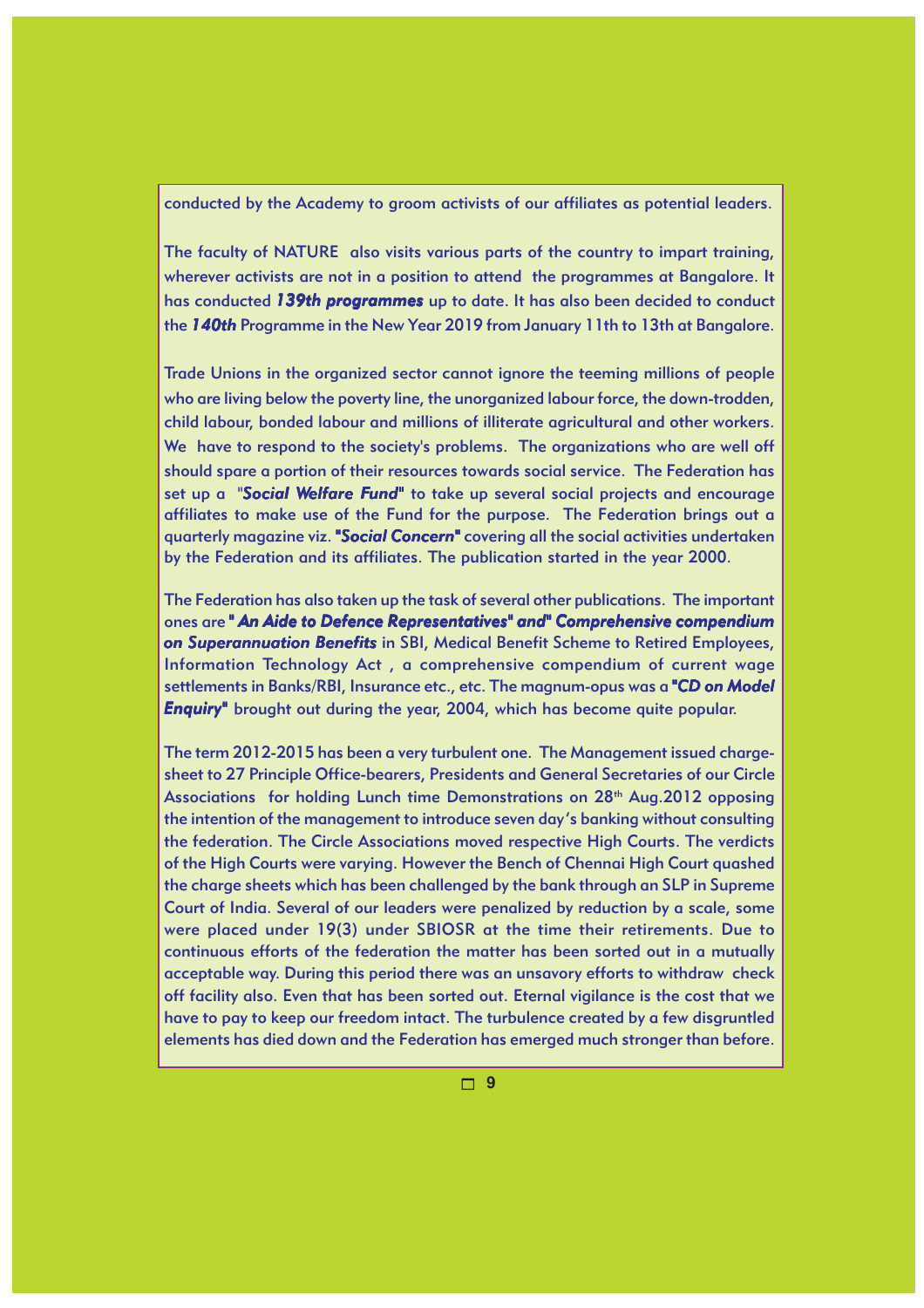The aim of the Federation is to achieve through constructive co-operation with the Management and the Government, maximum efficiency in banking operations, balanced spread of banking to different regions, high quality customer service, development of human resources, modernisation of systems and procedures, prevention of wasteful expenditure and frauds and to generate stable and harmonious industrial relations.

#### PONDICHERRY DECLARATION:

The All India State Bank Officers' Federation has completed 53 years of service to the officers' community. The Federation was set up in the year 1965 with a couple of Circles and less than a few thousand officers. Over the last 53 years, the Bank has grown rapidly with about 1.06000 officers serving in over 27,000 branches of State Bank of India. The challenges before trade unions are multifarious. With a view to consider the challenges before us and to rediscover the future perspectives of the Organisations, a seminar of the Presidents and General Secretaries of all affiliates was held on 5th and 6th of October 1997 at Pondicherry. After 2 days of deliberations, the leaders of the Federation came to certain conclusions in regard to the future perspectives of the Organisation. The seminar also adopted a declaration on the Vision and Mission of AISBOF.

#### SECOND, THIRD AND FOURTH MEETINGS

In the Second Meeting of the Presidents and General Secretaries of affiliates held at "Udhgamandalam" in June 1999, several policy decisions have been taken including resturcturing of the Federation. The Third Meeting was held at "Pune " on the 7th & 8th November,2000 to review the functioning. The Fourth Meeting was held at Nagpur on  $5<sup>th</sup>$  & 6<sup>th</sup> Feb.2009 to take the organization to the grass root level through conduct of Cadre Development Programmes all over the country.

#### HISTORIC NAGPUR CONCLAVE OF THE PRESIDENTS AND GENERAL SECRETARIES

The Nagpur Conclave of the Presidents and General Secretaries of the Circle Associations and the Federation was held on 5th and 6th February 2009. The conclave was a trend setter in drawing up a blue print for the future of the Federation. The meeting provided for an in-depth debate on several issues concerning the Bank, Circle Association, the Federation, the Trade Union movement and the society at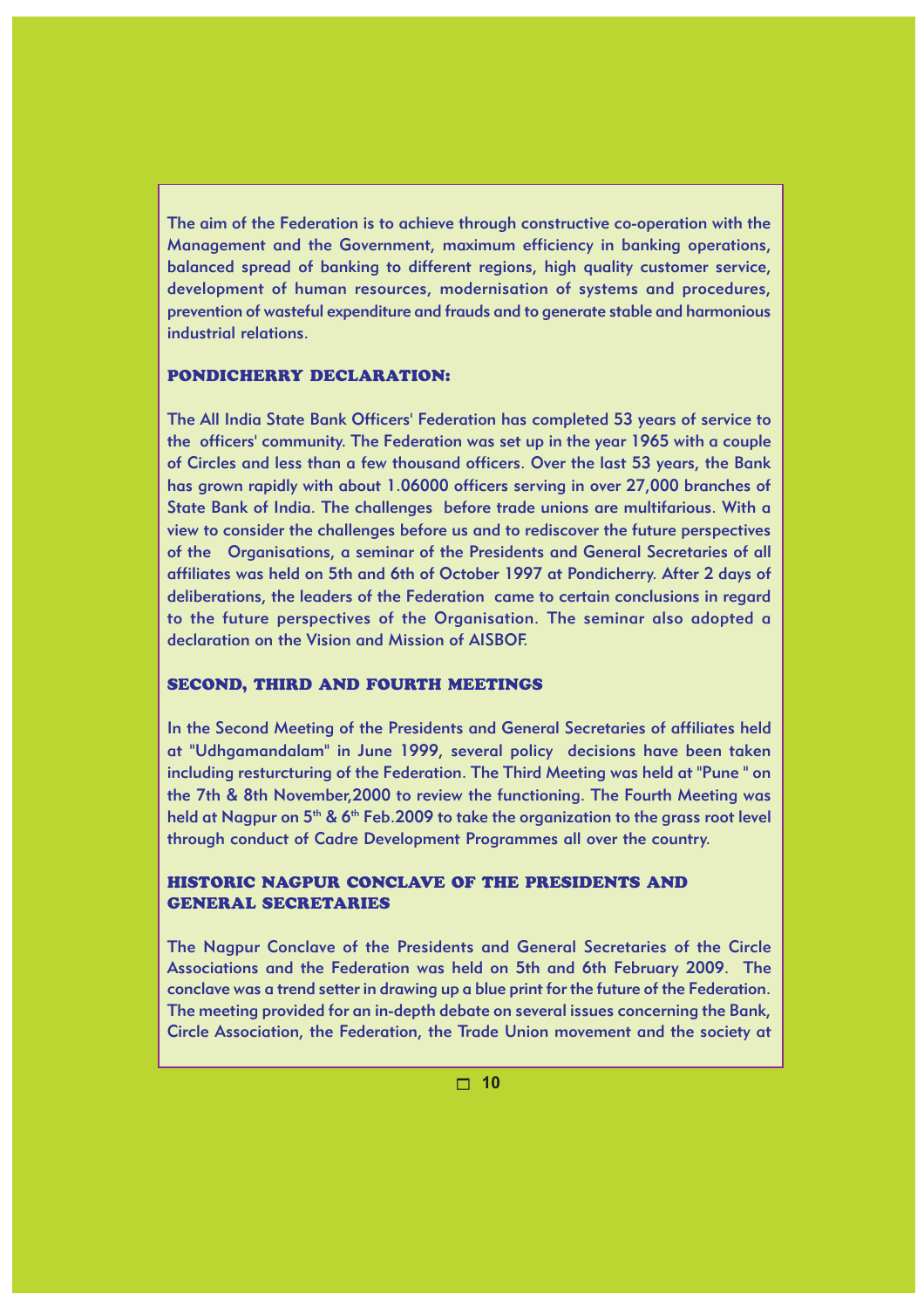large. The two days Conclave held through group discussions, presentations etc., concluded with certain specific objectives and future tasks for the Federation. One of the major decisions of the conclave is to take the organisation to the grass root level through conduct of Cadre Development Programmes all over the country.

#### BRAINSTORMING WORKSHOP AT CHENNAI

The 5th meeting was held at Chennai on  $20<sup>th</sup> 21<sup>st</sup> Oct.2016$ . The demographic composition of our members has changed due to the arrival young officers including large number of lady officers. The need to inculcate the trade union spirit in their minds and train them for taking over the future leadership needs immediate attention.Hence, the assembly of Presidents and General Secretaries of AISBOF, after a two day Brainstorming Workshop resolved as follows;

- $\circ$  To provide ample opportunities' for the younger generation women officers in the leadership of our organization.
- To provide various avenues for training the members in trade union as future leaders in the areas of leadership development, disciplinary proceedings, wage negotiations, art of negotiation etc.
- To ensure that they contribute sincerely for the development of the Bank, follow the laid down systems and procedures thereby protect the interests of the Bank.
- To strengthen the circle associations, wherever necessary, by providing leadership support.
- To join hands with our fraternal organisation, the staff union in our struggle to resolve the issues.
- To initiate dialogue with the management to address the issues in the implementation of CDS and the related issues hurting the employees
- To segregate cross selling and commission thereby putting an end to unfair practices
- To have a retook into the branch categorization to restore the positions of branches wherever necessary to safeguard the interest of the bank
- $\heartsuit$  To engage the management to address the burning problem of staff shortage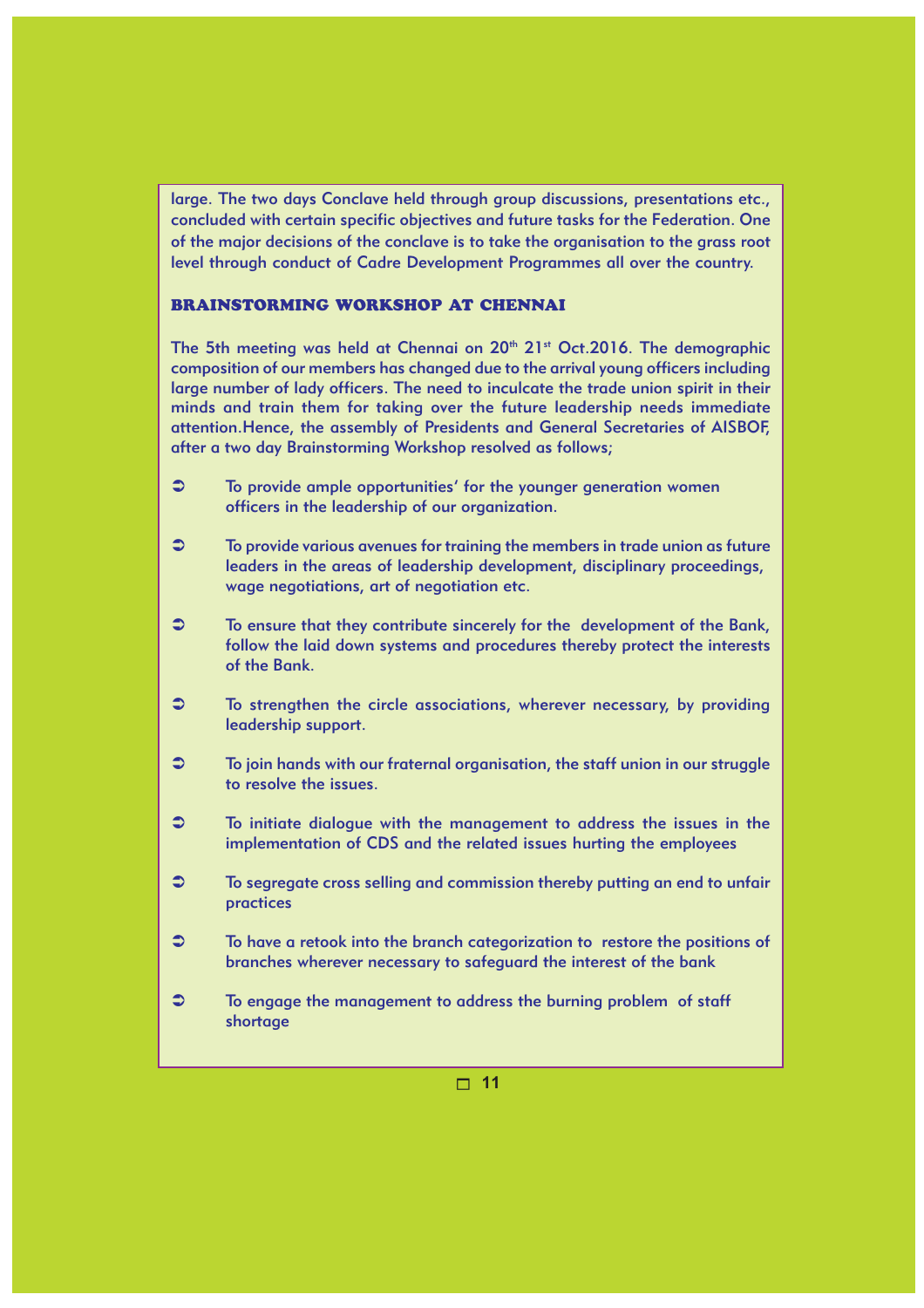- To chalk out a path to sort out all the pending issues
- **Thereby to strengthen the circle Associations and the Federation in the** days to come.

Another Brain storming session of Presidents and General Secretaries was held at Bangalore to discuss and find ways and means to solve the most important issue; **"Effects of Punishments".** According the AISBOF submitted its suggestions on the issue to the management and they were accepted after vigours follow up and persuasion. Now the entire *"Effects of Punishment "* are codified which should now be guidelines for the operating desk/levels.

OUR VISION

A Pioneering, Apolitical and Responsive Officers' Union Movement with Enlightened Values, Committed Cadre, Inspiringly led, Ever at the focused services of the Members, the Bank and the Community at large

OUR MISSION

To carry the torch of an exemplary SBI Officers' Union Movement

- *Ever alive to Uniting, Protecting, Securing and Satisfying the committed and enthused members; and enthused members;*
- **Ever facilitating the growth and development of quality Bank Professionals;**
- *Ever offering trusteeship role in meeting the challenges of SBI in the face of Ever offering role in meeting the of SBI in of changing Economic Scenario; and*
- *Ever trusting in continuous search, improvement and education with a concern for all that is noble, just and praiseworthy in our movement, Bank and Nation.*
- *The conclusion of the Pondicherry meeting is a milestone in the history of our movement. The concept of vision and mission is inspiring the leadership and membership alike to carry on the banner of the Federation to greater heights of glory.*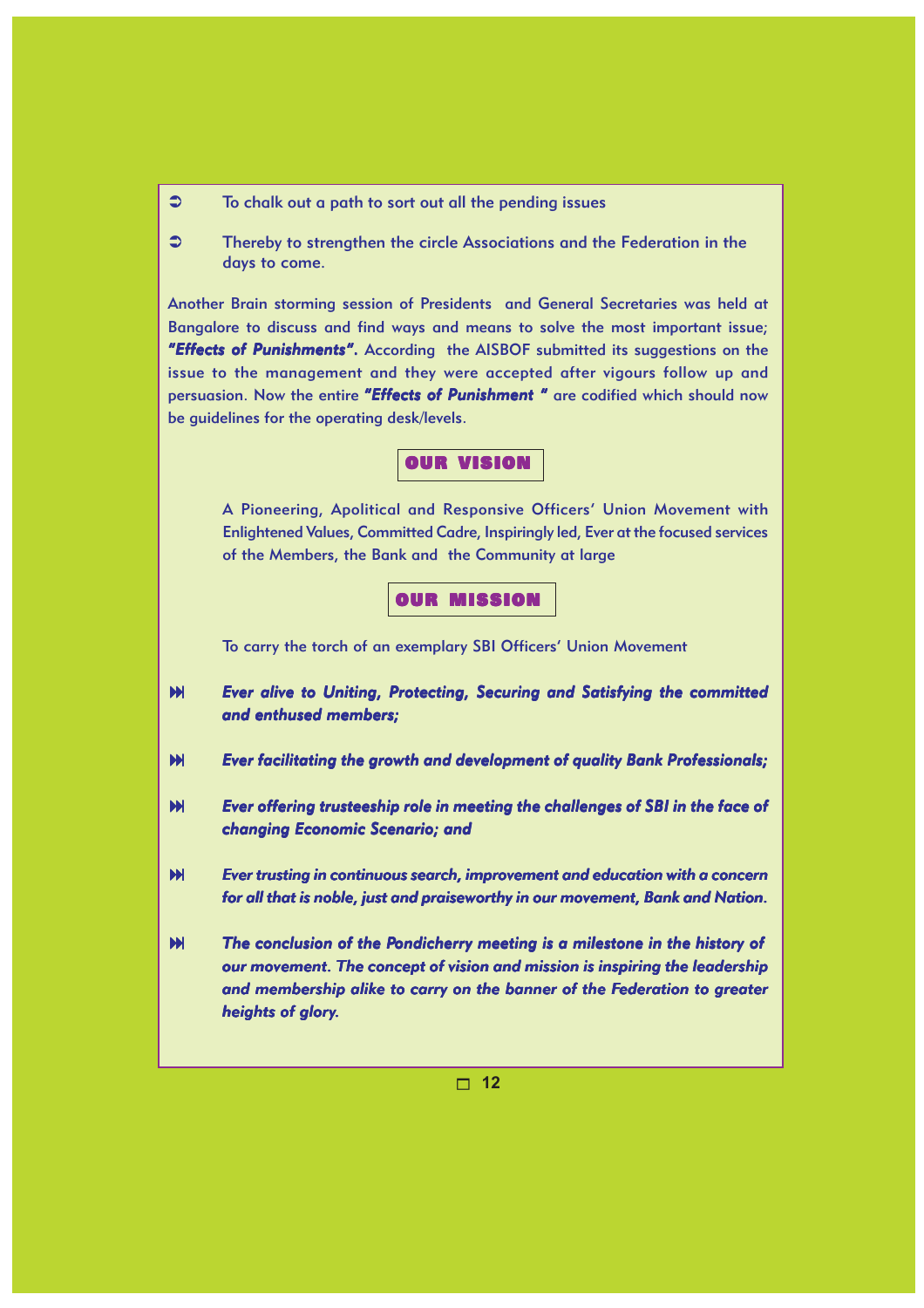#### OUR VALUES

- $\supset$  Priority to Union Organisational Excellence;
- Circle-wise Autonomus/ Federation-wise strong;
- $\supset$  Sense of belonging and totality;
- $\supset$  Apolitical and internally led.
- $\mathfrak{S}$  Sensitive and sincere to human dignity and concern;
- Search for the continuous improvement
	- (Training and Development);
- **Professional outlook and dedication to the Bank**
- Updating knowledge and skills-continuous; and Rooting out corruption at all levels and shades (within and without-power corruption and money corruption).

#### NATIONAL ACADEMY OF TRADE UNION RESEARCH AND EDUCATION (N.A.T.U.R.E.)

The trade union movement in India has a history of over a century. The seeds of unionism were sown along with freedom struggle. The Britishers who brought the Industrial Revolution with them also brought in its ill-effects such as exploitation of the labour class, discrimination between men and women, hostile working conditions, perpetuation of child labour etc., which gave rise to emergence of unions. The workforce employed in Postal and Railway Departments as also in textiles, Jute and other industries organised trade unions and contributed their mite to the freedom struggle.

The trade union movement in the Banking Industry began in the early 40's with the active support of Central Trade Unions. The Officers' Organisations sprang up in the early 60's in State Bank and other Banks. During the last 58 years, the officers in the banking industry have consolidated their position and built up a strong industry level organisation under the banner of AIBOC.

The National Academy of Trade Union Research and Education is a wing of All India State Bank Officers' Federation. The Federation appointed a sub-committee for a review of its functioning and to make appropriate recommendations for widening our Trade Union Activities. One of the recommendations was to set up an academy exclusively devoted for development of the trade union activities. The launching of NATURE in the year 1991 was in response to the recommendations of the Sub-committee.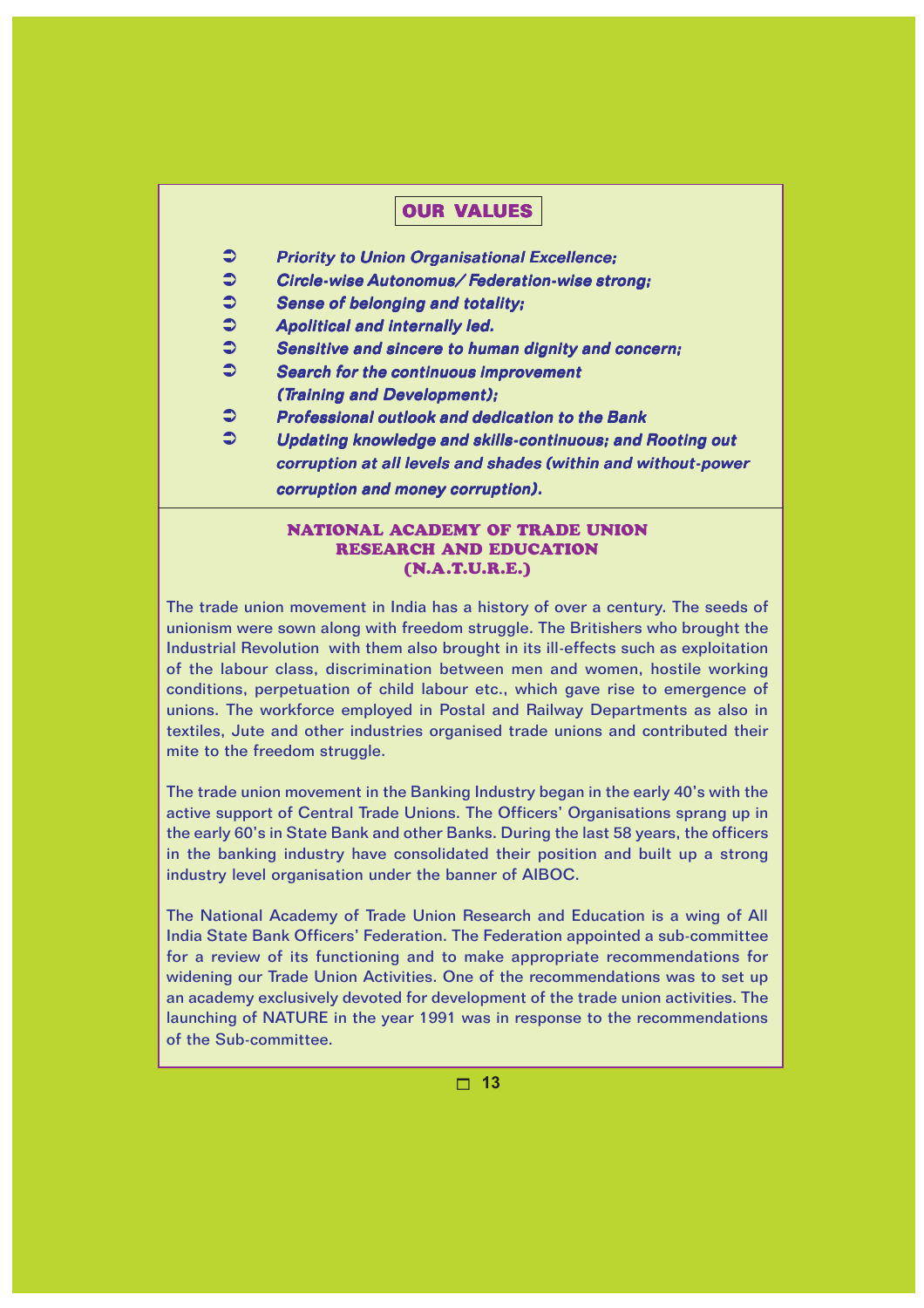As a strong and militant organisation, the Federation has played a predominant role in organising AIBOC. The Executive Committee of the Federation, in one of its meetings observed that in the field of trade union education and research, not much efforts have been made either by the central trade unions or independent Federations. Need was therefore felt for the unions in the organised sector like banking to come forward to take up the work of education and research in the sphere of trade union movement. The National Academy of Trade Union Research and Education is wholly dedicated to fulfilling this task.

#### THE OBJECTIVES OF N.A.T.U.R.E.

- a) To undertake the study and research of the history of the trade union movement:
- b) To keep abreast with day-to-day developments in the tradeunion field on an ongoing basis;
- $\tilde{c}$  To impart training and education in the management of trade unions;
- d) To develop leadership qualities, negotiating skills and to have up-to-date knowledge of legislations affecting the working class;
- e) To train defence-counsels;
- f) To inculcate a spirit of camaraderie amongst the various sections of working class to motivate employees and officers to take up the task of forming and managing trade unions etc.

The recent economic and industrial policies of the Government at the instance of the IMF and World Bank have once again brought into focus the watchdog role the Unions have to play to protect the interests of the working class. NATURE pledges to be in the forefront in fulfilling the aspirations of the members for all times to come.

The faculty has been developed from within. At the request of the affiliates of AISBOF/AIBOC, training programmes, on "Disciplinary & Vigilance Proceedings", `Leadership Development', `Fitment' `Superannuation Benefits', `Cadre Development', `Pre-promotion Training', `Yoga for better Health & Relaxation Technique' etc are arranged at Bangalore and other parts of the country.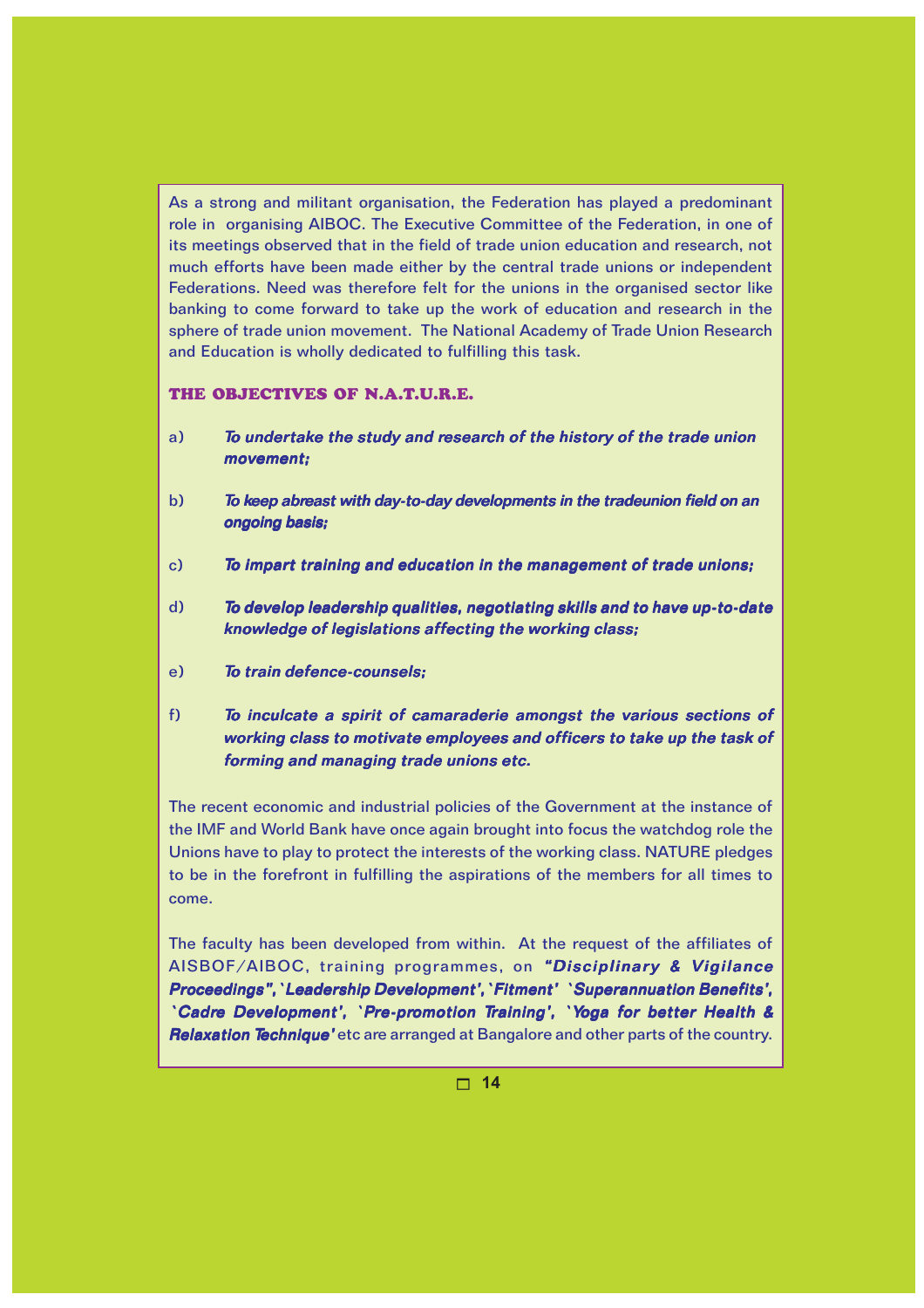#### RESEARCH WING

One of the objectives of **N.A.T.U.R.E**. is to take up further research and study on the issues related to trade union movement as also issues related to working class of our country. Majority of the working class are in the unorganized sector. They do not get the benefit of organized trade unionism. Their working conditions, conditions of employment, wage policy etc., are at the mercy of the Government. The absence of assured social security measures as well as recent trends in the name of globalisation have pushed them to a more disadvantageous position. It is necessary that all the Trade Unions in the organized sector contribute their mite for the welfare of their counterparts for the unorganized sector.

#### A VIDEO FILM ON "MODEL ENQUIRY"

A classic documentary on 'Model Enquiry' was produced with a highly professional and skilled team from AISBOF. It was a long felt desire of the comrades throughout the country who attended the workshops on disciplinary and vigilance proceedings to have a film on Model Enquiry. On 18th Aug. 2004. the Federation released a DVD on 'Model Enquiry' at Gandhi Nilaya, Bangalore.

#### SILVER JUBILEE CELEBRATIONS OF NATURE

We are happy to inform all our members all over the country that the National Academy of Trade Union Research and Education a wing of All India State Bank Officers' Federation attained an important mile stone of completing 25 years of its meaningful service to the trade union fraternity in the country during the year 2016. This year was celebrated as **Silver Jubilee Year of NATURE** by the Federation in order to commemorate the historic contribution that the NATURE as an institution under the Federation has done to the trade unions in the banking industry as well as other sectors of the economy imparting knowledge about the leadership development, the Disciplinary Procedure training program along with several other types of programs developed for the consolidation of the working class in the country.

The NATURE commenced its journey on 2nd October 1991 on a very modest scale by holding the Disciplinary Workshop for 3 days for the benefit of our activists and leaders and thereafter it saw the activities spanning over across the country over a period of 27 years by creating a sort of record in training a large number of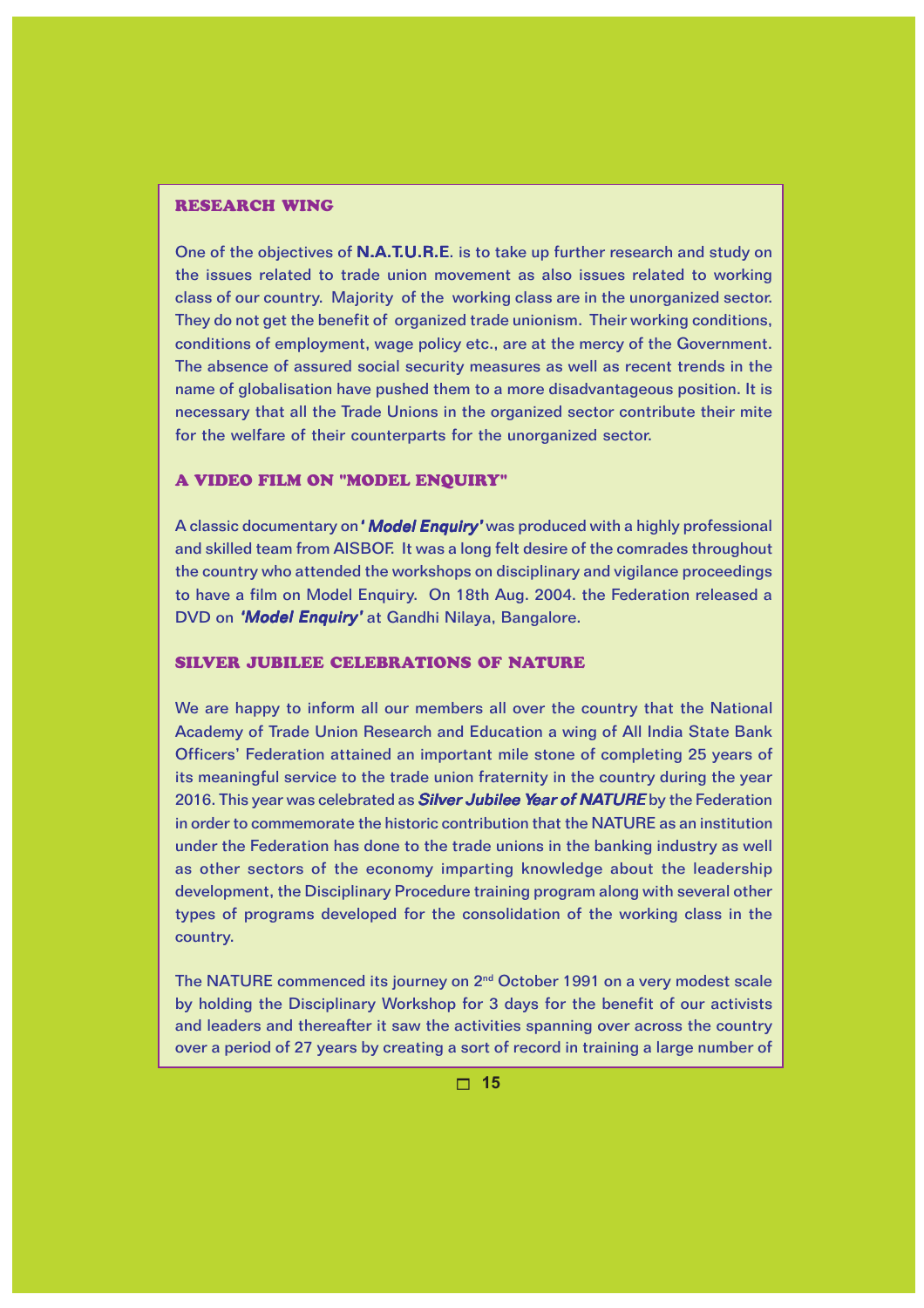activists to take up the responsibility of organizing the trade unions in their respective field and consolidation of the working class as a great service to the working class in the country. It has till date completed 131 Training Programmes.

The "Gandhi Nilaya" the administrative Office for NATURE has become a household name amongst the trade union leaders all over the country. It has also developed an excellent faculty over the last 2 decades consisting of the stalwarts of our movement who have dedicated themselves for the cause of serving the trade union movement and have been updating the materials and the knowledge that is required for equipping our members in the matter of administration of the trade union as well as managing the defense work in respect of the charge sheet served on our members.

#### 2<sup>nd</sup> WING OF NATURE

The "NATURE" opened its 2<sup>nd</sup> wing at Patiala (Chandigarh Circle) on 30<sup>th</sup> July, 2017 among much **fanfare**, to cater to the needs of the neighboring districts/ states covering all other Banks in the area. The members are requested to take maximum advantage of the same.

#### PUBLICATIONS OF AISBOF DISCIPLINARY AND VIGILANCE PROCEEDINGS AND MODEL ENQUIRY.

NATURE has brought out to 2 major publications on the occasion viz. "Compendium on Disciplinary and Vigilance Proceedings" containing all the important course contents/materials as also a book on `Model Enquiry' giving the entire script of the film for the benefit of the participants and those who are interested in acquiring higher skills in the art of defence.

#### UNION IS STRENGTH

It is a hand book for the Trainers' who will be handling Cadre Developments Programmes in their respective Circles. The book contains a brief on the History of AISBOF, Efforts of the Federation in evaluation of our service conditions, tips for the trainers, inputs for cadre development, organizational structure, role and responsibility at various structures, communication, public speaking, tools for leadership etc., The book has become very popular amongst our comrades and within 4 months of its publications six thousand copies have been printed. For the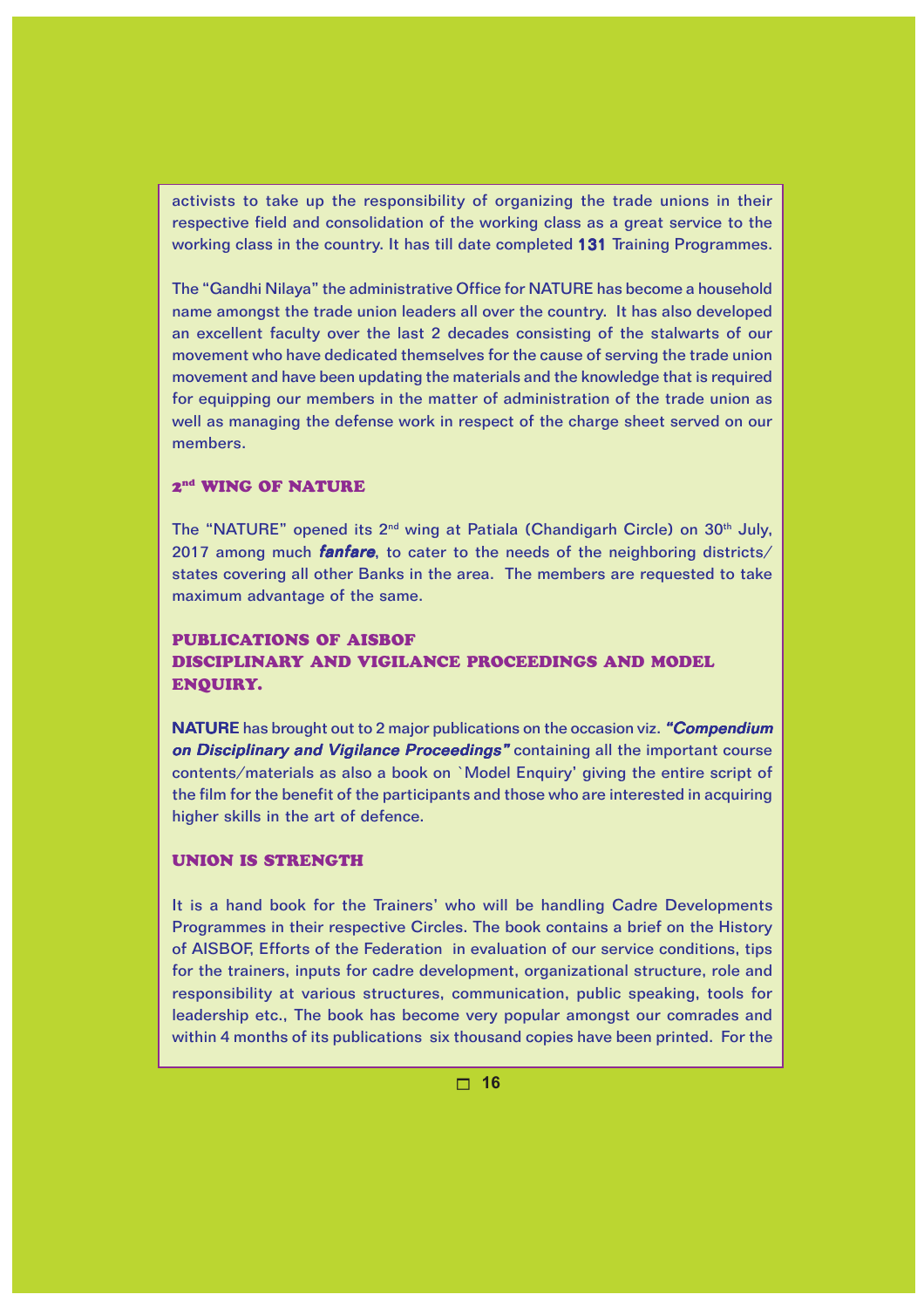Benefit of our members from Hindi speaking states, the publication has been translated into Hindi version and the book was released on 19/11/2009, at Chennai by his Excellency Shri. Surjit Singh Barnala, the Governor of Tamil Nadu.

#### GLIMPSES OF THE HISTORIC INDEFINITE STRIKE 1969

The book contains brief history of the strikes and struggles in the trade union movement, particularly in SBI. It has dealt with emergence of The All India State Bank Officers' Federation and a detailed account of the Historic Indefinite Strike of 1969. The book contains several documents of historical importance, news paper cuttings, and photographs of the movement in its early days.

#### A HAND BOOK ON DISCIPLINARY & VIGILANCE PROCEEDINGS

The book provides a detailed input for the defence representative to effectively defend our unfortunate colleges who are caught in disciplinary net. The book also serves as a text for conducting the disciplinary and vigilances workshops by NATURE. This publication is widely acclaimed in banking trade union circles.

#### OVERVIEW OF P.J. NAYAK'S COMMITTEE REPORT

The hand book comes in defence of the public sector banks in wake of a strong period and attack unleashed by the Government/Reserve Bank of India and against the clandestine attempts to eventually handover the PSB's to private and multinational sectors.

The federation is a ever dynamic organization of bank officers. We have survived 50 years of on slot and emerged stronger with every struggle. While the working conditions of the bank officers have significantly improved, we are aware that quite a lot needs to be done. We are aware of the owner's responsibility the All India State Bank Officers' Federation shoulder in defending the bank officers' legitimate rights.

#### NAVIGATING THROUGH TURBULENT TIMES.

The book is on the challenge faced and sacrifice made by the members of the Federation during the period 2011-2013 and sequence of events on the disciplinary actionon on the presidents and general secretaries of the affilaites of federation.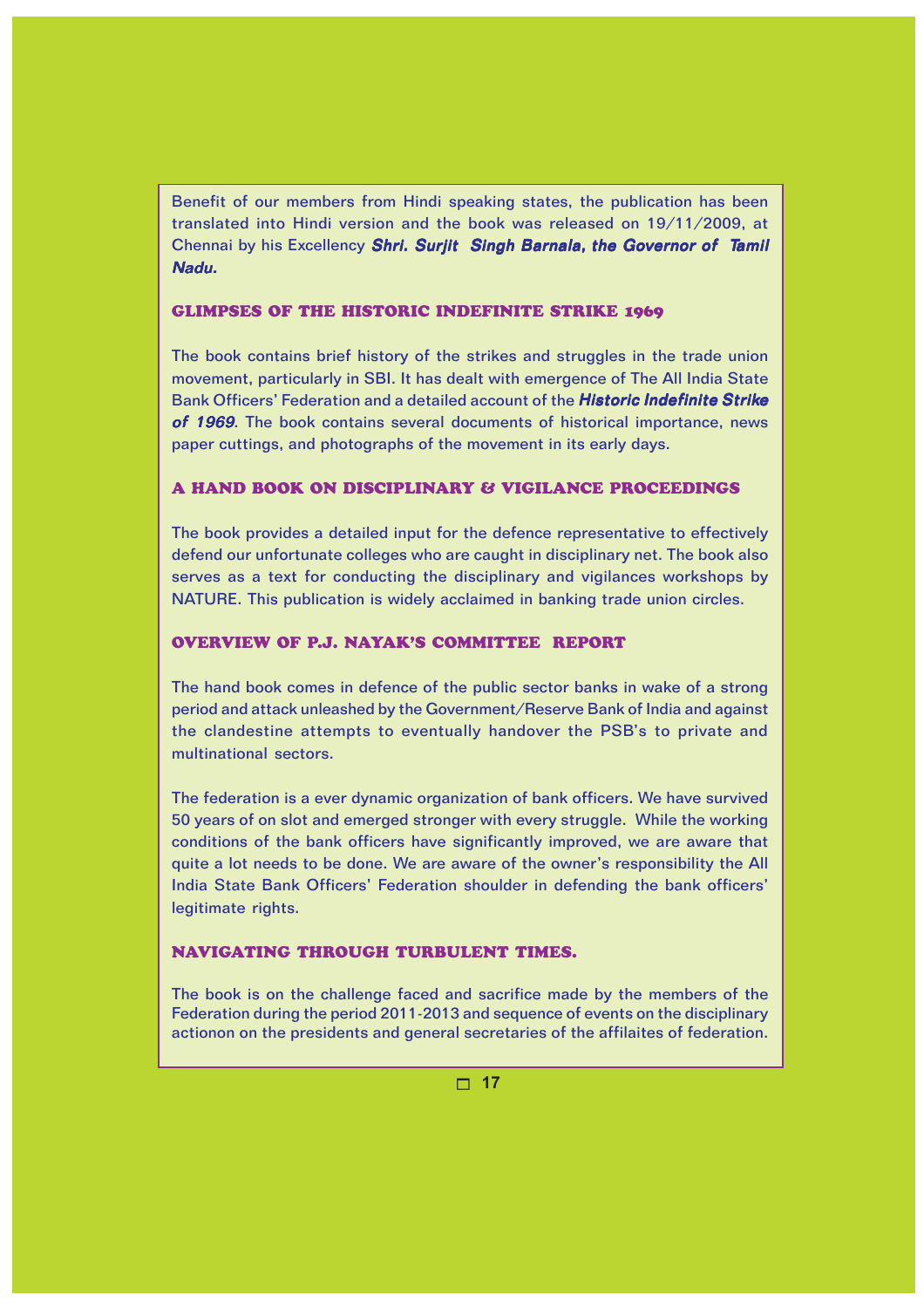There were certain long pending issues like regulated working hours, self lease, compassionate appointment schemes etc, with the management. Federation had been demanding 5 days week based on very strong ground including the development of Technology in banking sector. When the matter was pending the then Chairman made a unilateral announcement proposing introduction of 7 days banking. This had raised apprehensions. Leading to two days strike and lunch hour demonstration. Consequently they faced the wrath and fury of the management leading to issue of show cause invoking section 36 AD of Banking Regulation Act and rule 19(3) of OSR against President and General Secretaries of the Circle Associations. They were charge sheeted even without waiting for their explanation. In spite of the friction constant negotiation were continued. Through sustained efforts made by the Federation after the next Chairman Smt. Arundhathi Bhattacharya took over, an amicable settlement was reached. It was agreed to reverse all the punishment and the bank decided to close the disciplinary cases with censure. With their patience, grit, and determination the members came through the turbulent times when justice was prevailed.

#### NATIONAL COUNCIL OF SBOA CO-OPERATIVES

The Co-operatives provide vast scope for launching various welfare activities for the benefit of our members. With a view to provide facilities to our members, a Council has been set up with the objective of encouraging formation of co-operatives for various purposes. The Council has decided to concentrate on;

- (i) Credit Co-operatives
- (ii) Housing Co-operatives and
- (iii) Consumer Co-operative Stores.

The credit societies run by the Circle Associations at Patna, Bengal, Ahmedabad, Hyderabad, Chennai, Mumbai and Bhubaneswar etc., have been extending a number of credit facilities to officers for meeting their domestic requirements such as purchase of consumer goods, domestic items,margin on housing loans, repairing & renovation of houses etc.

The quantum of loans provided by some of the societies ranges anywhere from ₹ 50,000/- to ₹ 5,00,000/- at a very reasonable rate of interest. Apart from credit facilities, these societies have also taken up a number of welfare activities such as administering Benevolent Funds etc.

In the case of consumer stores, the services are of great help to our members. The Circle Association in Ahmedabad is a pioneer in the area of consumer stores; in recent years, other Circle Associations have also established consumer Co-operative stores for the benefit of their members.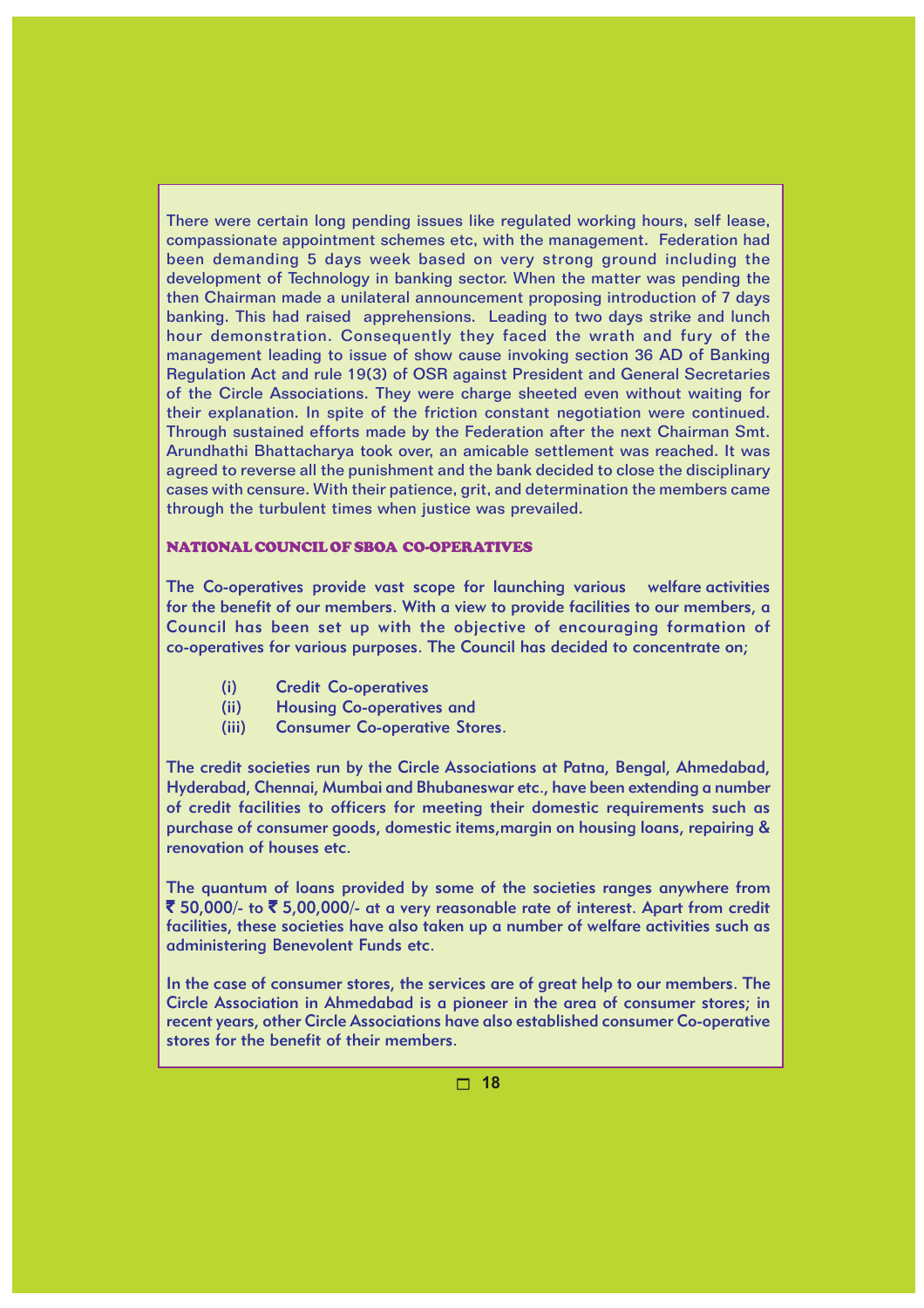#### NATIONAL COUNCIL OF SOCIAL WELFARE

As decided in the seminar of leaders of affiliates held at Udhagamandalam in June ' 99, the Federation has set up a 'National Council of Social Welfare' as part of its non bargaining activities. The Council will provide a thrust to the welfare activities launched by the Federation and its affiliates for upliftment of the society in general, and the weaker sections in particular. The details of welfare activities are reported in our publication '*Social Concern'* from time to time.

#### AISBOF GENERAL SECRETARY'S RELIEF FUND

In the wake of earthquake disaster at Gujarat, the E.C. of the Federation at its meeting held at Mumbai on 16th & 17th February, 2001 decided to set up a separate fund in the name of 'AISBOF General Secretary's Relief Fund'. Members were requested to contribute a day's salary towards the fund. From out of the fund, financial assistance was provided to the families of officers who had lost their lives in addition to those who had lost their houses. The fund has been earmarked for providing relief to officers and their families affected by natural calamities in future.

#### "GANDHI NILAYA" FEDERATION'S OWN PREMISES

It was a long cherished desire of the Federation to have its own premises for taking up various activities. The dream came true with the acquisition of a premises at Bangalore. The premises with an accommodation of about 4000 sq. ft. has been aptly named as 'Gandhi Nilaya'.

The Federation has set up its guest house in Gandhi Nilaya which could accommodate around 20 guests comfortably. Our Bangalore Circle Association has also set up its primary school in the cellar portion of the building. The first floor has a meeting hall. It is being used for the purpose of trade union meetings as well as for conduct of the training programmes, under the auspices of N.A.T.U.R.E. It was decided to name the lecture hall as " *Com. Godbole Sabha Graha*' efforts are on to come out with a state of art facilities for trainees at specious place to be acquired shorly.

A "*Pent House*' was also added to the existing building to enhance its utility, especially when there is a heavy demand for accommodation during CET Text/ Interviews.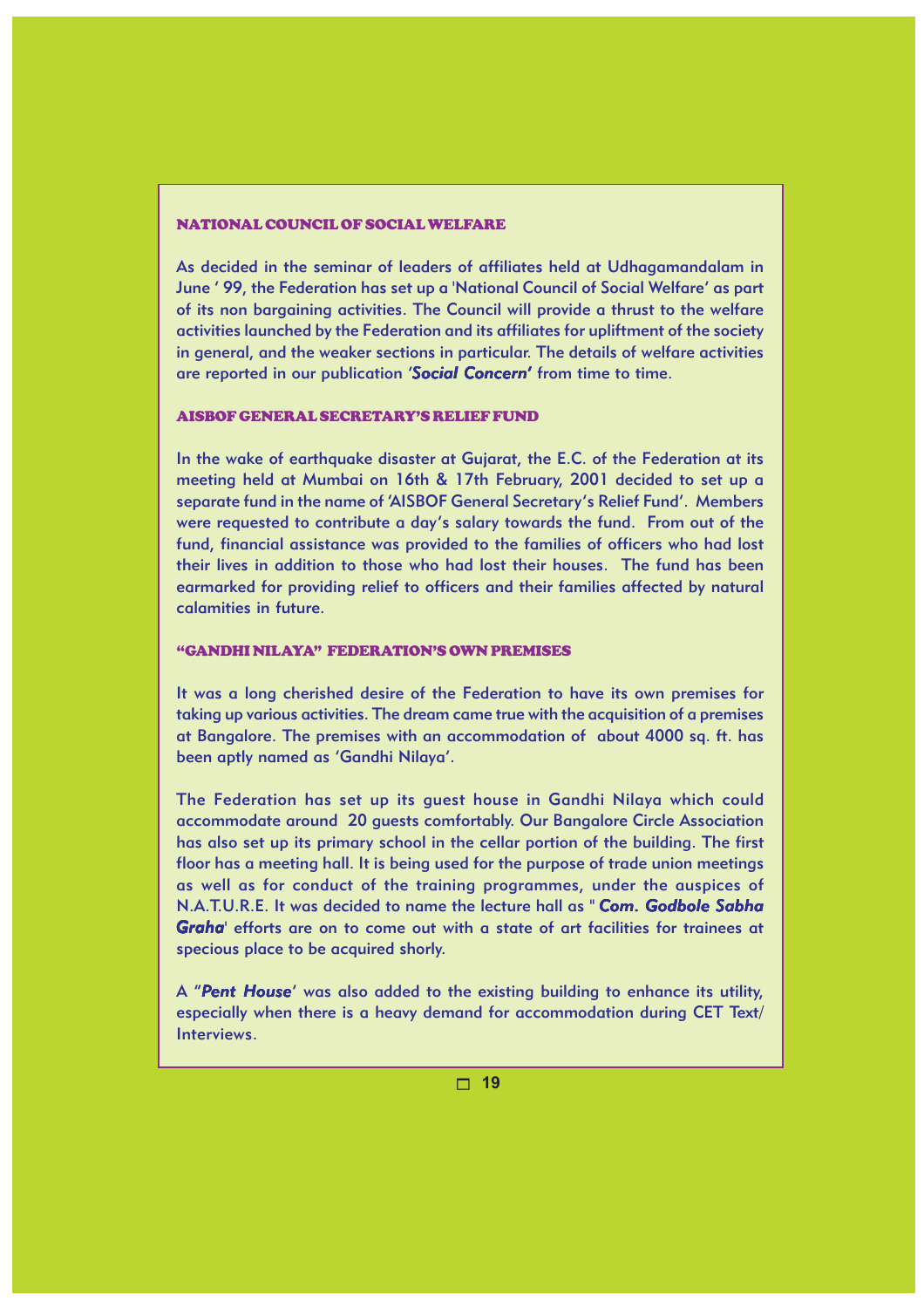The Guest House is well furnished with the facility of A.C., television sets and Wifi. The details of the tariff are as follows:-

| 2 bed room       | ₹ 500/-per day     |
|------------------|--------------------|
| 3 bed room       | $-$ ₹ 700/-per day |
| <b>Dormitory</b> | ₹ 150/- per day    |

#### GUEST HOUSES

It was the desire of all affiliates and the Federation to provide guest house facilities at important places all over the country to make the stay of the officers comfortable whenever they visit such places on Leave Fare Concession or for other purposes such as medical treatment/admission of their children to educational institutions etc. In fulfillment of this objective, the Federation and the Circle Associations have set up Guest Houses at important centres.

To start with, the Federation has set up Guest Houses at Mumbai Manali and Goa.

The Guest house is fully air conditioned with all the infrastructure to take care of the requirement of our members. The new guest will have an additional 4 rooms which is well furnished and made homely and comfortable for the benefit of our members. The Address of the Federation Guest House and the rate of tariff etc., is furnished below:-

#### AISBOF BHAVAN

Royal Apartments, Bhaudaji Road Extn., Shivaji Nagar Housing Society, Building No.3, Plot No.6, Opp. SION Medical College, MUMBAI - 400022.

TARIFF  $\bar{\tau}$  700/- per room/per day (minimum)  $\bar{\tau}$  350/- per bed / per day Washing Machine at Nominal Charges.

Arrangements are on hand to set up similar Guest Houses at other Centres in the near future.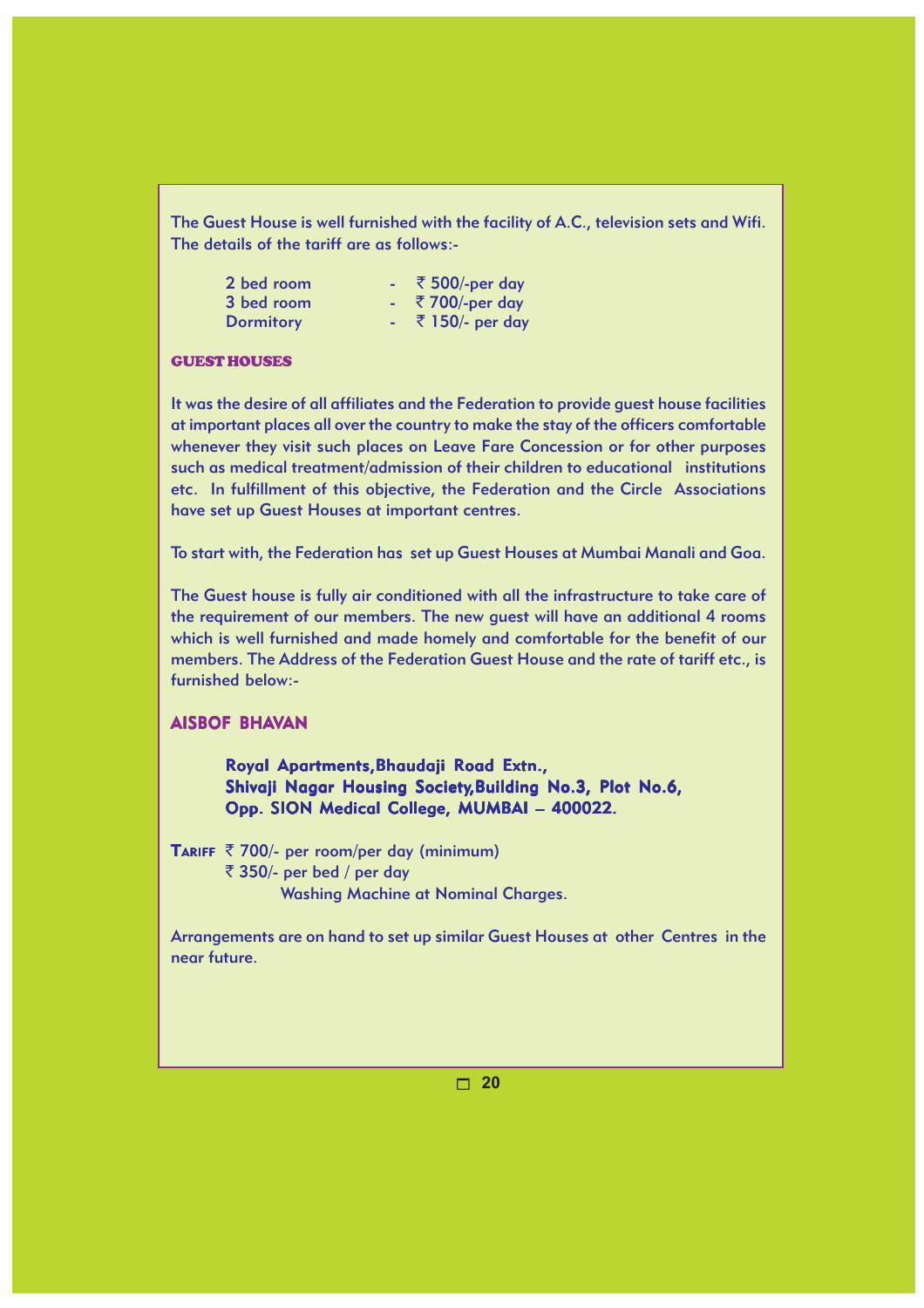| <b>AFFILIATES OF AISBOF</b> |                                                                                                                                                                                                                                                                                                                   |                |                                                                                                                                                                                                                                                                                      |
|-----------------------------|-------------------------------------------------------------------------------------------------------------------------------------------------------------------------------------------------------------------------------------------------------------------------------------------------------------------|----------------|--------------------------------------------------------------------------------------------------------------------------------------------------------------------------------------------------------------------------------------------------------------------------------------|
| 1.                          | <b>SBI Officers' Association,</b><br>[Ahmedabad Circle],<br>S.B.I., 1st Floor, Laldarwaja<br>AHMEDABAD - 380 001.<br>26 [079] 255 076 22, 255 086 62<br>Fax: [079] 255 06 922<br><b>I.P. Phone 150077</b><br>E-mail: gssbioa.lhoahm@sbi.co.in                                                                     | 6.             | <b>SBI Officers' Association,</b><br>[Chandigarh Circle],<br>S.B.I. Sector 17-1st floor,<br><b>CHANDIGARH - 160 017.</b><br>[(0172) 270 25 22]<br><b>I.P. Phone 400 076,</b><br>Fax:[0172]277 68 12<br>E-mail:sbioa.chd@sbi.co.in                                                    |
| 2.                          | <b>SBI Officers' Association [K],</b><br><b>[Bangalore Circle]</b><br>C/o. State Bank of India,<br>L.H.O.65, St.Mark's Road,<br><b>BANGALORE - 560 001.</b><br>雷[080] 25 94 3114,25943081<br>Fax: [080] 222 14 695,                                                                                               | 7 <sub>1</sub> | <b>SBI Officers' Association.</b><br>[Chennai Circle]<br>P.B. No. 1992, 84, Rajaji Salai,<br><b>CHENNAI - 600 001.I.P. Phone: 800077</b><br>雷[044] 25227170,25228773<br>Fax: [044] 25261013<br>Email: sbioacc@yahoo.com                                                              |
| 3.                          | <b>SBI Officers' Association,</b><br><b>(Bengal Circle),</b><br>C/o Samriddhi Bhavan,<br><b>E Block, 6th floor, 1, Strand Road,</b><br><b>KOLKATA - 700 001.</b><br><b>雷[033] 22 13 01 54</b><br>Fax: [033] 22 10 16 84<br><b>I.P. Phone 500077</b><br>Email: sbioa.bengal@sbi.co.in                              | 8.             | <b>SBI Officers' Association,</b><br>[Delhi Circle], C/o. SBI,<br><b>No. 11, Parliament Street,</b><br><b>NEW DELHI - 110 001.</b><br><b>當 [011]23 40 79 76 [Assn],</b><br>23 40 79 78 I.P. Phone: 00077<br>Fax:[011]23 74 40 32<br>Email: sbioa.lhodel @sbi.co.in                   |
| 4.                          | <b>SBI Officers' Association,</b><br><b>(Bhopal Circle),</b><br><b>SBI LHO Bldg.,</b><br><b>BHOPAL - 462 011 [M.P.].</b><br>26 [0755] 257 52 34, 255 13 76<br><b>I.P. Phone</b><br>Fax:[Assn.] 0755-25 51 081<br>E-mail: sbioabpl@gmail.com<br><b>Website: www.sbioabpl.org</b>                                   | 9.             | <b>SBI Officers' Association,</b><br>[Hyderabad Circle],<br>C/o. SBI, Bank Street, Koti,<br><b>HYDERABAD - 500 095.</b><br>23466275, 24756277, 24756790<br>Fax: [040] 24756112<br>E-mail: sbioa.hyderabad@gmail.com                                                                  |
| 5.                          | <b>SBI Officers' Association,</b><br>[Bhubaneswar Circle],<br>C/o. State Bank of India LHO.,<br><b>Pandit Jawahar Lal Nehru Marg</b><br><b>BHUBANESWAR - 751 001.</b><br><b>當 Fax: [0674] 23 90 785</b><br><b>I.P. Phone -650077</b><br>E-mail: sbioa@bhubaneswar.sbimail.com<br>Fax: [0674] 23 90 785, 23 92 286 | 10.            | <b>SBI Officers' Association,</b><br><b>[Lucknow Circle],</b><br>C/o. SBI, 8th Floor ['A' wing],<br><b>New Administrative Building,</b><br>Moti Mahal Marg, Hazratganj,<br><b>LUCKNOW-226 001.</b><br>雷 [0522] 22 34 014<br>Fax: 0522-2234 013<br>E-mail:sbi.lucknowcircle@gmail.com |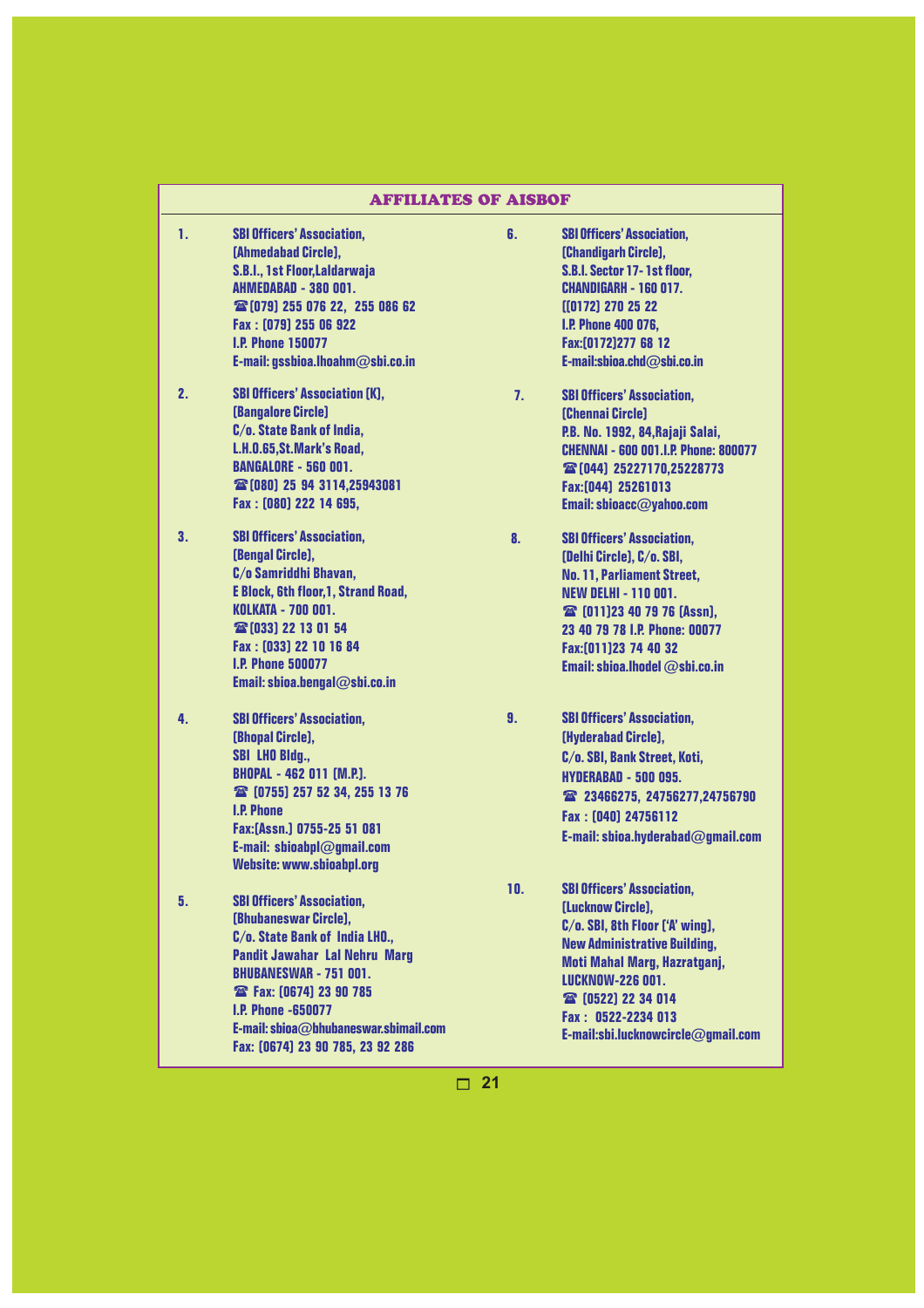| 11.<br><b>SBI Officers' Association,</b><br>[Mumbai Circle], C/o S.B.I. [LHO]<br>C-6, G-Block, Ground floor<br><b>Behind National Stock Exchange Bldg,</b><br><b>Bandra-kurla complex, Bandra [E]</b><br><b>MUMBAI - 400 051.</b><br><b>當</b> [022] 675 14 042,044/41<br>Fax:022- 675 14 043<br><b>I.P. Phone: 121247</b> | 14.<br>15.                                                                                                                                                                                                                                                                                                                                                                                                                                                                                        | <b>SBI Officers' Association</b><br>[Kerala Circle], S.B.I. [LHO],<br>Poojapura, TRIVANDRUM - 695 012.<br>雷[0471] 2358583<br>Fax: [0471]-23 29 461<br><b>State Bank of India Officers'</b><br><b>Association [Jaipur Circle]</b><br>C/o. State Bank of India, |           |
|---------------------------------------------------------------------------------------------------------------------------------------------------------------------------------------------------------------------------------------------------------------------------------------------------------------------------|---------------------------------------------------------------------------------------------------------------------------------------------------------------------------------------------------------------------------------------------------------------------------------------------------------------------------------------------------------------------------------------------------------------------------------------------------------------------------------------------------|---------------------------------------------------------------------------------------------------------------------------------------------------------------------------------------------------------------------------------------------------------------|-----------|
| 12.<br><b>SBI Officers' Association.</b><br>[N.E.Circle], G.S. Road, Dispur,<br>Opp. Assam Sachibalaya<br><b>GUWAHATI - 781 005.</b><br>雷[0361] 2527116<br>Fax: 0361-2529114,<br>E-mail: gs@sbioanec.com                                                                                                                  | 16.                                                                                                                                                                                                                                                                                                                                                                                                                                                                                               | <b>Local Head Office, Tilak Marg,</b><br>C- scheme, Jaipur-302005<br><b>The General Secretary,</b><br><b>SBIOA [Amaravathi Circle]</b><br><b>5th floor, SBI Admin. Office Building</b><br><b>Tirupathi</b>                                                    |           |
| 13.<br><b>SBI Officers' Association,</b><br>[Patna Circle], SBI Bldg.,<br>West Gandhi Maidan,<br><b>PATNA - 800 001.</b><br><b>雷[0612/] 2209115/2209116/2209117</b><br>Fax: [0612] 22 09 118<br>E-mail:sbioa.patna@sbi.co.in<br><b>I.P. Phone: 550077</b>                                                                 | 17.                                                                                                                                                                                                                                                                                                                                                                                                                                                                                               | <b>AISBOF II<sup>nd</sup> floor</b><br><b>SBI corporate Centre,</b><br><b>Madame Cama Road,</b><br><b>Mumbai - 400021</b>                                                                                                                                     |           |
| <b>Mutual</b><br><b>Dependence</b><br><b>Mutual</b><br><b>Sacrifice</b><br><b>Mutual</b><br><b>Understanding</b><br><b>Mutual</b><br><b>Happiness</b><br><b>Happiness</b><br>that<br>forever grows                                                                                                                        | <b>OUR STRENGTH FOREVER GROWS</b><br>I Depend upon you<br>and<br>you depend upon me<br>We can be STRONG in<br>helping each other<br>We can SHARE life's burdens<br>and<br>together make of them<br>only half the load<br>We can WISE and SENSITIVE in<br>our understanding and in each other<br>find a SECURITY that gives us peace<br><b>TOGETHER</b> we can create an atmosphere<br>in which to GROW. And each of us<br>through the other can build upon the<br><b>FOUNDATION of our love a</b> |                                                                                                                                                                                                                                                               |           |
|                                                                                                                                                                                                                                                                                                                           | ð<br><b>NOT</b><br>П                                                                                                                                                                                                                                                                                                                                                                                                                                                                              | <b>NOT YOU &amp; BUT</b><br>$\mathbf{r}$<br>22                                                                                                                                                                                                                | <b>WE</b> |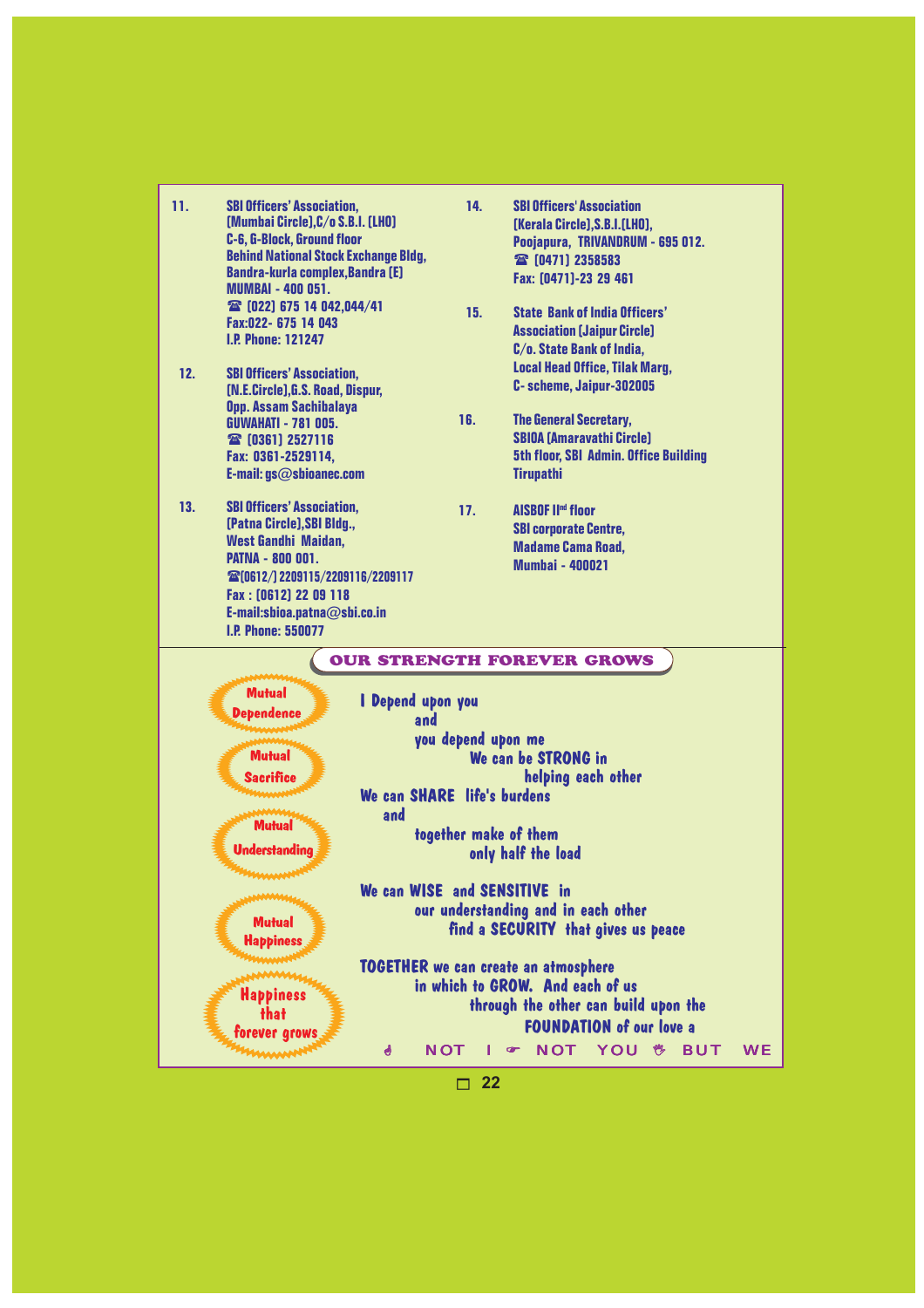|    | ALL INDIA STATE BANK OFFICERS'FEDERATION<br><b>EXECUTIVE COMMITTEE</b><br><b>RESIDENTIAL ADDRESSES OF E.C. MEMBERS</b>                                                              |     |                                                                                                                                       |  |
|----|-------------------------------------------------------------------------------------------------------------------------------------------------------------------------------------|-----|---------------------------------------------------------------------------------------------------------------------------------------|--|
| 1. | <b>G.SUBRAMANYAM</b><br>$6 - 3 - 595/46$<br>Padmavathi Nagar,<br>Khairatabad,<br>Hyderabad-500 004.                                                                                 | 8.  | <b>V.K.BHALLA</b><br>56/117, Rajat Path,<br>Mansarovar,<br>Jaipur-302020.<br>Rajasthan.                                               |  |
| 2. | <b>SOUMYA DATTA</b><br>P-21, Gariahat Road, (South)<br>Flat A-1, Dhakuria,<br>Kolkata-700 031. (W.B).                                                                               | 9.  | <b>ANIL NARE.D</b><br>A/701, Sanghvi Exotica,<br><b>Opp:Movie Time Theatre,</b><br>Maratha Colony, Dahisar (East),<br>Mumbai-400 068. |  |
| 3. | <b>RAMKUMAR SABAPATHY</b><br>B-101, Disha Skyline Chs Ltd.,<br>7b, Viman Nagar,<br>Pune-411 014.                                                                                    | 10. | <b>RUPAM ROY</b><br>Flat No.E 1C, Subham Elite,<br>Gandhi Basti Tinali,<br>Silpukhuri-781 003.                                        |  |
| 4. | <b>S.K.SRINIVAS</b><br>No.1631/4, Ist Cross, "SRUTI"<br>Ramamohanapurar,<br>Opp: Vagdevi Sheshappa Hall,<br>Devaiah Park,<br>Nr. Landmark Srirampura<br>Metrostation, Bangalore-21. | 11. | <b>PAWAN KUMAR</b><br>C-48, Sector-A,<br>Aliganj,<br>Lucknow-226 024.<br>U.P.                                                         |  |
| 5. | <b>SAMBIT MISHRA</b><br>A-102, Lane-3,<br>Adarsh Park,<br>New Forest Park Area,<br>Bhubaneswar-751 009.                                                                             | 12. | <b>DEEPAK K SHARMA</b><br>No.2239A,<br>Sector-42-C,<br>Chandigarh-160036.                                                             |  |
| 6. | <b>RAVINDER GUPTA</b><br>E-43, Laxminagar,<br><b>Vikas Marg,</b><br>Delhi-110092.                                                                                                   | 13. | <b>AJIT KUMAR MISHRA</b><br>Shri Apartment, Flat No. 502<br>S.P. Verma Road,<br>Patna - 800 001                                       |  |
| 7. | <b>V.MURALIDHARAN</b><br>12e, Cordial Corona,<br>Nanthe Ncode,<br>Trivandrum-695 033.                                                                                               | 14. | <b>SANJEEV SABHLOK</b><br>A-3/202, Priyadarshini Adhishthan,<br>Nr.D.K.Cottages, Bawadiakalan,<br><b>Bhopal-462039.</b>               |  |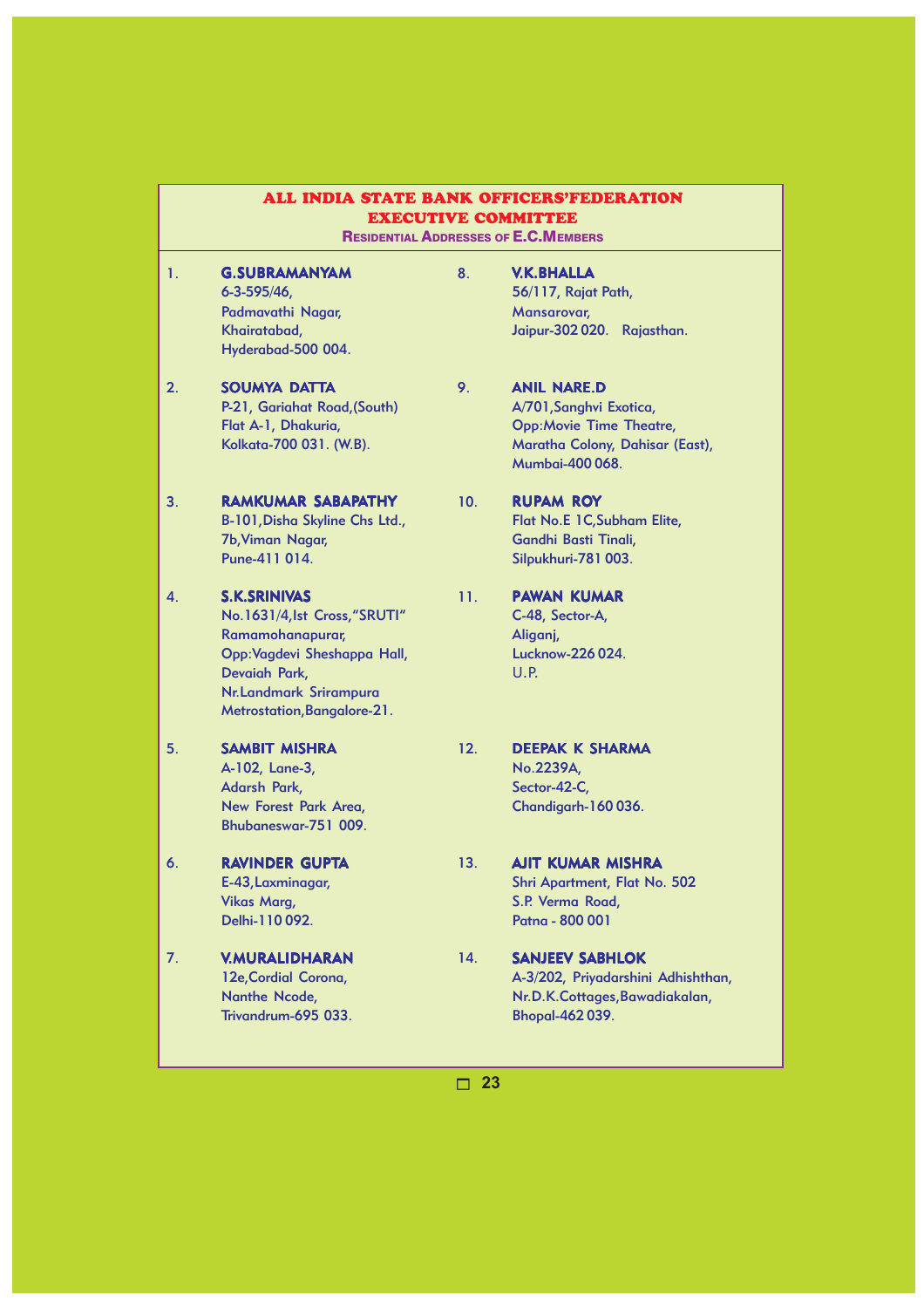| 15. | <b>C.SURYA KUMAR</b><br>H.No.18-1-17D,                              |
|-----|---------------------------------------------------------------------|
|     | Ramachandra Nagar,                                                  |
|     | <b>Tirupati-517 501.</b>                                            |
| 16  | <b>G.R.JAYAKRISHNAN</b>                                             |
|     | Tc 68/696, Advika,                                                  |
|     | Kaithamukku, Pettah Post,                                           |
|     | Thiruvanathapuram-695 014.                                          |
|     | Kerala.                                                             |
| 17. | <b>G.SELVARAJ</b>                                                   |
|     | BT7A, Krishna Brindavan Apts.,                                      |
|     | <b>SNV Garden Road,</b><br>Nanjundapuram Road,                      |
|     | Coimbatore-641 036.                                                 |
|     |                                                                     |
| 18. | <b>B.SUKKAIAH</b>                                                   |
|     | Plot No.77, H.No.2-41/11/7/77,                                      |
|     | Opp:Harsha Toyata Lane Kothaguda,                                   |
|     | Adjacenttovenkateswara Weigh Bridge<br>Kondapur, Hyderabad-500 084. |
| 19. | <b>SABUJ MISTRY</b>                                                 |
|     | Peara Bagan Road,                                                   |
|     | Po&Dist: Hooghly-712 103 (W.B).                                     |
| 20. | <b>PINAKIN BRAHMBHATT</b>                                           |
|     | A/22 Sur Sagar Apartment,                                           |
|     | <b>Opp: Aryavat Bungalow,</b>                                       |
|     | Jodhpur Saitlelight,                                                |
|     | Ahmedabad-387 015.                                                  |
| 21. | <b>NARENDRA V.KULKARNI</b>                                          |
|     | Flat No.46, Chitrakoot Apt.,                                        |
|     | 18th Cross, Malleswaram,                                            |
|     | Bengaluru-560 055.                                                  |
| 22. | <b>ARUN.D.BALKAWADE</b>                                             |
|     | Maruti Building,                                                    |
|     | Flat No.12, Plot No.54-55,<br>Sector-21, Nerul,                     |
|     | Navi Mumbai-400 706.                                                |
| 23. | <b>MITHUN DUTTA</b>                                                 |
|     | Flat No.302,"Sunny Nook"                                            |
|     | 364/18a, N.S.C. Bose Road,                                          |

Kolkata-700 047.

24. D.K.ROYCHOUDHURY H.No.22,Chandra Choudhury Pata, Bank Colony,Bhetapara, Beltola,Guwahati-781 028.

#### 25. SUSHIL AHUJA 1-C-40,Ground Floor, Lajpat Nagar-1, New Delhi-110 024. Nr.Defence Colony Flyover Market.

26. KRISHNANANDAN 12/128-A,Sripadmam' Near S.B.I. Koovapadam, Cochin-682 002.

#### 27. NILESH RADIA

404,"Shreemad" Shreem Srushti, Opp:Pratham Upvan, Sun Pharma Road, Baroda-390 012 (GUJ).

- 28. RAMAVTAR SINGH JAKHAR E-268,Lal Kothi Scheme, Opp:Jyoti Nagar Police Station, Jaipur-302 005.Rajasthan.
- 29. MADAN KISHORE JAIN H.No.95, Chankyapuri, Chunabhatti, Kolar Road, Bhopal-462 016.
- 30. SANJAY KUMAR SHARMA 3132, Sector-20/D, Chandigarh.
- 31. G.KISHORE KUMAR Flat No.303, Sapthagri Seshasai Sadan, 4/2, Lakshmipuram, Guntur-521 007
- 32. R.BALAJI C-3/9, Saf Games Village, Koyambedu, Chennai-600 107.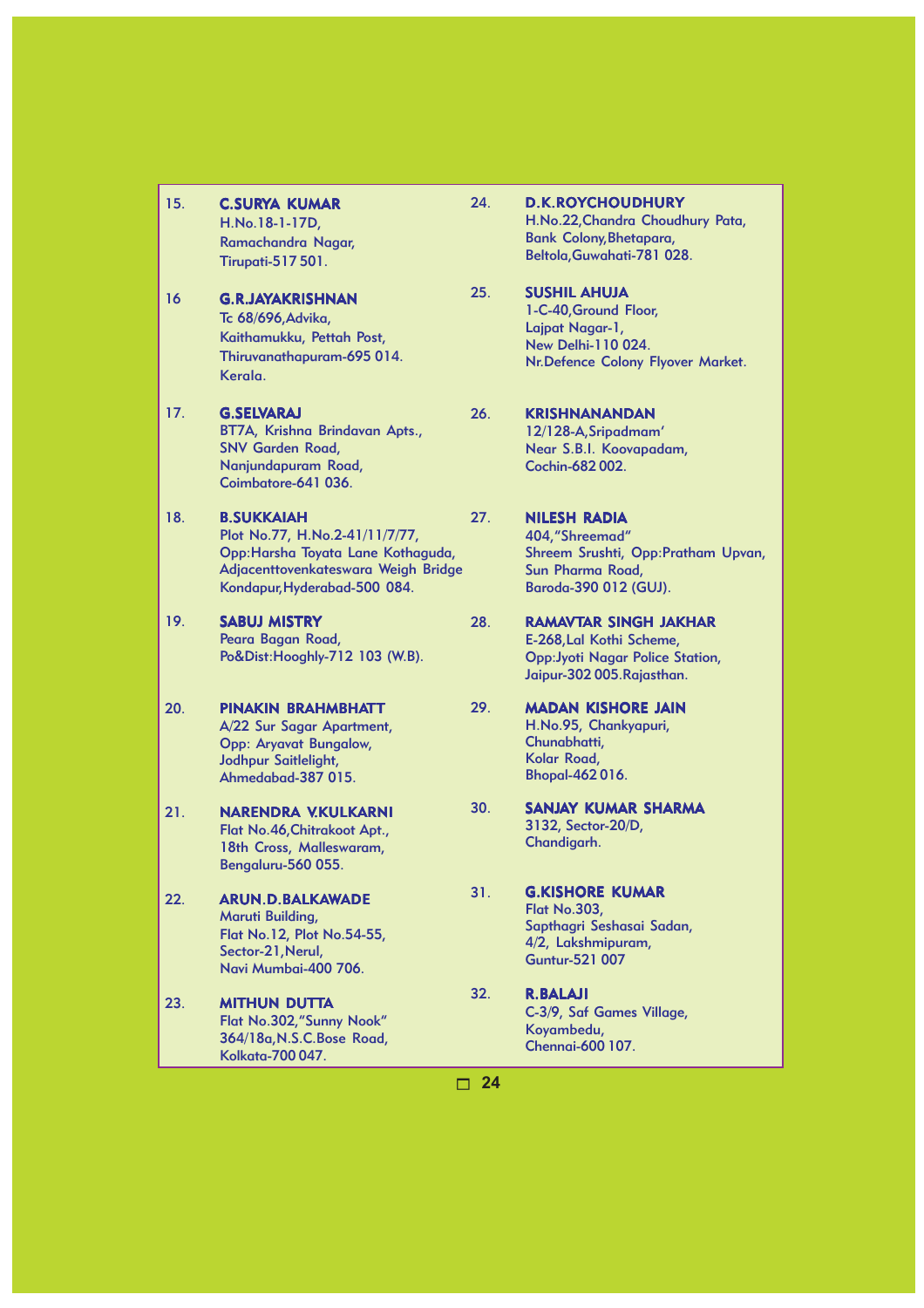- 33. AJAY KUMAR SAXENA D1/249, Sector-F, Sitapur Road Yojana, Jankipuram, Lucknow-226 021.
- 34. **ARUN KUMAR BISHOYI** A-1/6,Chandrama Housing Complex, Kharavela Nagar,Unit-3, Bhubaneswar (Orissa)-751 001.

35. KAMLAKAR SINGH 601a,Simphony Appts., Nr.Sahajanand Chowk, Hermu Housing Colony, Ranchi-834 002.(Jharkhand).

- 36. SHUBHAJYOTI CHATTOPADHYAY VILL:Lalpur, Po:Chakdawa, Dist:Nadia-741 222 (W.B).
- 37. SUNIL.M.SHINDE Plot No.35, Rokadia Hanuman Colony, Jalna Road, Aurangabad-431 001.
- 38. NAGESH V.N. 234/6-2, 2nd Floor, Bairappa Block,Thyagaraja Nagar, Bangalore-560 028. Landmark:Nr.Shanideva Temple.
- 39. V.ANJANEYULU Flat No.502,Saraswati Souvenir, H.No.10-3-15, East Marred Pally, Secunderabad-500 026. Telangana.
- 40. BIJOY KRISHNA DUTTA R.D.Pala Complex, Near SBI Laban Branch, Shillong-793 004.
- 41. PREMACHANDRAN V.K. 'Krishna" SNRA 59A, Sastri Nagar, Maradu, Ernakulam-682 304.
- 42. RAMAN M. VAGHELA B/103,Kanchanbhoomi Flat, B/H Kanakkala, Anand Nagar Road, Satelite, Ahmedabad-380 051 (GUJ).
- 43. RAVI PRAKASH GUPTA 8/74, Vidhyadhar Nagar, Jaipur-302 039.
- 44. SHRIVARDHAN NEMA 378, Sanjivani Nagar, Garha, Jabalpur-482 002.
- 45. RAJIV SIRHINDI No.140/4,Sidhu Colony, Bhadsab Road, Patiala-147 001(PB).
- 46. VIPAN BERRI No.3006, Sector-28-D, Chandigarh-160 002.
- 47. M.ASHOK F2,Rohen AVK Flats, Bhrother Salai, Tiruchnapalli-620 001.
- 48. ARUN SRIVASTAVA 420, Hind-Nagar, LDA Colony,Kanpur Road, Lucknow-226 001.
- 49. SABYASACHI SWAIN A/179, Sahidnagar, Bhubaneswar-751 007. Orissa.
- 50. MD RAFI AHMED Manjushree Aptt.,Flat No-102, Block-C, Bank Road, Patna-800 001.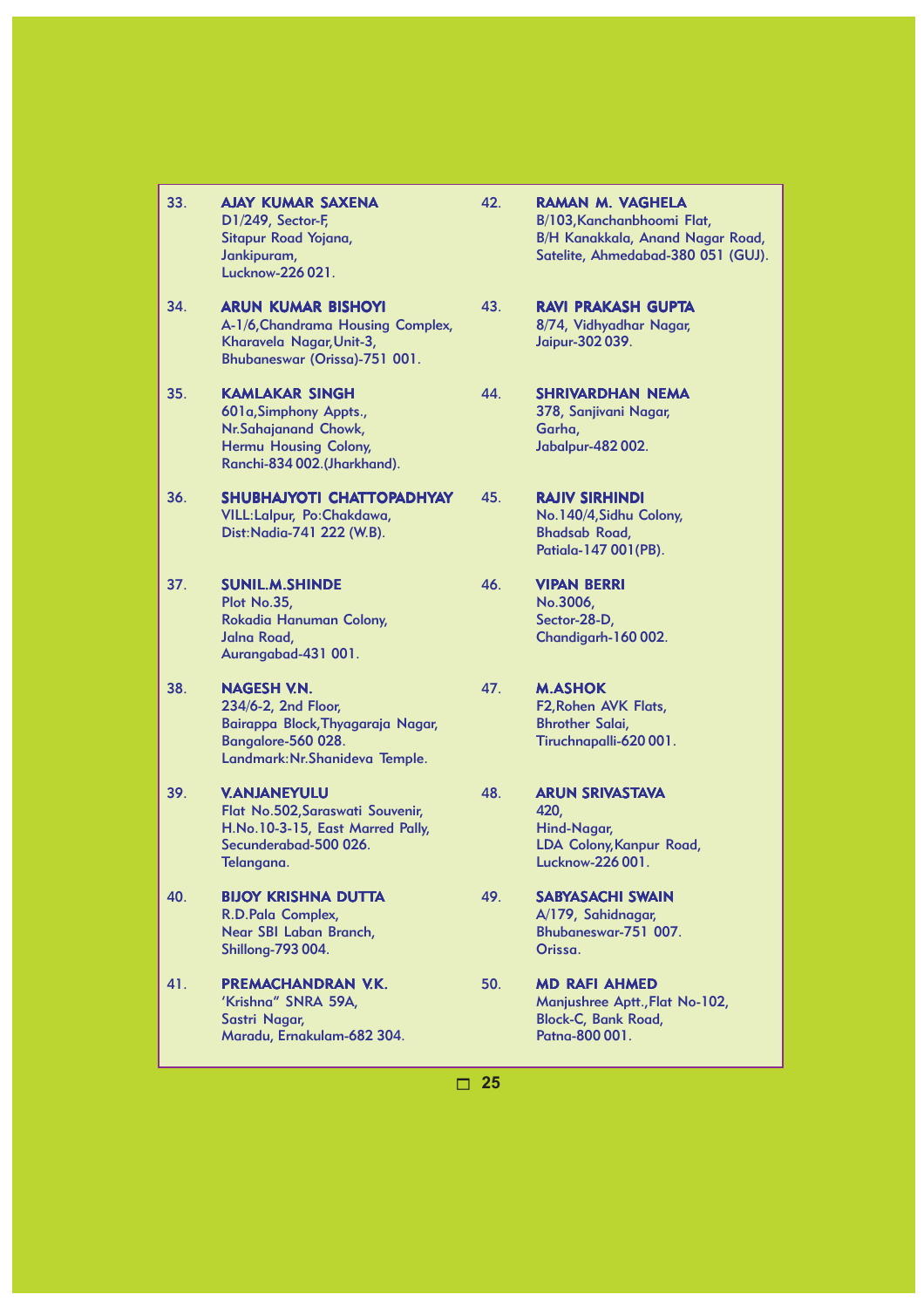- 51. PRABIR SORKHEL No.2,Sankhari Pukur, Burdwan-713 103.
- 52. SRIPAD C. MADKAIKER 2nd Floor, Saiprasad, Nr. Ram Temple, Bhatulem, Panaji, Goa-403 001.
- 53. A.RAMA MOHAN Flat No.604, ZNK Avenue, Manoj Park, Bengeri Extn., Keshwapur, Hubli-580 023.
- 54. RAKTIMA SOREN Bankra Dakshinpally, Satashi Gasgodwan,Girja Park, Po:Bankra, Dist:Howrah-711 403.
- 55. SHONAL D SATELKAR A-303,Jimmy Park II Sector 19A, Nerul Navi Mumbai-400 706.

### **The Flaming Torch signifies Awareness**



**Vigilance, and Dynamism in full harness**

**The ordeal of fire braved through,**

**The saga of sacrifice and derring - do.**

**The spangled stars represent the Federating Associations**

**The Loops proclaim affinity and linking of fates**

**The all encompassing Circle highlights growth,**

**Expansion of horizon, both.**

**Let us march on**..............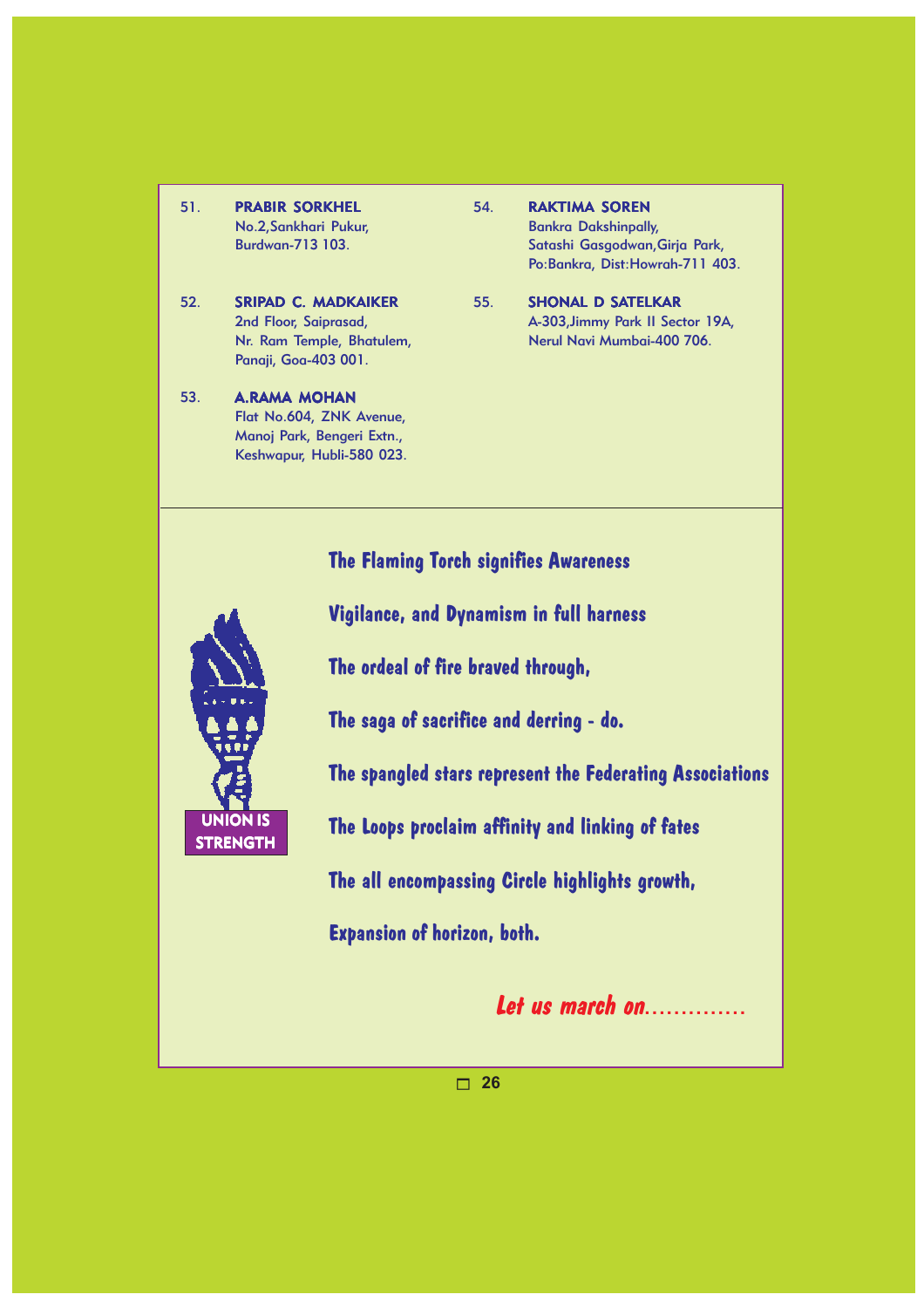| <b>CORPORATE CENTRE (MUMBAI)</b> |                                          |        |            |  |  |
|----------------------------------|------------------------------------------|--------|------------|--|--|
|                                  | <b>IMPORTANT (I.P. /Fax/Mobile)</b>      |        |            |  |  |
| <b>NAME</b>                      | I. P.<br><b>FAX</b><br><b>DIRECT NO.</b> |        |            |  |  |
| <b>CHAIRMAN</b>                  | 22022799                                 | 100001 | 22852708   |  |  |
| <b>SECRETARIATE</b>              | 22741801                                 | 100031 | 22852708   |  |  |
| <b>MD (I.B.G)</b>                | 22741840                                 | 112315 | 22025542   |  |  |
| <b>M.D. &amp; C.F.O.</b>         | 22741950                                 | 100010 | 66103519   |  |  |
| $M.D.$ & $GE(NB)$                | 22741990                                 | 100700 | 22883558   |  |  |
| <b>M.D. (A&amp;S)</b>            | 22741810                                 | 100100 | 22022059   |  |  |
| <b>D.M.D.&amp; CDO.</b>          | 22741930                                 | 100317 | 22045653   |  |  |
| <b>CGM(HR)</b>                   | 22741601                                 | 100511 | 22741604   |  |  |
| PMD, DY GM                       | 22741611                                 | 100532 | 22045654   |  |  |
| IR, DY GM                        | 22741620                                 | 100425 | 22742622   |  |  |
| <b>AGM</b>                       | 22741621                                 | 100552 | $- DO -$   |  |  |
| <b>AGM</b>                       | 22741625                                 | 100552 | $-DO -$    |  |  |
| <b>AGM(LAW)</b>                  | 22741623                                 |        | 22742620   |  |  |
| HR (GM)                          | 22024463                                 | 101041 | 22820411   |  |  |
| <b>DGM(PROM)</b>                 | 22820647                                 | 101042 | 22820411   |  |  |
| <b>DGM(CADRE)</b>                | 22020010                                 | 101043 | $-$ DO $-$ |  |  |
| <b>DGM</b>                       | 22741630                                 | 100531 | 22742631   |  |  |
| <b>AGM</b>                       | 22741651                                 | 100531 | $-DO -$    |  |  |
| <b>AGM</b>                       | 22741644                                 | 100531 | $-$ DO $-$ |  |  |
| <b>HRMS(DGM)</b>                 | 27560231                                 |        | 27560236   |  |  |

#### ALL INDIA STATE BANK OF INDIA OFFICERS' FEDERATION (AISBOF) Corporate Centre Office,2nd Floor (Mumbai)-022

|                          | <b>DIRECT NO.</b>         | 1. P.  | Fax                    | <b>MOBILE</b>         |  |
|--------------------------|---------------------------|--------|------------------------|-----------------------|--|
| <b>UNION IS</b>          | 022-22741077              | 100777 | 22839882               | 09833347660           |  |
| <b>STRENGTH</b>          | <b>RAMKUMAR SABAPATHY</b> |        |                        | <b>ARUN BALKAWADI</b> |  |
| <b>GENERAL SECRETARY</b> |                           |        | <b>ADMIN SECRETARY</b> |                       |  |
| <b>AISBOF</b>            |                           |        | <b>AISBOF</b>          |                       |  |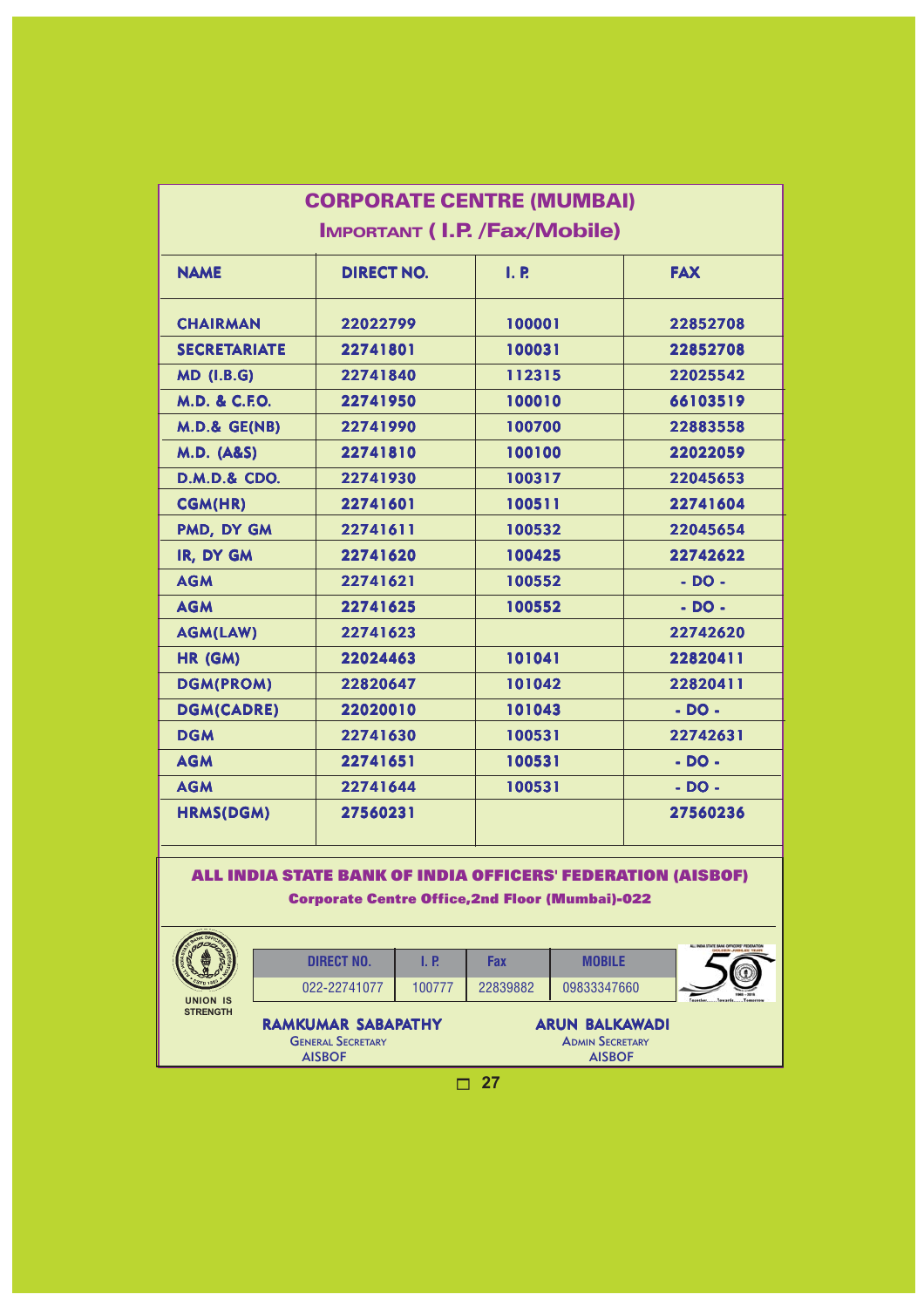| TELEPHONE NUMBERS OF OFFICE-BEARERS & ACTIVISTS                       |               |                              |  |  |
|-----------------------------------------------------------------------|---------------|------------------------------|--|--|
| S <sub>L</sub><br><b>NAME OF</b><br><b>OFFICE BEARER</b><br><b>No</b> | <b>MOBILE</b> | <b>EMAIL ID</b>              |  |  |
| <b>Ahmedabad Circle - 079</b>                                         |               |                              |  |  |
| 1 Nilesh Radia                                                        | 9979894501    | nilesh.radia@sbi.co.in       |  |  |
| 2 B G Parmar                                                          | 7600042477    |                              |  |  |
|                                                                       | 7567071694    | b.parmar@sbi.co.in           |  |  |
| 3 Kamlesh Maru                                                        | 7600040633    | kamlesh.maru@sbi.co.in       |  |  |
| 4 Chetan Rathod                                                       | 7600041064    | chetankumar rathod@sbi.co.in |  |  |
| 5 Pinakin Brahmbhatt                                                  | 7600016101    |                              |  |  |
|                                                                       | 9879359159    | pinakin.brahmbhatt@sbi.co.in |  |  |
|                                                                       |               | gssbioa.lhoahm@sbi.co.in     |  |  |
| 6 Raman Vaghela                                                       | 7600038667    |                              |  |  |
|                                                                       | 7600066319    | vaghela.raman@sbi.co.in      |  |  |
| 7 Ranjan Karan                                                        | 7600035799    | ranjan.karan@sbi.co.in       |  |  |
| 8 K C Pandya                                                          | 7600043120    | kamlesh.pandya1@sbi.co.in    |  |  |
| 9 Pranav Trivedi                                                      | 9426459564    | pranav.trivedi@sbi.co.in     |  |  |
| 10 Himanshu Mehta                                                     | 8238811712    | himanshu.mehta@sbi.co.in     |  |  |
| 11 J C Parmar                                                         | 7016079817    |                              |  |  |
|                                                                       | 7600035077    | jcp@sbi.co.in                |  |  |
| <b>SBIOA LHO REPRESENTATIVES</b>                                      |               |                              |  |  |
| <b>12 Ashwin Patel</b>                                                | 7600035203    | am.patel@sbi.co.in           |  |  |
| 13 Akshay Acharya                                                     | 7600035281    | akshay.acharya@sbi.co.in     |  |  |
| SBIOA CCG/CORP ESTL/SAMB/SARB REPRESENTATIVES                         |               |                              |  |  |
| 14 Lalit Jain                                                         | 7600035134    | lalit jain@sbi.co.in         |  |  |
| <b>AHMEDABAD ADMINISTRATIVE OFFICE</b>                                |               |                              |  |  |
|                                                                       |               |                              |  |  |
| <b>15. Hemant Shirolkar</b>                                           | 7600038099    | hemant.shirolkar@sbi.co.in   |  |  |
| 16. Setu Shukla                                                       | 7600038711    | setu.shukla@sbi.co.in        |  |  |
| 17. Hitesh Parsana                                                    | 9979967807    | hitesh.parsana@sbi.co.in     |  |  |
| 18. Arajan Morasiya                                                   | 7600037189    |                              |  |  |
|                                                                       | 9726279620    | arajan.morasiya@sbi.co.in    |  |  |
| 19. Ujala Gajjar                                                      | 7600034321    | ujala.gajjar@sbi.co.in       |  |  |
|                                                                       |               |                              |  |  |

#### TELEPHONE NUMBERS OF OFFICE-BEARERS & ACTIVISTS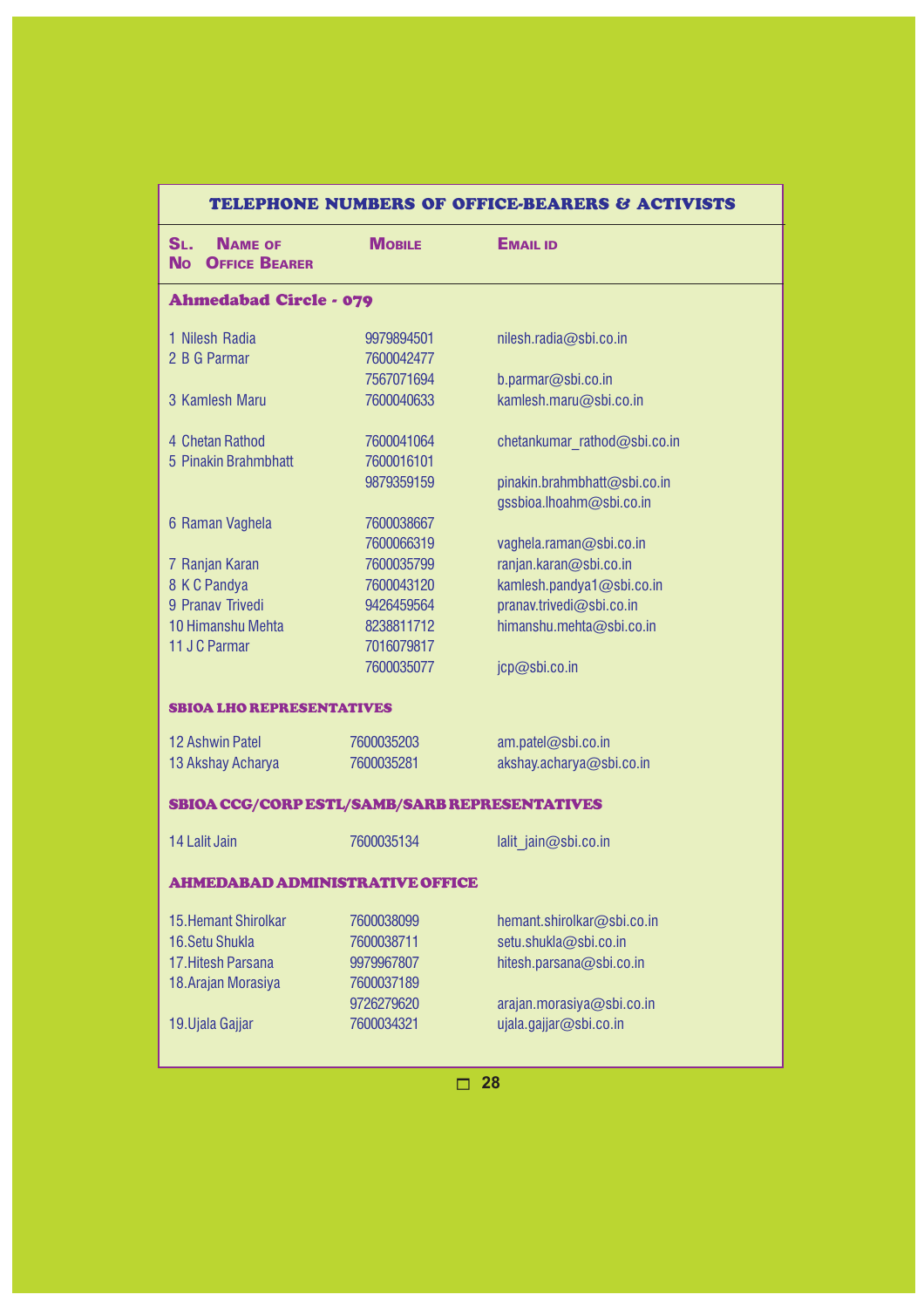| SL.                                      | <b>NAME OF</b>        | <b>TELEPHONE</b>         | <b>EMAIL ID</b>                 |  |
|------------------------------------------|-----------------------|--------------------------|---------------------------------|--|
| <b>No</b>                                | <b>Office Bearer</b>  | <b>No</b>                |                                 |  |
|                                          | 20. Gitlal Kumar      | 9724296189               | kumar.gitlal@sbi.co.in          |  |
| 21. Rajesh Meena                         |                       | 9825537550               | rajesh.meena-3@sbi.co.in        |  |
| 22. Mahipal Jadeja                       |                       | 7600039567               | mahipal.jadeja@sbi.co.in        |  |
| 23. Pranab Roy                           |                       | 7600038251               |                                 |  |
|                                          |                       | 9879110504               | pranab.roy@sbi.co.in            |  |
|                                          | 24. Ajit Sindhav      | 7600044211               | agsindhav.lbsnr@sbi.co.in       |  |
| <b>BHAVNAGAR ADMINISTRATIVE OFFICE</b>   |                       |                          |                                 |  |
|                                          | 25. Hemant Vedwala    | 7600054511               | hemant.vedwala@sbi.co.in        |  |
|                                          | 26. Bagirath Jadeja   | 7600040024               | bhagirathsinh.jadeja@sbi.co.in  |  |
|                                          | 27. Manu S Wala       | 9429412151               | m.vala@sbi.co.in                |  |
|                                          | 28. Yogesh Jagad      | 9265077261               |                                 |  |
|                                          |                       | 9408753750               | yogesh.jagad@sbi.co.in          |  |
|                                          | 29. Divyaraj Gohil    | 7600040293               | divyarajsinh.gohil@sbi.co.in    |  |
|                                          | 30. Ilesh Makwana     | 7600050757               | ileshbhai.makwana1@sbi.co.in    |  |
|                                          | 31. Bharat Bhesaniya  | 7600055233               | bharatkumar.bhesaniya@sbi.co.in |  |
|                                          | 32. Kanaiya Singh     | 9426327698               |                                 |  |
|                                          |                       | 8200794041               | kanhaiyasingh@sbi.co.in         |  |
| <b>GANDHINAGAR ADMINISTRATIVE OFFICE</b> |                       |                          |                                 |  |
|                                          |                       |                          |                                 |  |
| 33.N K Bhatt                             |                       | 7600042485               |                                 |  |
|                                          | 34. Balvinder Bhathal | 9824330163<br>9998174098 | nk.bhatt@sbi.co.in              |  |
| 35. Dilip Darji                          |                       | 7600038522               | balvindersingh.b@sbi.co.in      |  |
|                                          |                       | 9428773298               | dilip.darji@sbi.co.in           |  |
|                                          | 36. Harshad Patel     | 7600036230               | patelharshad.zogng@sbi.co.in    |  |
|                                          | 37. Kamlesh Prajapati | 7600044877               | k.prajapati@sbi.co.in           |  |
|                                          | 38. Sanjay Vithalpara | 7600037778               | sanjay.vithalpara@sbi.co.in     |  |
|                                          | 39.M M Suthar         | 7600037645               | m.suthar@sbi.co.in              |  |
|                                          |                       |                          |                                 |  |
| <b>RAJKOT ADMINISTRATIVE OFFICE</b>      |                       |                          |                                 |  |
|                                          | 40. Pawan Sharma      | 7600055731               |                                 |  |
|                                          |                       | 9825773731               | pawan.sharma1@sbi.co.in         |  |
|                                          | 41. Rajesh Dangar     | 7600051878               | rajesh.dangar@sbi.co.in         |  |
|                                          | 42. Chetan Vithlani   | 7600036799               |                                 |  |
|                                          |                       | 9998393305               | chetan.vithlani@sbi.co.in       |  |
|                                          |                       |                          |                                 |  |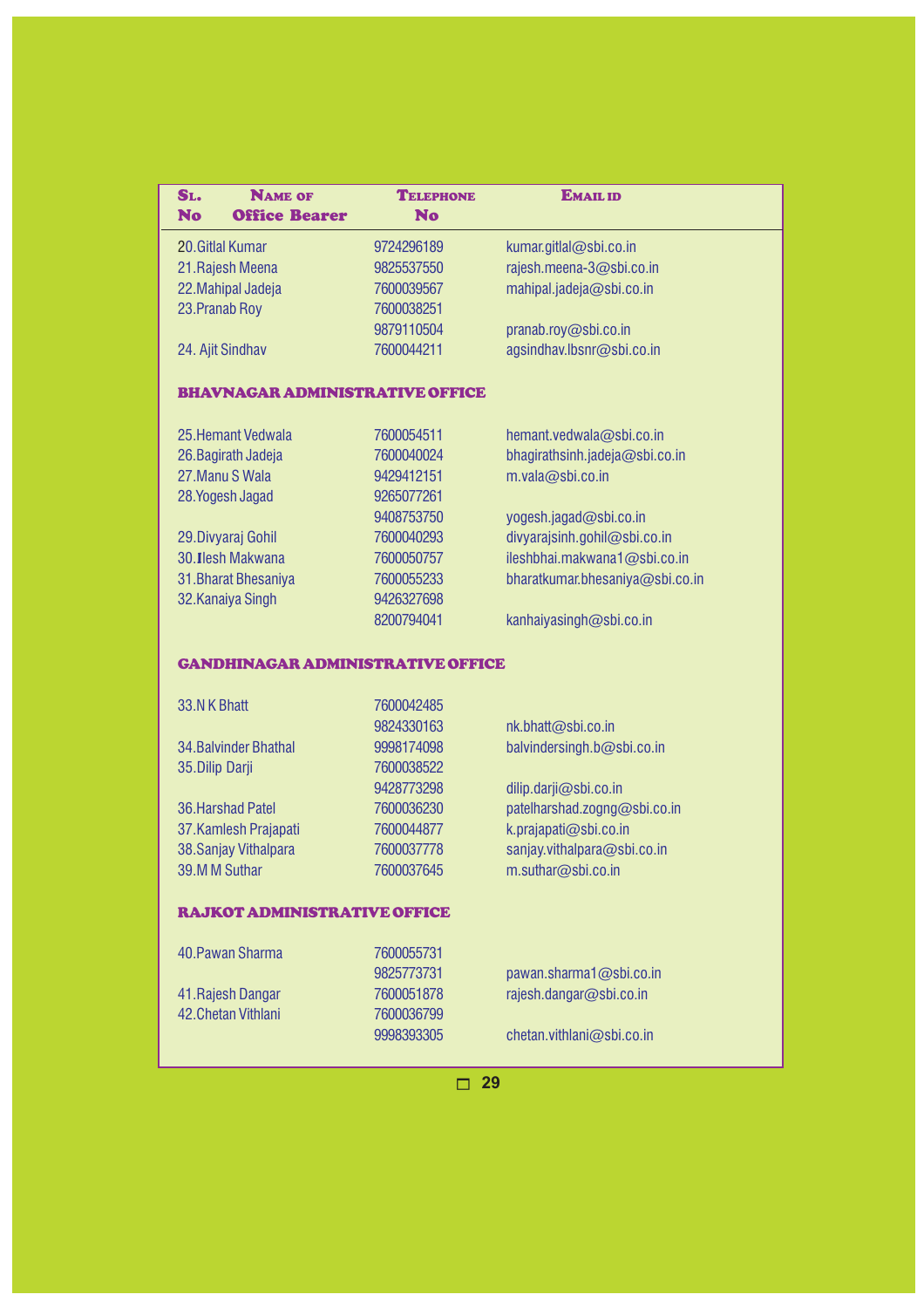| SL.<br><b>NAME OF</b><br><b>No</b><br><b>Office Bearer</b> | <b>TELEPHONE</b><br><b>No</b> | <b>EMAIL ID</b>              |  |  |
|------------------------------------------------------------|-------------------------------|------------------------------|--|--|
| 43.KT Chavda                                               | 7600036262                    |                              |  |  |
|                                                            | 7874011231                    | kamlesh.chavda@sbi.co.in     |  |  |
| 44. Rakesh Ugrasen Rai                                     | 9429644677                    |                              |  |  |
|                                                            | 7600036100                    | rakesh.roy@sbi.co.in         |  |  |
| 45. Harpalsinh Jadeja                                      | 7600056785                    | harpalsinh.jadeja1@sbi.co.in |  |  |
| 46. Rajesh Kachot                                          | 7600067212                    | rajesh.kachot@sbi.co.in      |  |  |
| 47. Pratosh Choubey                                        | 7600036487                    |                              |  |  |
|                                                            | 9998759888                    | pratosh.choubey@sbi.co.in    |  |  |
| <b>SURAT ADMINISTRATIVE OFFICE</b>                         |                               |                              |  |  |
| 48. Jayesh Jogadia                                         | 7600039124                    | jk.jogadia@sbi.co.in         |  |  |
| 49.BL Raiker                                               | 7600040756                    | bl.raiker@sbi.co.in          |  |  |
| 50. Ansuya Gamit                                           | 7490043864                    | ansuya.gamit@sbi.co.in       |  |  |
| 51. Manoj Kumar                                            | 7600039144                    |                              |  |  |
|                                                            | 8156006100                    | manoj73.kumar@sbi.co.in      |  |  |
| 52. Pankaj Patel                                           | 7600194202                    |                              |  |  |
|                                                            | 9879504008                    | pankajpatel4@sbi.co.in       |  |  |
| 53.Amrish Dave                                             | 7600013072                    | amrish.dave1@sbi.co.in       |  |  |
| 54.Kundan Akela                                            | 7600038415                    |                              |  |  |
|                                                            | 9426340529                    | kundan.akela@sbi.co.in       |  |  |
| 55. Paresh Patel                                           | 7600039952                    | paresh.patel 1@sbi.co.in     |  |  |
| 56. Madhav Kumar                                           | 7600036152                    | madhavkumar@sbi.co.in        |  |  |
| 57. Pradip C Patel                                         | 7600039964                    | pradip.patel@sbi.co.in       |  |  |
| <b>VADODARA ADMINISTRATIVE OFFICE</b>                      |                               |                              |  |  |
| 58.JD Shah                                                 | 7600037050                    |                              |  |  |
|                                                            | 7600039895                    | jd.shah@sbi.co.in            |  |  |
| 59. Rajesh Shah                                            | 9898272132                    | rajesh.v.shah@sbi.co.in      |  |  |
| 60. Vijay Davda                                            | 9714672622                    | vijay.chavda@sbi.co.in       |  |  |
| 61.Jyoti Gupte                                             | 9909990583                    | jyoti.gupte@sbi.co.in        |  |  |
| 62. Dinkar Gohil                                           | 7600037085                    | dinkar.rohit@sbi.co.in       |  |  |
| 63. Ranjit Sinha                                           | 9426169663                    | ranjit.sinha@sbi.co.in       |  |  |
| 64.KKKoli                                                  | 9712962073                    | kishan.koli@sbi.co.in        |  |  |
| 65. Manoj Hembrom                                          | 7600037403                    |                              |  |  |
|                                                            | 9909013042                    | m.hembrom@sbi.co.in          |  |  |
| 66. Harish Patel                                           | 7600037940                    | patelharesh.zobar@sbi.co.in  |  |  |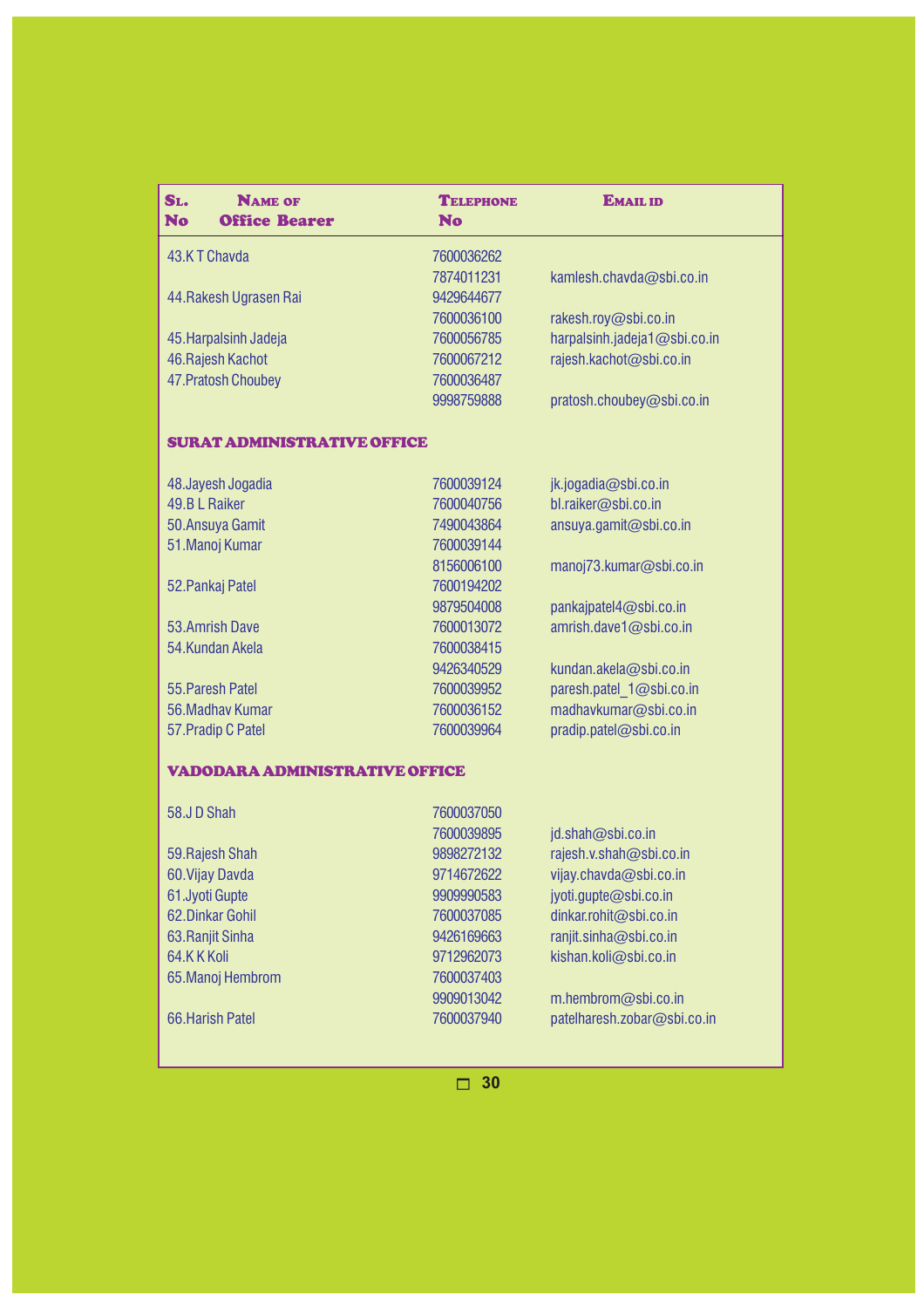| SL.<br><b>NAME OF</b><br><b>No</b><br><b>Office Bearer</b> | <b>TELEPHONE</b><br><b>No</b> | <b>EMAIL ID</b>                                         |  |
|------------------------------------------------------------|-------------------------------|---------------------------------------------------------|--|
| <b>BANGALORE CIRCLE - 080</b>                              |                               |                                                         |  |
| 1 V.N.Nagesh                                               | 9483535855                    | nagesh.vn@sbi.co.in                                     |  |
| 2 Ravi Kushabi                                             | 9448998233                    | ravi.k@sbi.co.in<br>ravi.kannadig@gmail.com             |  |
| 3 Raju D.Naik                                              | 9741019911                    | d.raju@sbi.co.in                                        |  |
| 4 S.K.Srinivas                                             | 9448993324                    | d.rajunaik@gmail.com<br>srinivas.shroff@sbi.co.in       |  |
|                                                            |                               | srinivas.shroff14@gmail.com                             |  |
| 5 N.Gyanoji Rao                                            | 9448078097                    | gyanoji.rao@sbi.co.in<br>gyanoji2007@gmail.com          |  |
| 6 Channabasay S. Tadkal                                    | 9448993835                    | channabasava.tadkal@sbi.co.in                           |  |
| 7 Dorai Raj T.G.                                           | 9448991312                    | channabasava.tadkal@gmail.com<br>doreraj.tg@sbi.co.in,  |  |
|                                                            |                               | doreraju123@gmail.com                                   |  |
| 8 Shibu Thomas                                             | 9886638308                    | shibu.thomas@sbi.co.in                                  |  |
| 9 Kiran S.Mathada                                          | 9845492266                    | kiranmathad65@gmail.com,<br>kiran.m@sbi.co.in           |  |
| 10 Prashanth L.                                            | 9448994182                    | prashanth.ladappa@sbi.co.in                             |  |
| 11 Anand Reddy Y.                                          | 95384 06067                   | prashanthladappa@gmail.com<br>ananda.reddy@sbi.co.in    |  |
|                                                            |                               | freinds24forever24@sbi.co.in,                           |  |
| <b>NW-1 AO-1 Bangalore</b>                                 |                               |                                                         |  |
| 12 A.R. Sathyanarayana Rao                                 | 9448994157                    | ars.rao@sbi.co.in                                       |  |
|                                                            |                               | ars.sbi63@gmail.com                                     |  |
| 13 Dilip R.Jahagirdar                                      | 9448994568                    | dilipkumar.jahagirdar@sbi.co.in                         |  |
| 14 Mohan G. Heroorkar                                      | 9449840008                    | mohan.g.heroorkar@sbi.co.in<br>mohanheroorkar@gmail.com |  |
| 15 K.Deepak                                                | 9448991864                    | deepak.karmungikar@sbi.co.in                            |  |
| <b>NW-1 AO-2 Bangalore</b>                                 |                               |                                                         |  |
| 16 Sridhar D.Kulkarni                                      | 9448994159                    | shridhar.kilkarni@sbi.co.in                             |  |
| 17 Mahantesh Koppal                                        | 9449840160                    | mahantesh.koppal@sbi.co.in                              |  |
| 18 Preeti P.Desai                                          | 9483548358                    | preeti.desai1@sbi.co.in                                 |  |
| 19 Chandrashekar K.N.                                      | 78290 66999                   | kn.c.shekar@sbi.co.in                                   |  |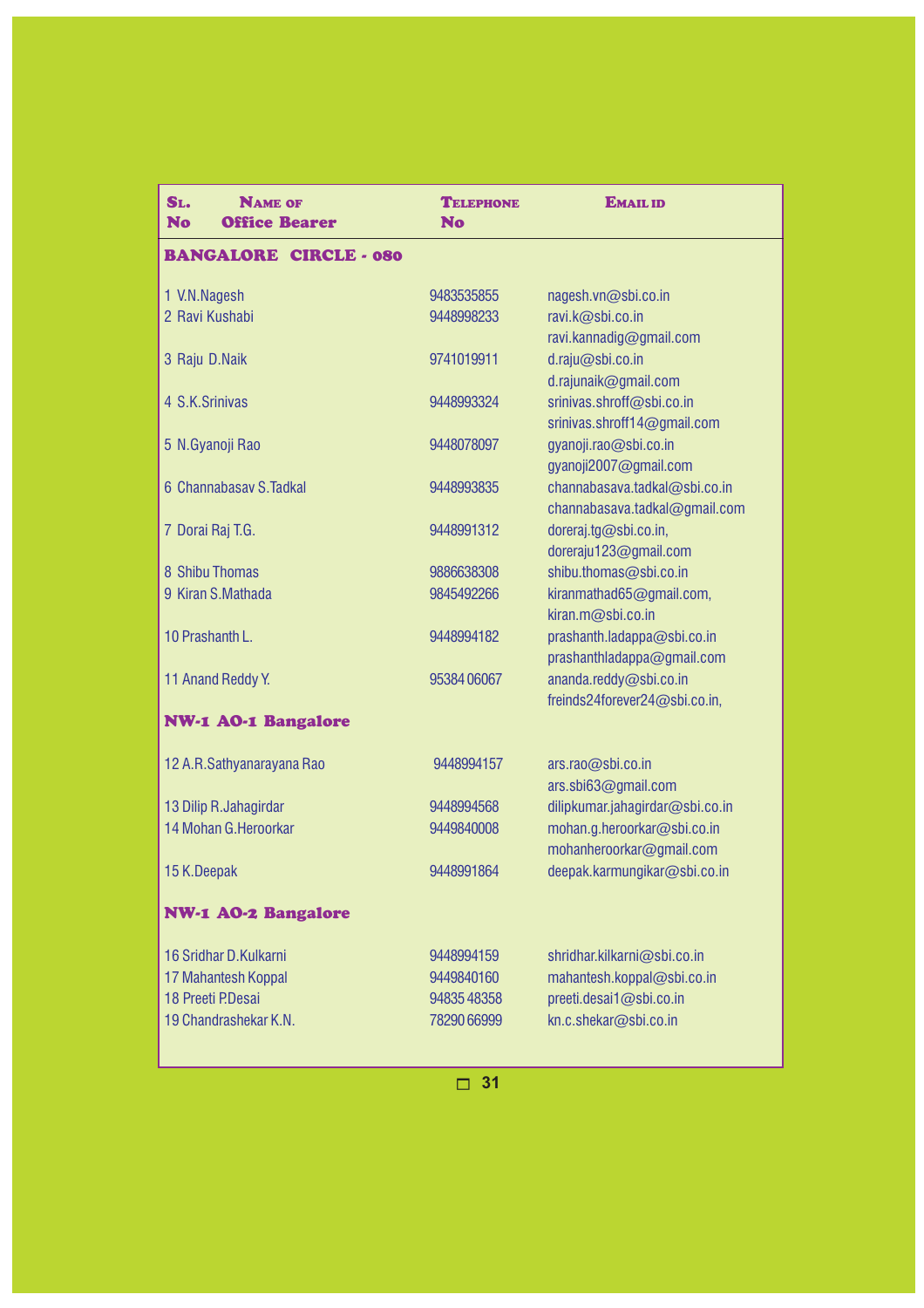| SL.<br><b>No</b>    | <b>NAME OF</b><br><b>Office Bearer</b> | <b>TELEPHONE</b><br><b>No</b> | <b>EMAIL ID</b>                                        |
|---------------------|----------------------------------------|-------------------------------|--------------------------------------------------------|
|                     | <b>NW-2 A0-3 Tumkur</b>                |                               |                                                        |
| 20 B H M Nataraj    |                                        | 9164688916                    | nataraj.hiremath@sbi.co.in<br>natarajs1@gmail.com,     |
| 21 K.N. Vadiraja    |                                        | 9449841389                    | kumsi nadig.vadiraja@sbi.co.in                         |
|                     | 22 Prathap Reddy Y V N                 | 9845323063                    | yerupala.reddy@sbm.co.in                               |
|                     | 23 Maheswara Reddy                     |                               | maheshwar.reddy@sbi.co.in                              |
|                     | <b>NW-2 AO-4 Mysore</b>                |                               |                                                        |
| 24 Sriram S.        |                                        | 9448299018                    | sriram.s@sbi.co.in<br>srisbmram@gmail.com              |
| 25 Bhaskar Pai      |                                        | 9448280340                    | bhaskar.pai@sbi.co.in,                                 |
| 26 N.P.Kalyankumar  |                                        | 9606957106                    | kalayan.kumar2@sbi.co.in                               |
| 27 S.C.Santhosh     |                                        | 9480841507                    | santhosh.gowda@sbi.co.in                               |
|                     |                                        |                               | santugowda47@gmail.com                                 |
|                     | <b>NW-II AO-5 Mangalore</b>            |                               |                                                        |
|                     | 28 Shikayath Ali Rahamath              | 9448994674                    | s.a.rahamath@sbi.co.in                                 |
| 29 B.V.Jayachandra  |                                        | 9480880251                    | jayachandra.b.v@sbi.co.in                              |
| 30 Vinod J.Nazareth |                                        | 9845211872                    | vinod.n@sbi.co.in                                      |
| 31 Amardeep Singh   |                                        | 9480692062                    | amardeep.singh1@sbi.co.in                              |
| <b>NW-3 A0-6</b>    |                                        |                               |                                                        |
| 32 K.N.Giriraja     |                                        | 9449866345                    | giriraja.nadig@sbi.co.in                               |
| 33 Suresh H.G.      |                                        | 94480 29499                   | hg.suresh@sbi.co.in                                    |
|                     | 34 K.Sanjeeva Murthy                   | 9449842816                    | sanjeeva.murthy_k@sbi.co.in                            |
| 35 S.M.Basavaraja   |                                        | 9448633876                    | basavaraja.s m@sbi.co.in                               |
| <b>NW-3 A0-7</b>    |                                        |                               |                                                        |
| 36 A.Rama Mohan     |                                        | 9448993353                    | atmakuri.ramamohan@sbi.co.in                           |
|                     | 37 ChaitanyaV.Kanchibail               | 9448994179                    | ramsbi68@gmail.com<br>chaitanya kanchibail@sbi.co.in   |
|                     | 38 Rajashekhar S. Papanal              | 8951993442                    | chaitanyavkanchibail@gmail.com<br>rs.papanal@sbi.co.in |
|                     |                                        |                               | sannidhi14.sb@gmail.com,                               |
| 39 Rajendra D.Darji |                                        | 9448994174                    | rajendra.darji@sbi.co.in                               |
|                     |                                        |                               | rajendradarji510@gmail.com                             |
| 40 Ravi S.Gowda     |                                        | 9481659695                    | ravi.gowda@sbi.co.in                                   |
|                     |                                        |                               |                                                        |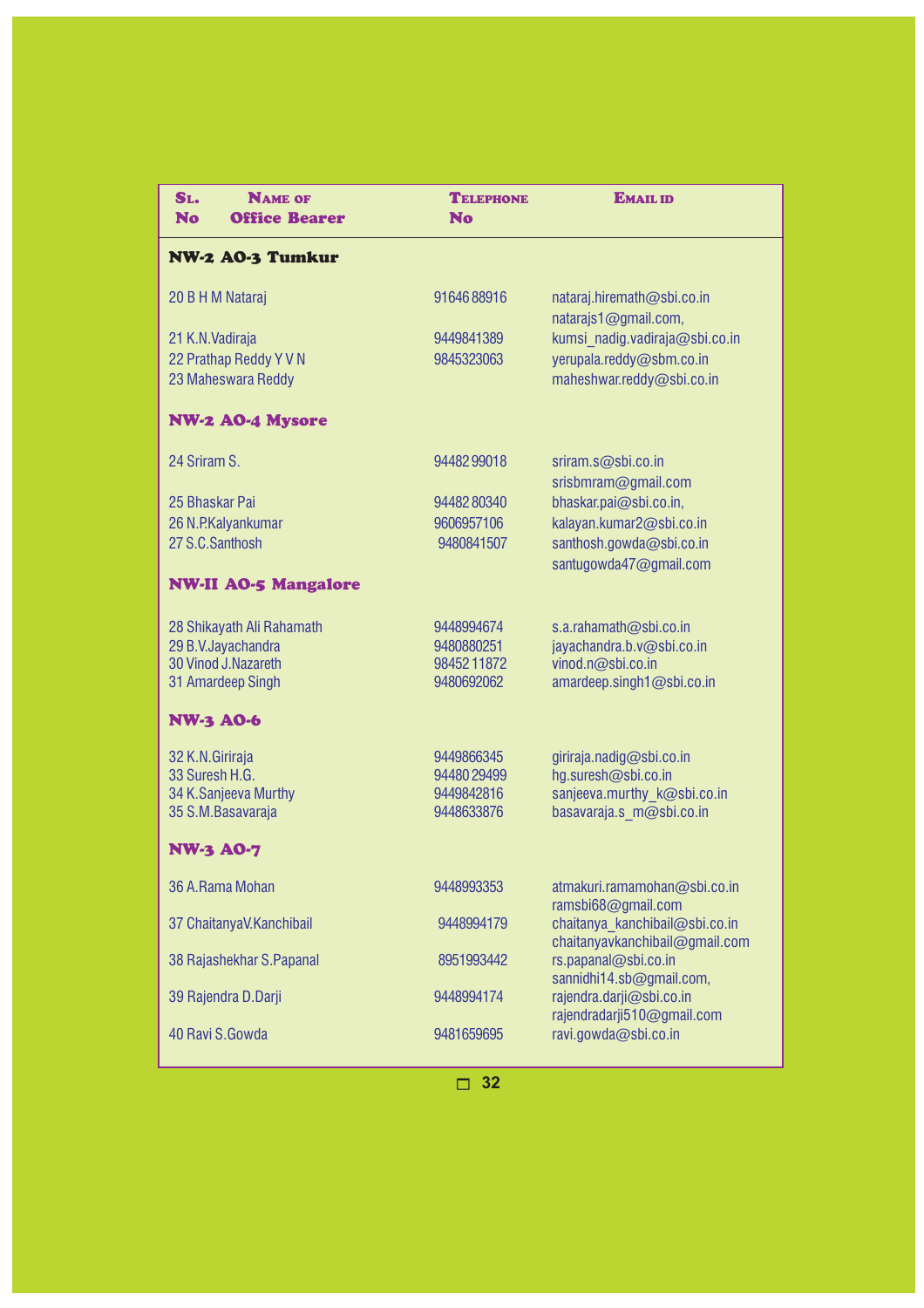| SL.<br><b>NAME OF</b><br>No<br><b>Office Bearer</b> | <b>TELEPHONE</b><br><b>No</b> | <b>EMAIL ID</b>                     |
|-----------------------------------------------------|-------------------------------|-------------------------------------|
| <b>NW-3 A0-8</b>                                    |                               |                                     |
| 41 Santoshkumar B. Patil                            | 9480692127                    | santoshkumar.patil1@sbi.co.in       |
| 42 R.B.Shashikanth                                  | 9449361510                    | shashikant.r.b@sbi.co.in            |
|                                                     |                               | shashikantbagewadi@gmial.com        |
| 43 G.S.Padmaji                                      | 9448994362                    | padmaji.gunderao@sbi.co.in          |
| <b>BENGAL CIRCLE - 033</b>                          |                               |                                     |
| 01 Sabuj Mistry                                     | 9674711884                    | sabuj.mistry@yahoo.com              |
| 02 Raktima Soren                                    | 9831701847                    | raktima.saren@sbi.co.in             |
| 03 Soumya Datta                                     | 9830044737                    |                                     |
|                                                     | 9836344113                    | soumyadatta99@gmail.com             |
| 04 Shubhajyoti Chattopadhyay                        | 8001194340                    |                                     |
|                                                     | 9434551152                    | shubhajyoti.chattopadhyay@gmail.com |
| 05 Kusal Chaudhuri                                  | 9674710790                    | chaudhuri kusal@yahoo.co.in         |
| 06 Kishore Kumar Dey                                | 9674710709                    | kishore50585@gmail.com              |
| 07 Subhash Chandra Mondal                           | 9836336503                    | mondal.subhasc@gmail.com            |
| 08 Kartick Ch.Mukherjee                             | 9434659886                    | kartick.mukherjee@sbi.co.in         |
| 09 Ujjwal Das                                       | 9433128721                    | ujjwal.d@sbi.co.in                  |
| 10 Arun Kumar Roy                                   | 9836107613                    | bablaoy63@gmail.com                 |
| 11 Debasish Mandal                                  | 9674712163                    | debasish mandal@sbi.co.in           |
| 12 Lakpa Tshering Yolmo                             | 9434121961                    | yollak69@gmail.com                  |
| 13 Tushar Kanti Ghosh                               | 9674741767                    | tushar.ghosh@sbi.co.in              |
| 14 Dipak Kumar Kundu                                | 9433947891                    | deepakkundoo@gmail.com              |
| 15 Prabir Sorkhel                                   | 9434153600                    | prabirsorkhel@gmail.com             |
| 16 Subhas Chandra Lala                              | 9674713306                    | Subhas.lala@gmail.com               |
| 17 Apurba Kumar Mondal                              | 9051833033                    | apurba.karabi@gmail.com             |
| 18 Debranjan De                                     | 9434456571                    | deb.dey1@sbi.co.in                  |
| 19 Pinaki Saha                                      | 9564848205                    | pinaki.saha@sbi.co.in               |
| 20 Dipak Kumar Karmakar                             | 9674712415                    | dipak.karmakar@sbi.co.in            |
| 21 Pritikana Saha                                   | 9433837871                    | p.saha1@sbi.co.in                   |
| 22 Anjani Kumar                                     | 9332902559                    | anjani kumar@sbi.co.in              |
| 23 Asish Kumar Bera                                 | 9674307755                    | ashis.bera@sbi.co.in                |
| 24 Om prakash Gupta                                 | 9433452993                    | omprakash.guta@sbi.co.in            |
| 25 Mithun Dutta                                     | 9903010664                    | mithundutta2011@gmail.com           |
| 26 Indrajit Sankar Bhattacharya                     | 9674719886                    | bhatt.indra72@gmail.com             |
| 27 Rajesh S                                         | 8589062090                    | rajeshcitex@gmail.com               |
| 28 Chinmoy Datta                                    | 9836885987                    | chinmoy.datta@sbi.co.in             |
| 29 Anik Singha Roy                                  | 9434187487                    | singharoyanik@gmail.com             |
| 30 Subir Chaudhuri                                  | 8001193200                    | subir.chaudhuri1@sbi.co.in          |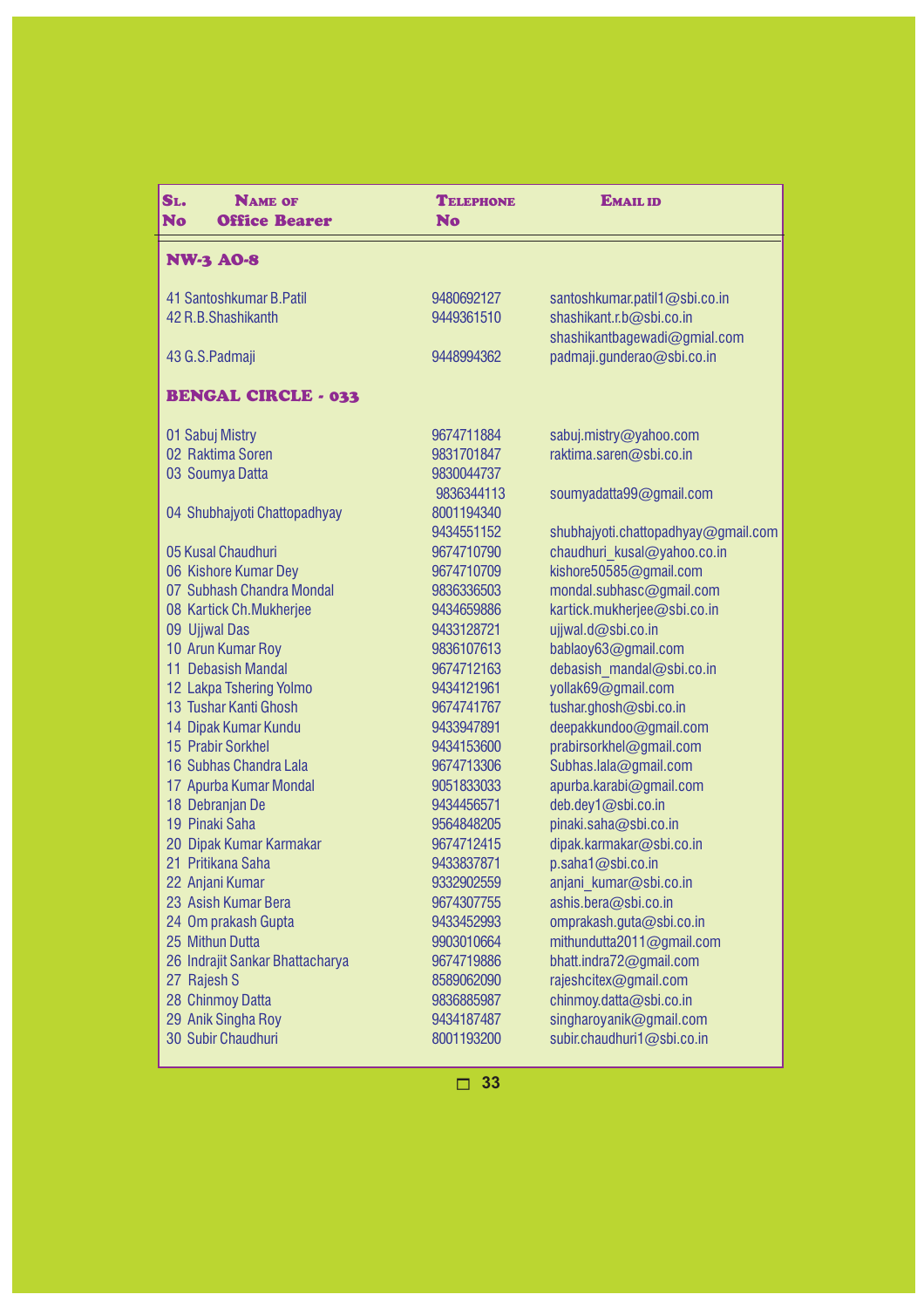| SL.<br><b>NAME OF</b><br><b>No</b><br><b>Office Bearer</b>                                  | <b>TELEPHONE</b><br><b>No</b>                                                               | <b>EMAIL ID</b>                                                                                              |  |  |
|---------------------------------------------------------------------------------------------|---------------------------------------------------------------------------------------------|--------------------------------------------------------------------------------------------------------------|--|--|
| ADMINISTRATIVE ZONAL COMMITTEE BIDHANNAGAR (2018-2020)                                      |                                                                                             |                                                                                                              |  |  |
| 31 Ashim Kumar Das<br>32 Asitava Kundu                                                      | 9674719027<br>9674711099                                                                    | ashimkumarsbi@gmail.comm<br>asitava.kundu@sbi.co.in                                                          |  |  |
| <b>ADMINISTRATIVE ZONAL COMMITTEE BURDWAN (2018-2020)</b>                                   |                                                                                             |                                                                                                              |  |  |
| 33 Biplab Sarkar                                                                            | 8001196405                                                                                  | biplab sarkar@sbi.co.in                                                                                      |  |  |
| <b>ADMINISTRATIVE ZONAL COMMITTEE HOWRAH (2018-2020)</b>                                    |                                                                                             |                                                                                                              |  |  |
| 34 Indranil Pyne                                                                            | 9674719505                                                                                  | Indranil pyne etce@yahoo.co.in                                                                               |  |  |
| <b>ADMINISTRATIVE ZONAL COMMITTEE KOLKATA (2018-2020)</b>                                   |                                                                                             |                                                                                                              |  |  |
| 35 Somnath Mukherjee<br>36 Barun Kumar Das                                                  | 9674719458<br>9674713298                                                                    | som.mukherjee@gmail.com<br>barunkudas@gmail.com                                                              |  |  |
| ADMINISTRATIVE ZONAL COMMITTEE CORPORATE / MID CORPORATE (2018-2020)                        |                                                                                             |                                                                                                              |  |  |
| 37 Dilip Kumar Mandal<br>38 Barun Kumar Das                                                 | 9674712275<br>9674712037                                                                    | dilip.dkm.mandal@gmail.com<br>barunsbi596@gmail.com                                                          |  |  |
| ADMINISTRATIVE ZONAL COMMITTEE SILIGURI (2018-2020)                                         |                                                                                             |                                                                                                              |  |  |
| 39 Debanta Goswami<br>40. Utpal Dutta                                                       | 8001196584<br>9831531413                                                                    | debanta.goswami@sbi.co.in<br>utpalsbi07@gmail.com                                                            |  |  |
| ADMINISTRATIVE ZONAL COMMITTEE SOUTH 24 PGS (2018-2020)                                     |                                                                                             |                                                                                                              |  |  |
| 41 Durgasish Basu<br>42 Subir Kumar Dutta                                                   | 9674719749<br>9674190000                                                                    | durgasish.basu@sbi.co.in<br>subir.dutta@sbi.co.in                                                            |  |  |
| <b>BHOPAL CIRCLE - 0755</b>                                                                 |                                                                                             |                                                                                                              |  |  |
| 01 Madan Kishore Jain<br>02 Vijay Kumar Mishra<br>03 Sanjay Nagchandi<br>04 Sanjeev Sabhlok | 9425463048<br>$(0)0755 - 2575003$<br>9425805603<br>9425013431<br>0755-2551376<br>9425246782 | madan.jain@sbi.co.in<br>vijay.mishr@sbi.co.in<br>sanjay.nagchandi@sbi.co.in<br>sanjeev.sabhlok1963@gmail.com |  |  |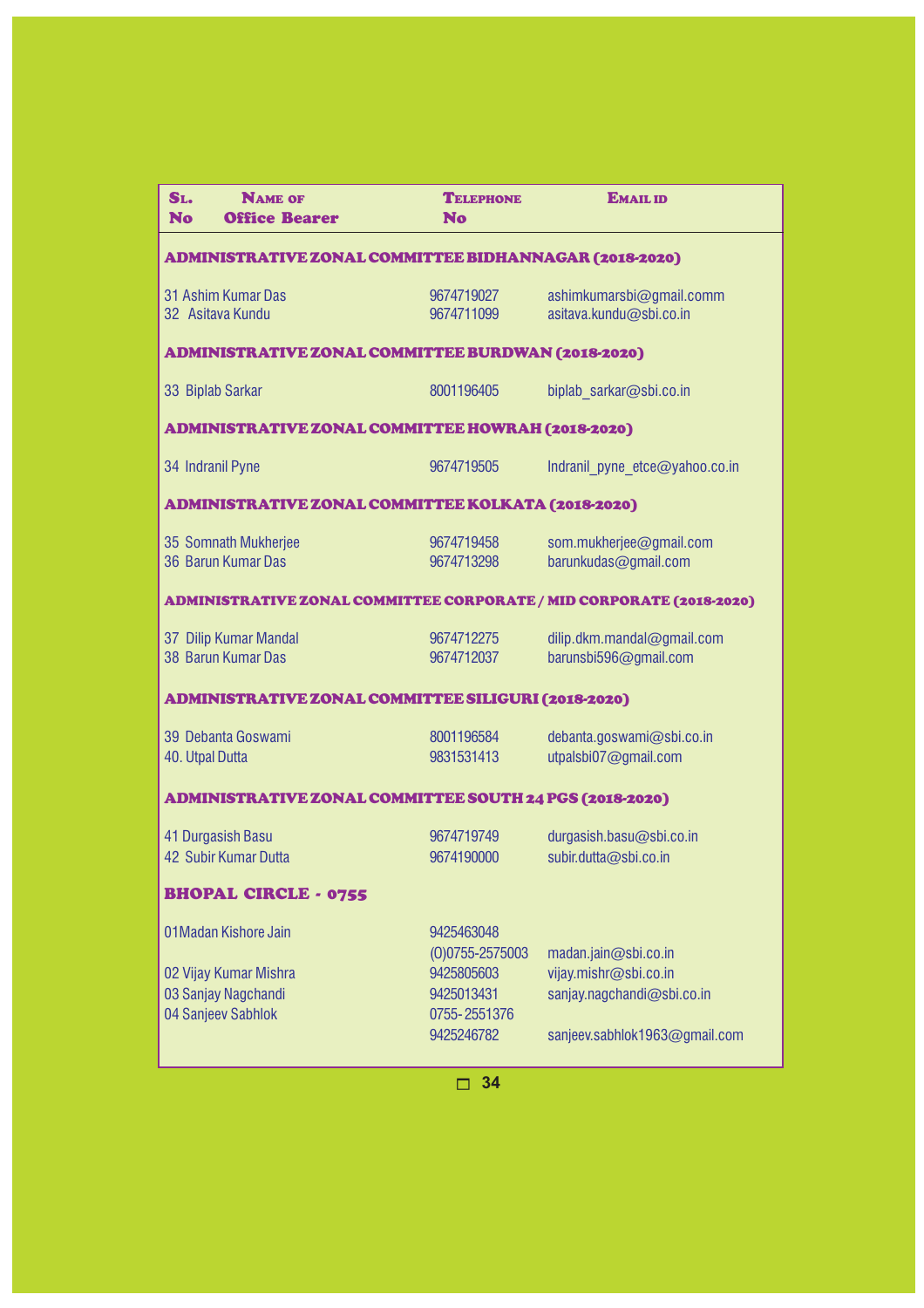| SL.<br><b>NAME OF</b><br><b>No</b><br><b>Office Bearer</b> | <b>TELEPHONE</b><br><b>No</b> | <b>EMAIL ID</b>                                |
|------------------------------------------------------------|-------------------------------|------------------------------------------------|
| 05 Gowardhan Mishra                                        | 9340514117                    | gowardhan.mishra@sbi.co.in                     |
|                                                            | 9425012330                    | gowardhanm50@gmail.com                         |
| 06 Shitanshu Shekhar                                       | 9926366261                    | shitanshu.shekhar@sbi.co.in                    |
| 07 Pawan Mishra                                            | 9977006775                    | pkmishra.mishra@sbi.co.in                      |
| 08 Rajesh Lala                                             | 8989792255<br>9425373390      | rajesh.lala@sbi.co.in                          |
| 09 Tapan Vyas<br>10 Mukul Asthana                          | 9425412980                    | tapanvyas@sbi.co.in<br>mukul.asthana@sbi.co.in |
| 11Ashok Joshi                                              | 8461004570                    | ashok joshi@sbi.co.in                          |
| <b>BHOPAL MODULE</b>                                       |                               |                                                |
| 12 Krishnan Hariharan                                      | 9425653200                    |                                                |
|                                                            | 8462000620                    | hariharan.k@sbi.co.in                          |
| 13 GP Chandwani                                            | 9425301871                    | goverdhan.chandwani@sbi.co.in                  |
| <b>INDORE MODULE</b>                                       |                               |                                                |
| <b>14 Pramod Mantri</b>                                    | 9407131034                    | promod.mantri@sbi.co.in                        |
| 15 Jainarayan Gupta                                        | 9713071535                    |                                                |
| <b>JABALPUR MODULE</b>                                     | 8989010055                    |                                                |
| 16B.S. Parihar                                             | 9425439239                    | bhupendra.parihar@sbi.co.in                    |
| 17 Shrivardhan Nema                                        | 9425800582                    | nemashrivardhan@yahoo.com                      |
| <b>GWALIOR MODULE</b>                                      |                               |                                                |
| 18 Veerendra K. Shrivastava                                | 9425167522                    | veerendra.shrivastava@sbi.co.in                |
| 19 Awdhesh Agrawal                                         | 8458802347<br>9993598673      | awdhesh.agrawal@sbi.co.in                      |
|                                                            |                               |                                                |
| <b>RAIPUR MODULE</b>                                       |                               |                                                |
| 20 Vijay Yachuri                                           | 9826244701                    | vijay.yechuri@sbi.co.in                        |
| <b>BILASPUR MODULE</b>                                     |                               |                                                |
| 21 Rajkumar Sharma                                         | 8458805761                    |                                                |
|                                                            | 9340896685                    | rajkumar.sharma3@sbi.co.in                     |
| 22 Divyendra Hati,                                         | 9406040181                    |                                                |
|                                                            | 9179535507                    | divyendra, hati@sbi.co.in                      |
|                                                            |                               |                                                |
|                                                            | 35                            |                                                |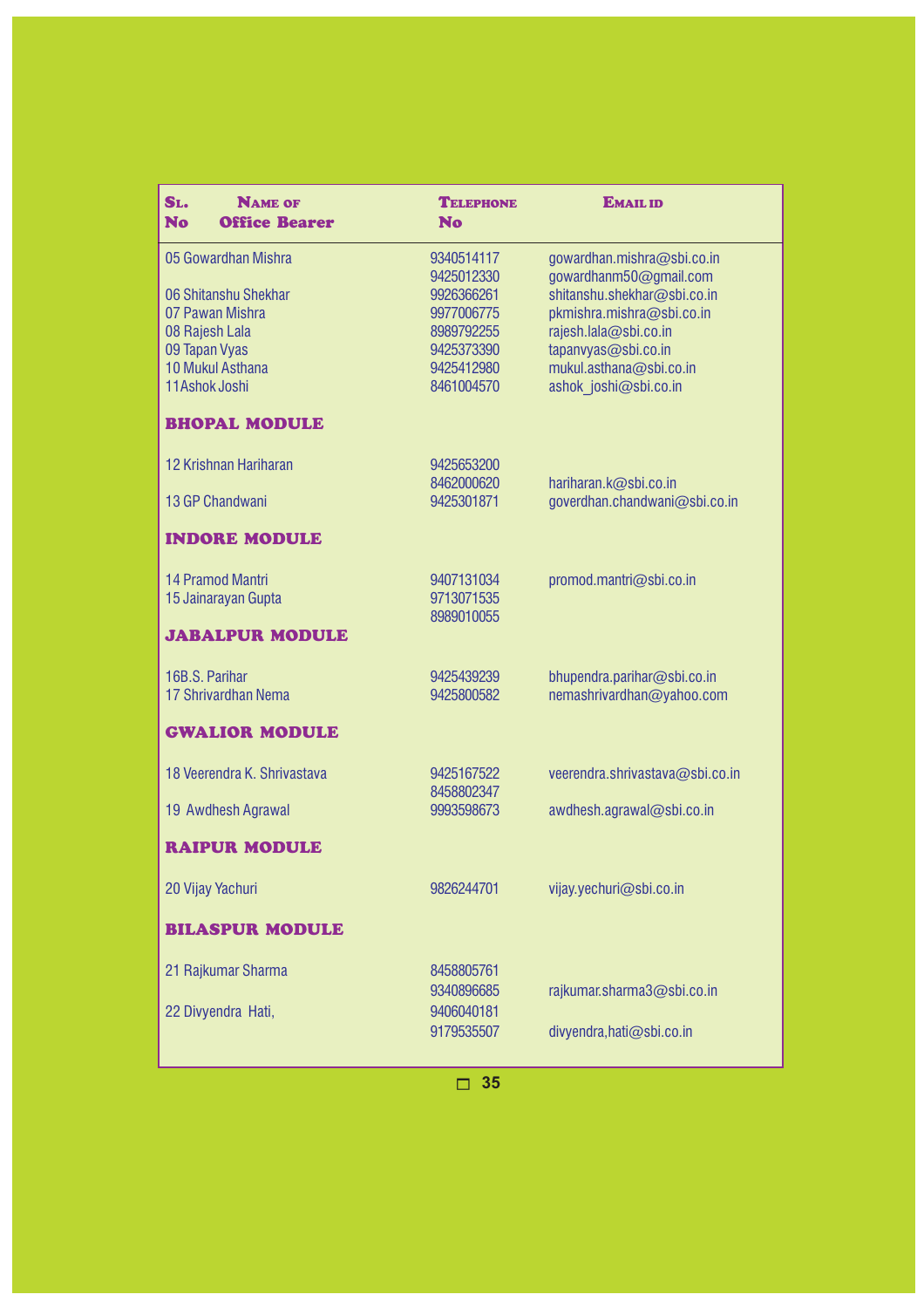| SL.<br><b>NAME OF</b><br><b>No</b><br><b>Office Bearer</b>                                                                                                            |                                                                                  | <b>TELEPHONE</b><br>No                                                                                       | <b>EMAIL ID</b>                                                                                                                                                                                        |  |
|-----------------------------------------------------------------------------------------------------------------------------------------------------------------------|----------------------------------------------------------------------------------|--------------------------------------------------------------------------------------------------------------|--------------------------------------------------------------------------------------------------------------------------------------------------------------------------------------------------------|--|
| <b>BHUBNESWARA CIRCLE-0674</b>                                                                                                                                        |                                                                                  |                                                                                                              |                                                                                                                                                                                                        |  |
| 1 Arun Kumar Bishoyi<br>2 Ramesh Chandra Patra<br>3 Sambit Misra<br>4 Sabyasachi Swain<br>5 Sadashiba Bishi<br>6 Golden Topno<br>7 Rajesh Kumar Sahoo<br>8 Sk. Ismail |                                                                                  | 9437080964<br>9437074150<br>9437114991<br>9437366018<br>9437064237<br>9437051830<br>9437063924<br>9439290785 | arun.bishoyi@sbi.co.in<br>rc.patra@sbi.co.in<br>sambit.m@sbi.co.in<br>sabyasachi.swain@sbi.co.in<br>sada.sbishi@gmail.com<br>golden.topno@sbi.co.in<br>rajesh.sahoo@sbi.co.in<br>s.k. ismail@sbi.co.in |  |
| <b>Bhubaneswar Zone-I Zonal Committee</b>                                                                                                                             |                                                                                  |                                                                                                              |                                                                                                                                                                                                        |  |
| 9 Ashok Kumar Sethy<br>10 D.S.P. Mishra                                                                                                                               |                                                                                  | 9437012009<br>9437577939                                                                                     | ak.sethi@sbi.co.in<br>durga.s.mishra@sbi.co.in                                                                                                                                                         |  |
| <b>Bhubaneswar Zone-II, Zonal Committee</b>                                                                                                                           |                                                                                  |                                                                                                              |                                                                                                                                                                                                        |  |
| 11 Ananda Chandra Dandasena<br>12. Durga Prasad Mohapatra                                                                                                             |                                                                                  | 9777659589<br>9937011031                                                                                     | ananda.dandsena@sbi.co.in<br>durga prasad-mahapatra@ sbi.co.in                                                                                                                                         |  |
| <b>Sambalpur Zonal Committee</b>                                                                                                                                      |                                                                                  |                                                                                                              |                                                                                                                                                                                                        |  |
| 13. Manoj Kumar Nayak<br>14. Soubhagya Kumar Panda                                                                                                                    |                                                                                  | 9439554248<br>7894460815                                                                                     | manojnayak.sbi@gmail.com<br>sk.panda@sbi.co.in                                                                                                                                                         |  |
| <b>Berhampur Zonal Committee</b>                                                                                                                                      |                                                                                  |                                                                                                              |                                                                                                                                                                                                        |  |
| 15. Rabindra Kumar Rath<br>16. Somanath Nanda                                                                                                                         |                                                                                  | 9437258641<br>9437475880<br>9437019713                                                                       | rabindra.rath@sbi.co.in<br>somanath.nanda@sbi.co.in                                                                                                                                                    |  |
| <b>CHANDIGARH CIRCLE - 0172</b>                                                                                                                                       |                                                                                  |                                                                                                              |                                                                                                                                                                                                        |  |
| 1 Sanjay Sharma<br>2 Deepak K. Sharma<br>3 Satish K. Sharma<br>4 T.S. Saggu<br>5 Charanjit Singh<br>6 Sanjiv Kumar                                                    | 9914621168<br>9501653388<br>9419330233<br>9888866619<br>9867862345<br>9815799988 | 0161-4611705<br>0172-4569918<br>0191-2471140<br>0172-2720127                                                 | sanjay sharma@sbi.co.in<br>deepak.sharma@sbi.co.in<br>satish@sbi.co.in<br>ts.saggu@sbi.co.in<br>chjs290@yahoo.com<br>sanjiv.kumar24@sbi.co.in                                                          |  |
| 7 Vipan Berri<br>8 Harvinder Singh                                                                                                                                    | 9815657060<br>9779585850                                                         | 0172-4634060                                                                                                 | vipan.berri@sbi.co.in<br>harvinder.singh2@sbi.co.in                                                                                                                                                    |  |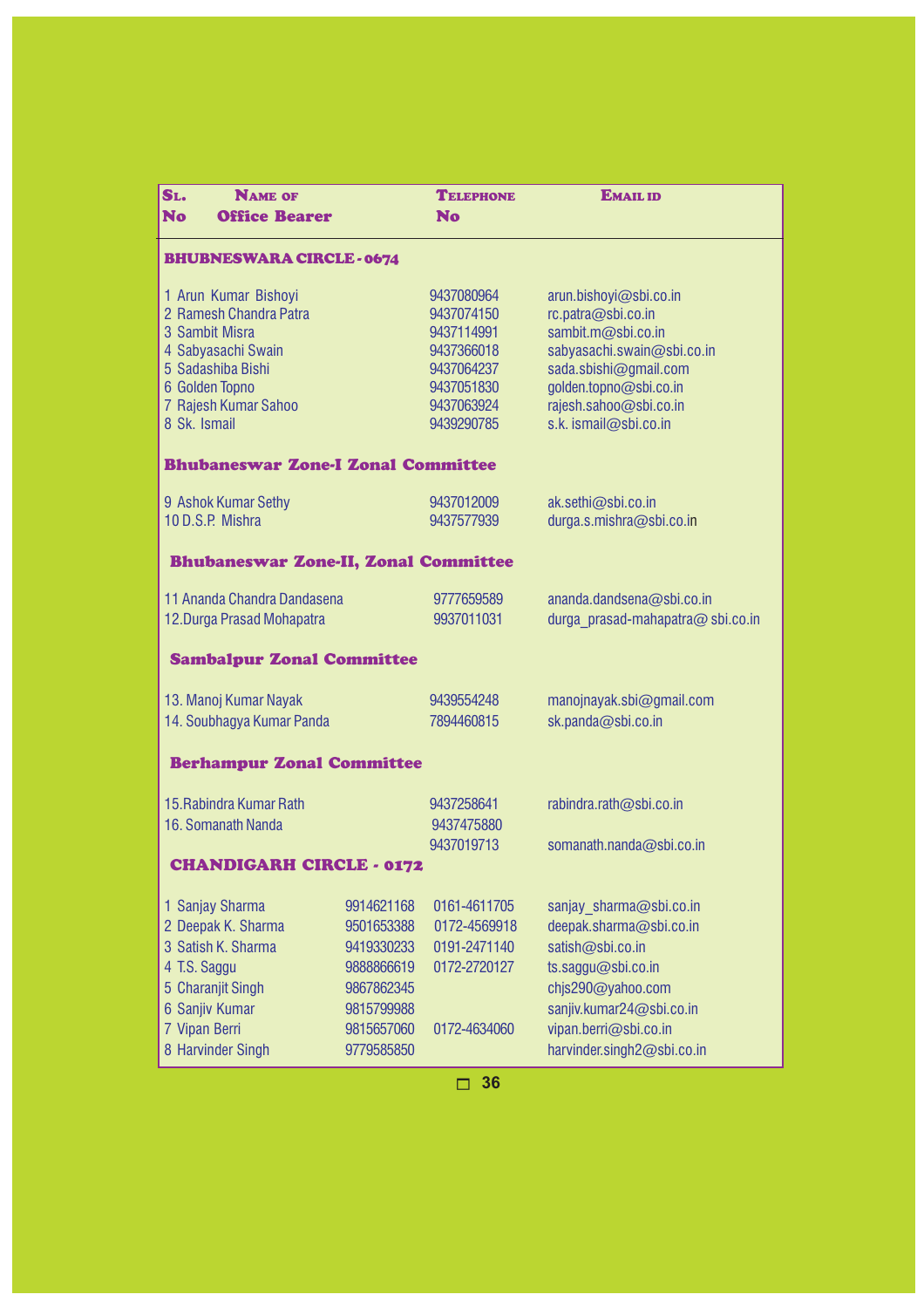| SL.<br><b>NAME OF</b><br><b>No</b><br><b>Office Bearer</b>                                      |                                                      | <b>TELEPHONE</b><br><b>No</b> | <b>EMAIL ID</b>                                                                                       |
|-------------------------------------------------------------------------------------------------|------------------------------------------------------|-------------------------------|-------------------------------------------------------------------------------------------------------|
| 9 Ajay K. Gaipuria<br>10Atulya Prakash Sharma<br>11 Pankaj Sharma                               | 9815945215<br>8872023668<br>9417103434               | 01722720057                   | ajay.k.gaipuria@sbi.co.in<br>atulya.sharma@sbi.co.in<br>sharma.pankaj@sbi.co.in                       |
| <b>PB-CHANDIGARH MODULE</b>                                                                     |                                                      |                               |                                                                                                       |
| 12 C.S. Nanda<br>13 Vijendra Trighatia<br>14 Arun K. Sikka<br>15 Satinder Sharma                | 9888883335<br>9646005359<br>8968331133<br>8727027555 |                               | cjsn19@yahoo.com,<br>babatrigs@gmail.com<br>a.sikka@sbi.co.in<br>satinder.sharma@sbi.co.in            |
| <b>PB-LUDHIANA MODULE</b>                                                                       |                                                      |                               |                                                                                                       |
| 16 J.P. Kalra<br>17 J.S. Mangat<br>18 Naval Mahajan<br>19 Narinder K. Arora<br>20 Harpreet Kaur | 9988022155<br>8146752100<br>9779584760<br>9814034154 | 0161-5001555<br>0181-2686690  | jp.kalra@sbi.co.in<br>jagdeep.mangat@sbi.co.in<br>naval.mahajan@sbi.co.in<br>narinder kumar@sbi.co.in |
| <b>HARYANA MODULE</b>                                                                           |                                                      |                               |                                                                                                       |
| 21 R.K. Garg<br>22 Pardeep Gupta                                                                | 8284088677<br>8146616000<br>0171-2534140             | 0172-24569074                 | rakesh-garg@sbi.co.in,<br>pardeep.g@sbi.co.in                                                         |
| 23 Naresh Pal<br>24 Gauray Sharma<br>25 Samta Bansal                                            | 8295427800,<br>8221882233<br>9467800115              | 9315120248                    | naresh.pal@sbi.co.in<br>gaurav.sharma1@sbi.co.in<br>samta.bansal@sbi.co.in                            |
| <b>SHIMLA MODULE</b>                                                                            |                                                      |                               |                                                                                                       |
| 26 S.P. Bhalaik<br>27 Narinder Chauhan                                                          | 9816681006<br>9816100650<br>01972-222120             | 0177-2627621                  | satyapal.bhalaik@sbi.co.in<br>narinder.chauhan@sbi.co.in                                              |
| 28 Anjan Keshav                                                                                 | 9816041045                                           |                               | anjan.keshav@sbi.co.in<br>anjan.keshav@gmail.com                                                      |
| 29 Yashpal Chauhan                                                                              | 9459700507<br>9816482452                             |                               | yash.chauhan@sbi.co.in                                                                                |
| 30 Monika Chattu                                                                                | 7018403339                                           |                               | monikachhatu@sbi.co.in                                                                                |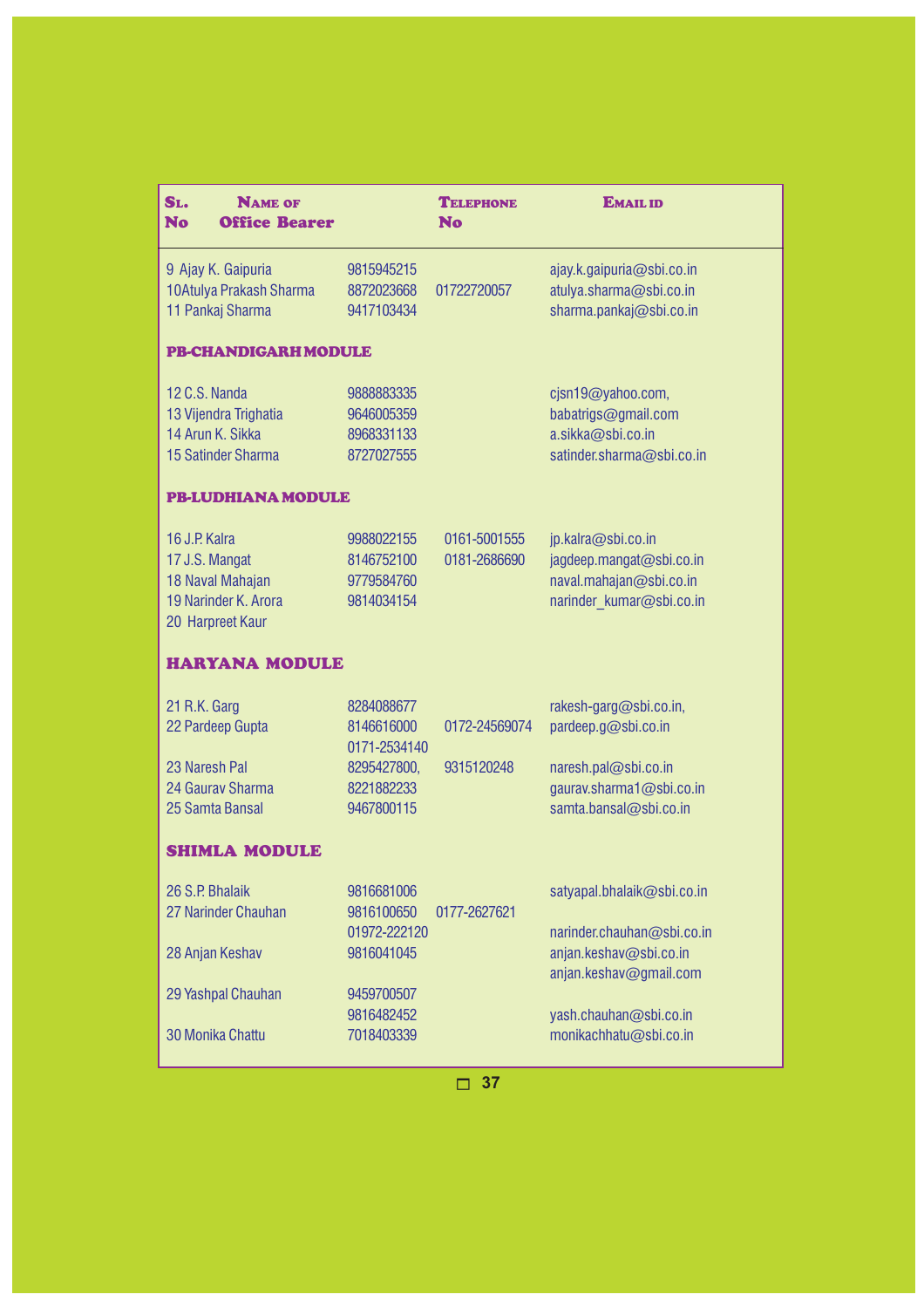| SL.<br><b>NAME OF</b><br><b>No</b><br><b>Office Bearer</b> | <b>TELEPHONE</b><br><b>No</b>           | <b>EMAIL ID</b>                              |  |
|------------------------------------------------------------|-----------------------------------------|----------------------------------------------|--|
| <b>J&amp;K MODULE</b>                                      |                                         |                                              |  |
| <b>31Abdul Hamid Budoo</b>                                 | 9797464657                              | abdul.budoo@sbi.co.in                        |  |
| 32 Suresh Wali                                             | 9419408609                              | wali.suresh@yahoo.co.in                      |  |
|                                                            | 9086504070<br>0191-2471140              | suresh.wali@sbi.co.in,                       |  |
| 33 Harinder Arora                                          | 9419106446<br>0191-2465194              | harinder.arora@sbi.co.in                     |  |
| 34 Javid Iqbal                                             | 9797799971<br>01951-255290              | javid.iqbal@sbi.co.in                        |  |
| 35 Raj Kumar Pandita                                       | 9419150220<br>0191-2591852              | raj.pandita@sbi.co.in                        |  |
| <b>PATIALA MODULE</b>                                      |                                         |                                              |  |
| 36 Harinder Gupta                                          | 9299600007                              | harinder.gupta@sbi.co.in                     |  |
| 37 Rajiv Sirhindi                                          | 9915945500                              | rajivsirhindi@gmail.com                      |  |
| 38 Jasbir Singh                                            | 9815109043                              | jasbir.singh4@sbi.co.in                      |  |
| 39 Harbhag Singh                                           | 9988500284                              | hs.baghi@sbl.co.in                           |  |
| <b>BHATINDA MODULE</b>                                     |                                         |                                              |  |
| 40 Ashok Gupta                                             | 9876330700                              | ashok.gupta@sbi.co.in                        |  |
| 41 Lajpat Rai Goyal                                        | 9779585246                              | lajpat.raigoyal@sbi.co.in                    |  |
| 42 O.P. Taneja                                             | 9814239317                              | om.taneja1960@gmail.com                      |  |
| 43 Raj Kumar Goyal                                         | 9779584698                              | raj.kumar.goyal2@sbi.co.in                   |  |
| <b>ROHTAK MODULE</b>                                       |                                         |                                              |  |
| 44 Rajesh Bamel                                            | 9729875456                              | rajeshbamal@gmail.com                        |  |
| 45 Jitendera Siwach                                        | 9996670011                              | jitender.siwach@sbi.co.in                    |  |
| <b>46 Priyavrat</b>                                        | 8053023447                              | priyvratkt@gmail.com                         |  |
| 47 Naresh Kumar<br>48 Jambika (Lady Representative)        | 9466001717                              | nareshmukhija@sbi.co.in                      |  |
| <b>CHENNAI CIRCLE - 044</b>                                |                                         |                                              |  |
|                                                            |                                         |                                              |  |
| 1Balaji. R                                                 | 9445000809<br>9445866345<br>(R)24790412 | balaji.rm@sbi.co.in,<br>balaji2063@gmail.com |  |
| 2 Tamilventhan.S                                           | 9445000815 9445866216                   | stv sbi@yahoo.in,                            |  |
|                                                            |                                         | tamilventhan.subramaniam@sbi.co.in           |  |
| 3 Selvaraj. G                                              | 9445000827                              |                                              |  |
|                                                            |                                         | gselvaraj58@gmail.com,                       |  |
|                                                            |                                         |                                              |  |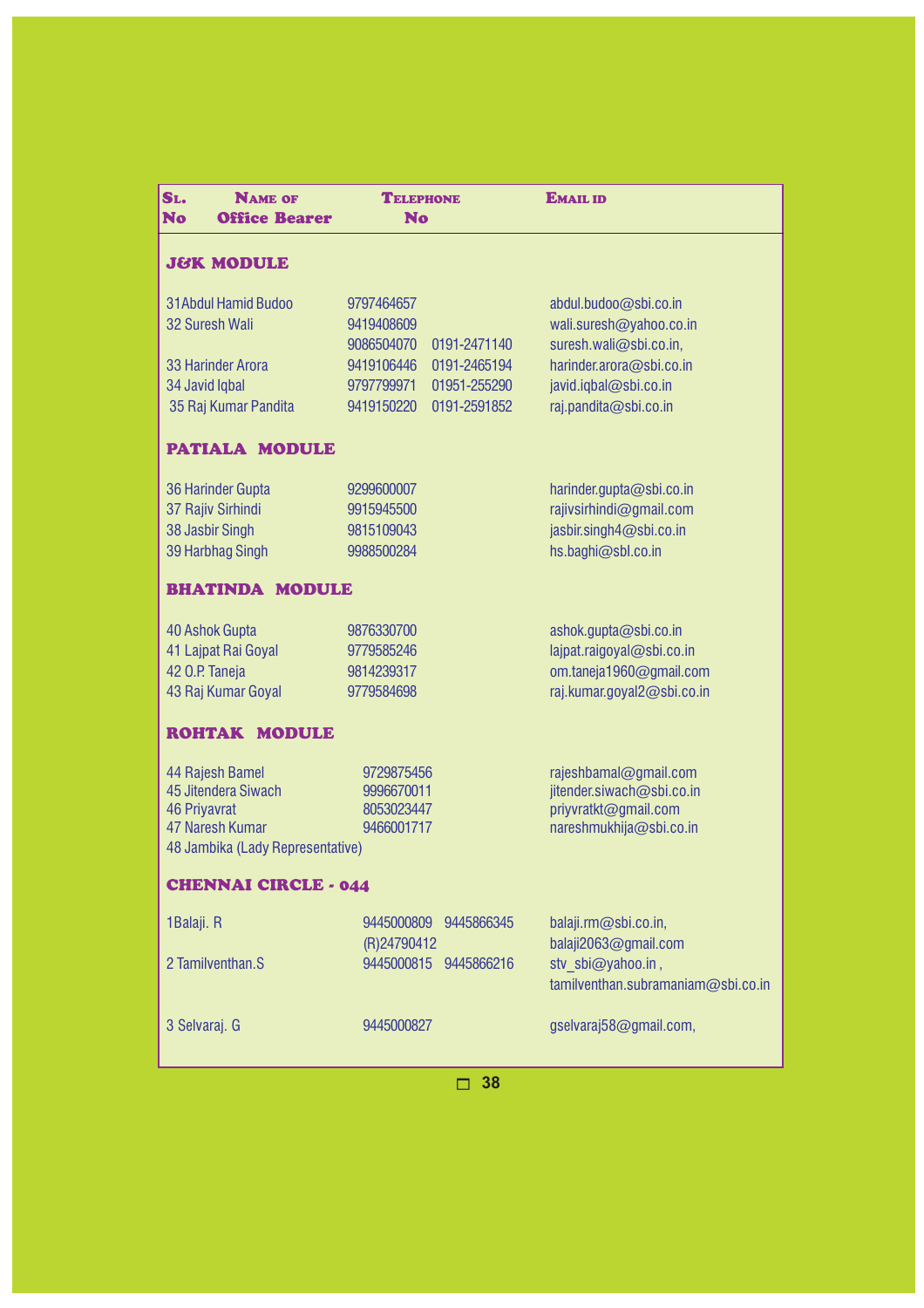| SL.<br><b>NAME OF</b><br><b>No</b><br><b>Office Bearer</b> | <b>TELEPHONE</b><br><b>No</b>            | <b>EMAIL ID</b>                           |
|------------------------------------------------------------|------------------------------------------|-------------------------------------------|
|                                                            |                                          | g.selvaraj@sbi.co.in                      |
| 4 Balaji. C                                                | 9445000834                               | chakra.balaji@sbi.co.in,                  |
|                                                            | 9443779937                               | bali.cbi60@gmail.com                      |
| 5 Rajaram K                                                | 9445000830                               | k.rajaram3004@gmail.com                   |
| 6 Sundararaman.M                                           | (R)26151830<br>9445000819<br>9444391917  | k.rajaram@sbi.co.in<br>basuba.m@gmail.com |
|                                                            | (R)48651352                              | basuba.m@sbi.co.in,                       |
| 7 Madhavaraj S S T                                         | 9445000814                               | sbimadhavaraj@gmail.com                   |
| 8 Santhi S                                                 | 9445000821<br>9444657055                 | ssanthi.sbi@gmai.com                      |
|                                                            | (R) 24967308                             | santhi.s@sbi.co.in                        |
| 9 Prakash. S                                               | 9445000820                               | prakash.s@sbi.co.in,                      |
|                                                            | (R)26715152                              | pramrid@gmail.com                         |
| 10 Jeeva J                                                 | 9445000836                               | jeeva.jesudasan@sbi.co.in                 |
|                                                            | 9629554068                               | jjjeeva53@gmail.com                       |
| 11 Manimaran S                                             | 9445000811                               | manimaran.s@sbi.co.in                     |
|                                                            | 9843962380                               | manimar.s@gmail.com                       |
| <b>CHENNAI MODULE ZONE I</b>                               |                                          |                                           |
| 12 Joseph. A.V                                             | 9445000817 9445008251                    |                                           |
|                                                            | (R) 26191262                             | joe7av@gmail.com                          |
| 13 Mohan P                                                 | 9445000813 9445861231                    |                                           |
|                                                            | (R)26181092                              | tpmohan64@gmail.com                       |
| 14 Ravikumar J                                             | 9445000804                               |                                           |
|                                                            | (R)26153903                              | jravikumar62@gmail.com                    |
| 15 Cheriyan V.J                                            | 9445088045 9840083913                    |                                           |
|                                                            | (R)28253020                              | cheiyanvj1@gmail.com                      |
| 16 Sampath Kumar S                                         | 9445000822 9486678038                    |                                           |
| 17 Venkatesan R                                            | (R)04171-221605<br>9445000816 9843703949 | sampathkumars1960@gmail.com               |
|                                                            | (R) 26540799                             | r.venkatesan91241@gmail.com               |
| 18 Suresh N                                                | 9445000818 9445636527                    |                                           |
|                                                            | 044-22436527                             | narasimhansuresh@yahoo.co.in              |
| 19 Ramachandran B                                          | 9445000805 9442628554                    |                                           |
|                                                            | 9445450394                               | ramsa.geetha@gmail.com                    |
| 20 Sivaramakrishnan P                                      | 9445000823 9444231261                    |                                           |
|                                                            | (R) 42115661                             | ramuti1968@gmail.com                      |
| 21 Elavarasan S                                            | 9445000838 9952120279                    |                                           |
|                                                            | 04172-237379                             | arcotelevarasan23@gmail.com               |
|                                                            |                                          |                                           |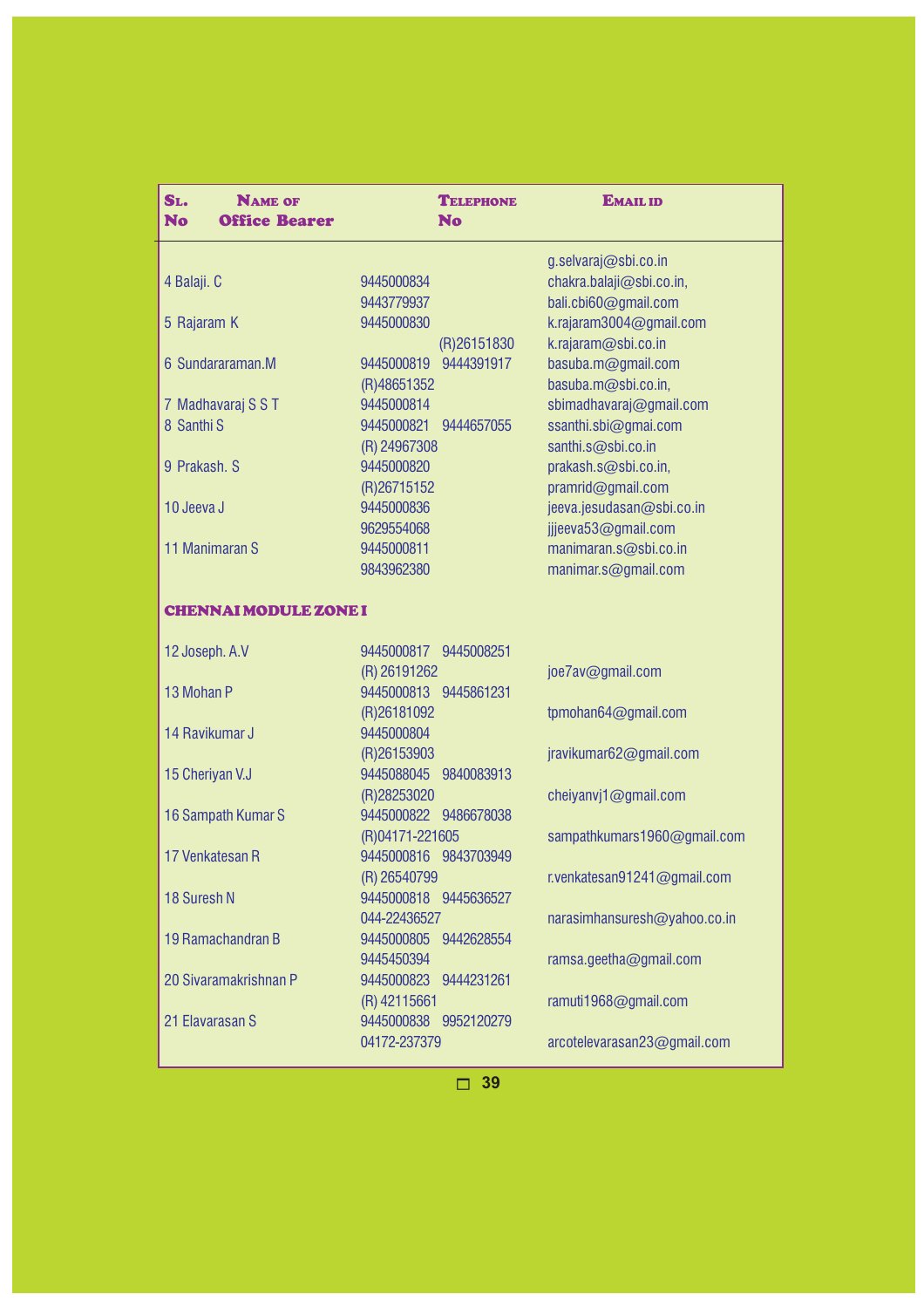| SL.<br><b>NAME OF</b><br><b>No</b><br><b>Office Bearer</b> |                           | <b>TELEPHONE</b><br><b>No</b> | <b>EMAIL ID</b>                                           |
|------------------------------------------------------------|---------------------------|-------------------------------|-----------------------------------------------------------|
| 22 Rajini P                                                | 9442222534                |                               | rajini.pkt@gmail.com                                      |
| 23 Anbarasu R                                              | 9445000810                | 9677260984                    |                                                           |
|                                                            | (R) 26180666              |                               | anbuwithsbi@gmail.com                                     |
| 24 Usha Arivazhagan                                        | 9445000824                | 9445865937                    | usharivu72@gmail.com                                      |
| 25 Arumugam N                                              | 8838030110                | 9445860325                    | arumugamn1985@gmail.com                                   |
| <b>CHENNAI MODULE ZONE II</b>                              |                           |                               |                                                           |
| 26 Ravichandran A                                          | 9445000808                | 9445860625                    | ravi_shreyas@yahoo.com                                    |
|                                                            | (R)42862321               |                               | a.ravichandran@sbi.co.in                                  |
| 27 Muralidharan M                                          | 9445000803<br>(R)26154211 | 9445865810                    | muralidharan.mamiliyath@sbi.co.in<br>mural28490@gmail.com |
| 28 P. Nithish A.R. Singh                                   | 9445234868                | 9445860478                    | nithish.singh@sbi.co.in,                                  |
|                                                            | 42857071                  |                               | nithishsingh76@gmail.com                                  |
| 29 Shanthi Rengarajan                                      | 9445225873                | 8122000903                    | shanti.rengarajan@gmail.com                               |
|                                                            | (R)24420143               |                               | sr.iyengar@sbi.co.in,                                     |
| 30 Dheenadayalan A                                         | 9445000812                | 9445390330                    | deenadayalan.annamalai@sbi.co.in                          |
|                                                            |                           |                               | adhana 60@yahoo.com                                       |
| 31 Kamakodi, G                                             | 9445000801                | 9445860395                    | kamakoti.g@sbi.co.in                                      |
|                                                            |                           |                               | kamakoti59@gmail.com                                      |
| 32 Elancheziyan M                                          | 9445000859 9751350316     |                               | elanhorti@gmail.com                                       |
|                                                            | 04175-254887              |                               | elancheziyan.mariappan@sbi.co.in                          |
| 33 Rajakumar M.R.                                          | 9444064341                |                               | rajakumar.mr@sbi.co.in,                                   |
| 34 Muthu Ganesh T                                          | 9994759122                |                               | muthuganesh.thangam@sbi.co.in,                            |
|                                                            |                           |                               | muthuganesh1986@gmail.com                                 |
| <b>COIMBATORE MODULE</b>                                   |                           |                               |                                                           |
| 35 Rajavelu.R                                              | 9445000826 9442204749     |                               | rajavelu.r63@gmail.com                                    |
|                                                            | 0422-2472577              |                               | rajavelu.ramasamy@sbi.co.in                               |
| 36 Murugesan. M                                            | 9445000828 9443385573     |                               | murugesan.m@sbi.co.in,                                    |
|                                                            | 04259-299573              |                               | murugeshwin66@gmail.com                                   |
| 37 Murugesan. V                                            | 9445000829 9443042265     |                               | murugesanvadivel@rediffmail.com,                          |
|                                                            | 0424-2280265              |                               | murugesanvadivel@gmail.com                                |
| 38 Selvaraj. T                                             | 9445000846 9597024055     |                               | t.selvarajsbi@gmail.com                                   |
|                                                            |                           |                               | t,selvaraj@sbi.co.in                                      |
| 39 Subramanian. V                                          | 9445088290                | 6379566940                    | subramanian.velayutham@sbi.co.in                          |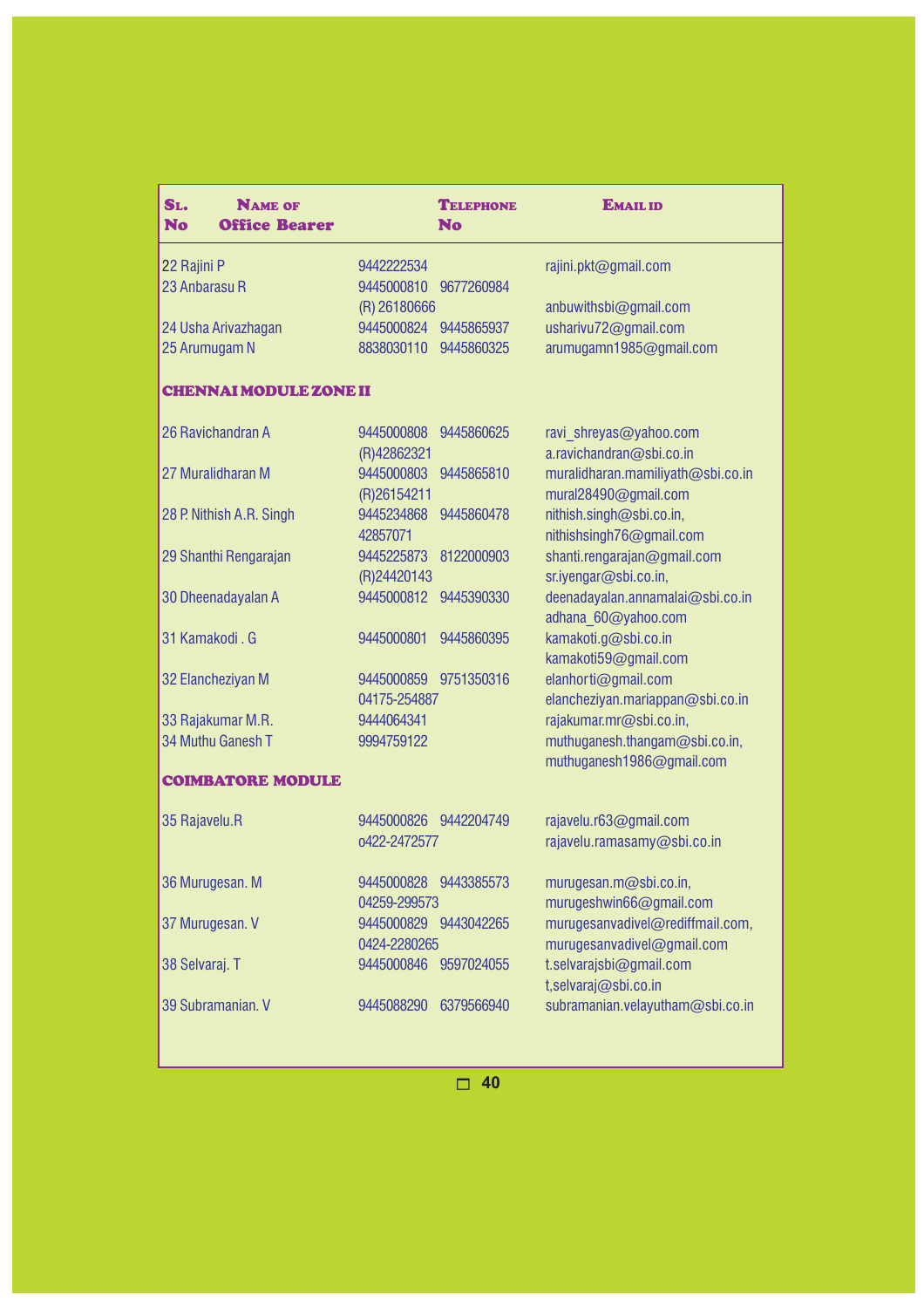| SL.<br><b>NAME OF</b><br>No<br><b>Office Bearer</b> |                            | <b>TELEPHONE</b><br><b>No</b> | <b>EMAIL ID</b>                                   |
|-----------------------------------------------------|----------------------------|-------------------------------|---------------------------------------------------|
|                                                     | 0422-4389847               |                               | ssowmiyaavalli@gmail.com                          |
| 40 Vetrivelan, V                                    | 9445000832 9442632945      |                               | vetri.velan@sbi.co.in,                            |
|                                                     | 0422-2553482               |                               | santosh05monish@gmail.com                         |
| 41 Veerabaghu. R                                    | 9445000825 9445865982      |                               | veera.babu@sbi.co.in                              |
|                                                     |                            |                               | veerabahuramalingam@gmail.com                     |
| 42 Vijaianand. M                                    | 9445088198<br>0421-2243744 | 9944947631                    | vijaianand.m@sbi.co.in,<br>vijaianandm4@gmail.com |
| 43 Vishnu Mohan. J                                  | 9445000831                 | 9443361722                    | vishnumohan.jayakumar@sbi.co.in,                  |
|                                                     |                            |                               | jvmohan1976@gmail.com                             |
| 44 Muralidaran.G K                                  | 9444909861                 | 9080754939                    | muralidaran.gk@sbi.co.in,                         |
|                                                     |                            |                               | muralidaransbi@gmail.com                          |
| 45 Venkatesh Kumar, Ms                              | 9445088304                 | 9442217190                    | venkateshkumar.m s@sbi.co.in,                     |
|                                                     | 942670986                  |                               | msvenkateshkumar@gmail.com                        |
| 46 Kavitha Kandasamy                                | 9445000835                 | 9789012419                    | kavitha.kkk@sbi.co.in,                            |
|                                                     |                            |                               | kavi2sbi@gmail.com                                |
| 47 Nithish Prabhakar                                | 9442632940                 |                               | praba.i@sbi.co.in                                 |
| <b>MADURAI MODULE</b>                               |                            |                               |                                                   |
| 48 Senthil Ramesh, A                                | 9445000844                 | 0452-2387137                  | senthilramesh.arun@gmail.com                      |
|                                                     |                            |                               | senthilramesh.a@sbi.co.in                         |
| 49 Pitchai. K                                       | 9445000841<br>8870575845   | 9894663035                    | pitchai.k@sbi.co.in<br>pitchai.kp@gmail.com       |
| 50 Sekar M.                                         | 9445000840                 | 9442562019                    |                                                   |
|                                                     | 9445860570                 |                               | muthu.sekar@sbi.co.in                             |
| 51 Sridharan S                                      | 9445000842                 | 9244204223                    | sridharanveni@gmail.com                           |
|                                                     |                            |                               | sridharan.sub@sbi.co.in                           |
| 52 Philip Raj Peter                                 | 9445000845                 | 9445892465                    | philip.hannahsophi@sbi.co.in,                     |
|                                                     |                            |                               | pphilipraj.708@gmail.com                          |
| 53 Veeraraghavan.R                                  | 9445088174                 | 9994608028                    |                                                   |
|                                                     | 452-2381318                |                               | veeraraghavanmdu@gmail.com,                       |
| 54 Muthukumar. S                                    | 9445088194                 | 9445863325                    | sankaranmuthukumar22@gmail.com                    |
| 55 Poothathan P                                     | 9443205890<br>9445000839   | 9445863170                    | muthukumar.s@sbi.co.in                            |
|                                                     | 9944396655                 |                               | pooththan.puliyura thevar@sbi.co.in               |
| 56 Saravanaraja V                                   | 9445000837                 | 9944110456                    | vsaravanaraja@gmail.com                           |
|                                                     |                            |                               | saravanaraja.v@sbi.co.in                          |
| 57 Vanitha K                                        | 9445000802                 | 9445863304                    | vanitha.krishnan@sbi.co.in                        |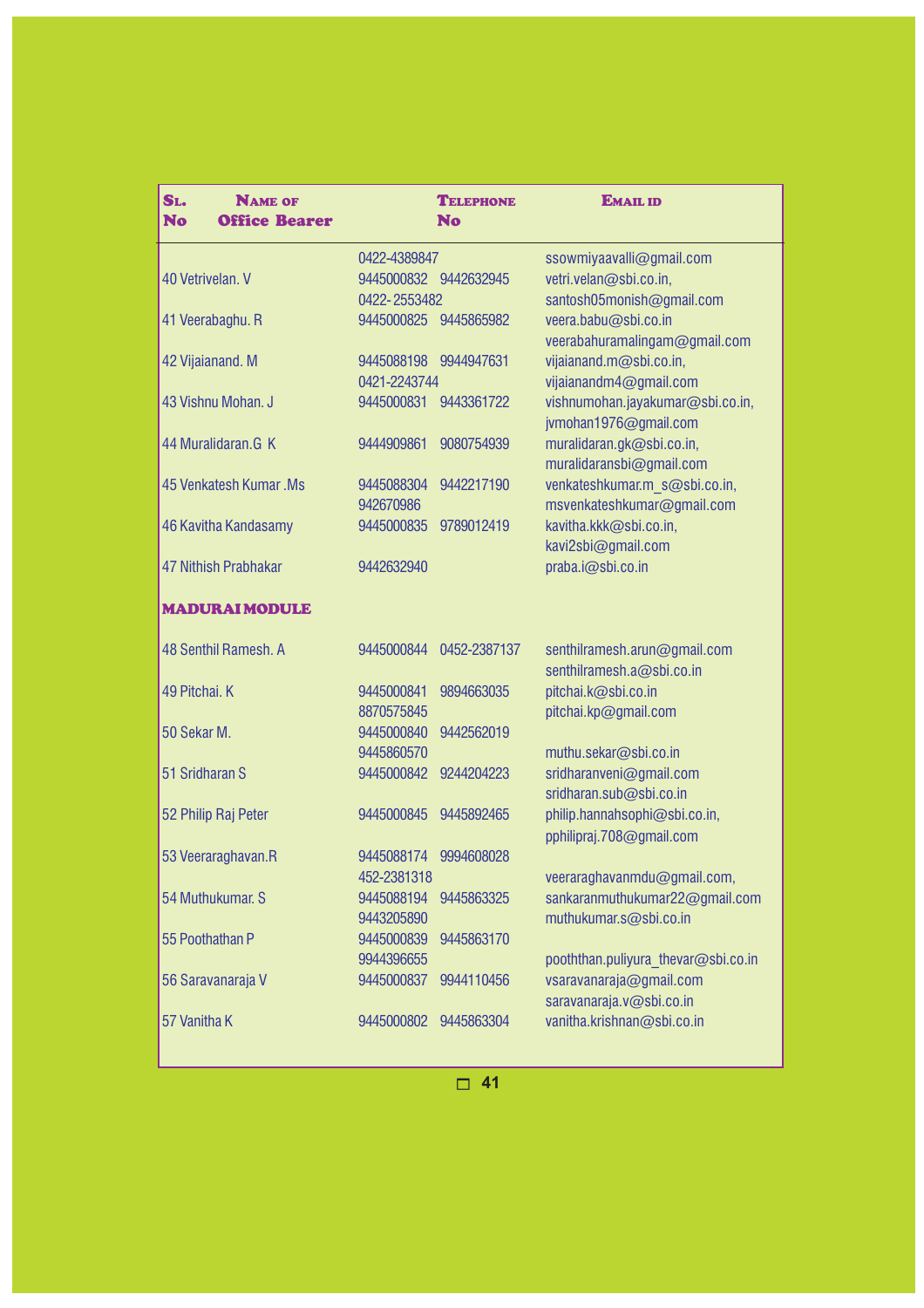| SL.<br><b>NAME OF</b><br>No<br><b>Office Bearer</b> |                          | <b>TELEPHONE</b><br>No | <b>EMAIL ID</b>                    |
|-----------------------------------------------------|--------------------------|------------------------|------------------------------------|
| 58 Akila, S                                         | 9445233871               | 9445862607             | akilasrn@gmail.com                 |
|                                                     | 9597190813               |                        | akila.srinivasan1@sbi.co.in        |
| 59 Ananth R                                         | 9445865777               | 9790640210             | ananth.raj@sbi.co.in               |
| <b>TIRUCHIRAPALLI MODULE</b>                        |                          |                        |                                    |
| 60 Asok. M                                          | 9445000848 9445862383    |                        | m.asok@sbi.co.in,                  |
|                                                     | 0431-2400248             |                        | asokuma62@gmail.com                |
| 61 Selvaraj. K                                      | 9445000852 9445862628    |                        |                                    |
|                                                     | 0431-2401963             |                        | selvaraj.kadirvel@sbi.co.in/       |
|                                                     |                          |                        | selvaraj.kadirvel@gmail.com        |
| 62 Nagappan C.T                                     | 9445000850               | 9445861855             | nagctn@gmail.com                   |
|                                                     | 0431-4050658             |                        | chidambaram.nagappan@sbi.co.in     |
| 63 Ravichandran S                                   | 9445000847               | 9445861806             | ravichandran.s@sbi.co,in           |
| 64 Muralidharan N                                   | 9445000851               | 9445861791             | n.muralidharan@sbi.co.in           |
| 65 Manohari, M                                      | 9445000858               | 9445861811             | m.manohari@sbi.co.in               |
| 66 Ravishankar N                                    | 9445233865               |                        | ravishankar.namasivayam@sbi.co.in  |
| 67 Gurunathan. K                                    | 9445000855               | 9444094548             | gurunathan.kaliyaperumal@sbi.co.in |
| 68 Prabhu, S                                        | 9445000849               | 9445862016             |                                    |
|                                                     | 04366-220079             |                        | prabhu.subramanian@sbi.co.in       |
| 69 A.K.A. Vellayampillai                            | 9445000843               | 9445863183             | vellayampillai.a@sbi.co.in         |
| 70 Ashok Kumar, T                                   | 9445000853               | 9894535354             | ashok kumar.thangamuthu@sbi.co.in  |
| 71 Sridevi Thivakaran                               | 9444909872               | 9445860292             | sridevi.thivakaran@sbi.co.in       |
| 72 Krishnamoorthy.S                                 | 99629 80140              |                        | krishnamoorthy.s2@sbi.co.in        |
| 73 Vijay Anand                                      | 9470208245               |                        | vij and9824@yahoo.co.in            |
| <b>SALEM MODULE</b>                                 |                          |                        |                                    |
| 74 Gunalan Sukirtharaj K                            | 9445000833               | 9952354458             | gunalan.kittu@sbi.co.in            |
|                                                     |                          |                        | gunalankittu63@gmail.com           |
| 75 Mounissamy G                                     | 9444909863               | 9443500299             | mounissamy.g@sbi.co.in,            |
|                                                     | 04132252363              |                        | gmsamy26@gmail.com                 |
| 76 Vajravel . M                                     | 9445000856               | 9943259295             | vajravel1010@gmail.com             |
| 77 Ramesh K                                         | 9444909862               | 9095699621             | ramesh.kannan1@sbi.co.in           |
|                                                     | 080-25566750             |                        | rameshbhuvana.rk@gmail.com         |
| 78 Suresh Kumar. A                                  | 9445000854               | 9445865981             | suresh.a69@sbi.co.in               |
| 79 Asokan.J.Mudaliar                                | 9445000857               | 9443535383             | asokanj.mudaliar@sbi.co.in         |
| 80 Venkatesan. V                                    | 9445203866               | 9843528590             | vasu.agri@gmail.com                |
| 81 Raja Perumal, N                                  | 9445223867<br>9443667468 | 9942577599             | rajaperumal78@gmail.com            |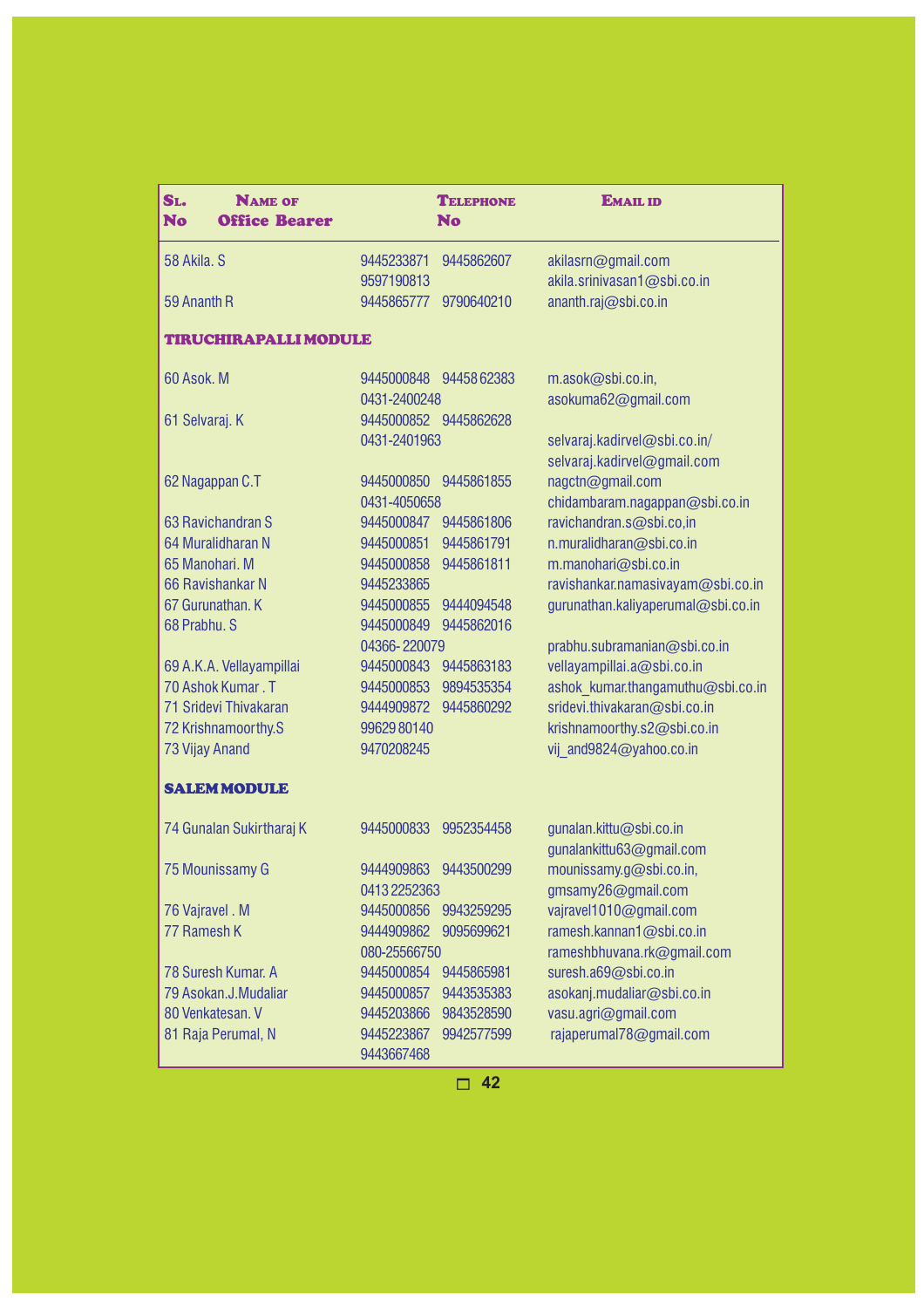| SL.<br><b>NAME OF</b><br><b>No</b><br><b>Office Bearer</b> | <b>TELEPHONE</b><br><b>No</b> | <b>EMAIL ID</b>                                       |
|------------------------------------------------------------|-------------------------------|-------------------------------------------------------|
| 82 Gayathri. P                                             | 9442201170<br>9445230869      | gayathri.deeksha@gmail.com                            |
| 83 Nivasskamaraj SP                                        | 9095566188                    | nivass.kamaraj@sbi.co.in                              |
| <b>DELHI CIRCLE - 011</b>                                  |                               |                                                       |
|                                                            |                               |                                                       |
| 1. Sushil Ahuja<br>2. Anuj Jain                            | 8826384500<br>9310931361      | Sushil.ahuja@sbi.co.in<br>Anujjain2@sbi.co.in         |
| 3. Ravinder Gupta                                          | 9810383707                    | Ravindergupta707@gmail.com                            |
| 4. Rajesh Kumar                                            | 9958050041                    | Rajesh1.k.sharma@sbi.co.in                            |
| 5. Rajnish Asija                                           | 9891409445                    | Rajnish.asija@sbi.co.in                               |
| 6. Ishwar Singh Ranga                                      | 9868535251                    | Ishwar.ranga@sbi.co.in                                |
| 7. Mukesh Kr. Goel                                         | 9810355714                    | Mukesh.goel4@sbi.co.in                                |
| 8. Mukesh Kr. Popli                                        | 7073888126                    | M.popli@sbi.co.in                                     |
| 9. Tarun Nagpal                                            | 9968304617                    | Tarun.nagpal@sbi.co.in                                |
| 10. Amar Kr. Shrivastava                                   | 9958263941                    | Amarshrivastava@sbi.co.in                             |
| 11. Kamal Chabra                                           | 9810408818                    | Kamalchharbra@sbi.co.in                               |
| 12.D.K. Arora                                              | 9810984488                    | Dk.arora1@sbi.co.in                                   |
| 13. Rakesh Priyadarshi                                     | 9910537555                    | Priyadarshirakesh3@gmail.com                          |
| 14. Narinder Mendiratta                                    | 9650298170                    | Narender.mehndiratta@sbi.co.in                        |
| 15. Jagdish Pal                                            | 9650699859                    | Jagdish.pal1@sbi.co.in                                |
| 16. Bhavnish Mandiratta                                    | 9910427272                    | Bhavnish.mendiratta@sbi.co.in                         |
| 17. Kanwaljit Singh<br>18. Naresh Kumar                    | 9818002580<br>9891524498      | Kanwaljit.singh@sbi.co.in<br>Naresh.kumar11@sbi.co.in |
| 19.Surender Kumar Kaushik                                  | 8130929933                    | Surender.kaushik@sbi.co.in                            |
| 20. Anupam Dhir                                            | 9810693368                    | Anupam.dhir@sbi.co.in                                 |
|                                                            |                               |                                                       |
| Delhi - I                                                  |                               |                                                       |
| 21. R. S. Kataria                                          | 9560481395                    | Rattan.kataria@sbi.co.in                              |
| 22. J.P.S. Sethi                                           | 9810956161                    | Jatinderpal.s.sethi@sbi.co.in                         |
| Delhi - II                                                 |                               |                                                       |
| 23.K.B. Prabhat                                            | 9560487772                    | K.prabhat@sbi.co.in                                   |
| 24. Ajay Kr. Sharma                                        | 9958867776                    | Ajaykumar.sharma@sbi.co.in                            |
| Delhi - III                                                |                               |                                                       |
| 25. Davander Singh                                         | 98176998446                   | Davander.singh@sbi.co.in                              |
|                                                            |                               |                                                       |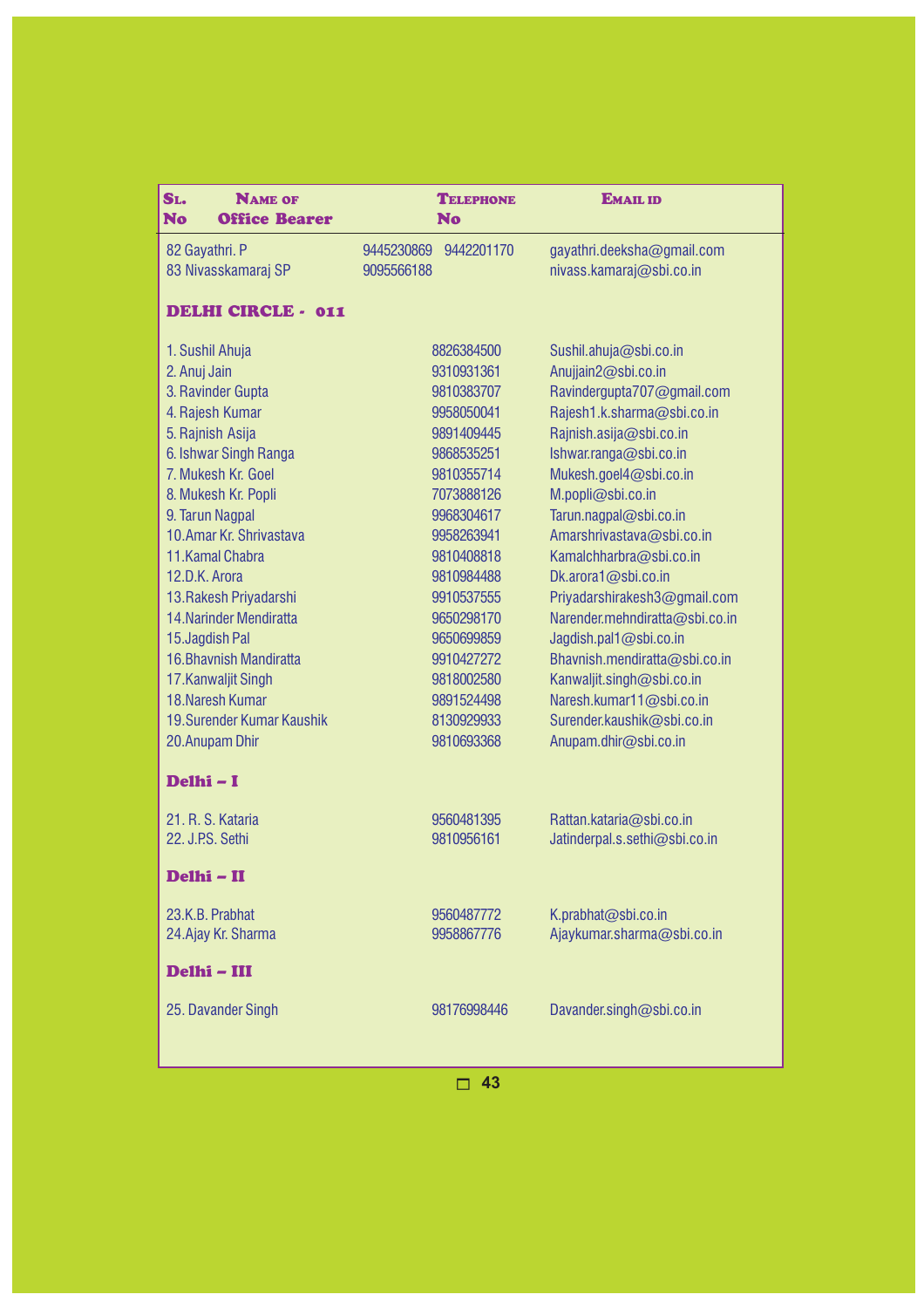| SL.<br><b>NAME OF</b><br><b>No</b><br><b>Office Bearer</b> |                                                     | <b>TELEPHONE</b><br><b>No</b> | <b>EMAIL ID</b>                                               |
|------------------------------------------------------------|-----------------------------------------------------|-------------------------------|---------------------------------------------------------------|
| Delhi - IV                                                 |                                                     |                               |                                                               |
| 26. Tarun Sharma                                           |                                                     | 9212222152                    | Tarunsharma2@sbi.co.in                                        |
| <b>MCG</b>                                                 |                                                     |                               |                                                               |
| 27. Deepak Kumar<br>28. Rajesh Kr. Sharma                  |                                                     | 9868788220<br>9868879790      | Deepakkumar-3@sbi.co.in<br>Rajesh.k.sharma@sbi.co.in          |
| <b>AGRA</b>                                                |                                                     |                               |                                                               |
| 29. Govind Maheshwari<br><b>30.Girish Chander Paliwal</b>  |                                                     | 9639015285<br>9917474410      | Govind.maheshwari@sbi.co.in<br>G.paliwal@sbi.co.in            |
| <b>MRT</b>                                                 |                                                     |                               |                                                               |
| 31. Vipin Jain<br>32. Inder Pal Singh                      |                                                     | 9412207908<br>8171012304      | Vipin jain@sbi.co.in<br>Inder.p.singh@sbi.co.in               |
| <b>DDN</b>                                                 |                                                     |                               |                                                               |
| 33. Kundan Singh Rawat<br>34. Hari Om Rekhi                |                                                     | 9917492668<br>9411170243      | Kundan.rawat@sbi.co.in<br>Hariom.rekhi@sbi.co.in              |
| <b>HALDWANI</b>                                            |                                                     |                               |                                                               |
| 35. T.S. Pangtey                                           |                                                     | 9456596021                    | Tribhuwan.pangtey@sbi.co.in                                   |
| <b>HYDERABAD CIRCLE - 040</b>                              |                                                     |                               |                                                               |
| 1) B.Sukkaiah                                              | 98490 25868<br>040-24756057 (Assn)                  |                               | sukkaiah.b@sbi.co.in                                          |
| 2) G.Subramanyam                                           | 94404 27278<br>2475 6440 (Assn)<br>$040 - 23394866$ |                               | ganesh.subramanyam@sbi.co.in<br>ganesan.subramanyam@gmail.com |
| 3) N.V.S.Vedamurty                                         | 9866076962<br>040-2776 4761(0)<br>2476 1214 (Assn)  |                               |                                                               |
|                                                            | 040-2756 8687 ®                                     |                               | n.vedamurthy@gmail.com                                        |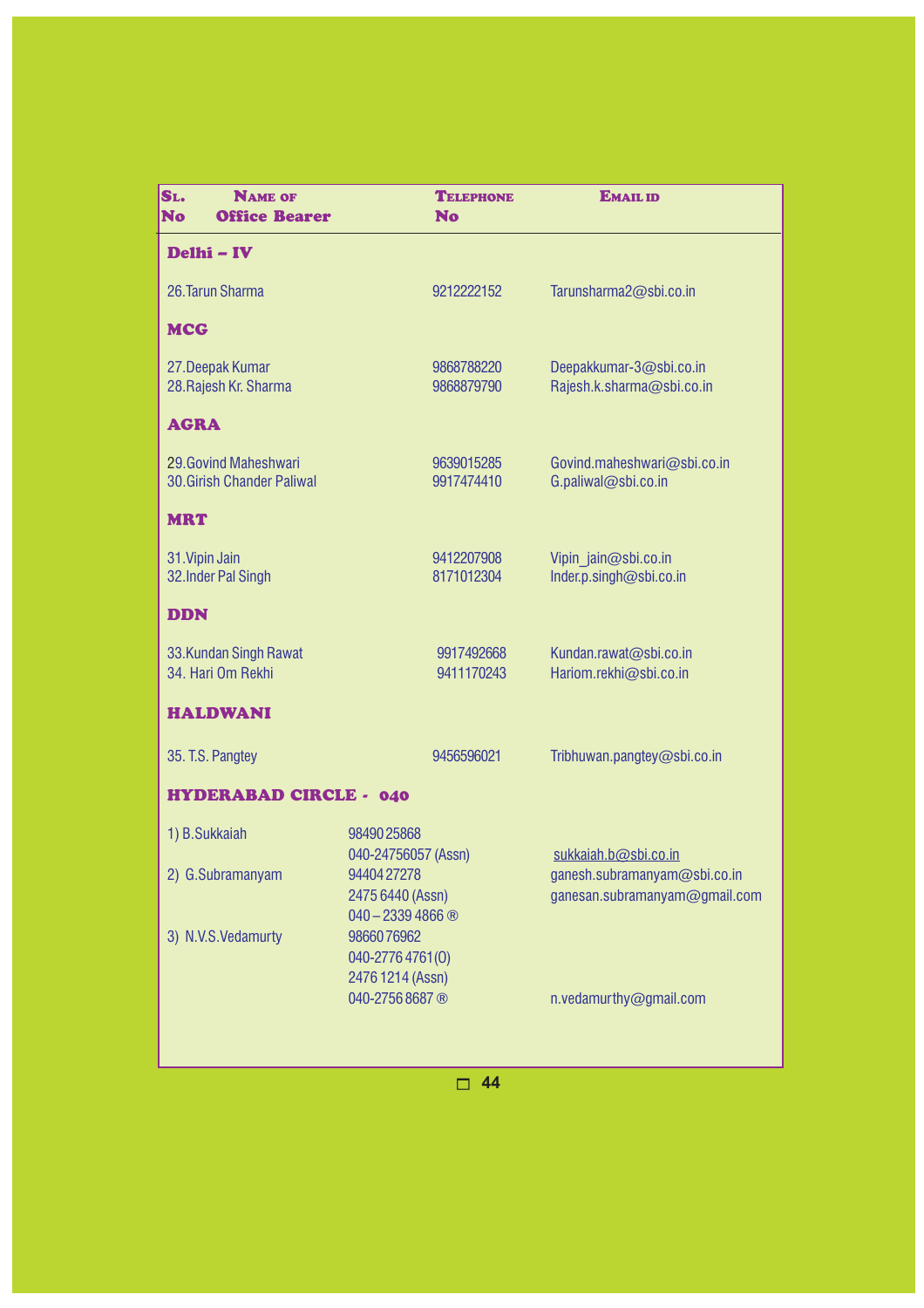| SL.<br><b>NAME OF</b><br><b>Office Bearer</b><br><b>No</b> | <b>TELEPHONE</b><br><b>No</b>        | <b>EMAIL ID</b>                 |
|------------------------------------------------------------|--------------------------------------|---------------------------------|
| 4) Bh.V.V.S.Srinivasa Rao                                  | 9848137021                           | bhamidipati.rao@sbi.co.in       |
|                                                            | 040-2346 6272 (Assn)                 | bhvvss@gmail.com                |
|                                                            | 040-27957033®                        |                                 |
| 5) A.Sai Prasad                                            | 9177447738                           | saiprasad.ammapalli@gmail.com   |
| 6) G.Venkataram                                            | 8106023226                           | g.venkataram.g@sbi.co.in        |
| 7) S.Appa Swamy                                            | 95050 47555; 73311 25531             |                                 |
|                                                            | 040-23466277 (Assn)                  | appaswamy.sake@gmail.com        |
| 8) D.Ajay Kumar                                            | 9848054904                           | d.ajay@sbi.co.in                |
| 9) K.Madhushan Rao                                         | 8008572519                           | madhusudhanrao.koti@sbi.co.in   |
| 10) K.Ashok Kumar                                          | 9717964431                           |                                 |
| 11) Varun Gupta                                            | 9717964431                           | varun.gupta3@sbi.co.in          |
| 12) S.Rasool Saheb                                         | 94404 15541                          | sbi.rasool@sbi.co.in            |
| <b>HYDERABAD ADMINISTRATIVE OFFICE</b>                     |                                      |                                 |
|                                                            |                                      |                                 |
| 12) B.Ranganadham                                          | 9705133833                           |                                 |
|                                                            | 040-2788 3110 (Assn)                 | ranganadham.b@.sbi.co.in        |
| 13) K.Anjaneya Prasad                                      | 9866533544                           | k prasad@sbi.co.in              |
|                                                            | 040-2788 3125 (0)<br>040-4021 8230 ® | kaprasad1970@gmail.com          |
| 14) M.Vikram                                               | 8008572461                           | vikram.pothula@sbi.co.in        |
|                                                            |                                      | vikramsbh@gmail.com             |
|                                                            | SECUNDERABAD ADMINISTRATIVE OFFICE   |                                 |
|                                                            |                                      |                                 |
| 15) V.Anjaneyulu                                           | 9440051100                           |                                 |
|                                                            | 040-2788 3165 (0)                    |                                 |
|                                                            | 040-2773 1100 ®                      | anjaneyulu.vasantha@gmail.com   |
| 16) S.Arogyam                                              | 9866358555                           | arogyam.swarna@gmail.com        |
|                                                            | 7093330333 (0)                       |                                 |
|                                                            | 040-4012 1026 ®                      |                                 |
| 17) I.Krishnam Raju                                        | 9491880884                           | krishnamraju.indukuri@sbi.co.in |
| <b>NALGONDA AO</b>                                         |                                      |                                 |
| 18)L.Srinivas                                              | 9391128875                           | l.srinivas@sbi.co.in            |
| 19) M.Rama Mohan                                           | 91000 20413                          | r-M.Madduri@sbi.co.in           |
| 20) S.Nagendra Prasad                                      | 8008551831                           | negendrasabbu85gmail.com        |
|                                                            |                                      |                                 |
|                                                            |                                      |                                 |
|                                                            |                                      |                                 |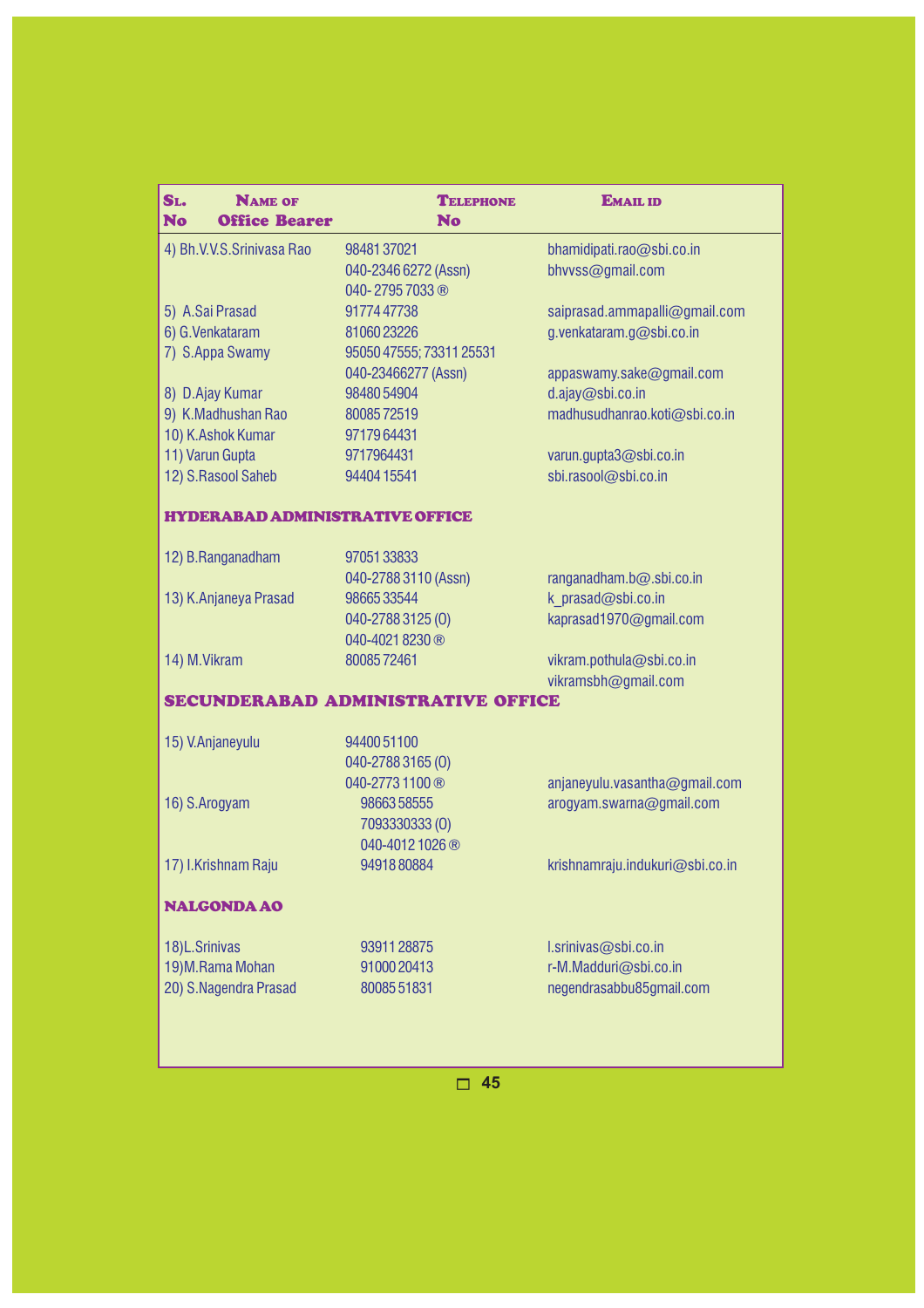| SL.<br><b>NAME OF</b><br><b>No</b><br><b>Office Bearer</b> | <b>TELEPHONE</b><br><b>No</b> | <b>EMAIL ID</b>                     |
|------------------------------------------------------------|-------------------------------|-------------------------------------|
| NIZAMABAD AO                                               |                               |                                     |
| 21) V. Subrahmanyam                                        | 9440864880                    | subrahmanyam.vadhri@sbi.co.in       |
| 22)K.Rathan                                                | 9573297322                    | rathan.k@sbi.co.in                  |
| 23) Sunkum Srinivas                                        | 94402 28892                   | sunkum.srinivas@sbi.co.in           |
| <b>WARANGAL AO</b>                                         |                               |                                     |
| 24)H.Shanker                                               |                               | shankar.hatkar@sbi.co.in            |
| 25)R.Muktehswar                                            | 9849314841                    | rama.muktheeshwar@sbi.co.in         |
| 26) Ch. Praveen Kumar                                      | 98494 17181                   | praveen.kumar47@sbi.co.in           |
| <b>AMARAVATI CIRCLE</b>                                    |                               |                                     |
| 1 G. Kishore Kumar                                         | 9908524107                    | g.kishoru@sbi.co.in                 |
| 2 T. V. V. Suryanarayana                                   | 9866225995                    | Thumu.suryanaryana.sbi.co.in        |
| 3 M. Sudhakar                                              | 8008572692                    | m.sudhakar.sbi61@gmail.com          |
| 4 C. Surya Kumar                                           | 98495 23725                   | surya kumar.c@sbi.co.in             |
| 5 R. Anil Kumar                                            | 8008691188                    | anil.ranga@gmal.com                 |
| 6 D. Murali Krishna                                        | 8790761155                    | dm.krishna@sbi.co.in                |
| 7 G. Kasi Viswanatham                                      | 9000770566                    | gkv@sbi.co.in                       |
| 8 Ariga Sreenivas Kumar                                    | 9849368672                    | arig.kumar@sbi.co.in                |
| 9 Gali Srinivasa Rao                                       | 9441479068                    | gali.srinivasarao@sbi.co.in         |
| 10 B. Surya Prakash                                        | 9505472472                    | badireddy.prakash@sbi.co.in         |
| 11 Kalangi Srinivas                                        | 9866623279                    | K.Srinivas@sbi.co.in                |
| 12 V. Narendra Simhaji                                     | 8008570509                    | Varanasi.narendra@gmail.com         |
| 13 B. Audinaraya                                           | 9849477900                    | Adinarayana.bellana@sbi.co.in       |
| 14 T. Phani Kumar                                          | 9949833325                    | t.phanikumar51@gmail.com            |
| 15 C.D.B. Sundar                                           | 9000900268                    | sundarcdb@gmail.com                 |
| 16 N. Rajendra Nath                                        | 9948999101                    | rajendrnath.naraharisetty@sbi.co.in |
| 17 V. R. K. Mohan                                          | 8897972345                    | vrkmohan55@gmail.com                |
| 18 K. Pullaiah                                             | 7702002400                    | K.PULLAIAH.K.PULLAIAH.K@SBI.CO.IN   |
| 19 T. Venkatapati                                          | 7382990863                    | tv.pathi@sbi.co.in                  |
| 20 T. Venkata Ramana                                       | 9000770577                    | Venkata.thupakula@sbi.co.in         |
| 21 P. Praveen Kumar                                        | 9905927788                    | praveen@sbi.co.in                   |
| 22 V. Vijaya Sekhar                                        | 7702200939                    | Vundarajavarapu.v@sbi.co.in         |
| 23 G. Bhaskar Reddy                                        | 9440046673                    | ganji bhasker.reddy@sbi.co.in       |
| 24 Md. Zia-Ur-Rahman                                       | 8441068061                    | md.ziaurrahman@sbi.co.in            |
| 25 P. Srinivasa Rao                                        | 7675064555                    | s.pillalamarri@sbi.co.in            |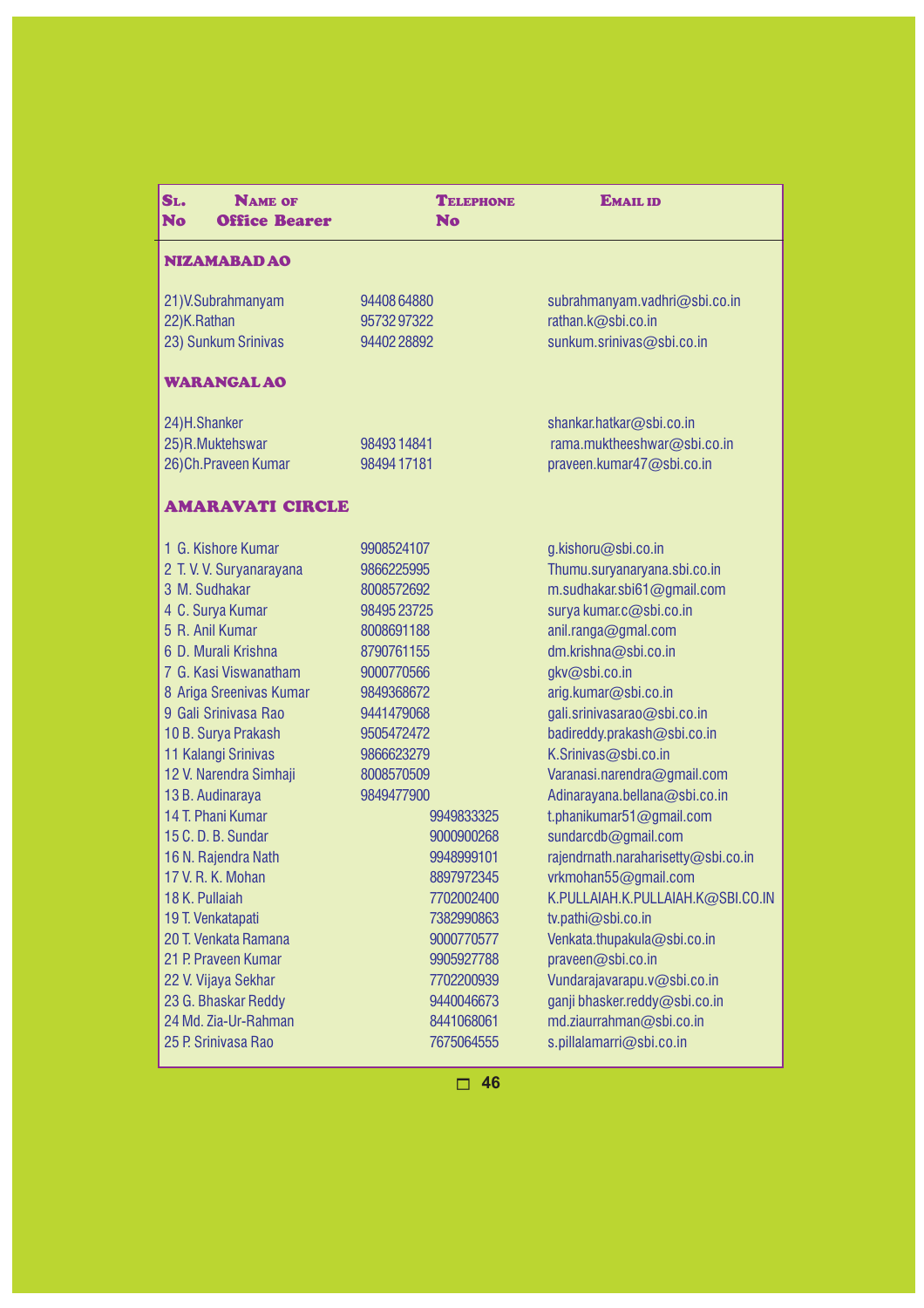| SL.<br><b>NAME OF</b>             | <b>TELEPHONE</b> | <b>EMAIL ID</b>                  |
|-----------------------------------|------------------|----------------------------------|
| <b>No</b><br><b>Office Bearer</b> | <b>No</b>        |                                  |
| 26 M. Srinivasa Rao               | 9866784784       | Molleti.srinivasarao@sbi.co.in   |
| 27P. Sai Raja Rao                 | 9705909027       | Sai.rao@sbi.co.in                |
| 28 P. Venkateswarlu               | 9959611449       | Sbi.13136@sbi.co.in              |
| 29 K. R. V. Jaya Kumar            | 9704277977       | jayakumar_1@sbi.co.in            |
| 30 J. Sudhakar                    | 9492574364       | SUDHAKAR.JAKKULA@SBI.CO.IN       |
| 31 Y. V. Satyanarayan Rao         | 9652777881       | Yvs.rao@sbi.co.in                |
| 32 R. Ravindra Kumar              | 7382073028       | Panthula.kumar@sbi.co.in         |
| 33 Y. Rajeev Kumar                | 9959215868       | y.rajeev kumar@sbi.co.in         |
| 34 G. Gopinath                    | 7893708855       | gaayamgopinath@gmail.com         |
| 35 AMJ Prasad                     | 9440604669       | Mrutyunjaya.amancherla@sbi.co.in |
| 36 DSV Naidu                      | 9440078345       | Dsvnaidu@sbi.co.in               |
| 37 A. Nagendra Rao                | 8008577144       | Nagendrarao.a@sbi.co.in          |
| 38 M. Saravanan                   | 9000555845       | murugesan.saravanan@sbi.co.in    |
| 39 K. Sravanthi                   | 8019213171       | Sravanthi.kanuri@sbi.co.in       |
| 40 B. Ramesh Naidu                | 9010222221       | b. ramesh. naidu@sbi.co.in       |
| 41 M. Govinda Rao                 | 9948999063       | govindmutta@sbi.co.in            |
| 42 P.V. S. Rama Rao               | 9440149977       | ramjipuppala@sbi.co.in           |
| 43 B. Nageswara Rao Dora          | 9000981555       | Bnr.dora@sbi.co.in               |
| 44 M. J.S. Srinivasa Rao          | 9676242999       | Mangena.rao@sbi.co.in            |
| 45 G. Satyanaryana                | 9912126444       | Satyanaryana.gatta@sbi.co.in     |
| 46 D. Sridhar                     | 9490951155       | d.sridhar@sbi.co.in              |
| 47 N. Satyanarayana               | 8978787575       | Nukala.narayana@sbi.co.in        |
| 48 Ch. V.V.S.V. Prasad Rao        | 8790904042       | chikkamprasad99@gmail.com        |
| 49 N. Sathyam                     | 9848756364       | Nelli.satyam@sbi.co.in           |
| 50 Venkateswara Das               | 9989265111       | Venkateswara.das@sbi.co.in       |
| 51 V. Samanth Kumar               | 9948485559       | Samanth.kumar@sbi.co.in          |
| 52 P. Jagadeeshu Babu             | 8978977867       | jagadeeshbabu889@gamil.com       |
| 53 D.V. .R. Nethaji               | 9491919299       | Nethaji.d_v_r@sbi.co.in          |
| 54 P.N. S. Satish Babu            | 8978081444       | p.srinusatish@sbi.co.in          |
| 55 G. Rama Krishna                | 9440748797       | Ramakrishan.gadi@sbi.co.in       |
| 56 K. Srinivasa Rao               | 9949829247       | kolli.rao@sbi.co.in              |
| 57 Y.V.S. Nageswar Rao            | 7337485588       | n.yalamanchali@sbi.co.in         |
| 58 R.L.S. Manga Rao               | 8555033926       | rmangarao@yahoo.com              |
| 59 G.V. Ranga Rao                 | 9949254788       | Gurujala.v@sbi.co.in             |
| 60 L. Venu Kumar                  | 7680883309       | venukumarsbh@gmail.com           |
| 61 D. Sowri Reddy                 | 949187770        | s.devanaboina@sbi.co.in          |
| 62 V. Srinivasa Rao               | 9908229683       | vyamajala.srinivasarao@sbi.co.in |
| 63 S. Chandra Sekhar              | 9000981998       | Chandraail.com                   |
| 64 Mohammad Azim Basha            | 9989667299       | Azim basha@sbi.co.in             |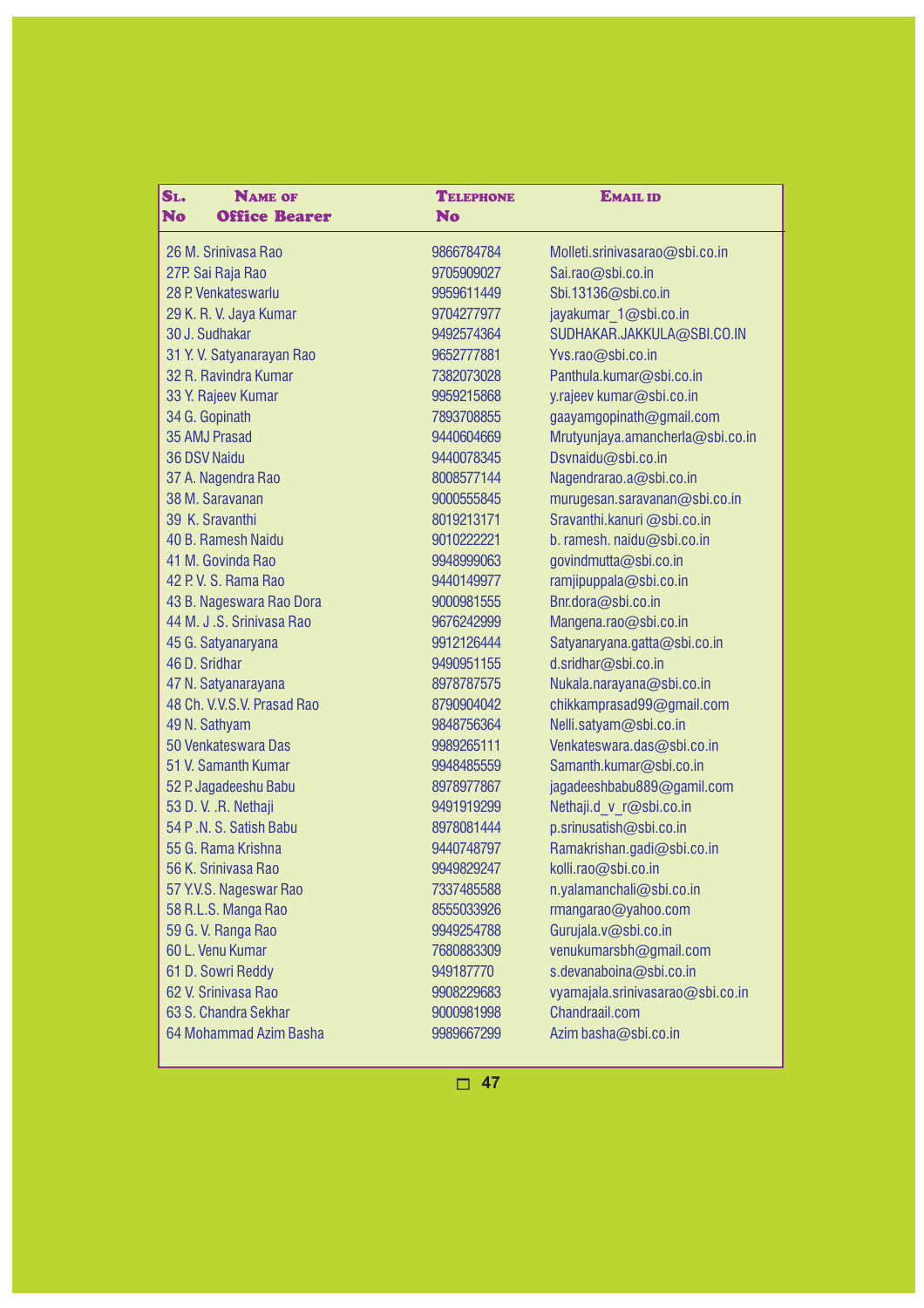| SL.<br><b>NAME OF</b><br><b>No</b><br><b>Office Bearer</b> | <b>TELEPHONE</b><br><b>No</b> | <b>EMAIL ID</b>                |
|------------------------------------------------------------|-------------------------------|--------------------------------|
| 65 K. Kiran Chand                                          | 964294739                     | kapuda-si.kiranchand@sbi.co.in |
| 66 D. Chandra Mohan                                        | 9440432466                    | Chandra.dodagatta@sbi.co.in    |
| 67 M. Sree Raghavendra                                     | 8330902510                    | Sree.raghavasbi@sbi.co.in      |
| 68 K. N. Murali Krishna                                    | 9441689206                    | k n murali.krishna@sbi.co.in   |
| 69 M. Ravi                                                 | 9705004316                    | Malle.ravi@sbi.co.in           |
| 70 N. V. Sridhara Sarma                                    | 967650281                     | n v sridhara sarma @sbi.co.in  |
| 71 G. Trinadha Babu                                        | 9704544855                    | galla.thrinath babu@sbi.co.in  |
| 72 K.V. Muralidhar                                         | 9100073711                    | Muralidhar.v.kaza@sbi.co.in    |
| 73 G. Sreevidya                                            | 7675866444                    | gsreevidya.sbi@gmail.com       |
| 74 Y. Madhuri Devi                                         | 7036295846                    | madhuridevi247@gmail.com       |
| 75 K. Mounica Victor                                       | 9963641145                    | mounica.mahi@sbi.co.in         |
| <b>KERALA CIRCLE - 0471</b>                                |                               |                                |
| 1 Krishnanandan. C.P.                                      | 9447190297                    |                                |
| 2 Mohanan, P.O.                                            | 8289923200                    |                                |
| 3 Muralidharan, V.                                         | 9447711991                    |                                |
| 4 Jayakrishnan. G.R.                                       | 9447788818                    |                                |
| 5 Biju. T.                                                 | 9496112212                    |                                |
| 6 Ms. Rajalakshmi. T.M.                                    | 9846440443                    |                                |
| 7 Mahesh Venugopal                                         | 9567188111                    |                                |
| 8 Kiren, V.                                                | 8129299594                    |                                |
| 9 Gopakumar. V.                                            | 9446048941                    |                                |
| 10Unnikrishnan. V.S.                                       | 9447488815                    |                                |
| 11 Rajesh. R.                                              | 9447303882                    |                                |
| 12. Jayaram Warrier                                        | 9446016478                    |                                |
| 13.Shaji VP                                                | 9446547899                    |                                |
| 14. Smt. Ramya Rajendran                                   | 9446317479                    |                                |
| 15. Mahadevan. H                                           | 9447771433                    |                                |
| 16. Smt. Sujathakumari. S.                                 | 9447824303                    |                                |
| 17 Anil Shankar, S.                                        | 9946204661                    |                                |
| 18. Vinod. M.R.                                            | 9946307889                    |                                |
| 19. Vipin. J.K.                                            | 9846944977                    |                                |
| 20. Ratheesh, S                                            | 9037574303                    |                                |
| 21. Jacob Mathew. K                                        | 9447463022                    |                                |
| 22. Prasanth. T.R                                          | 9495770700                    |                                |
| 23. Sadique. A                                             | 9446060221                    |                                |
| 24 Smt. Kanchana. J.                                       | 9447957863                    |                                |
| 25. Alex. E. M                                             | 9544395714                    |                                |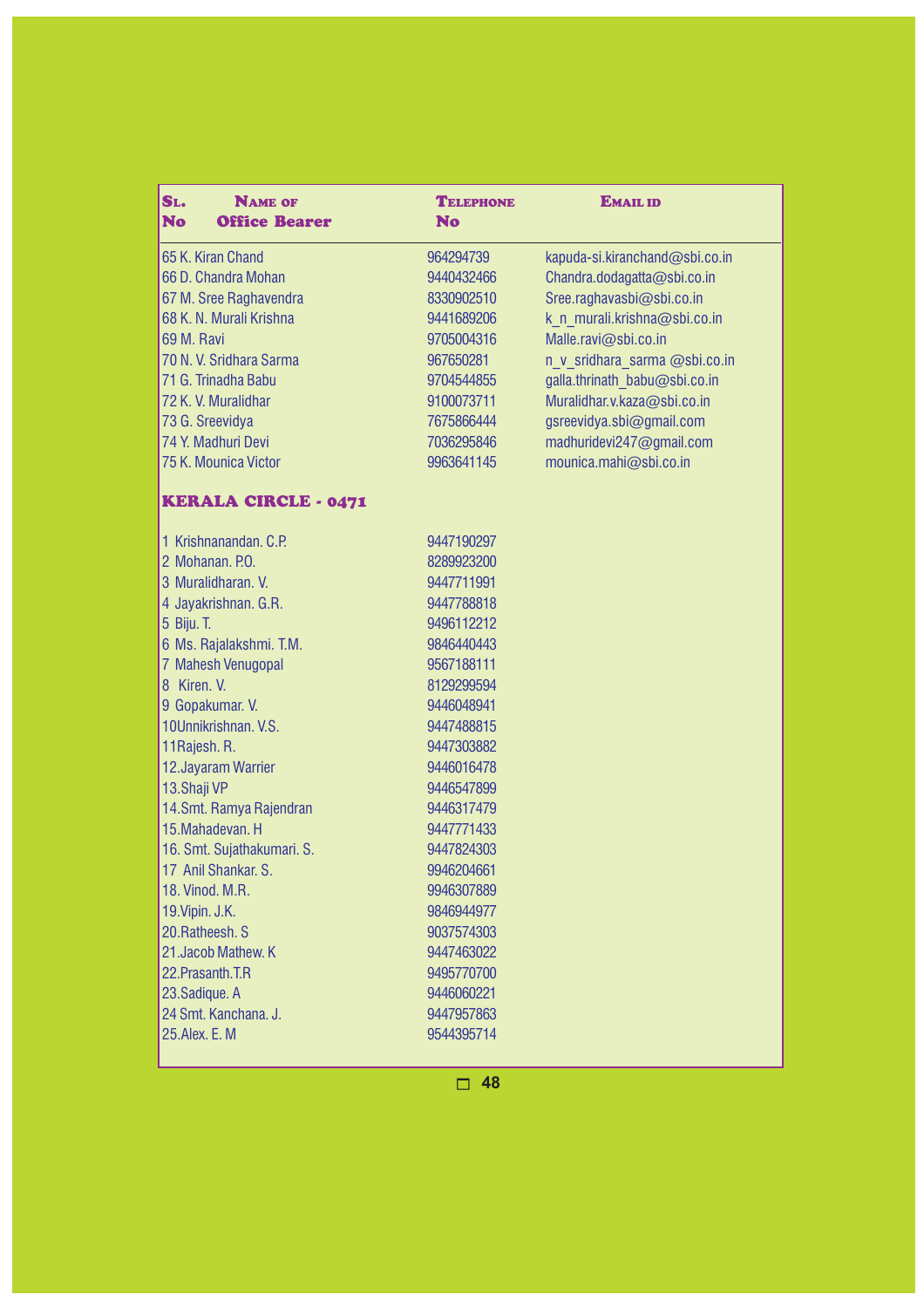| SL.<br><b>NAME OF</b><br><b>No</b><br><b>Office Bearer</b> | <b>TELEPHONE</b><br><b>No</b> | <b>EMAIL ID</b> |
|------------------------------------------------------------|-------------------------------|-----------------|
| 26. Bobakumar, M.N.                                        | 9400031658                    |                 |
| 27.Anil. D.                                                | 9995245245                    |                 |
| 28. Aravind Sreekumar                                      | 8547874390                    |                 |
| 29. Pratheesh Kumar, V.                                    | 9995925911                    |                 |
| 30.Tom Antony                                              | 8547874390                    |                 |
| 31. Anil Sarath                                            | 9895213212                    |                 |
| 32. Shamji. M.                                             | 9747678887                    |                 |
| 33. Smt. Parvathy Vivek                                    | 9746774888                    |                 |
| 34. Premachandran, V.K.                                    | 9895154715                    |                 |
| 35. Ramanathan, S.                                         | 9447705392                    |                 |
| 36. Vinod Joseph                                           | 9447607688                    |                 |
| 37.Smt. Latha Krishnan                                     | 8606659501                    |                 |
| 38. Shaji. C.R.                                            | 9447987536                    |                 |
| 39. Damodharan Namboothri. K                               | 9447508831                    |                 |
| 40.Krishnakumar. K.                                        | 8078806475                    |                 |
| 41 Vinu Mohan                                              | 9446791181                    |                 |
| 42. Ajayan T.                                              | 9747156797                    |                 |
| 43. Smt. Babitha. K.S.                                     | 8547861809                    |                 |
| 44. Raghupathi. K.N.                                       | 9447003411                    |                 |
| 45. Muraleedharan, P-P.                                    | 9446451110                    |                 |
| 46. Pradeep. K.                                            | 9447489264                    |                 |
| 47. Santhosh Kumar. E.                                     | 9496216990                    |                 |
| 48. Sabu. T. Pappachan                                     | 9447537411                    |                 |
| 49. Salim, A.A.                                            | 9446343525                    |                 |
| 50. Babu. G. Mekkattukulam                                 | 9633211444                    |                 |
| 51. Rohin. K.M.                                            | 9446238819                    |                 |
| 52.0naj .P                                                 | 9809304725                    |                 |
| 53.Smt. Varsha Pramod                                      | 9446311022                    |                 |
| 54. Sankaranarayanan. C.K.                                 | 9447713557                    |                 |
| 55. Rexy Lgnatius                                          | 9847558313                    |                 |
| 56.Jimju Necholi                                           | 9447390468                    |                 |
| 57. Balakrishnan. S.                                       | 9447746843                    |                 |
| 58. Saji Thomas                                            | 9847087151                    |                 |
| 59.Shibimon, T.T.                                          | 9995208494                    |                 |
| 60. Bobby Joseph                                           | 9847232825                    |                 |
| 61. Vinod Kumar, T.                                        | 9446435895                    |                 |
| 62. Smt. Rajarajeswari. V.                                 | 9847093339                    |                 |
| 63.Gopakumar. P.                                           | 9946901755                    |                 |
| 64 Sasikumar .K                                            | 9495101366                    |                 |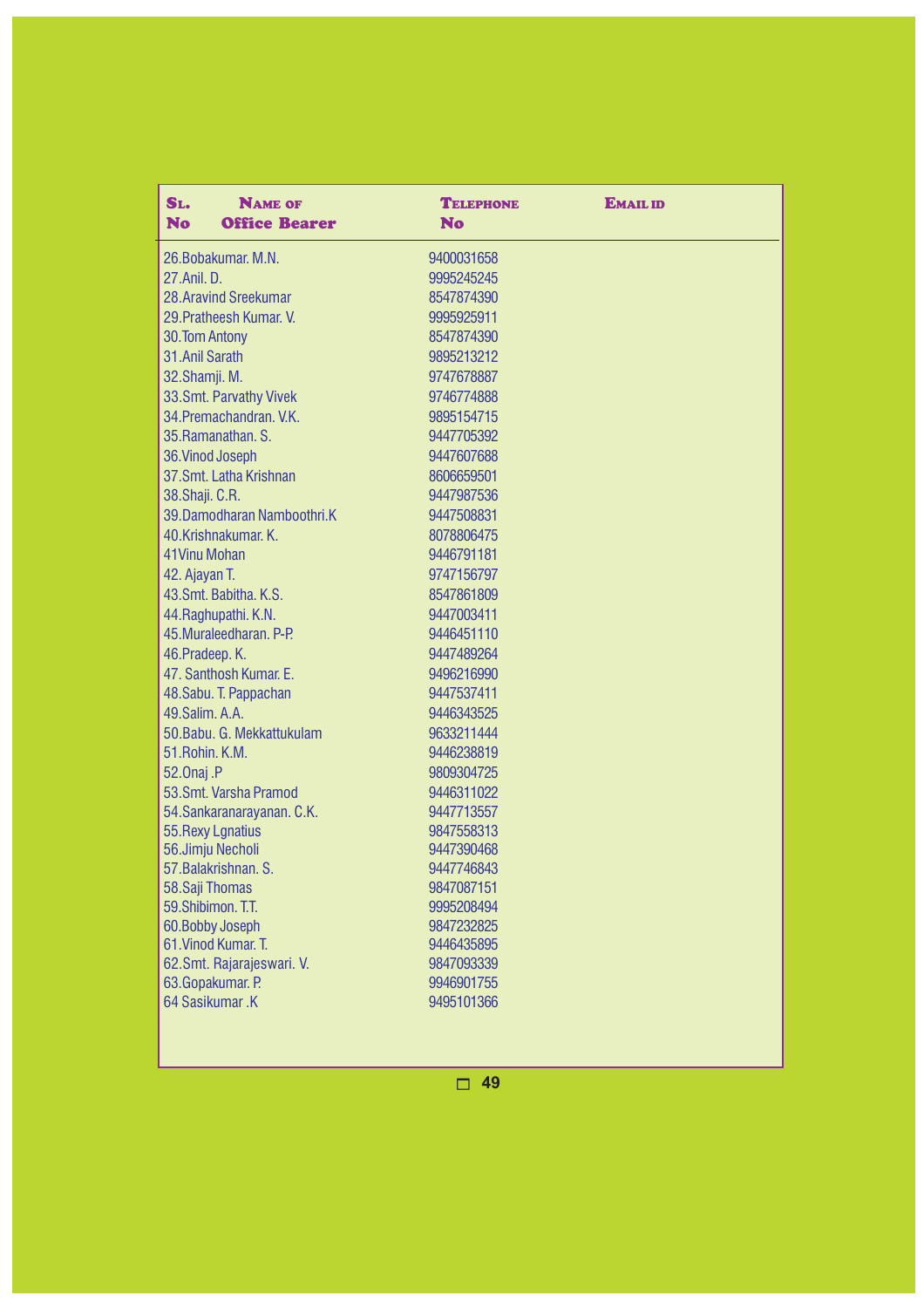| SL.<br><b>NAME OF</b><br><b>No</b><br><b>Office Bearer</b> | <b>TELEPHONE</b><br><b>No</b> | <b>EMAIL ID</b>                                            |
|------------------------------------------------------------|-------------------------------|------------------------------------------------------------|
| <b>LUCKNOW CIRCLE - 0522</b>                               |                               |                                                            |
| 1. Ajay Saxena                                             | 9919553377                    | ajay.saxena@sbi.co.in                                      |
| 2. A.K. Sinha                                              | 8318439262                    | aks@sbi.co.in                                              |
| 3. Sanjiv Agarwal                                          | 8795837426                    | sa@sbi.co.in                                               |
| 4. Pawan Kumar                                             | 9453013108                    | purpranju@gmail.com                                        |
| 5. Arun Srivastava                                         | 9415609433                    | arun181028@gmial.com                                       |
| 6. Anil Kumar Gautam                                       | 8756996588                    | a.gautam@sbi.co.in                                         |
| 7. Anurag Srivastava                                       | 9415173057                    | Anurag.srivastava@sbi.co.in                                |
| 8. R.K. Pandey                                             | 9454295513                    |                                                            |
| 9. Rajeev Singh Sengar                                     | 9452933694                    | Rajeev.sengar@sbi.co.in                                    |
| 10. V.S. Mishra                                            | 8795833603                    | Vijay.mishra@sbi.co.in                                     |
| 11. Rakesh Asthana                                         | 9450410343                    | Rakesh kumar.asthana@sbi.co.in<br>Sanjeeva.gupta@sbi.co.in |
| 12. Sanjeeva Gupta<br>13. Sudhir Kumar                     | 9450057598<br>7408413684      | Sudhirkr.63@gmail.com                                      |
| 14. Anand Asthana                                          | 9450202727                    | anand.asthana@sbi.co.in                                    |
|                                                            |                               |                                                            |
| <b>Allahabad Module</b>                                    |                               |                                                            |
| 15. Vimal Kumar Srivastava                                 | 9452131354                    | vimal.srivastava@sbi.co.in                                 |
| 16. Sushil Dubey                                           | 9415215821                    | sushil chandra.dubey@sbi.co.in                             |
| 17. Sarva Prakash                                          | 9415801444                    | sarva.prakash@sbi.co.in                                    |
| 18. Ashwani Kumar Dwivedi                                  | 7754000504                    | Ashwani.dwivedi@sbi.co.in                                  |
| <b>Bareilly Module</b>                                     |                               |                                                            |
| 19. Sandeep Agarwal                                        | 9411631565                    | sandeep.k.agarwal@sbi.co.in                                |
| 20.N.N. Tandon                                             | 9412761867                    | naresh narain.tandon@sbi.co.in                             |
| 21. D.K. Sharma                                            | 9412401803                    | Dinesh.sharma1@sbi.co.in                                   |
| 22. Suneet Kumar Bhatanagar                                | 9410216662                    | suneet.bhatnagar@sbi.co.in                                 |
| <b>Gorakhpur Module</b>                                    |                               |                                                            |
| 23.M.P. Kashyap                                            | 7408435106                    | mahendra.kashyap1@sbi.co.in                                |
| 24. Raj Kpaoor                                             | 7706009218                    | kapoor.raj@sbi.co.in                                       |
| 25. Anil Mani Tripathi                                     | 9415846538                    | anil.mani@sbi.co.in                                        |
| 26. Manoj Kumar Tripathi                                   | 9415885936                    | manoj kumar.tripathi@sbi.co.in                             |
|                                                            |                               |                                                            |
|                                                            |                               |                                                            |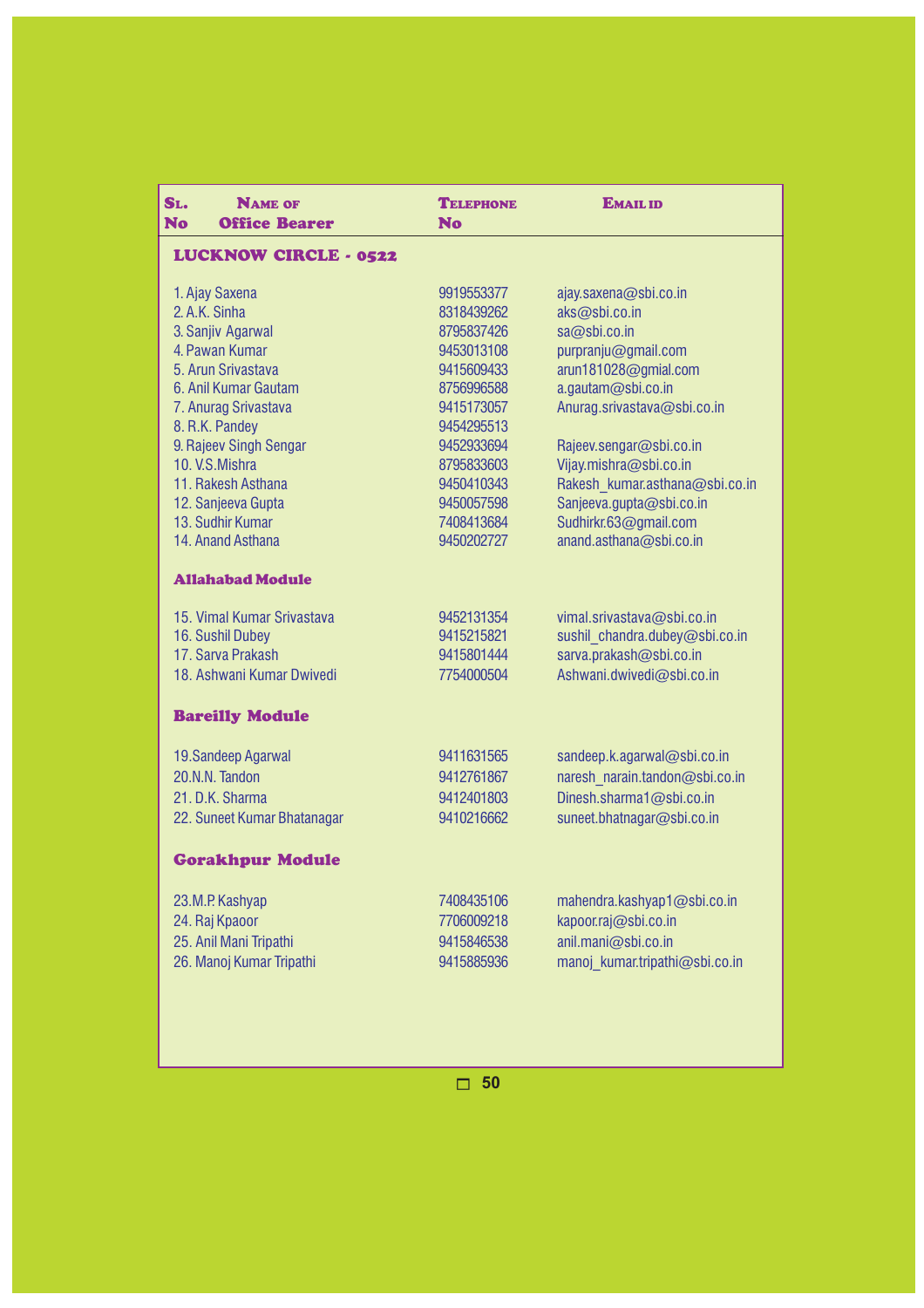| SL.<br><b>NAME OF</b><br>No<br><b>Office Bearer</b>                                              | <b>TELEPHONE</b><br><b>No</b>                                      | <b>EMAIL ID</b>                                                                                            |
|--------------------------------------------------------------------------------------------------|--------------------------------------------------------------------|------------------------------------------------------------------------------------------------------------|
| <b>Kanpur Module</b>                                                                             |                                                                    |                                                                                                            |
| 27. R.P. Singh<br>28. S.S. Bhatia<br>29. Arvind Dwivedi<br>30. P.K. Bagga<br>31. Shyamoo Rastogi | 9919249242<br>9415128745<br>9450178372<br>9415128737<br>9140187953 | rabendra.singh@sbi.co.in<br>ss.bhatia@sbi.co.in<br>arvind.dwivedi@sbi.co.in<br>Prem.bagga@sbi.co.in        |
| <b>Lucknow Module</b>                                                                            |                                                                    |                                                                                                            |
| 32. Sanjay Yadav<br>33 Hari Ram Pandey<br>34 D.C. Verma<br>35. Anil Srivastava                   | 9919021994<br>9455905820<br>9415176914<br>7081710222               | sanjay.y@sbi.co.in<br>haripandey8@sbi.co.in<br>Dinesh.chandra9@sbi.co.in<br>anil.srivastava5@sbi.co.in     |
| Varanasi Module                                                                                  |                                                                    |                                                                                                            |
| 36. Suresh Chand<br>37. K.K. Chaubey<br>38. Rajesh Mali<br>39. Rajesh Kumar Acharya              | 8795836371<br>9451719087<br>8795836614<br>8795035911               | Suresh.chand2@sbi.co.in<br>krishna.choubey@sbi.co.in<br>rajeshkumar3@sbi.co.in<br>rajesh.acharya@sbi.co.in |
| <b>MUMBAI CIRCLE - 022</b>                                                                       |                                                                    |                                                                                                            |
| 1. Anil Dattatrey Nare<br>2. Raman Govindrajan<br>3. Arun Deoram Balkawade                       | 9869901423<br>7506262593<br>9870498682                             | anil.nare@sbi.co.in<br>govinda.rr16@gmail.com<br>arun.balkawade@sbi.co.in                                  |
| 4. Sunil Manikrao Shinde<br>5. Abhay Dayaram Patil<br>6. Shankarappa Mallappa                    | 9422706961<br>9619838253<br>9920611889                             | sunil.shinde@sbi.co.in<br>abhay.patil@sbi.co.in<br>mallappa.s@sbi.co.in                                    |
| 7. Vikas G. Jarunde<br>8. Pradeep Kelkar<br>9. Chandrashekhar Sawant                             | 9923629494<br>7755916188<br>9833885577                             | vikas.jarunde@sbi.co.in<br>pradeep.kelkar@sbi.co.in<br>chandrashekhar.sawant@sbi.co.in                     |
| 10. Sharad Baburao Nikam<br>11. Rajashri S. Nakhate<br>12. Shonal D. Satelkar                    | 9833220790<br>9833817640<br>9892890771                             | sharad.nikam9@sbi.co.in<br>rajashri.nakhate@sbi.co.in<br>shonal.satelkar@sbi.co.in                         |
|                                                                                                  |                                                                    |                                                                                                            |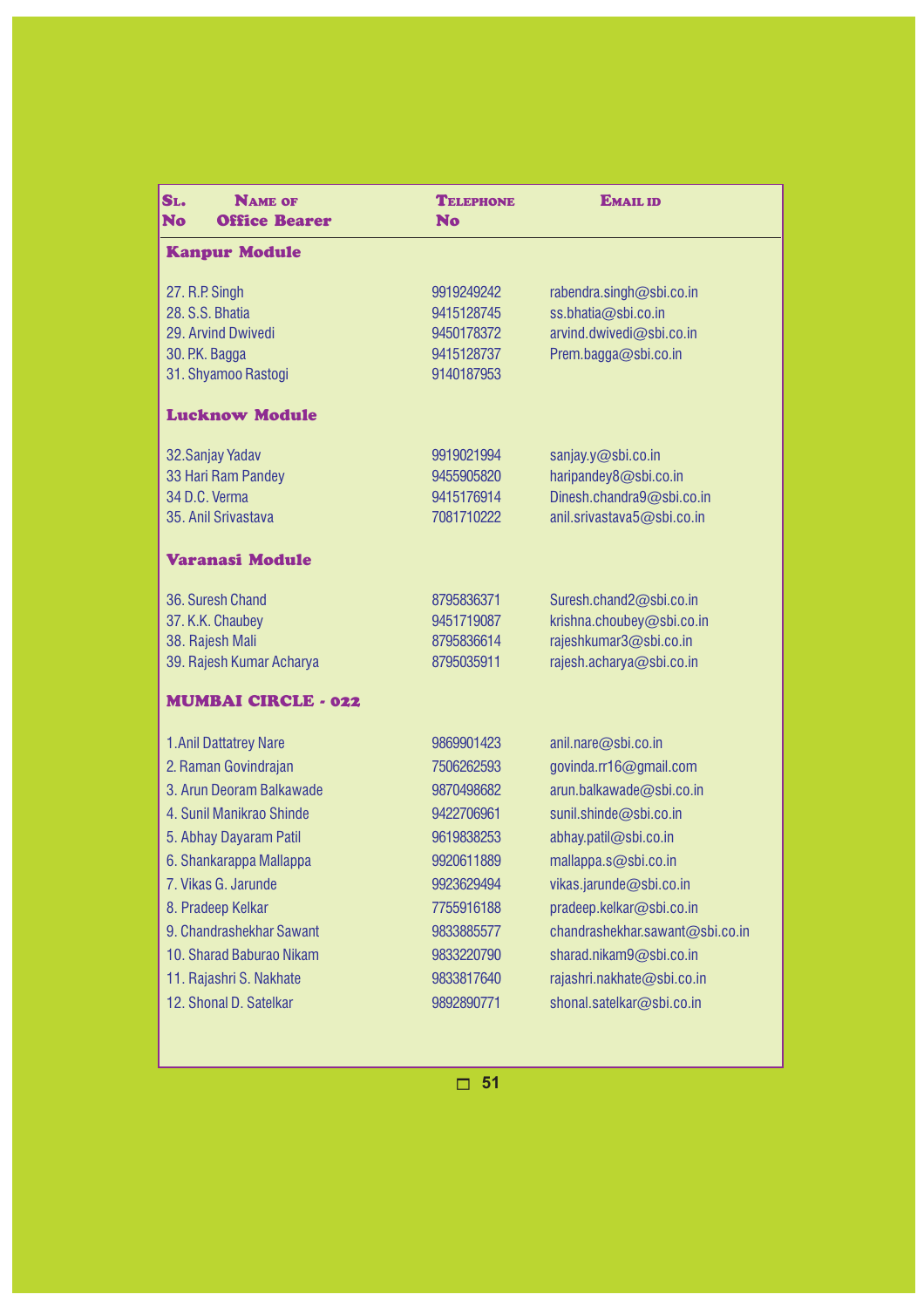| <b>TELEPHONE</b><br><b>No</b> | <b>EMAIL ID</b>                                                |
|-------------------------------|----------------------------------------------------------------|
|                               |                                                                |
| 9422803122<br>8600786616      | deepak.pinjarkar@sbi.co.in<br>dcmeshram301@gmail.com           |
|                               |                                                                |
| 8390000762<br>7757003505      | Vinodadsad16@gmail.com<br>bhushan.mahajan121172@rediffmail.com |
|                               |                                                                |
| 9823330639<br>9823336793      | pratap.handrale@sbi.co.in<br>Rajendra.anaspure@sbi.co.in       |
|                               |                                                                |
| 9421373589<br>9545458082      | Udaram.hedau@sbi.co.in<br>MADAN KULKARNI@SBI.CO.IN             |
|                               |                                                                |
| 9822980881<br>8806660104      | nitin.thakur@sbi.co.in<br>sripad.madkaiker@sbi.co.in           |
|                               |                                                                |
| 7875559254<br>9850882870      | vijayshivsharan2035@gmail.com<br>vithalgalgali266@gmail.com    |
|                               |                                                                |
| 7875559426<br>7875559026      | Dhananjay.shende@sbi.co.in<br>chaitanya.pawagi@sbi.co.in       |
|                               |                                                                |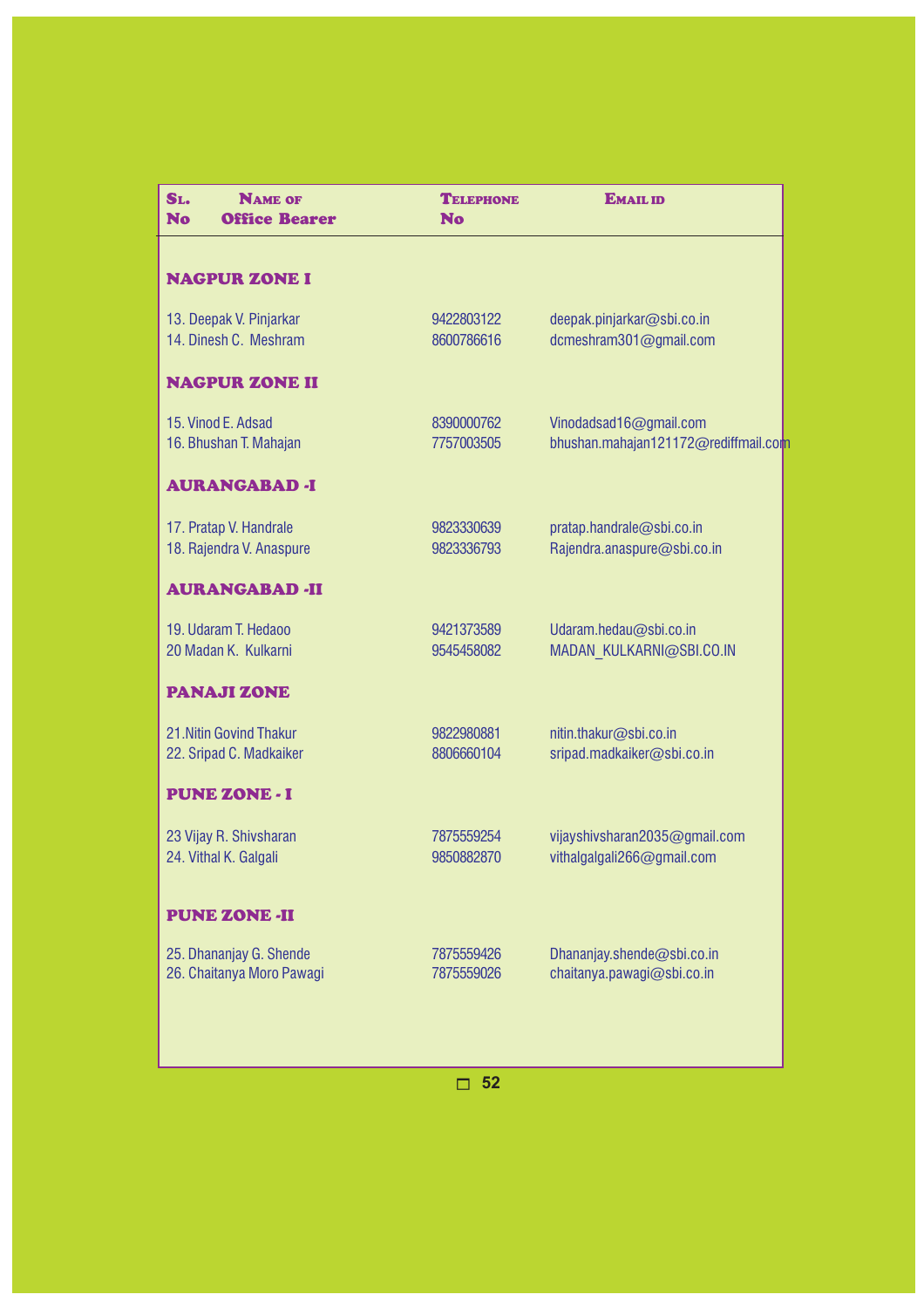| SL.<br><b>NAME OF</b><br><b>No</b><br><b>Office Bearer</b>                                                                                                                                                                                     | <b>TELEPHONE</b><br>No                                                                                       | <b>EMAIL ID</b>                                                                                                                                                                                               |
|------------------------------------------------------------------------------------------------------------------------------------------------------------------------------------------------------------------------------------------------|--------------------------------------------------------------------------------------------------------------|---------------------------------------------------------------------------------------------------------------------------------------------------------------------------------------------------------------|
| <b>MUMBAI SOUTH ZONE</b>                                                                                                                                                                                                                       |                                                                                                              |                                                                                                                                                                                                               |
| 27.Amol Bhagwan Shejale<br>28. Pravin Ramesh Joshi                                                                                                                                                                                             | 9833087470<br>9819694428                                                                                     | amol.shejale@sbi.co.in<br>joshi.m@sbi.co.in                                                                                                                                                                   |
| <b>MUMBAI EAST ZONE</b>                                                                                                                                                                                                                        |                                                                                                              |                                                                                                                                                                                                               |
| 29. Rajendra C. Shah<br>30. Jayant Kumar Ray                                                                                                                                                                                                   | 9820471702<br>9819934184                                                                                     | rc.shah172@gmail.com<br>rayjayant@icloud.com                                                                                                                                                                  |
| <b>MUMBAI WEST ZONE</b>                                                                                                                                                                                                                        |                                                                                                              |                                                                                                                                                                                                               |
| 31. Niteen Manohar Sule<br>32. Mohan S. Gohil                                                                                                                                                                                                  | 7738088466<br>9869397430                                                                                     | niteen.sule@sbi.co.in<br>Mohan.gohil@sbi.co.in                                                                                                                                                                |
| <b>THANE ZONE</b>                                                                                                                                                                                                                              |                                                                                                              |                                                                                                                                                                                                               |
| 33. Manohar B. Devrukhkar<br>34. Prakash Valiba Sangle                                                                                                                                                                                         | 9819762424<br>9619880067                                                                                     | m devrukhkar@yahoo.co.in<br>sbiprakash.sangle@gmail.com                                                                                                                                                       |
| <b>NASIK ZONE</b>                                                                                                                                                                                                                              |                                                                                                              |                                                                                                                                                                                                               |
| 35. Ravikant Dixit<br>36. Shivaji Vithal Patil                                                                                                                                                                                                 | 8378955078<br>8850333203                                                                                     | Ravikant.dixit1@sbi.co.in<br>shivaji.patil4@sbi.co.in                                                                                                                                                         |
| <b>CORPORATE ZONE</b>                                                                                                                                                                                                                          |                                                                                                              |                                                                                                                                                                                                               |
| 37. Anil K. Gamre<br>38. Sundaresh S. Inamdar                                                                                                                                                                                                  | 9867791726<br>9820377275                                                                                     | anil.gamre@sbi.co.in<br>ss.inamdar@sbi.c                                                                                                                                                                      |
| <b>NORTH EASTERN CIRCLE</b>                                                                                                                                                                                                                    |                                                                                                              |                                                                                                                                                                                                               |
| 1. Dilip Kumar Roychoudhury<br>2. Ramendra Malla Buzarbaruah<br>3. T.A.P Paul<br>4. Rupam Roy<br>5. Sanjib Sen (HQ)<br>6. Jagadish Chandra Paul (Jorhat Module)<br>7. Bijoy Krishna Dutta (Shillong Module)<br>8. Suraj Nath (Guwahati Module) | 9954890266<br>8811060762<br>9436435546<br>9957563825<br>7086043364<br>9954260063<br>9436104421<br>9435732916 | dilip.roychoudhury@sbi.co.in<br>ramendra.buzarbaruah@sbi.co.in<br>ta.paul@sbi.co.in<br>rupam.roy@sbi.co.in<br>sanjib.sen@sbi.co.in<br>jagdish.paul@sbi.co.in<br>bijoy.dutta@sbi.co.in<br>suraj.nath@sbi.co.in |
|                                                                                                                                                                                                                                                | 53                                                                                                           |                                                                                                                                                                                                               |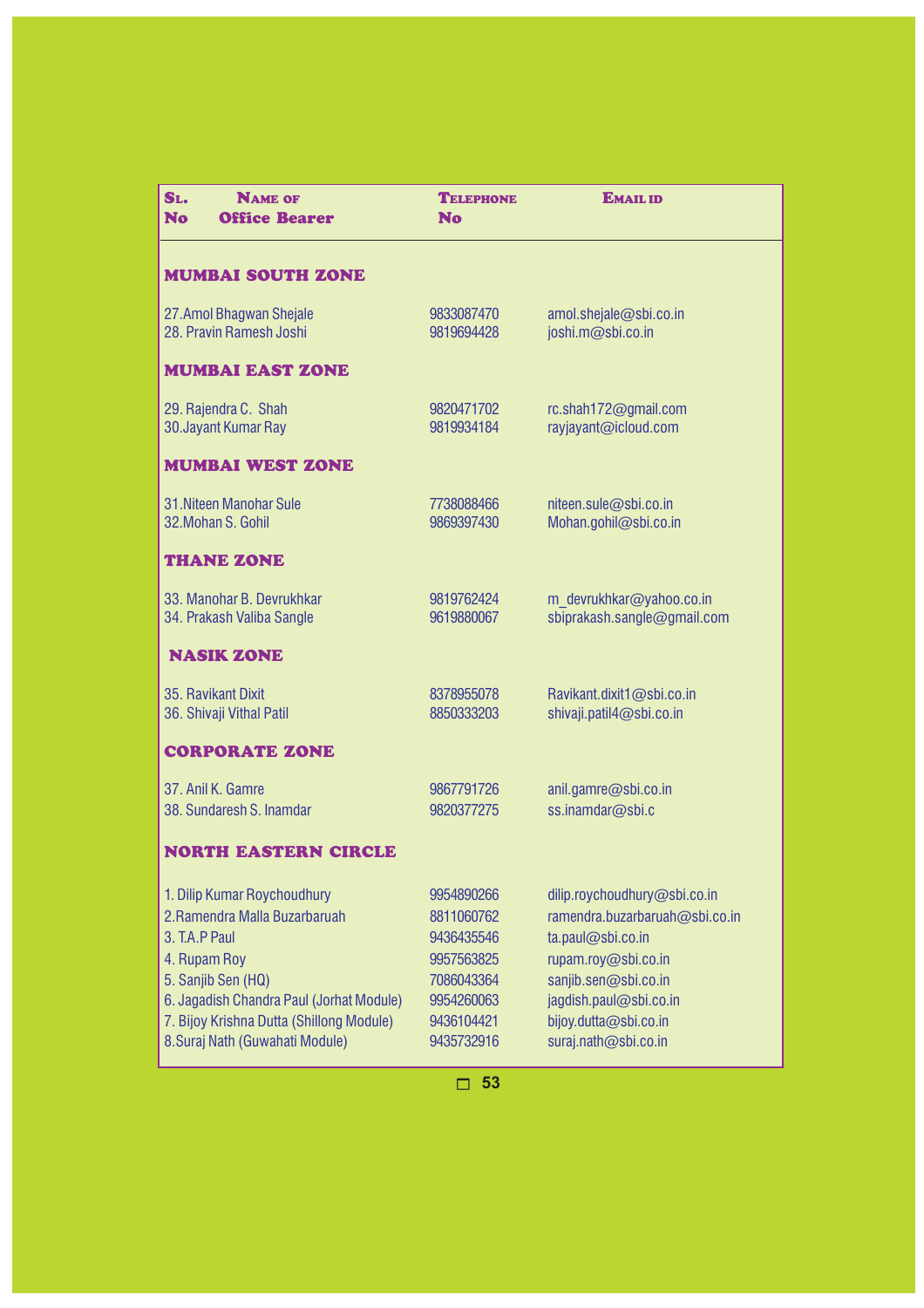| SL.<br><b>NAME OF</b><br><b>No</b><br><b>Office Bearer</b> | <b>TELEPHONE</b><br><b>No</b> | <b>EMAIL ID</b>                                 |
|------------------------------------------------------------|-------------------------------|-------------------------------------------------|
| 9. Budhen Kumar Gogoi (Dibrugarh Module)                   | 9435387486                    | budhen.gogoi@sbi.co.in                          |
| 10. Bidhayak Bhattacharyya (Silchar Module)                | 9435567388                    | bidhayak.b@sbi.co.in                            |
| 11. Bhupen Borah (HQ)                                      | 9864122813                    | bhupen.borah1@sbi.co.in                         |
| 12. Basudev Chatterjee (Guwahati)                          | 9707861038                    | basudev.chatterjee@sbi.co.in                    |
| 13. Devadeep Dasgupta (Shillong)                           | 9612001134                    | d.dasgupta@sbi.co.in                            |
| 14. Partha Pratim Baruah                                   | 9854055484                    | partha.pratim.baruah@sbi.co.in                  |
| 15.Amit Paul                                               | 9435096504                    | amit.paul@sbi.co.in                             |
| 16. Hemant Deka Kharkongor                                 | 7308041908                    | hemant.kharkongor@sbi.co.in                     |
| 17. Biplab Goswami                                         | 9435053561                    | biplab.goswami@sbi.co.in                        |
| 18. Imtisanen Ao                                           | 8794941221                    | imti.sanenao@sbi.co.in                          |
| 19. Sujit Kumar Roy                                        | 9864060369                    | sujit kumar.roy@sbi.co.in                       |
| 20. Abhijit Shome                                          | 9954364304                    | abhijit.shome@sbi.co.in                         |
| 21. Sudeepta Kalita                                        | 8486760907                    | sudeepta.kalita@sbi.co.in                       |
| 22. Mirnal Kanta Das (Guwahati Urban)                      | 9864071550                    | mrinal.das5@sbi.co.in                           |
| 23. Ripunjoy Talukdar (Guwahati Rural)                     | 7002493972                    | ripunjoy.talukdar@sbi.co.in                     |
| 24. Partha Pratim Saikia (Nagaon)                          | 9435599949                    | partha.saikia1@sbi.co.in                        |
| 25. Indrajit Medhi (Bongaigaon)                            | 9435312043                    | indrajit.medhi@sbi.co.in                        |
| 26. Bengia Tab (Itanagar)<br>27. Budhen Gogoi (Tezpur)     | 9435388623<br>9435387486      | bengia.tabb@sbi.co.in<br>budhen.gogoi@sbi.co.in |
| 28. Kalyan Doley (Dibrugarh)                               | 9435390977                    | kalyan.doley@sbi.co.in                          |
| 29. Sukanta Sen (Tinsukia)                                 | 9435708811                    | sukanta.sen@sbi.co.in                           |
| 30. Davis Lyngdoh (Shillong Urban)                         | 9402148039                    | davis.lyngdoh@sbi.co.in                         |
| 31. Masfield Sangma (Tura)                                 | 9436308803                    | mesfield.sangma@sbi.co.in                       |
| 32. H.D Kharkongor (Shillong Rural)                        | 7308041908                    | hemant.kharkongor@sbi.co.in                     |
| 33. Ch. Lilabanta Singh (Imphal)                           | 9402880188                    | lilabanta singh.chabungbam@sbi.co.in            |
| 34. Biplab Goswami (Jorhat)                                | 9435053561                    | biplab.goswami@sbi.co.in                        |
| 35. Danny Sekhose (Dimapur)                                | 9436018982                    | danny.sekhose@sbi.co.in                         |
| 36. Imtisanen Ao (Mokokchung)                              | 9435575672                    | imti.sanenao@sbi.co.in                          |
| 37. Moni Kanchan Bhattacharjee (Silchar)                   | 9435073155                    | moni.bhattacharjee@sbi.co.in                    |
| 38. Pradip Mazumdar (Agartala - North)                     | 9436582589                    | pradip.majumder@sbi.co.in                       |
| 39. Sanjoy Datta (Agartala - South)                        | 9436127757                    | sanjoy.datta@sbi.co.in                          |
| 40. J M Dawnga Chhangte (Aizawal)                          | 9436145950                    | jmdawnga.chhangte@sbi.co.in                     |
| 41. Pallab Kumar Sarmah                                    | 7086062378                    | pallab.sarmah@sbi.co.in                         |
| 42. Suraj Pradhan                                          | 9435993499                    | suraj.pradhan@sbi.co.in                         |
| 43. Manoj Kumar Kalita                                     | 9435594400                    | manoj.kalita@sbi.co.in                          |
| PATNA CIRCLE-0612                                          |                               |                                                 |
| 1 Kamlakar Singh                                           | 8252955777                    | Kamlakar.singh@sbi.co.in                        |
| 2 Arijit Bose                                              | 8002771182                    |                                                 |
| 3 Ajit Kumar Mishra                                        | 9431265805                    | Ajit.mishra@sbi.co.in                           |
| 4 Anil Kumar Yadav                                         | 9852522828                    |                                                 |
| 5 Shivadhar Lal                                            | 9939683786                    | Shivadhar.lal@sbi.co.in                         |
|                                                            |                               |                                                 |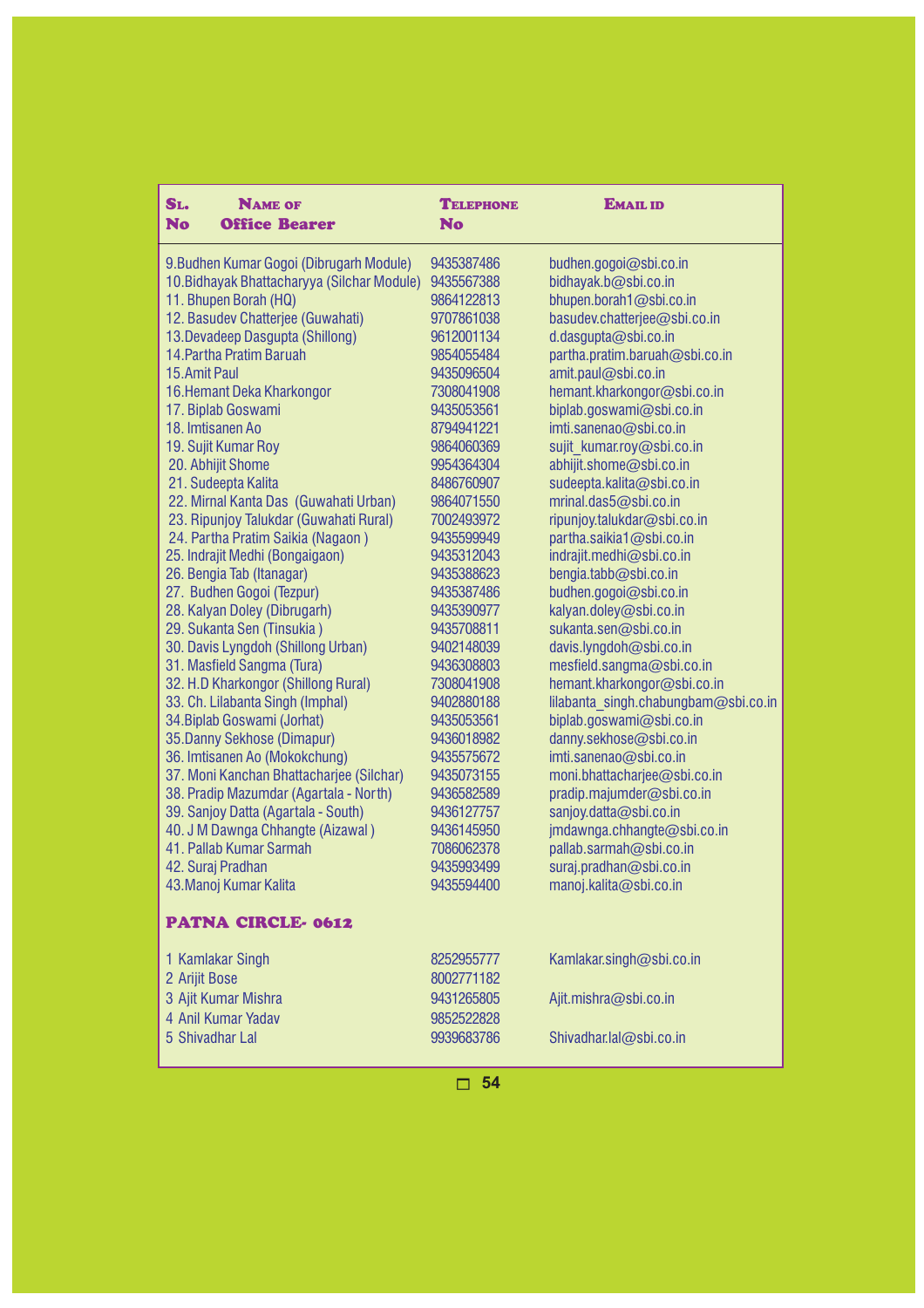| SL.<br><b>NAME OF</b><br><b>Office Bearer</b><br><b>No</b>        | <b>TELEPHONE</b><br><b>No</b>          | <b>EMAIL ID</b>                                     |
|-------------------------------------------------------------------|----------------------------------------|-----------------------------------------------------|
| 6 Rupesh Srivastava<br>7 Nikesh Nanadan<br>8 Amaresh Vikramaditya | 9431834595<br>8292865262<br>9835452010 |                                                     |
| ZONAL COMMITTEE, PATNA                                            |                                        |                                                     |
| 9. R K Kakkar<br>10 Rajneesh Srivastava                           |                                        | Rakesh.kakkar@sbi.co.in                             |
| ZONAL COMMITTEE, MUZAFFARPUR                                      |                                        |                                                     |
| 11. Ajay Kumar<br>12. Amar Nath Prasad                            |                                        | Ajay.kumar2@sbi.co.in<br>Amar nath.prasad@sbi.co.in |
| ZONAL COMMITTEE, BHAGALPUR                                        |                                        |                                                     |
| 13. Pradeep Rajak<br>14 Arun Kr Singh                             | 9431609563<br>9431874417               | Pradip.rajak@sbi.co.in<br>arun.kumarsingh@sbi.co.in |
| ZONAL COMMITTEE, PURNEA                                           |                                        |                                                     |
| 15 Rajeev Kr Verma<br>16 Ajay Kumar Das                           | 8709550126                             |                                                     |
| ZONAL OFFICE, RANCHI                                              |                                        |                                                     |
| 17 Anjani Kr Sinha<br>18 Rajan Kujur                              | 9431332306                             | Rajan.kujur@sbi.co.in                               |
| ZONAL COMMITTEE, DEOGHAR                                          |                                        |                                                     |
| 19 Chandrashekhar Pd Sah<br>20 Sanjeev Kr Jha                     | 9801944774<br>9431188525               | Sanjeev.jha1@sbi.co.in                              |
| ZONAL COMMITTEE, DHANBAD                                          |                                        |                                                     |
| 21 Manoj Kumar<br>22 Alok Ranjan Sinha                            | 9570122782<br>9431191384               |                                                     |
|                                                                   | 55                                     |                                                     |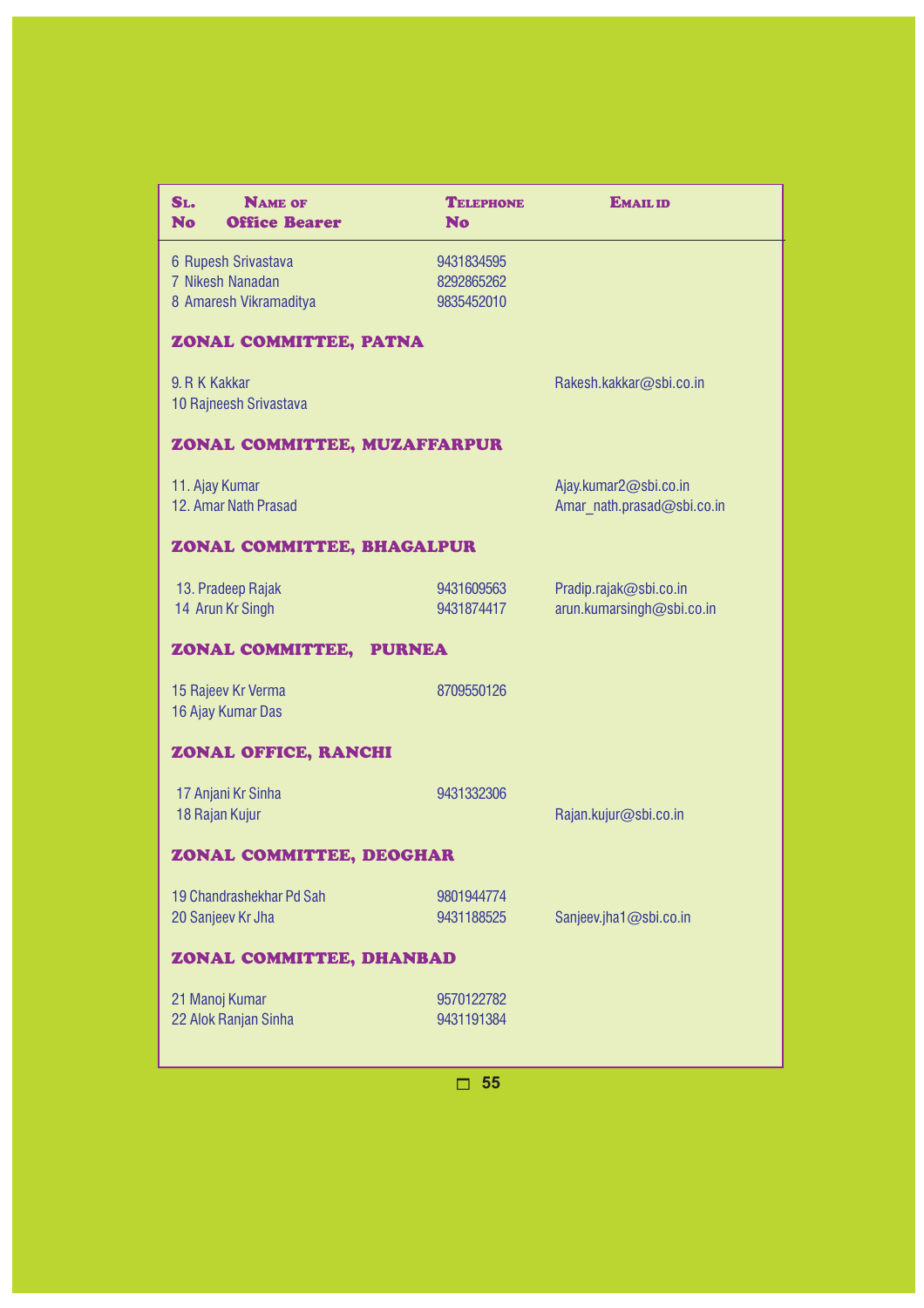| <b>JAIPUR CIRCLE</b><br>1. Ramavtar Singh Jakhar<br>9461444444<br>rasingh.jakhar@gmail.com<br>2. Vinay Kumar Bhalla<br>9829477706<br>vkbhalla65@gmail.com<br>3. Man Singh Kachhawah<br>8003591741<br>kachhawahamansingh@gmail.com<br>4. H R Parmar<br>hakma.parmar1@sbi.co.ln<br>9461900219<br>5. Sunil Kumar Jain<br>9413398953<br>sunilshikharjain@gmail.com<br>6. Udai Singh Meena<br>9414276323<br>jatinmeena9680@gmail.com<br>7. Sanjeev Gupta<br>9001111117<br>sanjeevgupta030963@gmail.com<br>8. Rajesh Dhamija<br>rjesh.dhamija2210@gmail.com<br>9001896083<br>9. Ravi Prakash Gupta<br>9414037171<br>ravipragupta@rediffmail.com<br>10. Jitendra Mathur (Bikaner Module)<br>jitendra m@sbi.co.in<br>9413396816<br>11. Rajeev Kumar Gupta (Bikaner Module)<br>9001896382<br>r.gupta.sbi@gmail.com<br>12. Saroj Kumar Mishra (Jaipur Module)<br>sk196971@gmail.com<br>9001799573<br>13. Praveen Pandya (Jaipur Module)<br>9001111114<br>praveenpandya177@gmail.com<br>14. Durga Prasad Verma (Alwar Module)<br>dpverma1965@gmail.com<br>8003893692<br>15. Jag Mohan Meena (Alwar Module)<br>jmmeenasbi@gmail.com<br>9413396628<br>16. R P Sharma (Jaipur Module)<br>rajsharma@sbbj.co.in<br>8003890981<br>17. Madho Ram Jat (Jodhpur Module)<br>madhu.jat@sbi.co.in<br>9414475471<br>18. Rajendra Kumar Jain (Kota Module)<br>jainrkkota@gmail.com<br>9413396406<br>prakash.dave.kota@gmail.com<br>19. Prakash Dave (Kota Module)<br>9413398548<br>20. Rajesh R Jain (Udaipur Module)<br>jainrajesh990@gmail.com<br>9414163720<br>21. Shanti Lal Maroo (Udaipur Module)<br>8005829083<br>slmaroo26&gmail.com<br><b>BIKANER / CHURU</b><br>22. Kishor Kumar Pareek<br>9413396813<br>lic244mdv32@gmail.com<br>23. Mrityunjay Prakash<br>8890103888<br>mrityunjay.prakash@gmail.com<br>24. Shyam Sunder Saini<br>9414466046<br>sainiprasad@gmail.com<br><b>SRIGANGANAGAR / HANUMANGARH</b><br>25. Devesh Kumar Sharma<br>8003893628<br>sharmadevesh1510@gmail.com<br>26. Harish Chandra Nagpal<br>8003593805<br>nagpalharish4@gmail.com<br>wattsramesh@gmail.com<br>27. Ramesh Watts<br>9950999285<br><b>JAIPUR</b><br>28. Anoop Kumar Chouhan<br>8003694772<br>1972chouhan@gmail.com | SL.<br><b>NAME OF</b><br><b>No</b><br><b>Office Bearer</b> | <b>TELEPHONE</b><br>No | <b>EMAIL ID</b> |
|-------------------------------------------------------------------------------------------------------------------------------------------------------------------------------------------------------------------------------------------------------------------------------------------------------------------------------------------------------------------------------------------------------------------------------------------------------------------------------------------------------------------------------------------------------------------------------------------------------------------------------------------------------------------------------------------------------------------------------------------------------------------------------------------------------------------------------------------------------------------------------------------------------------------------------------------------------------------------------------------------------------------------------------------------------------------------------------------------------------------------------------------------------------------------------------------------------------------------------------------------------------------------------------------------------------------------------------------------------------------------------------------------------------------------------------------------------------------------------------------------------------------------------------------------------------------------------------------------------------------------------------------------------------------------------------------------------------------------------------------------------------------------------------------------------------------------------------------------------------------------------------------------------------------------------------------------------------------------------------------------------------------------------------------------------------------------------------------------------------------------------------------------------------------------------------------|------------------------------------------------------------|------------------------|-----------------|
|                                                                                                                                                                                                                                                                                                                                                                                                                                                                                                                                                                                                                                                                                                                                                                                                                                                                                                                                                                                                                                                                                                                                                                                                                                                                                                                                                                                                                                                                                                                                                                                                                                                                                                                                                                                                                                                                                                                                                                                                                                                                                                                                                                                           |                                                            |                        |                 |
|                                                                                                                                                                                                                                                                                                                                                                                                                                                                                                                                                                                                                                                                                                                                                                                                                                                                                                                                                                                                                                                                                                                                                                                                                                                                                                                                                                                                                                                                                                                                                                                                                                                                                                                                                                                                                                                                                                                                                                                                                                                                                                                                                                                           |                                                            |                        |                 |
|                                                                                                                                                                                                                                                                                                                                                                                                                                                                                                                                                                                                                                                                                                                                                                                                                                                                                                                                                                                                                                                                                                                                                                                                                                                                                                                                                                                                                                                                                                                                                                                                                                                                                                                                                                                                                                                                                                                                                                                                                                                                                                                                                                                           |                                                            |                        |                 |
|                                                                                                                                                                                                                                                                                                                                                                                                                                                                                                                                                                                                                                                                                                                                                                                                                                                                                                                                                                                                                                                                                                                                                                                                                                                                                                                                                                                                                                                                                                                                                                                                                                                                                                                                                                                                                                                                                                                                                                                                                                                                                                                                                                                           |                                                            |                        |                 |
|                                                                                                                                                                                                                                                                                                                                                                                                                                                                                                                                                                                                                                                                                                                                                                                                                                                                                                                                                                                                                                                                                                                                                                                                                                                                                                                                                                                                                                                                                                                                                                                                                                                                                                                                                                                                                                                                                                                                                                                                                                                                                                                                                                                           |                                                            |                        |                 |
|                                                                                                                                                                                                                                                                                                                                                                                                                                                                                                                                                                                                                                                                                                                                                                                                                                                                                                                                                                                                                                                                                                                                                                                                                                                                                                                                                                                                                                                                                                                                                                                                                                                                                                                                                                                                                                                                                                                                                                                                                                                                                                                                                                                           |                                                            |                        |                 |
|                                                                                                                                                                                                                                                                                                                                                                                                                                                                                                                                                                                                                                                                                                                                                                                                                                                                                                                                                                                                                                                                                                                                                                                                                                                                                                                                                                                                                                                                                                                                                                                                                                                                                                                                                                                                                                                                                                                                                                                                                                                                                                                                                                                           |                                                            |                        |                 |
|                                                                                                                                                                                                                                                                                                                                                                                                                                                                                                                                                                                                                                                                                                                                                                                                                                                                                                                                                                                                                                                                                                                                                                                                                                                                                                                                                                                                                                                                                                                                                                                                                                                                                                                                                                                                                                                                                                                                                                                                                                                                                                                                                                                           |                                                            |                        |                 |
|                                                                                                                                                                                                                                                                                                                                                                                                                                                                                                                                                                                                                                                                                                                                                                                                                                                                                                                                                                                                                                                                                                                                                                                                                                                                                                                                                                                                                                                                                                                                                                                                                                                                                                                                                                                                                                                                                                                                                                                                                                                                                                                                                                                           |                                                            |                        |                 |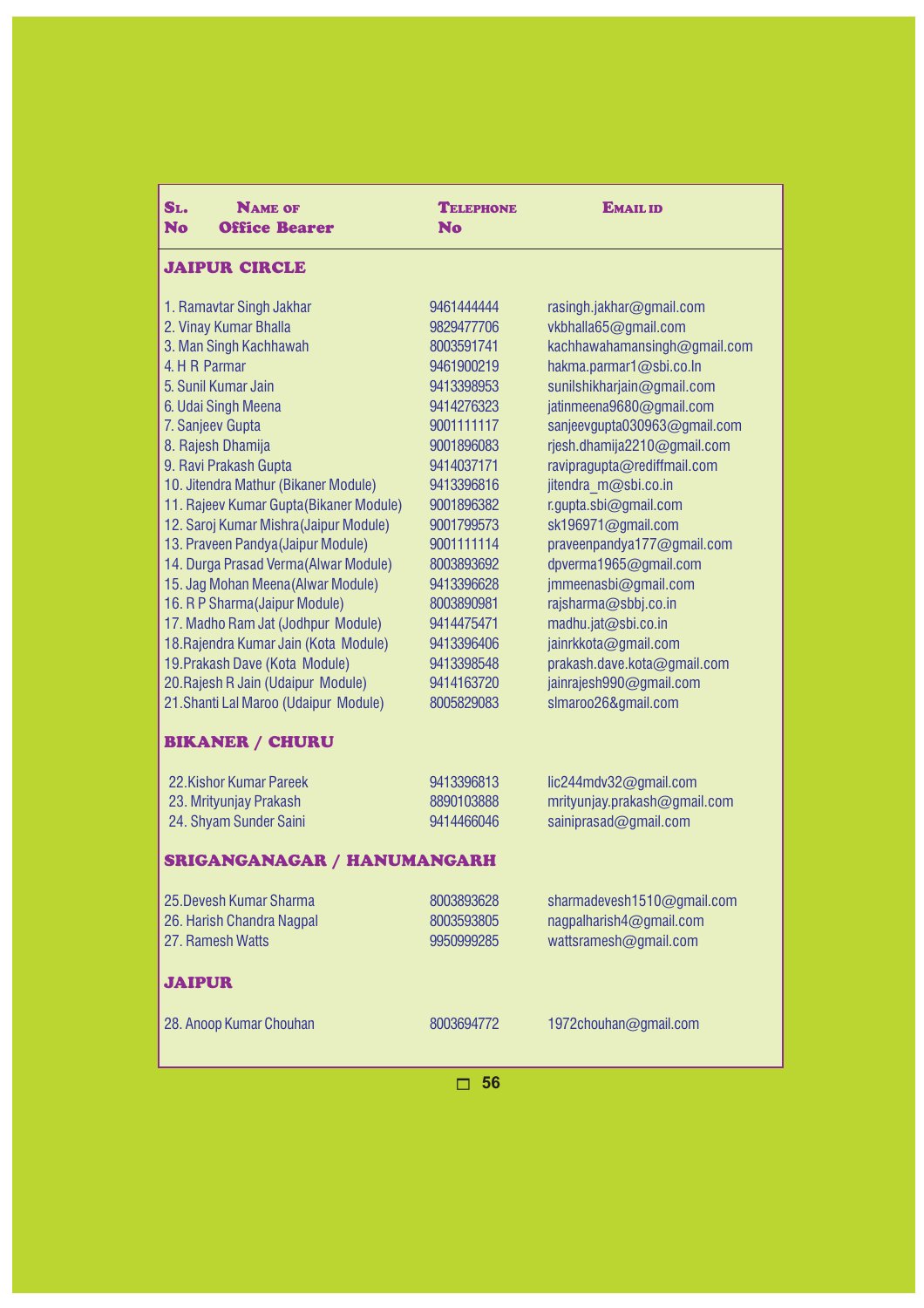| SL.<br><b>NAME OF</b><br><b>No</b><br><b>Office Bearer</b> | <b>TELEPHONE</b><br><b>No</b> | <b>EMAIL ID</b>                 |
|------------------------------------------------------------|-------------------------------|---------------------------------|
| 29. Arjun Sahai Meena                                      | 9001896049                    | arjunmeena6049@gmail.com        |
| 30. Dileep Kumar Agarwal                                   | 9799392928                    | dileep.sbi07@gmail.com          |
| 31. Hemant Kumar Gautam                                    | 9799001030                    | hemant.gautam61@gmail.com       |
| <b>32.Mal Chand Khatik</b>                                 | 9414455188                    | malchand@sbbj.co.in             |
| 33. Mohar Singh Meena                                      | 9413396344                    | ms.meena1967@gmail.com          |
| 34. Nand Kishor Gupta                                      | 9983422122                    | nkgupta712@gmail.com            |
| 35. Prabhu Lal Jat                                         | 8003093376                    | plj8530@gmail.com               |
| 36. Puspesh Bhardwaj                                       | 8003593765                    | pushpeshb@gmail.com             |
| 37.Rajni                                                   | 8003890995                    | shellraj@gmail.com              |
| 38. Rajveer Choudhary                                      | 9571999254                    | rajveerchoudhary84@gmail.com    |
| <b>39.S N Jat</b>                                          | 8003893983                    | satya.narain.jat@gmail.com      |
| 40. Sanjeev Kr Bhargava                                    | 8290063777                    | sanjeev.bhargava60@gmail.com    |
| 41. Sudama Meena                                           | 9460314657                    | sudama@sbi.co.in                |
| 42. U P Gaur                                               | 9001993116                    | udai prakash.gaur@sbi.co.in     |
| <b>SIKAR</b>                                               |                               |                                 |
| 43. Naveen Kumar                                           | 9783204300                    | naveendhayalsbbj@gmail.com      |
| <b>ALWAR / DAUSA (3)</b>                                   |                               |                                 |
| 44. Hari Ram Verma                                         | 7073952200                    | hariramverma685@gmail.com       |
| 45. Deepak Chand Jain                                      | 9950999277                    |                                 |
| 46. Pawan Kr Khandelwal                                    | 9829168691                    | khandelwalpawank@gmail.com      |
| 47. Rupendra Singh                                         | 9887383938                    | rupendrasingh200@gmail.com      |
| <b>BHARATPUR / KARAULI / DHOLPUR</b>                       |                               |                                 |
| 48. Vivek Sharma                                           | 8003093162                    | vivek.sbbj@gmail.com            |
| 49. Gopal Singh                                            | 9413399420                    | gopalsingh.gopalsingh@sbi.co.in |
| <b>JHUNJHUNU</b>                                           |                               |                                 |
| 50. Yogendra Kumar                                         | 9413397329                    | yogen91@gmail.com               |
| <b>NAGAUR</b>                                              |                               |                                 |
| 51.VK Vyas                                                 | 9414034426                    | vimleshkumarvyas@gmail.com      |
|                                                            |                               |                                 |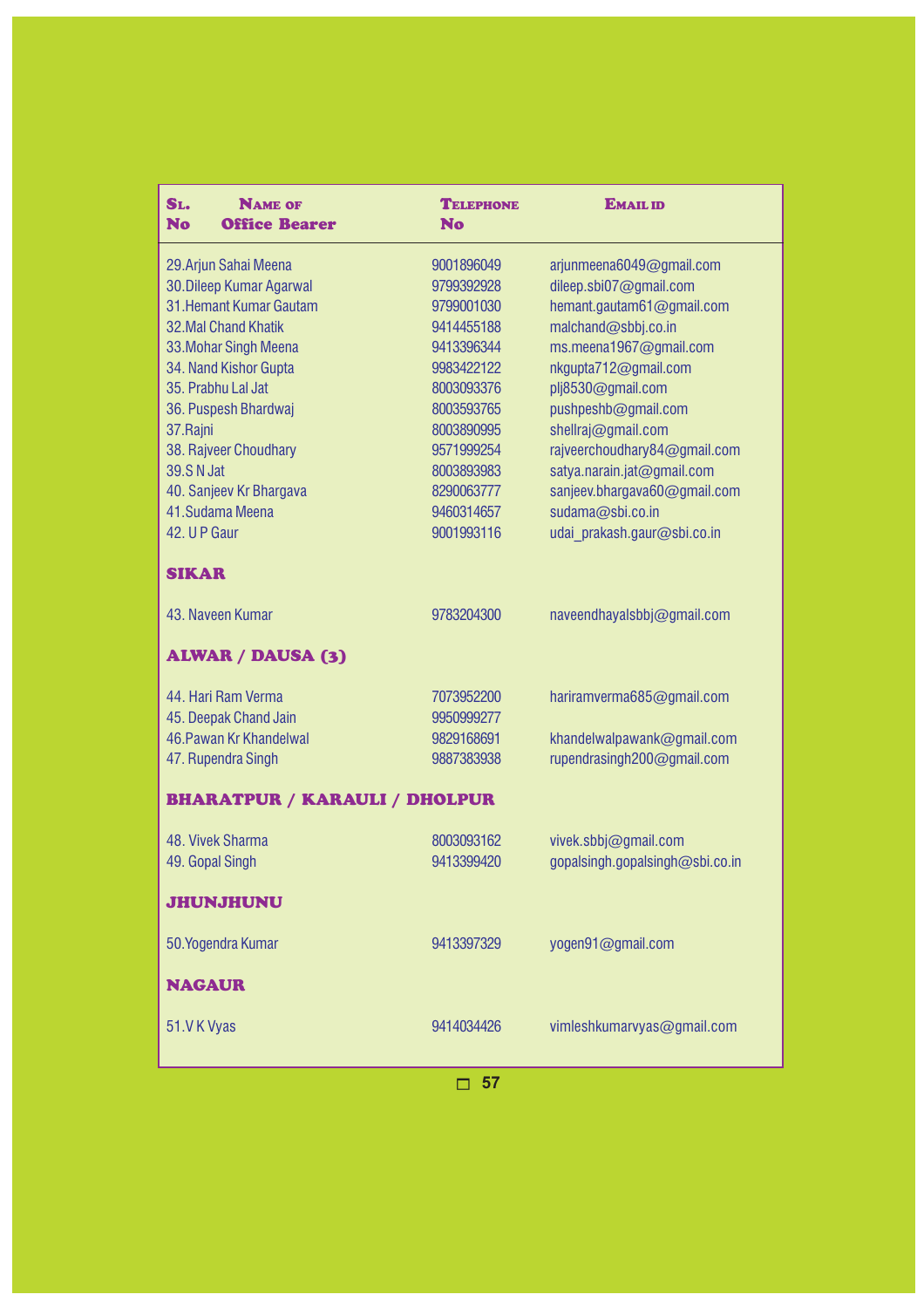| SL.<br><b>NAME OF</b><br><b>No</b><br><b>Office Bearer</b>                                       | <b>TELEPHONE</b><br><b>No</b>                        | <b>EMAIL ID</b>                                                                        |
|--------------------------------------------------------------------------------------------------|------------------------------------------------------|----------------------------------------------------------------------------------------|
| <b>JODHPUR (3)</b>                                                                               |                                                      |                                                                                        |
| 52. Nawal Kishor Khanna<br>53. Rajesh Gehlot<br>54. Shailesh Devilal Gehlot                      | 9784012021<br>8003997685<br>9001890142               | shubiekhanna@gmail.com<br>rajesh.ghlot.charu@gmail.com<br>shaileshgehlot1972@gmail.com |
| <b>BARMER / JAISALMER /JALORE</b>                                                                |                                                      |                                                                                        |
| 55. Gopal Singh Choudhary<br>56. Mahesh Kumar Sharma                                             | 9413397593<br>9414529037                             | gopalchoudhary2804@gmail.com<br>mahesh.kr.sharma@gmail.com                             |
| <b>PALI</b>                                                                                      |                                                      |                                                                                        |
| 57. Ganesh Kr Bunkar                                                                             | 9214362405                                           | gkbunkar15@gmail.com                                                                   |
| <b>KOTA (2)</b>                                                                                  |                                                      |                                                                                        |
| 58. R S Rana<br>59. Praveen Kumar Singh<br>60. Suhash Vardhan Saxena<br>61. Krishan Kumar Mimrot | 9982611091<br>9413398825<br>8003492967<br>9785402020 | 2601rana@gmail.com<br>vardhansuhas@gmail.com<br>k.k.bhimrot@sbi.co.in                  |
| <b>BARAN / BUNDI / JHALAWAR</b>                                                                  |                                                      |                                                                                        |
| 62. Sanchay Sanchi<br>63.R K Gautam                                                              | 8003994678<br>8003893743                             | Rkgautam@Sbi.Co.In                                                                     |
| <b>SAWAIMODHPUR / TONK</b>                                                                       |                                                      |                                                                                        |
| 64. Shankar Lal Meena                                                                            | 9413397124                                           | Shankar.Lal.Meena1@Sbbj.Co.In                                                          |
| AJMER (2)                                                                                        |                                                      |                                                                                        |
| 65. Rajendra Kumar Dixit<br>66. Subodh Kumar Suri                                                | 8003093222<br>9001998070                             | Balleydixit@Gmail.Com<br>Suriskajm@Gmail.Com                                           |
| <b>UDAIPUR / SIROHI (3)</b>                                                                      |                                                      |                                                                                        |
| 67. Naresh Kataria<br>68. Satya Pal Rariya                                                       | 9413398043<br>9414201762                             | nareshkat2903@ gmail.com<br>sprariya@gmail.com                                         |
|                                                                                                  | 58<br>⊓                                              |                                                                                        |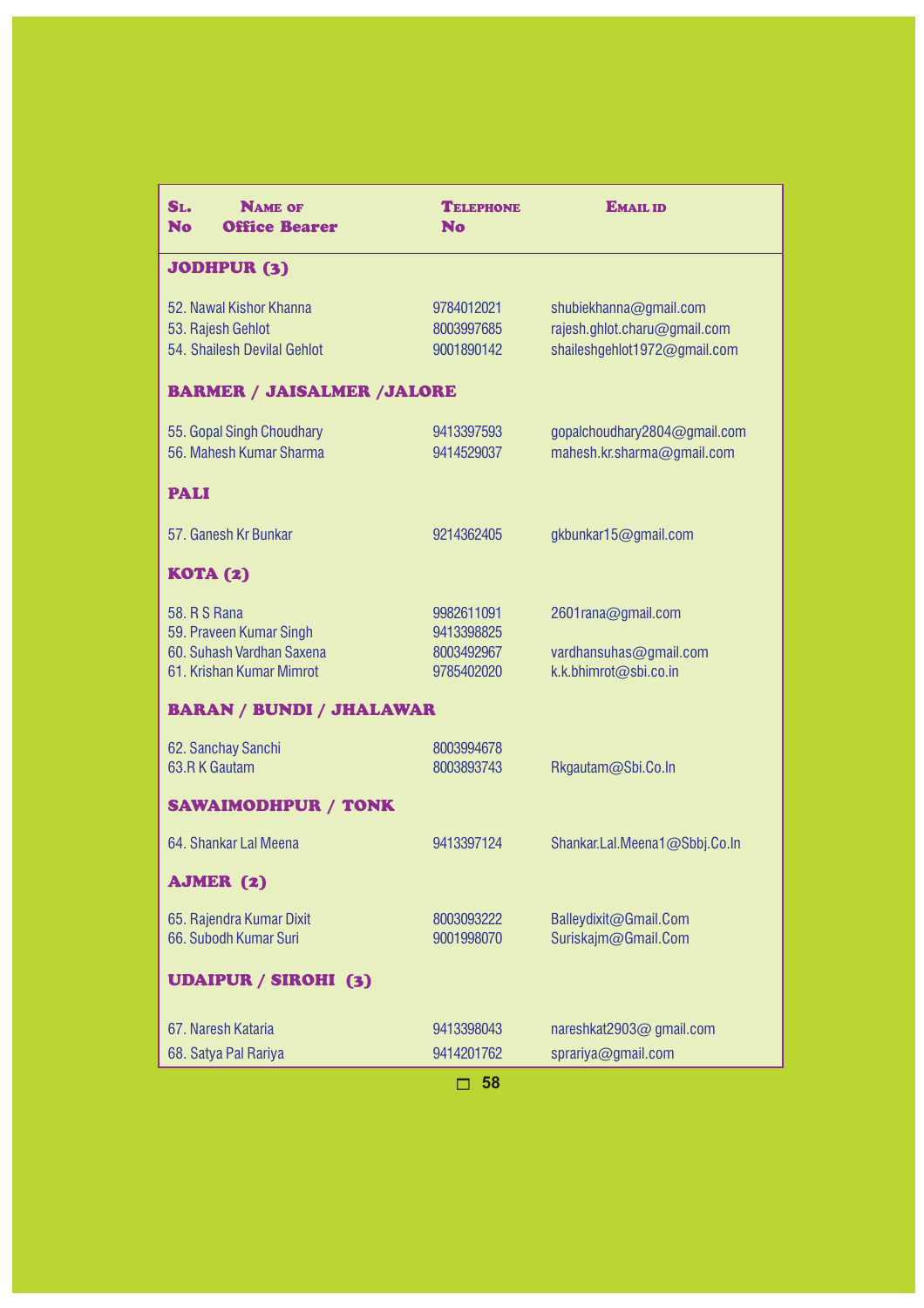| SL.<br><b>NAME OF</b><br><b>No</b><br><b>Office Bearer</b>                 | <b>TELEPHONE</b><br><b>No</b>                        | <b>EMAIL ID</b>                                                                                           |
|----------------------------------------------------------------------------|------------------------------------------------------|-----------------------------------------------------------------------------------------------------------|
| 69. Vijay Mehta                                                            | 8003893930                                           | vijaymehta47@yahoo.com                                                                                    |
| <b>CHITTORGARH / RAJSAMAND</b>                                             |                                                      |                                                                                                           |
| 70. Avinash<br>71. Avinash Kaushik                                         | 8003591769<br>9680052550                             | avinashkhg@yahoo.co.in<br>avinash.kaushik@sbi.co.in                                                       |
| <b>BHILWARA</b>                                                            |                                                      |                                                                                                           |
| 72.V K Verma                                                               | 9413398525                                           | verma@sbbj.co.in                                                                                          |
| <b>BANSWARA / DUNGARPUR / PRATAPGARH</b>                                   |                                                      |                                                                                                           |
| 73. Rajesh Kumar<br>74. Anushree<br>75. Dania Khan<br>76. Shatabdi Avasthi | 8696128595<br>8003591292<br>9001965175<br>8003994709 | rajesh.kumar6@sbi.co.in<br>anushree.koli@gmail.com<br>daaniyakhan@Gmail.com<br>shatabdi.avasthi@sbi.co.in |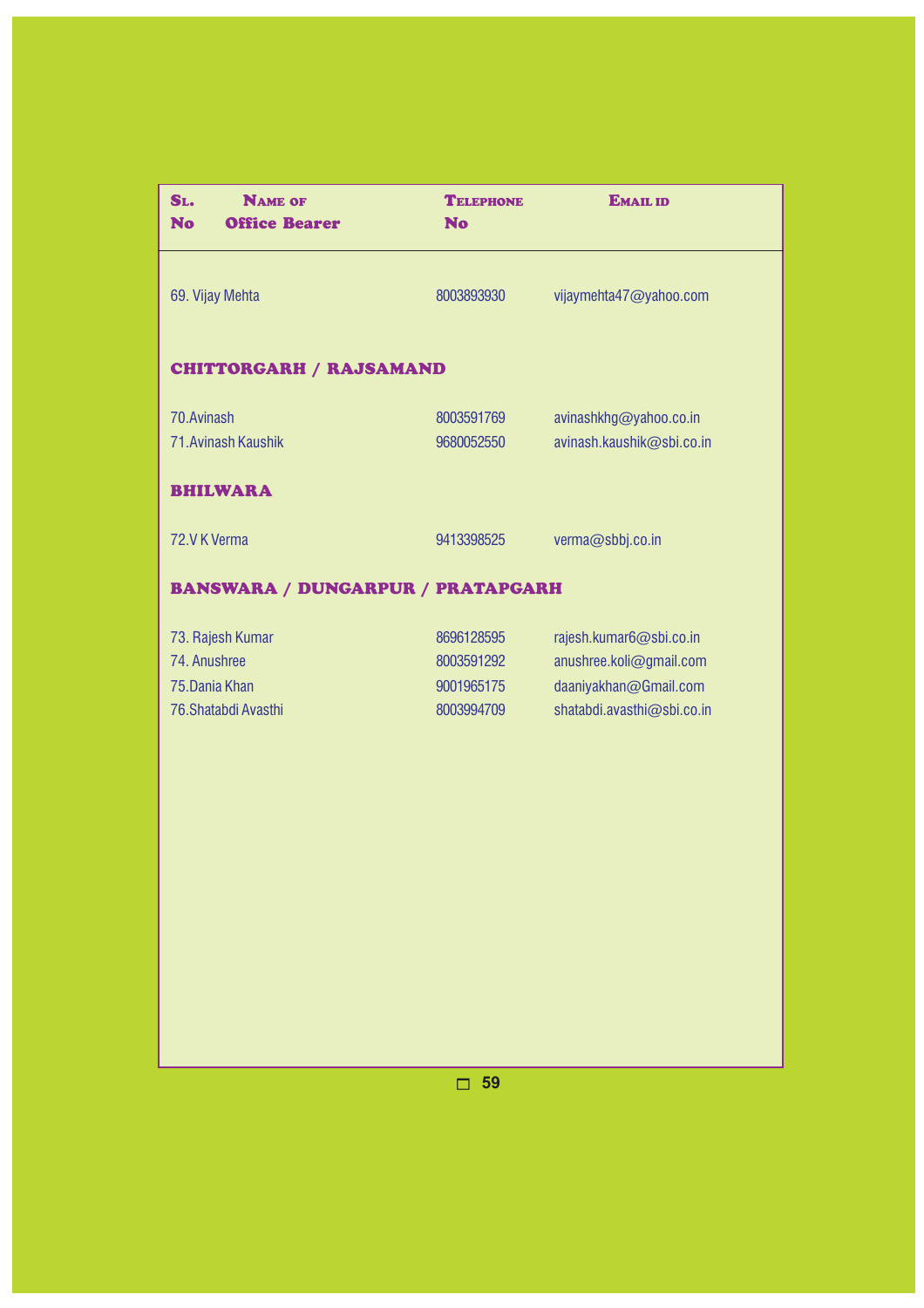# LIST OF HOSPITALS UNDER

### TIE UP UNDER AHMEDABAD CIRCLE

|                | Sterling Hospitals, Vadodara              | Opp INOX Race Cource Circle, Vadodara                                      | All Staff                |
|----------------|-------------------------------------------|----------------------------------------------------------------------------|--------------------------|
| $\overline{2}$ | Shree Krishna Hospital, Karamsad<br>Anand | Gokal Nagar, Karamsad-388 325                                              | <b>Supervising Staff</b> |
| 3              | <b>Sunshine Hospital Vadodra</b>          | Nr. Shreyas Vidhyalaya, Manjalpur, Vadodara-<br>390011                     | <b>All Staff</b>         |
| $\overline{4}$ | <b>Zydus Hospital, Anand</b>              | <b>Lambhel Road, Anand</b>                                                 | All Staff                |
| 5              | <b>Viroc Hospital Vadodara</b>            | Aryakanya Vidhyalaya Road, opp. Loahana<br>Samaj Wadi, Karelibaug Vadodara | All Staff                |

|                 | Sterling Hospitals,<br>Vadodara                  | Opp INOX Race Cource Circle,<br>Vadodara                                      | All Staff                |
|-----------------|--------------------------------------------------|-------------------------------------------------------------------------------|--------------------------|
| 2               | Shree Krishna Hospital,<br><b>Karamsad Anand</b> | Gokal Nagar, Karamsad-388 325                                                 | <b>Supervising Staff</b> |
| 3               | <b>Sunshine Hospital</b><br>Vadodra              | Nr. Shreyas Vidhyalaya, Manjalpur,<br>Vadodara-390011                         | <b>All Staff</b>         |
| $\overline{4}$  | <b>Zydus Hospital, Anand</b>                     | Lambhel Road, Anand                                                           | All Staff                |
| $5\overline{5}$ | <b>Viroc Hospital Vadodara</b>                   | Aryakanya Vidhyalaya Road, opp.<br>Loahana Samaj Wadi, Karelibaug<br>Vadodara | All Staff                |

|  | <b>Sterling hospitals Rajkot</b>          | Plot No.251, Opp Gandhigram Police<br>Station, 150 Ft. Ring road, Nr Raiya Circle,<br>Raikot-380 007. | All Staff |
|--|-------------------------------------------|-------------------------------------------------------------------------------------------------------|-----------|
|  | Wockhardt Hospital (N.M. Virani), Rajkot. | Kalawad Road, Rajkot-360 007                                                                          | All Staff |

| <b>HCG Hospitals</b> | Krishna Nagar, Meghani Circle, Bhavnagar | <b>All Staff</b> |
|----------------------|------------------------------------------|------------------|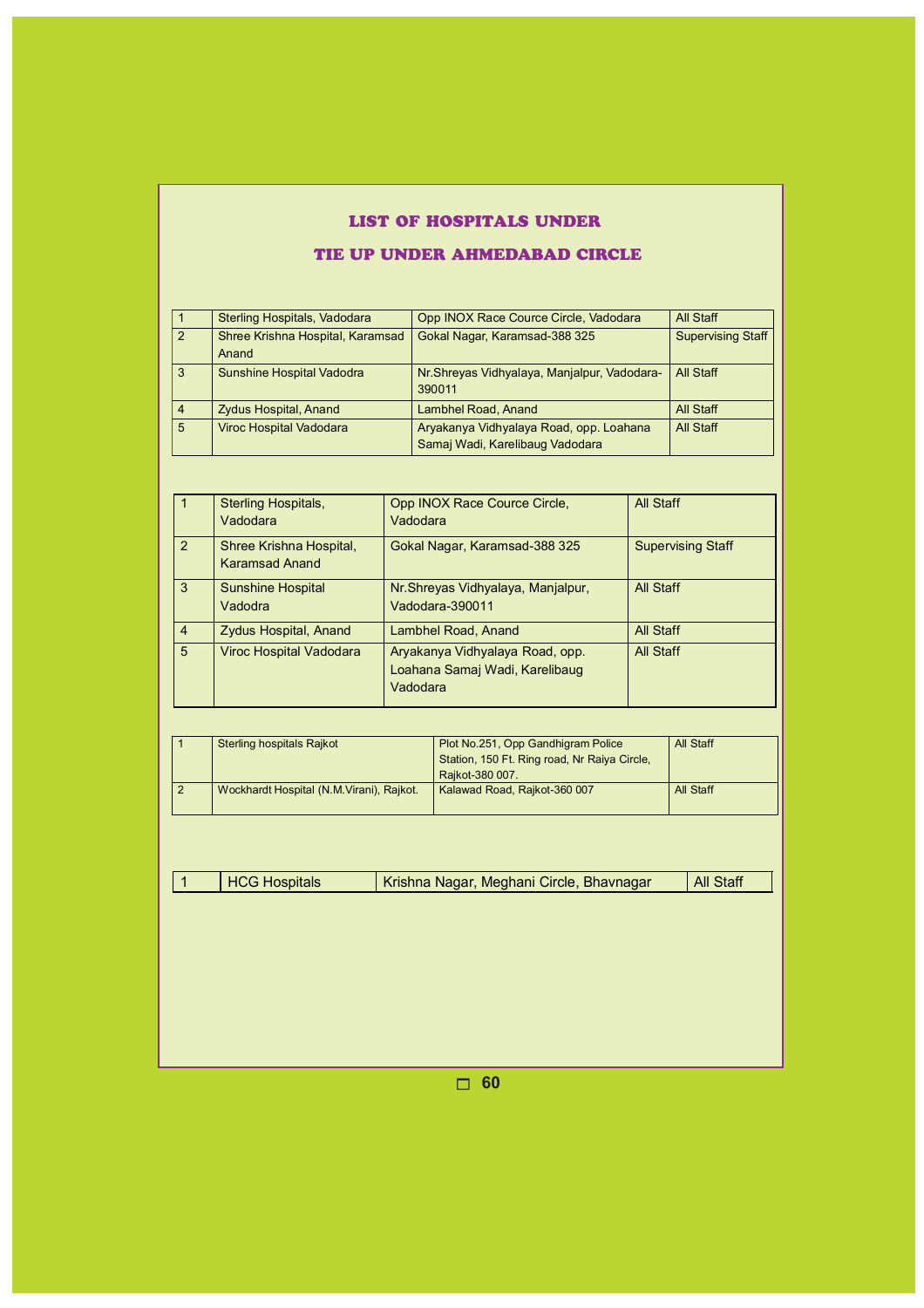# SBIOA BANGALORE CIRCLE

### POST PAYMENT TREATMENT

| <b>SL</b><br><b>NO</b> | <b>NAME OF</b><br><b>HOSPITAL</b>                  | <b>CENTRE</b>    | <b>TIE-UP FOR</b><br><b>HOSPITALIZATION</b>                                                   | <b>ADDRESS/CONTACT PERSON</b>                                                                                                                                                 |
|------------------------|----------------------------------------------------|------------------|-----------------------------------------------------------------------------------------------|-------------------------------------------------------------------------------------------------------------------------------------------------------------------------------|
| 1                      | <b>FORTIS HOSPITAL</b><br><b>Cunningham Road</b>   | <b>BANGALORE</b> | <b>CARDIAC &amp;</b><br><b>OTHER AILMENTS</b>                                                 | <b>Cunningham Road</b><br>Contact: Mr. Rajiv Ranjan-8971190853                                                                                                                |
| $\overline{2}$         | <b>FORTIS HOSPITAL</b><br><b>Bannerghatta Road</b> | <b>BANGALORE</b> | <b>CARDIAC &amp;</b><br><b>OTHER</b><br><b>TREATMENTS</b>                                     | <b>Bannerghatta Road</b><br>Contact: Mr.Aravind-9845024400                                                                                                                    |
| 3                      | SAGAR HOSPITAL                                     | <b>BANGALORE</b> | <b>CARDIAC &amp;</b>                                                                          | Tilaknagar, Jayanagar                                                                                                                                                         |
|                        |                                                    |                  | <b>OTHER</b><br><b>TREATMENTS</b>                                                             | Contact: Mr. Prashanth-<br>9986763502                                                                                                                                         |
| $\overline{4}$         | <b>SPARSH HOSPITAL</b>                             | <b>BANGALORE</b> | <b>ORTHOPEDIC</b><br><b>AILMENTS</b>                                                          | 1. Bommasandra Industrial Area<br>2. Infantry Road, Bangalore<br>Contact: Mr. Bhaskar-9686448202                                                                              |
| 5                      | <b>MANIPAL</b><br><b>HOSPITALS</b>                 | <b>BANGALORE</b> | <b>CARDIAC &amp;</b><br><b>OTHER</b><br><b>TREATMENTS</b>                                     | <b>Old Airport Road</b><br>Contact: Mr. Ashutosh-8105694214                                                                                                                   |
| 6                      | <b>COLUMBIA ASIA</b>                               | <b>BANGALORE</b> | <b>CARDIAC &amp;</b>                                                                          | <b>Brigade Gateway, Entrance</b>                                                                                                                                              |
|                        | <b>HOSPITALS</b><br><b>Malleshwaram</b>            |                  | <b>OTHER</b><br><b>TREATMENTS</b>                                                             | before Metro entrance.<br>Malleshwaram(W), Bangalore- 560075<br>Contact: Ms.Archana-9535680049                                                                                |
| $\overline{7}$         | <b>COLUMBIA ASIA</b><br><b>HOSPITALS</b><br>Hebbal | <b>BANGALORE</b> | <b>CARDIAC &amp;</b><br><b>OTHER</b><br><b>TREATMENTS</b>                                     | Kirloskar Business Park, Bellary<br>Road(New Airport Road),<br>Hebbal, Bangalore-560024<br>Contact: Mr. Ramprasad- 9844845030                                                 |
| 8                      | <b>NARAYANA</b><br><b>HRUDALAYA</b>                | <b>BANGALORE</b> | <b>CARDIAC</b><br><b>OTHER</b><br><b>TREATMENTS</b><br>(FOR SUPERVISING<br><b>STAFF ONLY)</b> | Bommasandra Industrial Area,<br>Anekal Tq, Bangalore-99<br>Contact: Mr. Salim-8884416553                                                                                      |
| 9                      | <b>VIKRAM HOSPITAL</b>                             | <b>BANGALORE</b> | <b>CARDIAC &amp;</b><br><b>OTHER</b><br><b>TREATMENTS</b>                                     | #71/1, Miller's Road,<br>Bangalore560052<br>Contact: Mr. Arun-8884492662                                                                                                      |
| 10                     | <b>APOLLO HOSPITAL</b>                             | <b>BANGALORE</b> | <b>CARDIAC &amp;</b><br><b>OTHER</b><br><b>TREATMENTS</b>                                     | 1.#154/11, Opp IIM<br>Bannerghatta Road, Bangalore<br>2. Jayanagar<br>3.New #1, Old #28, Platform Road,<br>Near Mantri Mall, Sheshadripuram<br>Contact: Mr. Bharat-9972091913 |
| 11                     | <b>BGS-APOLLO</b><br><b>HOSPITAL</b>               | <b>MYSORE</b>    | <b>CARDIAC &amp; OTHER</b><br><b>TREATMENTS</b>                                               | Kuvempunagar, Mysore Contact: Mr. Sameem Raza<br>-8105377283                                                                                                                  |
| 12                     | <b>K.M.C HOSPITAL</b>                              | <b>MANGALORE</b> | <b>CARDIAC &amp;</b><br><b>OTHER</b><br><b>TREATMENTS</b>                                     | <b>Kasturba Medical College</b><br>Hospital, Dr. Ambedkar Circle,<br>Mangalore<br>Contact: Mr. Surendra Prasad -<br>9825222257                                                |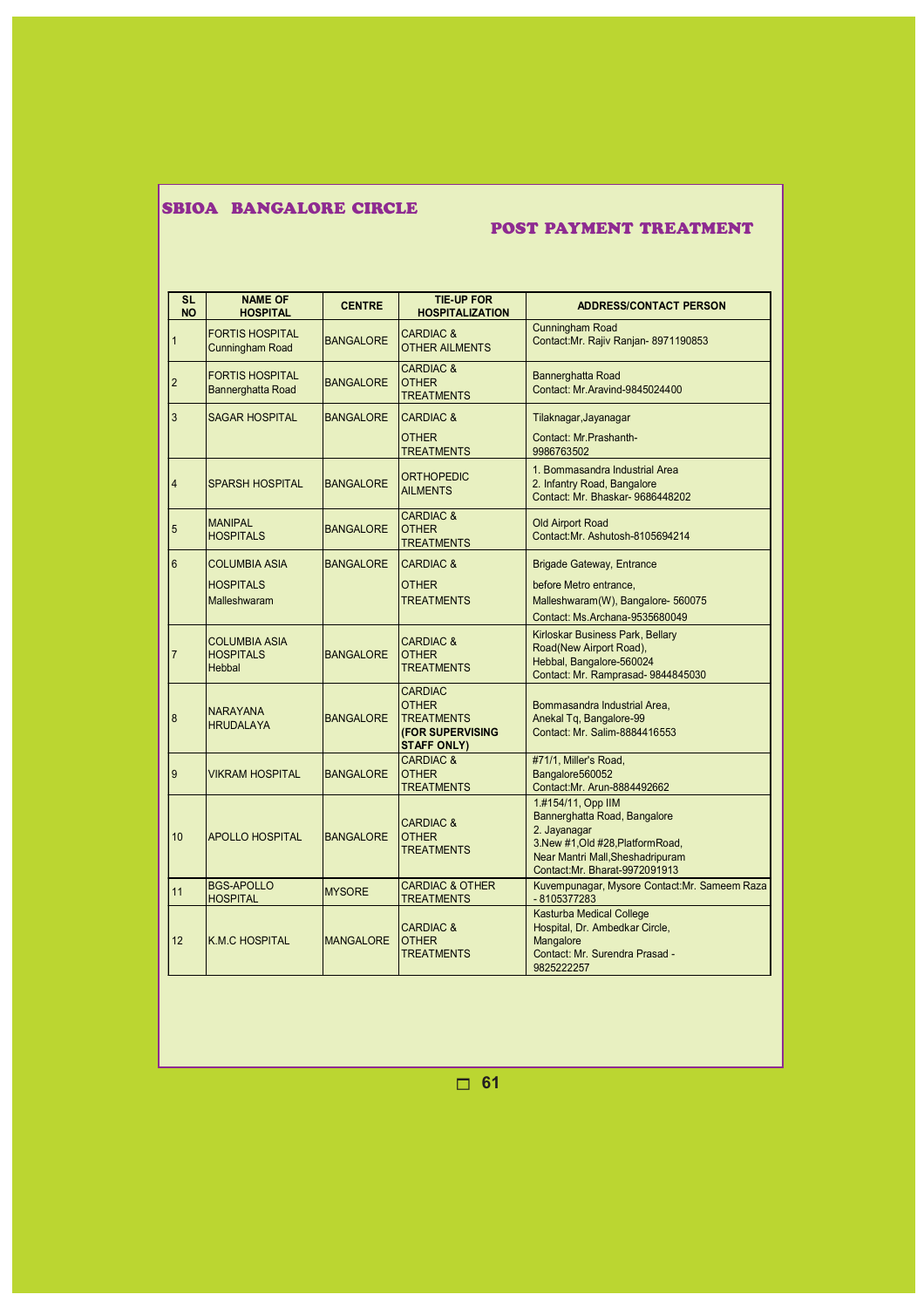# LIST OF HOSPITAL TIE-UP WITH SBI, BHUBANESWAR

| <b>SL. NO. NAME OF HOSPITALS</b>                                                                                    | <b>CONTACTS</b>               |
|---------------------------------------------------------------------------------------------------------------------|-------------------------------|
| <sup>I</sup> CARE HOSPITAL : PLOT NO.324,<br>UNIT NO.42, PRACHI ENCLAVE,<br>CHANDRASEKHARPUR,<br>BHUBANESWAR-751016 | 0674-3053200, FAX-<br>3053222 |
| <sup>2</sup> APOLLO HOSPITALS: SAINIK<br>SCHOOL ROAD, UNIT-15,<br>BHUBANESWAR-751005                                | 0674-6661066, 6661016         |
| 3KALINGA HOSPITALS:<br>CHANDRASEKHARPUR,<br>BHUBANESWAR-751022                                                      | 0674-2300570, FAX-<br>2300711 |

# **LIST OF HOSPITALS UNDER POST TREATMENT PAYMENT FACILITY.**

| <b>ISL. NO.</b> |                                            |                    |  |
|-----------------|--------------------------------------------|--------------------|--|
|                 | <b>NAME OF HOSPITALS</b>                   | <b>LOCATED AT</b>  |  |
|                 |                                            |                    |  |
| $\mathbf 1$     | <b>APOLLO HOSPITALS</b>                    | <b>BHUBANESWAR</b> |  |
| $\overline{2}$  | KALINGA HOSPITALS                          | BHUBANESWAR        |  |
| 3               | ADITYA CARE HOSPITALS                      | <b>BHUBANESWAR</b> |  |
| 4               | <u> IVIVEKANANDA HOSPITALS</u>             | <b>BHUBANESWAR</b> |  |
| 5               | GOOD LUCK HOSPITAL PVT. LTD.               | CUTTACK            |  |
| 6               | <b>DR. AGARWAL'S EYE HOSPITAL</b>          | <b>CUTTACK</b>     |  |
| $\overline{7}$  | KALINGA INSTITUTE OF MEDICAL               |                    |  |
|                 | <b>SCIENCE</b>                             | <b>BHUBANESWAR</b> |  |
| 8               |                                            |                    |  |
|                 | <b>SPARSH HOSPITAL &amp; CRITICAL CARE</b> | <b>BHUBANESWAR</b> |  |
| 9               | <b>AMRI HOSPITAL</b>                       | <b>BHUBANESWAR</b> |  |
| 10              | <b>WEST END HOSPITAL</b>                   | CUTTACK            |  |
| 11              | SHANTI MEMORIAL HOSPITAL                   | <b>BHUBANESWAR</b> |  |
| 12              | <b>ISHREE HOSPITAL</b>                     | BHUBANESWAR        |  |
| 13              | HEMALATA HOSPITALS LIMITED                 | BHUBANESWAR        |  |
| 14              | CARE HOSPITAL                              | <b>BHUBANESWAR</b> |  |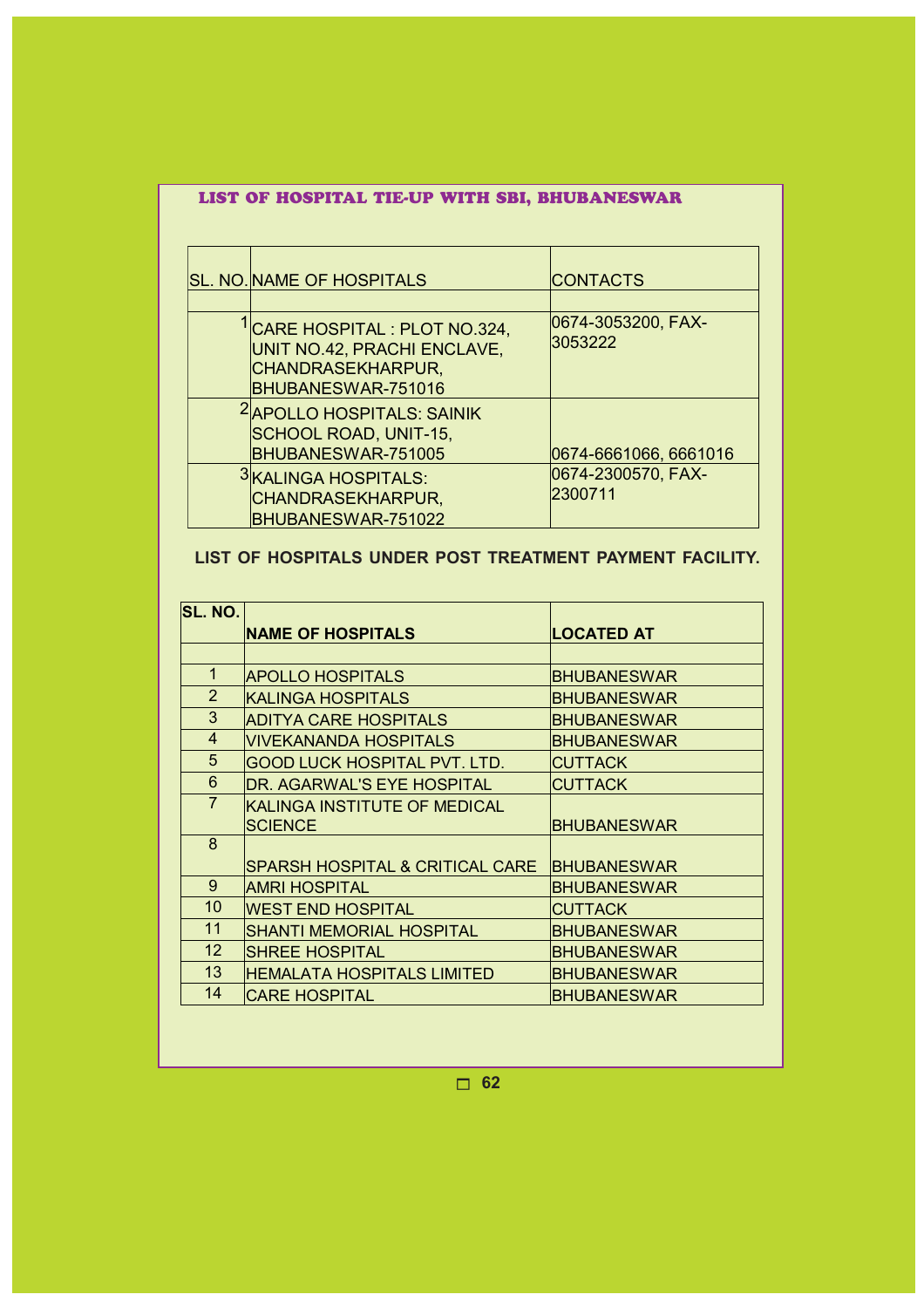| LIST OF IMPORTANT HOSPITAL UNDER TIE-UP ARRANGEMENT     |                                                                      |                                                                |                                      |  |  |  |
|---------------------------------------------------------|----------------------------------------------------------------------|----------------------------------------------------------------|--------------------------------------|--|--|--|
|                                                         | WITH STATE BANK OF INDIA FOR PROVIDING                               |                                                                |                                      |  |  |  |
| MEDICAL TREATMENT TO SBI EMPLOYEES ON CREDIT CARD BASIS |                                                                      |                                                                |                                      |  |  |  |
| SI No                                                   | <b>Name of the hospital</b>                                          | <b>Address</b>                                                 | <b>Contact No.</b>                   |  |  |  |
| $\mathbf{1}$                                            | <b>APPOLLO GLENEAGLES</b>                                            | <b>58, CANAL CIRCULAR</b>                                      | ARINDAM -9804000187                  |  |  |  |
|                                                         | <b>HOSPITAL</b>                                                      | ROAD, KOLKATA 700054                                           |                                      |  |  |  |
| $\overline{2}$                                          | <b>BELLE VUE CLINIC</b>                                              | 9, DR. U.N.BRAMACHARI STREET,                                  | <b>TUSHAR -9836193420</b>            |  |  |  |
| 3                                                       | <b>B M BIRLA HEART RESEARCH</b><br><b>CENTRE</b>                     | <b>1/1 NATIONAL LIABRARY AVENUE</b>                            | shilpi-9073608338                    |  |  |  |
| $\overline{4}$                                          | <b>DESUN HOSPITAL &amp; HEART</b><br><b>INSTITUTE</b>                | <b>KASBA GOLPARK E M BYEPASS</b><br><b>KOLKATA - 107</b>       | Nityananda-8335062494                |  |  |  |
| 5                                                       | <b>INSTITUTE OF NEUROSCIENCES</b><br><b>KOLKATA (INK</b>             | 185/1 A J C BOSE ROAD KOLKATA-<br>700017                       | PARTHA -9903384593                   |  |  |  |
| $6\phantom{1}$                                          | <b>MEDICA SUPERSPECIALITY</b><br><b>HOSPITAL</b>                     | 127 MUKUNDAPUR, E M BYEPASS,<br>KOLKATA - 99                   | SOUMEN -8335898283                   |  |  |  |
| $\overline{7}$                                          | <b>MISSION OF MERCY HOSPITAL &amp;</b><br><b>RESEARCH CENTRE</b>     | 125/1 PARK STREET KOLKATA - 700<br>017                         | Kunal-9831439928                     |  |  |  |
| 8                                                       | PEERLESS HOSPITAL AND<br><b>RESEARCH</b>                             | 360, PANCHASAYAR<br><b>KOLKATA - 700 094</b>                   | Abhijit- 9831274579                  |  |  |  |
| 9                                                       | <b>NEOTIA GATEWELHEALTH C.C.</b>                                     | <b>124, MUKUNDAPUR E M BYEPASS</b><br><b>KOLKATA - 700 099</b> | ANINDYA -9831256902                  |  |  |  |
|                                                         |                                                                      | <b>KASBA GOLPARK E M</b>                                       |                                      |  |  |  |
| 10                                                      | RUBY GENERAL HOSPITAL LTD.                                           | <b>BYEPASS KOLKATA -107</b>                                    | AMIT-9831184931                      |  |  |  |
| 11                                                      | <b>THEMISSION HOSPITALDURGAPUR</b>                                   | 219(P) IMMON KALYAN SARANI,<br><b>BIDHANNAGAR DURGAPUPR</b>    | Ajoy Chakraborty-<br>9144239162      |  |  |  |
|                                                         | <b>WOODLAND MEDICAL CENTRE</b>                                       |                                                                |                                      |  |  |  |
| 12                                                      | <b>.LTD.KOLKATA</b>                                                  | 8/5, ALIPUR ROAD KOLKATA700027                                 | <b>Indranil -7604075560</b>          |  |  |  |
|                                                         |                                                                      | <b>GARIAHAT RDKOL-29-</b>                                      | Mrinal-8584824578                    |  |  |  |
| 13                                                      | <b>AMRI HOSPITAL</b>                                                 | <b>MUKUNDAPUR KOL-99</b>                                       | Arpita-9007007213                    |  |  |  |
| 14                                                      | <b>WEST BANK HOSPITAL</b>                                            | -1201/ANDUL ROAD, NEAR<br><b>NABANNA HOWRAH 711103</b>         | Prasenjit-8585847196                 |  |  |  |
|                                                         | <b>B.P.PODDAR HOSTIPAL MEDICAL</b>                                   |                                                                |                                      |  |  |  |
| 15                                                      | <b>RESEARCH LTD KOL-7</b>                                            | 71/1, HUMAYUN KABIR SARANI<br><b>KOL-53</b>                    | Somesh-99433776579                   |  |  |  |
| 16                                                      | <b>GOURI DEVI HOSPITAL &amp;</b><br><b>RESEARCH CENTRE, DURGAPUR</b> | G.T.ROAD, RAJBANDH, DURGAPU<br>R-713212                        | 033-252003, 800100333<br>/8001002222 |  |  |  |
|                                                         |                                                                      |                                                                |                                      |  |  |  |

State Bank of India Officers' Association (Bengal Circle)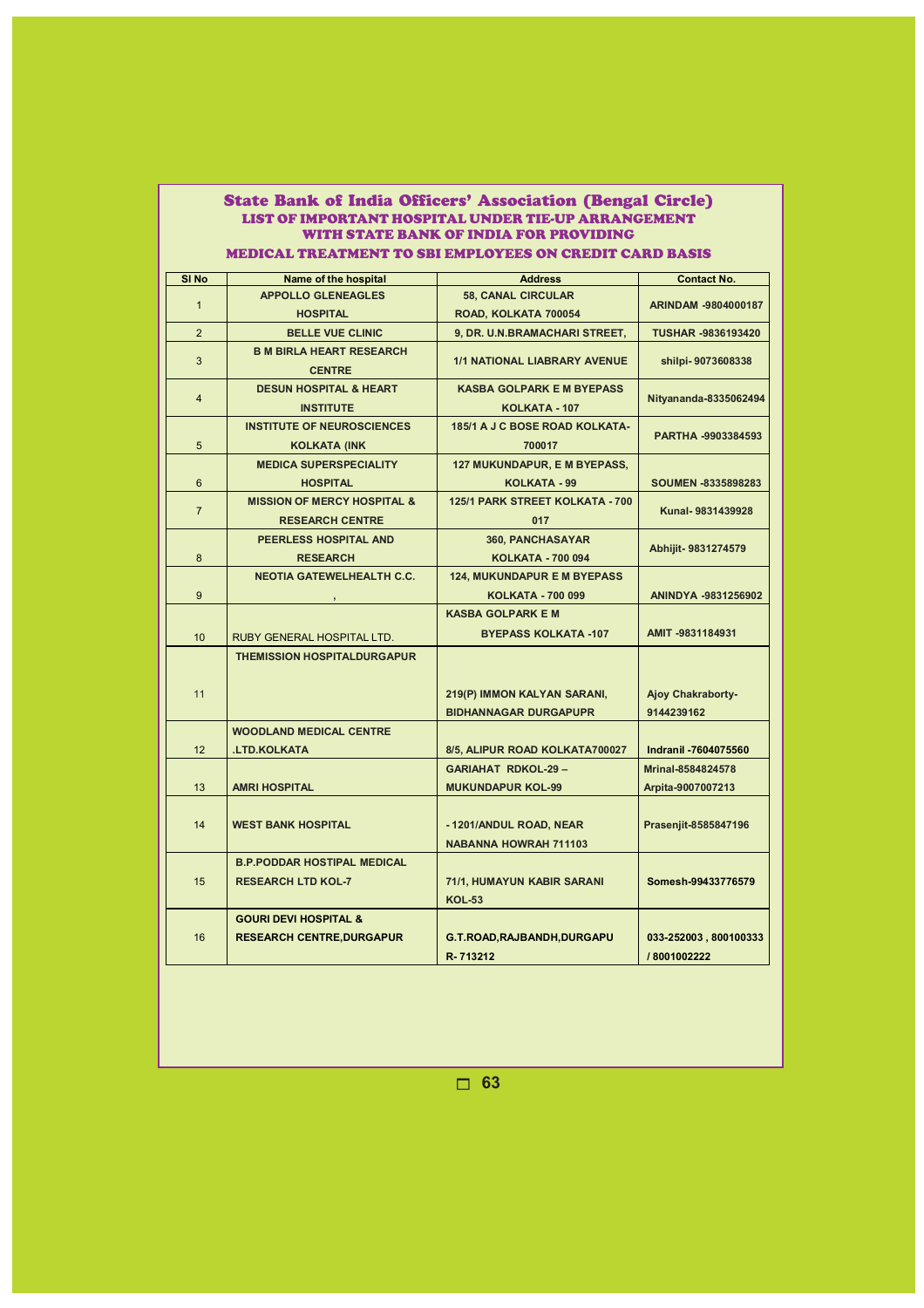|                         | LIST OF EMPANELLED DIAGNOSTIC CENTRE                       |                        |                                                                                                                                  |                               |                     |  |  |  |
|-------------------------|------------------------------------------------------------|------------------------|----------------------------------------------------------------------------------------------------------------------------------|-------------------------------|---------------------|--|--|--|
|                         | <b>(Bengal Circle)</b>                                     |                        |                                                                                                                                  |                               |                     |  |  |  |
| <b>SI</b><br>No.        | Name of the<br><b>Diagnostic Centre</b>                    | Contact No.            | E mail                                                                                                                           |                               |                     |  |  |  |
| 1                       | <b>Bharat Sevasram</b><br><b>Sangha</b>                    | LHO.<br>Kolkata        | Diamond Harbour<br>Road (Near Joka),<br>Kolkata 700104                                                                           | 033-65178596                  |                     |  |  |  |
|                         | Dr. Sudarshan<br>2 Chakraborty<br><b>Memorial Centre</b>   | Bidhannagar Main Road, | P-198,<br><b>Ultadanga</b><br><b>CIT Scheme</b>                                                                                  | 03323557646/<br>23551243      |                     |  |  |  |
| $\overline{\mathbf{3}}$ | <b>North City</b><br><b>Diagnostic Centre</b><br>Pvt. Ltd. | <b>Bidhannagar</b>     | West<br>Canal<br>35A,<br>Road.<br>(Ultadanga), Kolkata 25546225<br>700004                                                        | Gouribari 03325546221/        |                     |  |  |  |
| 4                       | N G Medicare &<br><b>Hope Infertility</b><br><b>Clinic</b> | LHO.<br>Kolkata        | 123A<br><b>Rashbihari</b><br><b>Avenue</b><br>Kolkata 700029                                                                     | 03324640230/<br>2945/24631376 |                     |  |  |  |
|                         | 5 Ashok Laboratory                                         | LHO,<br>Kolkata        | 390<br><b>B</b> , Jodhpur<br>Park<br><b>Kolkata 700068</b>                                                                       | 033-24724068/<br>8008         | ashok-lab@ vsnl.net |  |  |  |
| 6                       | <b>Super Religare</b><br>Laboratories Ltd.                 |                        | <b>Midland Park</b><br><b>Building AN Block</b><br>LHO, Kolkata Sector-V Saltlake<br><b>Bypass Road</b><br><b>Kolkata 700102</b> | 033-30203444/<br>3400         |                     |  |  |  |

| $\overline{7}$ | <b>Chikitsa</b><br><b>Medicare</b><br><b>Centre Pvt. Ltd.</b> | LHO.<br>Kolkata | 6,<br><b>Diamond</b><br><b>Harbour</b><br>Road<br><b>Kolkata 700034</b>                                             | 033-24451175/<br>1176                                               | con-tact@chikits a-<br>medica re<br>.com |
|----------------|---------------------------------------------------------------|-----------------|---------------------------------------------------------------------------------------------------------------------|---------------------------------------------------------------------|------------------------------------------|
| 8              | <b>Eko</b><br><b>Diagnostic</b><br>Pvt. Ltd.                  | <b>Kolkata</b>  | 54,<br>Jawaharla<br>I Nehru<br><b>Road</b><br><b>Kolkata 700071</b>                                                 | 03322829246/<br>8105/8106/<br>8109/0751<br>Fax No.<br>2282809<br>18 | enquiry<br>@e koxray<br>.com             |
| $\mathbf{g}$   | Dr. Roy's<br><b>Diagnostic</b><br><b>Centre</b>               | Kolkata         | 136/1, B.K. Pal<br>Avenue,<br><b>Kolkata 700005</b><br>Near Sovabazar<br><b>Metro Station)</b>                      | 03325307881/<br>25431899/<br>64505070/<br>9830496744                |                                          |
| 10             | <b>Anandalok</b><br>Sonoscan Pvt.<br>Ltd.                     | Siliguri        | 3/3 Hillcart Road<br><b>Near</b><br>Mahananda Bridge<br>Lion's<br><b>Beside</b><br>Netralaya)<br>Siliguri<br>734403 | 2510010,<br>2517575<br>(Clinic)                                     |                                          |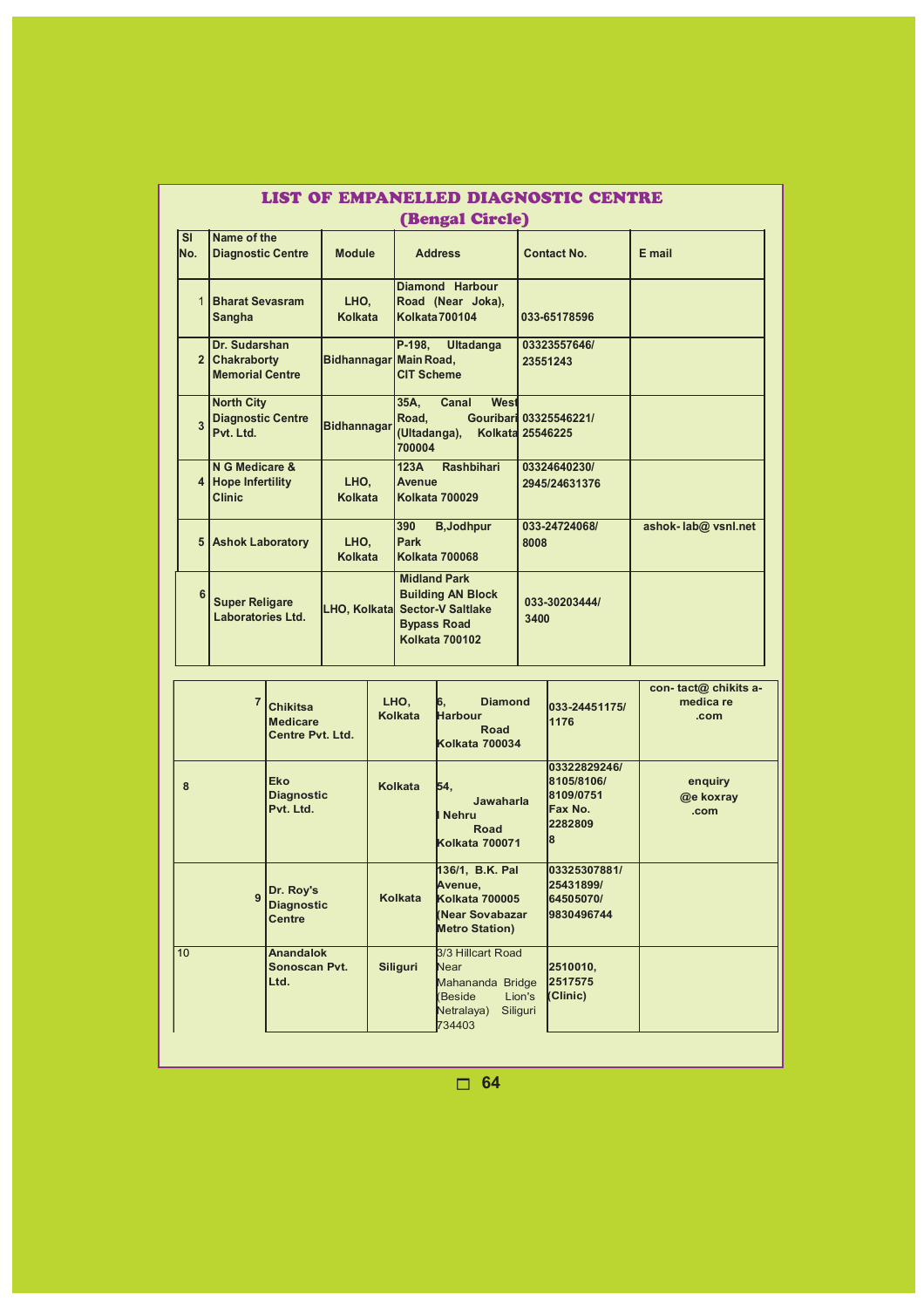| <b>(Bengal Circle)</b> |                                                                          |                  |                                                                                                    |                                               |  |
|------------------------|--------------------------------------------------------------------------|------------------|----------------------------------------------------------------------------------------------------|-----------------------------------------------|--|
| 11                     | <b>Clinic</b><br>Sankalpo<br>Pvt. Itd.                                   | Bidhannag<br>a r | Ananda<br>Enclave, 88, Pilk<br>hana Road, Rani<br>Bagan, Berhampore, Murs<br>hidabad<br>Pin-742101 | 03432-<br>251110/25111<br>1/251112/2511<br>13 |  |
| 12 <sup>1</sup>        | <b>Calcutta Medical</b><br>Centre<br>Ltd.Kolkata                         | Kolkata          | 12, Loudon Street, Kolkata-<br>700017.                                                             | 4021-<br>2828/2287-<br>1333 / 1337            |  |
|                        | 13 Tirupathi<br><b>Diagnostic Centre</b>                                 | <b>Burdwan</b>   | R.B.Ghosh Road,<br>Khosbagan, Burdwa<br>n-713101                                                   | 0342-2566024<br>M-9832161526/9<br>232468523   |  |
| 14                     | Chittarangan<br>Ultrasonogra phy &<br>Echocardiogr aphy<br><b>Clinic</b> | <b>Burdwan</b>   | 33, Ramkrishna<br>Road, Khosbagan<br><b>Burdwan-713101</b>                                         | 0342-2568736<br>/2665281                      |  |
|                        | 15 M/s. Medi Scan                                                        | <b>Burdwan</b>   | Block-II, Stall-<br>11, Commercial<br>Estate, City<br>Centre, Durgapur-<br>713216                  | 0343-2546633<br>/2548888                      |  |
| 16 <sup>1</sup>        | <b>Bharati</b><br><b>Diagnostic Centre</b><br>, Chinsurah                | Howrah           | Akhanabazar,<br><b>Hospital</b><br>Road, Chinsurah, PIN<br>$-712101,$                              | 033-2680 5135<br>M-9433517590                 |  |

# LIST OF EMPANELLED DIAGNOSTIC CENTRE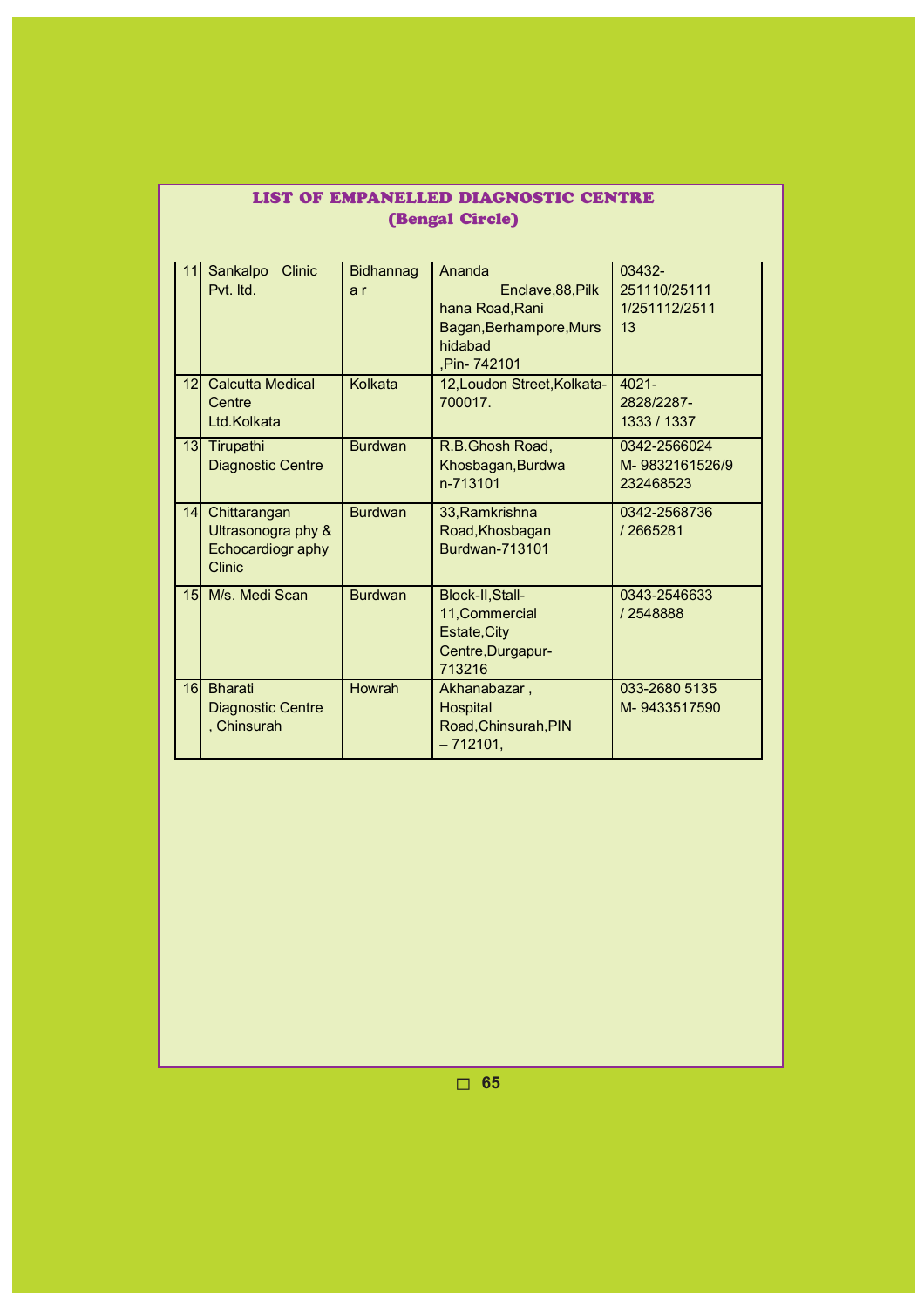| OTHER IMPORTANT HOSPITALS |                                                     |                |  |  |  |  |
|---------------------------|-----------------------------------------------------|----------------|--|--|--|--|
|                           | <b>(Bengal Circle)</b>                              |                |  |  |  |  |
| $\overline{1}$            | <b>National Medical College</b>                     | 2244-0122-3    |  |  |  |  |
| $\overline{2}$            | <b>NRS Medical College</b>                          | 2244-3213      |  |  |  |  |
| $\overline{3}$            | <b>Calcutta Medical College</b>                     | 2241-4901-2    |  |  |  |  |
| $\overline{4}$            | <b>R.G.Kar Medical College</b>                      | 2555-7656      |  |  |  |  |
| $\overline{5}$            | <b>B.P. Poddar Hospital</b>                         | 2245-8901-7    |  |  |  |  |
| $\overline{6}$            | C.M.R.I.                                            | 3090-3090      |  |  |  |  |
| $\overline{7}$            | <b>Cancer Centre, Thakurpukur</b>                   | 2453-2781      |  |  |  |  |
| $\overline{8}$            | <b>Institute of Neuroscience</b>                    | 2286-9999      |  |  |  |  |
|                           |                                                     | 9830964646     |  |  |  |  |
| 9                         | <b>Kothari Medical Centre</b>                       | 2456-7049-52   |  |  |  |  |
| 10                        | <b>Nightingale</b>                                  | 2282-7255      |  |  |  |  |
|                           |                                                     | /7969-72       |  |  |  |  |
| 11                        | <b>Park Clinic</b>                                  | 2280-1986-7    |  |  |  |  |
|                           |                                                     | 2281-7600-7664 |  |  |  |  |
| 12                        | <b>EEDF</b>                                         | 2472-6478-9    |  |  |  |  |
| 13                        | <b>SSKM Hosp</b>                                    | 2223-9654      |  |  |  |  |
|                           |                                                     | 4246/9692      |  |  |  |  |
| 14                        | <b>Wock-hard Hospital</b>                           | 2463-3320      |  |  |  |  |
| 15                        | <b>Columbia Asia Hospital</b>                       | 3989-8969      |  |  |  |  |
| 16                        | <b>ILS Hosp</b>                                     | 9830400441     |  |  |  |  |
|                           |                                                     | /442 /449      |  |  |  |  |
| $\overline{17}$           | <b>Central Blood Bank</b>                           | 2351-0619      |  |  |  |  |
| $\overline{18}$           | Behala Balananda Brahmachar i Hosp                  | 2478-7801/1687 |  |  |  |  |
| 19                        | <b>Bhagirathi Neotia Woman &amp; Childcare Hosp</b> | 2281-5000      |  |  |  |  |
| 20                        | <b>Quadra Medical</b>                               | 2474-1820/1821 |  |  |  |  |
|                           |                                                     | 4455/4466      |  |  |  |  |
| $\overline{21}$           | N.G. Medicare                                       | 2463-1376      |  |  |  |  |
|                           |                                                     | 2464-2030/2945 |  |  |  |  |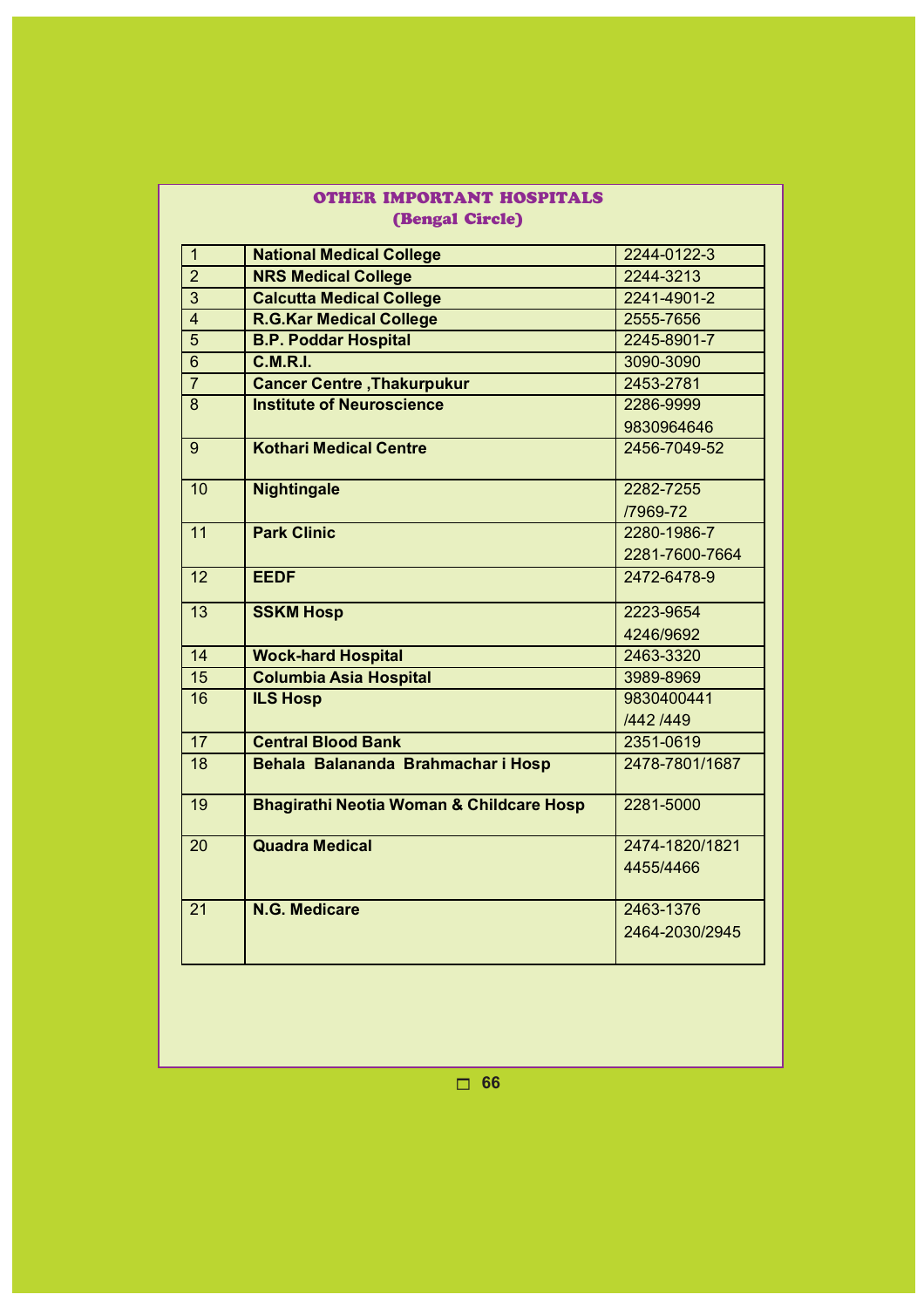|                 | HOSPITALS |  |
|-----------------|-----------|--|
| (BHOPAL CIRCLE) |           |  |

#### **List of Hospitals for treatment of staff, their dependents and retired employees.**

J.

|                          | <b>LIST OF APPROVED HOSPITALS</b>                    |                                                                                      |                                    |                                                                 |  |  |  |
|--------------------------|------------------------------------------------------|--------------------------------------------------------------------------------------|------------------------------------|-----------------------------------------------------------------|--|--|--|
| S No                     | <b>NAME OF HOSPITAL</b>                              | <b>ADDRESS</b>                                                                       | <b>TELEPHONE</b><br><b>NUMBERS</b> | <b>CONTACT PERSON</b>                                           |  |  |  |
|                          | <b>INDORE CENTRE</b>                                 |                                                                                      |                                    |                                                                 |  |  |  |
| $\mathbf{1}$             |                                                      | BOMBAY HOSPITAL INDORE IBA, 94/95 RING ROAD, INDORE                                  | 0731-4077000.<br>9300550980        | <b>MR FIROZ QURESHI</b>                                         |  |  |  |
|                          | <b>JABALPUR CENTRE</b>                               |                                                                                      |                                    |                                                                 |  |  |  |
| 1                        | <b>MAHAKOSHAL HOSPITAL P</b><br><b>LTD</b>           | <b>NEAR RAVI SHANKAR SHUKLA</b><br><b>STADIUM, JABALPUR</b>                          | 0761-2610480.<br>2401909.4064780   | SHRI RAJNEESH TIWARI 9425863077                                 |  |  |  |
| $\overline{2}$           | JABALPUR HOSPITAL &<br><b>RESEARCH CENTRE</b>        | RAFFEAL CHOWK, JABALPUR                                                              | 0761-4026000                       | SHRI SANJEEV PANDEY 8770033056                                  |  |  |  |
|                          | <b>NATIONAL HOSPITAL</b>                             | <b>GOAL BAZAR, WRIGHT TOWN,</b><br><b>JABALPUR</b>                                   | 0761-2414612.<br>2412612           | SHRI NAVEEN SHIVHARE 944624868                                  |  |  |  |
|                          | <b>RAIPUR CENTRE</b>                                 |                                                                                      |                                    |                                                                 |  |  |  |
| 1                        | <b>SHREE NARAYAN</b><br><b>HOSPITAL</b>              | <b>NEAR GANJ MANDI. BEHIND</b><br>SECTOR-5, DEVENDRA NAGAR,<br><b>PANDRI, RAIPUR</b> | 0771-3003309,<br>3003312           | SHRI YUVRAJ KHEMKA 8889566555 &<br>SHRI ANAND SHUKLA 9644408635 |  |  |  |
| $\overline{\phantom{0}}$ | <b>NHMMI RAIPUR</b>                                  | LALPUR DHAMTARI ROAD, RAIPUR 003                                                     | 0771-2419001.002.                  | SHRI AMIT 9713116845 & SHRI TARUN<br>8518880904                 |  |  |  |
| $\overline{3}$           | <b>RAMKRISHNA CARE</b><br><b>HOSPITAL</b>            | AUROBINDO ENCLAVE, PACHPEDI<br>NAKA, DHAMTARI ROAD, N.H.43,<br><b>RAIPUR</b>         | 0771-3003300-03                    | SHRI ABHILASH 7898900561 & SHRI<br>SHOYEB 7000881594            |  |  |  |
|                          | <b>BHILAI CENTRE</b>                                 |                                                                                      |                                    |                                                                 |  |  |  |
| $\mathbf{1}$             | <b>APPOLO B S R HOSPITALS</b>                        | <b>JUNUWANI ROAD, BHILAI</b>                                                         | 0788-4085100                       | SHRI MANVI SATHPATHI 8349998187                                 |  |  |  |
|                          | <b>BILASPUR CENTRE</b>                               |                                                                                      |                                    |                                                                 |  |  |  |
| $\mathbf{1}$             | <b>APPOLO HOSPITALS</b>                              | <b>SEEPAT ROAD, BILASPUR</b>                                                         | 07752-243300-243007                | <b>SHRI SUMONA CHOUDHARY</b><br>9755597352                      |  |  |  |
| $\overline{2}$           | <b>SHRI RAM CARE HOSPITAL</b>                        | AMERI ROAD, NEHRU NAGAR,<br><b>BILASPUR</b>                                          | 07752-271111,213413                | SHRI MANOJ JOSH 9770572252                                      |  |  |  |
|                          | <b>RAIGARH CENTRE</b>                                |                                                                                      |                                    |                                                                 |  |  |  |
| $\overline{3}$           | <b>RAIGARH METROCARE</b><br><b>HOSPITAL, RAIGARH</b> | <b>CHAKRADHAR NAGAR, RAIGARH</b>                                                     | 07762-220222,220666,<br>291021     | <b>SHRI SHARAD KUMAR PANDEY</b><br>9424183403 & 7000385329      |  |  |  |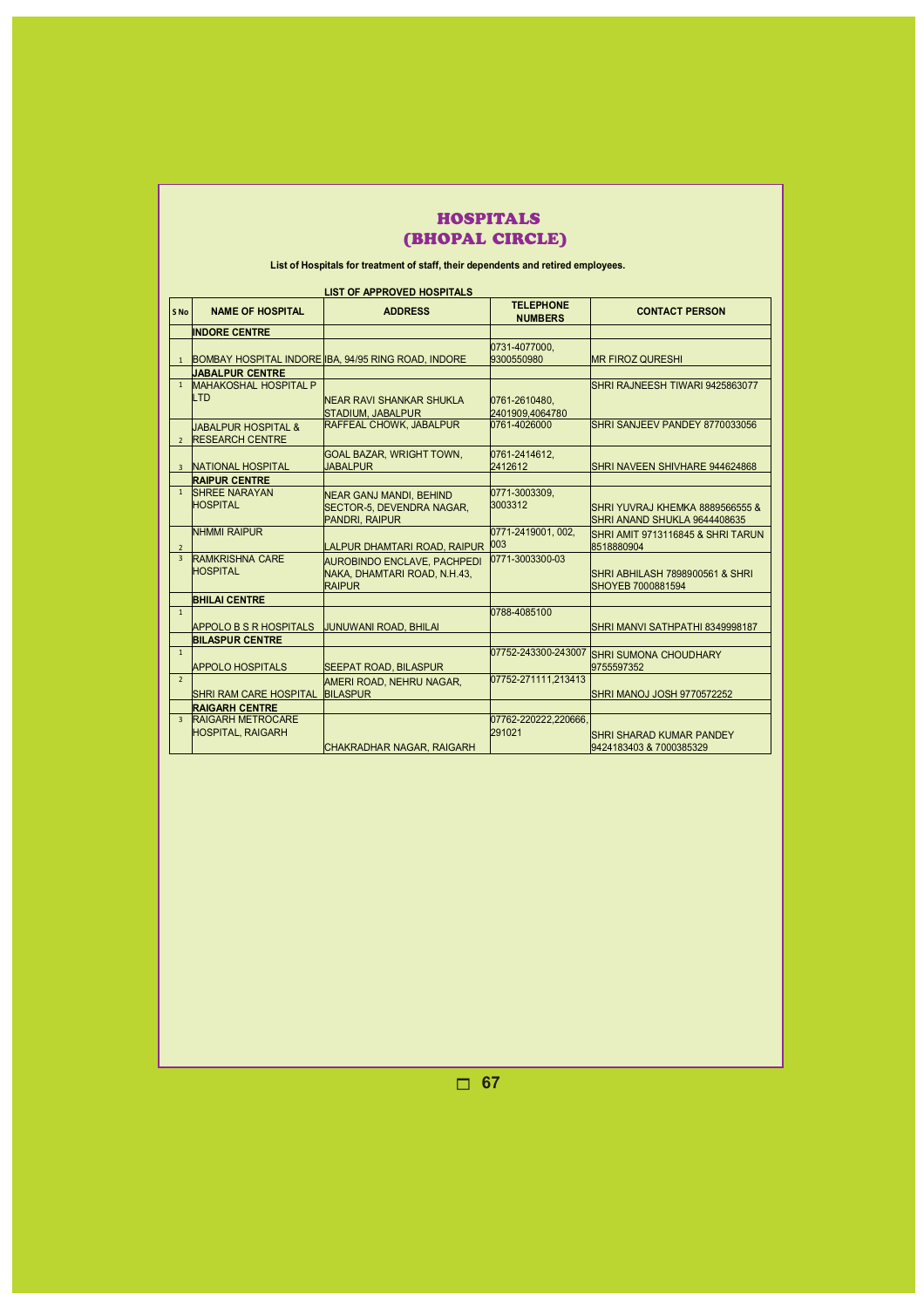|                | (BHOPAL CIRCLE)                                                                           |                                                                            |                                       |  |  |  |
|----------------|-------------------------------------------------------------------------------------------|----------------------------------------------------------------------------|---------------------------------------|--|--|--|
|                | <b>BHOPAL AO</b>                                                                          |                                                                            |                                       |  |  |  |
| S No           |                                                                                           |                                                                            |                                       |  |  |  |
|                |                                                                                           |                                                                            |                                       |  |  |  |
|                | Name of the Diagnostic Centre<br>Peoples General Hospital Ltd.                            |                                                                            |                                       |  |  |  |
| $\mathbf{1}$   |                                                                                           | 6, Malviya Nagar, Bhopal                                                   | Ph.0755-2764407, 4221092              |  |  |  |
| $\overline{2}$ | Dr. N.K. Jain Memorial Diagnostic &<br>Research Centre (SRL Diagnostic<br>Centre), Bhopal | 1st Floor, Janak Vihar Complex, 6 Malviya<br>Nagar, Bhopal                 | Ph.0755-4412121, 4428378              |  |  |  |
|                | <b>INDORE A.O.</b>                                                                        |                                                                            |                                       |  |  |  |
| $\mathbf{1}$   | Shalby Limited, Indore                                                                    | Part 5 and 6, R S Bhandari Marg, Near<br>Janjeerwala Square, Indore 452003 | Phone 0731-6677777                    |  |  |  |
| $\overline{2}$ | CHL Hospitals, Indore                                                                     | A.B. Road, Near LIG Square, Indore 452008                                  | Phone - 0731-6622222.<br>2549090      |  |  |  |
| 3              | Pioneer Pathological Laboratory                                                           | 44, Prince Yashwant Road, Indore                                           | Ph.0731-2341180 M-<br>9425352578      |  |  |  |
| $\overline{4}$ | <b>Tejankar Health Care</b>                                                               | Madhav Club Road, Sindhi Colony, Ujjain<br>456006                          | Phone 0734-2561981                    |  |  |  |
| 5              | Mahavir Diagnostic Centre                                                                 | 83-84, Nizatpura, Opp. Tiwari Nursing Home,<br><b>Ujjain 456006</b>        | Phone 0734-2551517                    |  |  |  |
| 6              | <b>CHL Medical Centre</b>                                                                 | Hari Phatak, Bye-Pass Road, Nana Khera,<br>Ujjain 456001                   | <b>Phone 0734-</b><br>2534000,6622222 |  |  |  |
| iii.           | <b>GWALIOR A.O.</b>                                                                       |                                                                            |                                       |  |  |  |
| $\mathbf{1}$   | M/s New Age X-ray, Ultrasound &<br>Colour Doppler Centre                                  | Opposite Bharat Talkies, Shinde ki Chavani,                                | Ph.0751-2637800                       |  |  |  |
| $\overline{2}$ | M/s Unique Pathology                                                                      | Old Bus Stand, Kampoo,                                                     | Ph.0751-2631430                       |  |  |  |
| 3              | Real Diagnostics Pvt. Ltd.                                                                | University Road, Near Silver Estate,                                       | Ph.0751-2333000, 2321111              |  |  |  |
| $\overline{4}$ | Central Path.Lab. Gwalior                                                                 | Ram Mandir Chauraha Phalka Bazar, Gwalior                                  | Phone 0751-2636099                    |  |  |  |
| iv             | JABALPUR A.O.                                                                             |                                                                            |                                       |  |  |  |
| $\mathbf{1}$   | Ashirwad Digital X-ray, Ultrasound,<br>2D Echo & Colour Doppler Centre                    | Gol Bazar, Jabalpur-                                                       | Phone 0761-2409148                    |  |  |  |
| $\overline{2}$ | <b>Bhalla Pathology Centre</b>                                                            | Azad Chowk, Main Road, Gorakhpur, Jabalpur- Phone 0761-2409148             |                                       |  |  |  |
| <b>V</b>       | <b>RAIPUR A.O.</b>                                                                        |                                                                            |                                       |  |  |  |
| $\mathbf{1}$   | Gitanjali Hitech Diagnostic, Raipur                                                       | Krishna Complex, Kutchery Chowk,                                           | Ph.0771-2227110, 4031042              |  |  |  |
| $\overline{2}$ | Images Diagnostic & Pathology<br>Centre                                                   | 5/1, Nehru Parisar, Bhilai,                                                | Ph.0788-4013604                       |  |  |  |
| VI             | <b>BILASPUR A.O.</b>                                                                      |                                                                            |                                       |  |  |  |
| $\mathbf{1}$   | <b>Advanced Diagnostic Centre</b>                                                         | Near Antulal Petrol Pump, Tilak Nagar, Bilaspur Ph- 07752-232188, 415151   |                                       |  |  |  |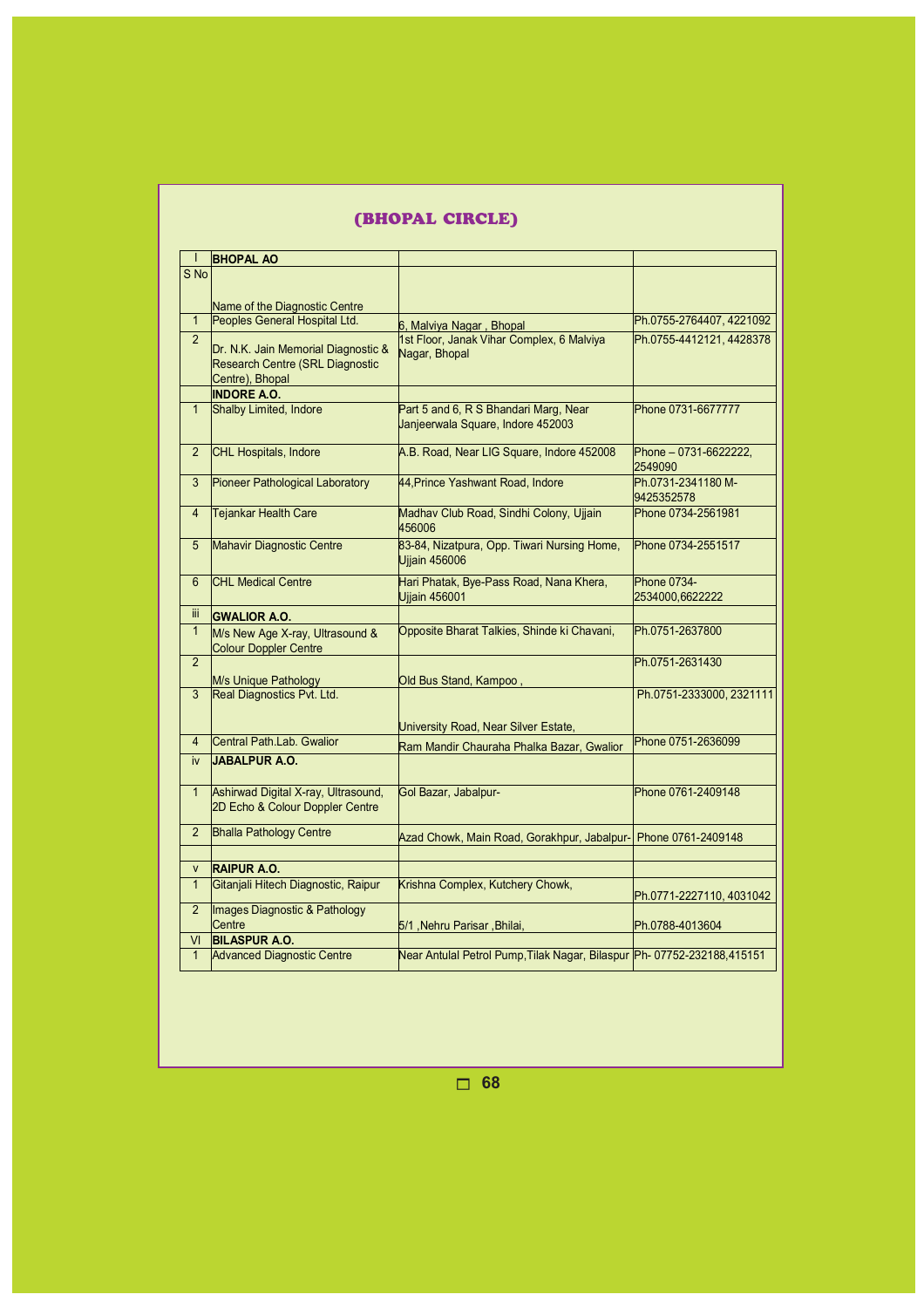|                | (BHOPAL CIRCLE)                                                                          |               |                                                   |  |  |
|----------------|------------------------------------------------------------------------------------------|---------------|---------------------------------------------------|--|--|
|                | <b>List of Hospitals for Executive</b><br><b>Health Check up</b>                         |               |                                                   |  |  |
| s.No.          | Name of Hospital                                                                         | Centre        | Rates                                             |  |  |
| 1              | People's General Hospital (Pvt) Ltd.,<br>Bhopal                                          | <b>Bhopal</b> | 2200/- per person                                 |  |  |
| $\overline{2}$ | Bansal Hospital, Bhopal                                                                  | Bhopal        | 4000/- per Male Officer 4200/- per Female Officer |  |  |
| 3              | Sheetla Shahay Institute of Medical<br>Scinces, Cancer Hill, Gwalior-<br>Ph.0751-2405613 | Gwalior       | 2200/- per Male Officer 2300/- per Female Officer |  |  |
| 4              | <b>Global Speciality Hospital Gwalior</b>                                                | Gwalior       | 2200/- per Male Officer 2300/- per Female Officer |  |  |
| 5              | Shree Narayan Hospital, Raipur                                                           | Raipur        | 2550/- per Male Officer 2750/- per Female Officer |  |  |
| 6              | NHMMI Narayana Hospital, Raipur                                                          | Raipur        | 2500/- per Male Officer 2700/- per Female Officer |  |  |
| $\overline{7}$ | Shalby Limited, Indore                                                                   | Indore        | 2400/- per Male Officer 2600/- per Female Officer |  |  |
| 8              | <b>CHL Hospitals, Indore</b>                                                             | lindore       | 2750/- per Male Officer 2800/- per Female Officer |  |  |
| 9              | <b>CHL Medical Centre, Ujjain</b>                                                        | Ujjain        |                                                   |  |  |
|                |                                                                                          |               | 2750/- per Male Officer 2800/- per Female Officer |  |  |

# **S. No. Name of the Dispensary/ location**

Local Head Office,

- 1 **Bhopal** 
	- SBILD, Sultania
- 2 Road, Bhopal
- 3 Officer's Colony, Char Imli, Bhopal
- 4 Main Branch, Indore
- 5 P Y Road, Indore
- 6 Y N Road, Indore
- 7 Main Branch, Ujjain
- 8 RBO, Ratlam
- 9 Administrative Office, Gwalior
- 10 Administrative Office, Jabalpur
- 11 Administrative Office, Raipur
- 12 Main Branch, SBI enclave, Sector-8, Bhilai
- 13 Administrative Office, Bilaspur
- 14 RBO, Korba
- 15 RBO, Raigarh (To be opened shortly)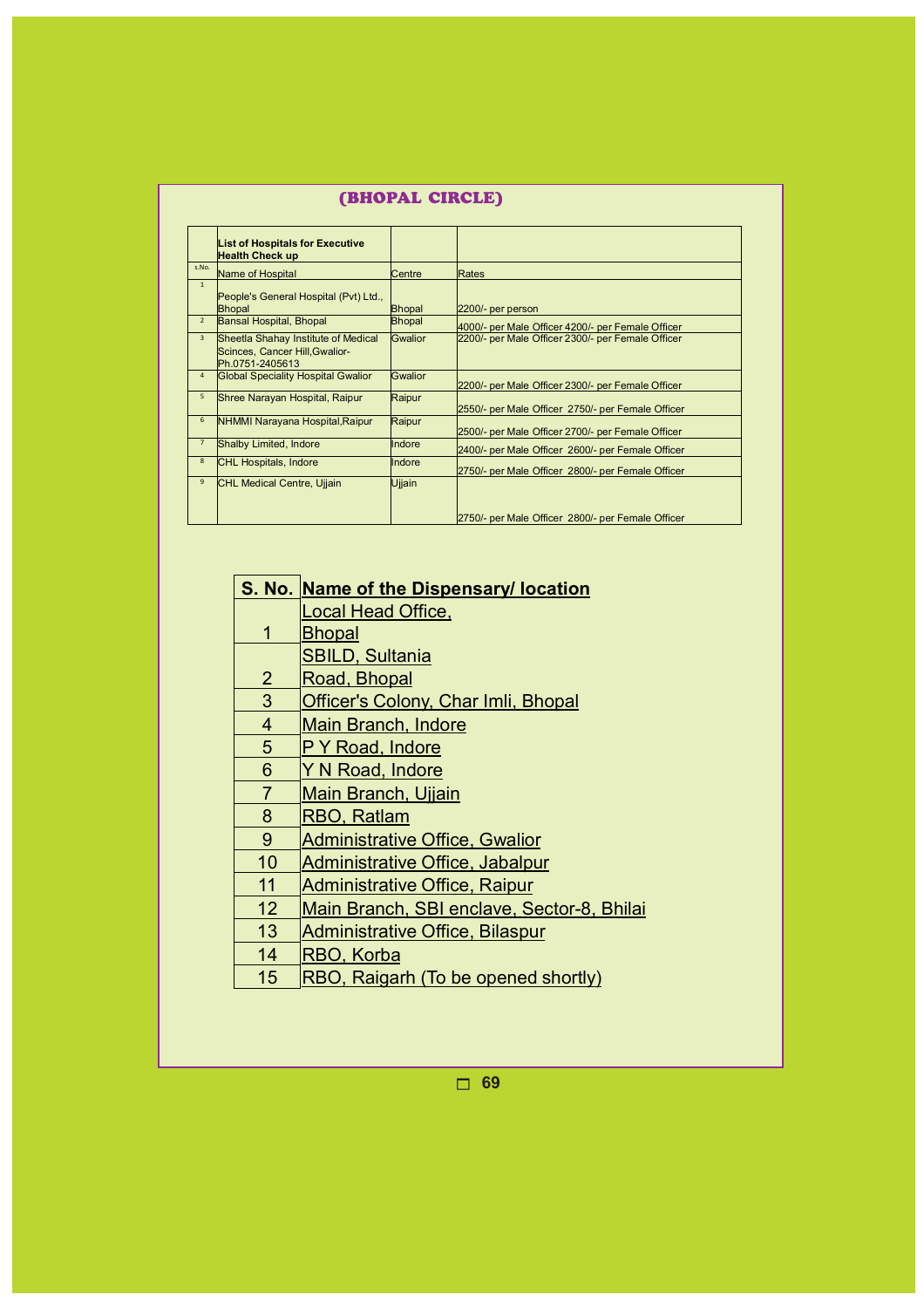|  | (CHANDIGARH CIRCLE)                                                       |  |  |
|--|---------------------------------------------------------------------------|--|--|
|  | IT A MAS FULS FAN YN A WYS FULS FAN YN A JAPP MAW'T MAWUN Y TYN Y WJAMA . |  |  |

# POST TREATMENT PAYMENT FACILTY TIE UP:LIST OF HOSPITAL

| Sr. No         | Name of the Hospital        | <b>Address</b>                               | Phone No.            |
|----------------|-----------------------------|----------------------------------------------|----------------------|
|                | <b>Alchemist Hospital</b>   | Sector 21,<br>Panchkula                      | 0172-4500000,2561534 |
| $\mathcal{P}$  | <b>Fortis Hospital</b>      | Sector 62, Phase<br>VIII, Mohali             | 0172-4692222,4692221 |
| 3              | <b>Silver Oaks Hospital</b> | Phase IX, Sector<br>63, SAS Nagar,<br>Mohali | 0172-2211303,2211308 |
| $\overline{4}$ | <b>Ivy Hospital</b>         | Sector 71, Mohali                            | 0172-5044333,5044334 |
| 5              | <b>Max Healthcare</b>       | Near Civil Hospital,<br>Phase VI, Mohali     | 0172-6652000,665299  |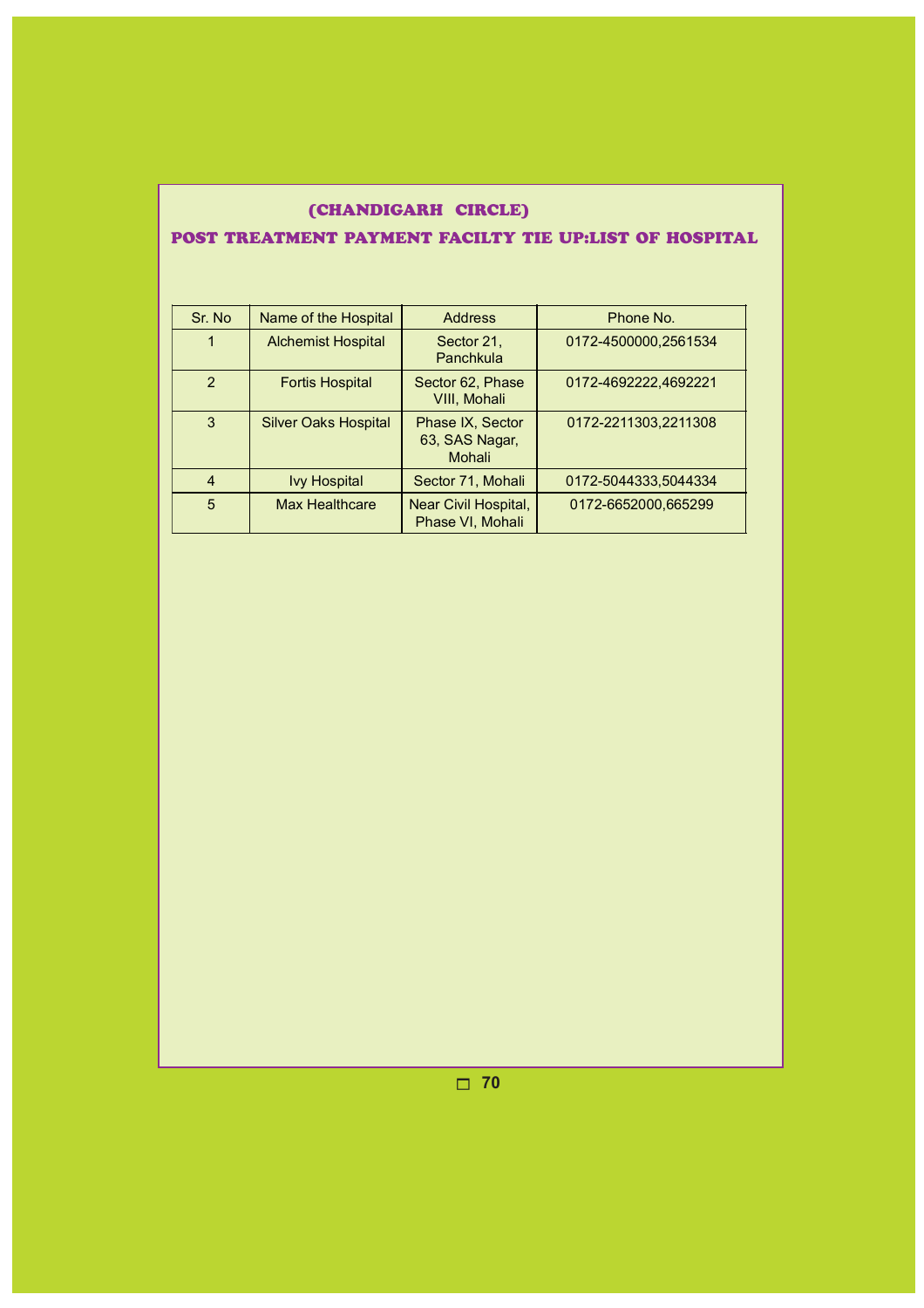| SI. No.         | <b>Name of Hospital</b>                         | <b>Address</b>                                             |  |  |
|-----------------|-------------------------------------------------|------------------------------------------------------------|--|--|
| $\mathbf{1}$    | <b>Billroth Hospitals</b>                       | 1. # 52 - 2nd Main Road, Raja Annamalaipuram Chennai       |  |  |
|                 |                                                 | 2. #43, Lakshmi Talkies Road, Shenoy Nagar                 |  |  |
|                 |                                                 |                                                            |  |  |
| $\overline{2}$  | <b>Christian Medical College, Vellore</b>       | IDA Scudder, Vellore - 632 004                             |  |  |
| 3               | Dr. Agarwal's Eye Hospital                      | #19. Cathedral Road. Chennai - 86                          |  |  |
| $\overline{4}$  | Dr. Kamatchi Memorial Hospital Pvt. Ltd.        | # 1, Radial Road, Pallikaranai, Chennai - 601 302          |  |  |
|                 |                                                 |                                                            |  |  |
| 5               | <b>Madras Medical Mission Hospital</b>          | 4-A, Dr. J.Jayalalitha Nagar, Mogappair, Chennai - 600 037 |  |  |
|                 |                                                 |                                                            |  |  |
| $6\overline{}$  | <b>MR</b> Hospital                              | # 20 Govindan Street, Ayyavoo Colony, Aminjikarai, Chennai |  |  |
|                 |                                                 |                                                            |  |  |
| $\overline{7}$  | <b>Miot Hospital</b>                            | 4/112, Mount Poonamallee Road, Manapakkam, Chennai         |  |  |
| $\overline{8}$  | Sri Ramachandra Hospital                        | 1, Ramachandra Nagar, Porur, Chennai - 600 116             |  |  |
|                 |                                                 |                                                            |  |  |
| $\overline{9}$  | <b>Vijaya Hospital</b>                          | 175, NSK Salai, Vadapalani, Chennai                        |  |  |
| 10              | <b>Arvind Eye Hospital</b>                      | S.N. High Road, Tirunelveli Junction - 627 001             |  |  |
| $\overline{11}$ | Meenakshi Mission Hospital                      | Lake Area, Melur Road, Madurai                             |  |  |
| 12              | Vadamalayan Hospital                            | 9A, Vallabhai Road, Chokkikulam, Madurai                   |  |  |
| 13              | <b>Shifa Hospitals</b>                          | 82, Kailasapuram Middle Street, Tirunelveli - 627 001      |  |  |
|                 |                                                 |                                                            |  |  |
| 14              | <b>AVM Hospital</b>                             | 135, Palayamkottai Road, Tuticorin                         |  |  |
| 15              | The Eye Foundation                              | 582-A, D.B. Road, Coimbatore - 641 002                     |  |  |
| 16              | Sankara Eye Centre                              | Sathy Road, Sivanandapuram, Coimbatore - 641 035           |  |  |
| 17              | Vasan Eye Care Hospital                         | R.S. Puram, Coimbatore - 641 002                           |  |  |
| 18              | Sankara Nethralaya                              | 18, College Road, Nungambakkam, Chennai-6                  |  |  |
| 19              | Soundarapandian Bone & Joint Hospital           | AA-16, 3rd Main Road, Anna Nagar, Chennai - 600 040        |  |  |
|                 |                                                 |                                                            |  |  |
| 20              | Kovai Medical Centre & Hospital                 | Avanashi Road, Coimbatore - 641 014                        |  |  |
| 21              | <b>KMC Speciality Hosiptals (India) Limited</b> | 6, Royal Road, Cantonment, Trichy - 620 001                |  |  |
| $\overline{22}$ | <b>Manipal Hospitals</b>                        | Salem - Bangalore Highway Road,                            |  |  |
| 23              | Ganga Medical Centre & Hospitals                | 313, Mettupalayam High Road, Coimbatore - 641 043          |  |  |
|                 | Pvt. Ltd.                                       |                                                            |  |  |
| 24              | <b>PSG Hospitals</b>                            | Avanashi Road, Peelamedu, Coimbatore - 641 004             |  |  |
| 25              | <b>Galaxy Hospitals</b>                         | <b>Tirunelveli</b>                                         |  |  |
| 26              | <b>SRM Institute of Medical Sciences</b>        | No. 1, Jawaharlal Nehru Salai, 100 ft. Road,               |  |  |
|                 | (S/MS)                                          | Vadapalani, Chennai - 600 025.                             |  |  |
| 27              | <b>Cancer Institute</b>                         | Adyar, Chennai - 600 020.                                  |  |  |
| 28              | Vasantha Subramanian Hospitals                  | 13, East Spurtank Road, Chetpet, Chennai - 600 031.        |  |  |
|                 |                                                 |                                                            |  |  |
| 29              | (India) Pvt. Ltd.<br>K.G. Hospital              | No. 5, Govt. Arts College Road, Coimbatore - 641 018.      |  |  |
|                 |                                                 |                                                            |  |  |
| 30              | Dr. Agarwal's Eye Hospital (Erode)              | 397/1, Perundurai Main Road, Opp. K.P.K. Petrol bunk,      |  |  |
|                 |                                                 |                                                            |  |  |
|                 |                                                 | Erode - 638 011.                                           |  |  |

# Hospitals Tie up with SBI – Chennai Circle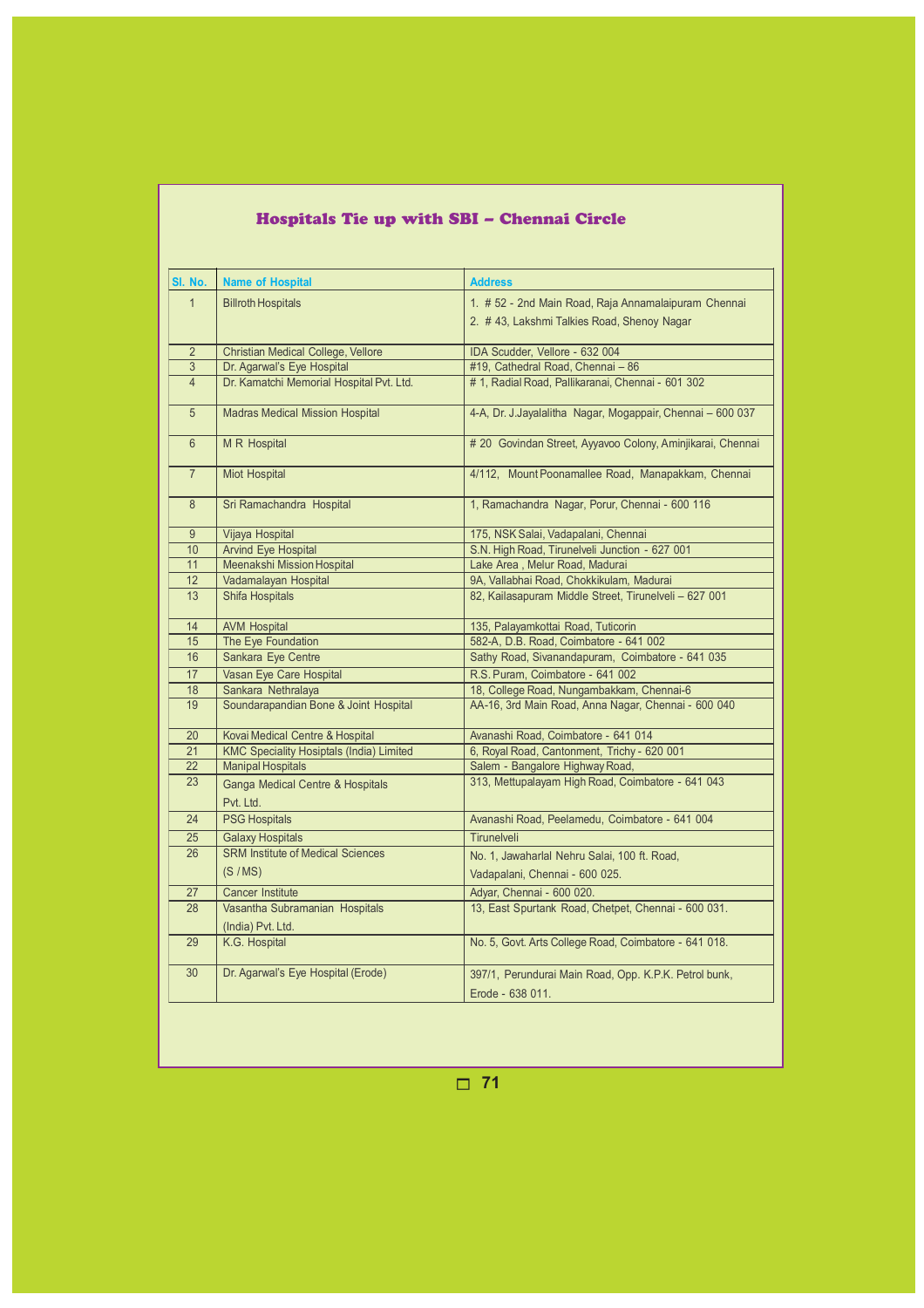|                | <b>HYDERABAD CIRCLE</b><br>LIST OF APPROVED HOSPITALS IN HYDERABAD CIRCLE     |                                                                                                                                                                                                                                                                                                                                                                                                                    |                                                                                  |  |  |
|----------------|-------------------------------------------------------------------------------|--------------------------------------------------------------------------------------------------------------------------------------------------------------------------------------------------------------------------------------------------------------------------------------------------------------------------------------------------------------------------------------------------------------------|----------------------------------------------------------------------------------|--|--|
|                |                                                                               |                                                                                                                                                                                                                                                                                                                                                                                                                    |                                                                                  |  |  |
| S.No.          | <b>NAME OF APPROVED</b><br><b>HOSPITAL</b>                                    | <b>ADDRES</b>                                                                                                                                                                                                                                                                                                                                                                                                      | <b>CONTACT</b><br><b>PERSON NAME</b><br><b>AND MOBILE</b><br><b>NUMBER</b>       |  |  |
|                | <b>CARE HOSPITALS</b>                                                         | 1) BANJARA HILLS BRANCH<br>Road No.1, Banjara Hills, Hyderabad-500034.<br>Tel No.040 55668888, 040-23372424<br>2) NAMPALLY BRANCH, 5-4-199, J.N. Road, Nampally,<br>Hyderabad - 500001. Tel No.040-55517777, 040-24735465.<br>3) MUSHEERABAD BRANCH, 4-908/7/1, Bakaram,<br>Musheerabad, Main Road, Hyderabad -500020.<br>Tel No.040-30210000.<br>4) SECUNDERABAD BRANCH, Near Clock Tower,<br>Secunderabad        | Mr. SAI KIRAN<br>9177148855                                                      |  |  |
| 2              | <b>MAX CURE HOSPITALS</b>                                                     | Opp. Cyber Gateway, Behind Cyber Towers, Lane Next to Mc.<br>Donald's, Hitec City, Madhapur, Hyderabad - 500081                                                                                                                                                                                                                                                                                                    | 040-4540 4540                                                                    |  |  |
| 3              | <b>KAMINENI HOSPITALS</b>                                                     | 2) KING KOTI BRANCH, King Koti, Hyderabad-500 001. Tel<br>No.040-6692 4444                                                                                                                                                                                                                                                                                                                                         | 040-6692 4444                                                                    |  |  |
| 4              | <b>KRISHNA INSTITUTE OF</b><br><b>MEDICAL SCIENCES</b>                        | SECUNDERABAD BRANCH, 1-8-31/1,<br>Minister Road, SECUNDERABAD-500 003.<br>Tel No.040-44885000                                                                                                                                                                                                                                                                                                                      | Mr. Rakesh<br>9848413626<br>Mr. Bharat<br>9908840708                             |  |  |
| 5              | <b>STAR HOSPITALS</b>                                                         | 8-2-596/5, Road No.10, Banjara Hills, Hyderabad-500 034, Tel Mr. Srinivas<br>No.040-4477777, 040-44777700                                                                                                                                                                                                                                                                                                          | 9989223433<br>Mr. Arunbabu<br>9000628111                                         |  |  |
| 6              | <b>APOLLO HOSPITALS</b>                                                       | 1) JUBILEE HILLS BRANCH, Near Film Nagar<br>Jubilee Hills, Apollo Health City,<br>Hyderabad.Tel No.040-23607777<br>2) SECUNDERABAD BRANCH, Besides Keys High School,<br>Near Sangeeth X Road, Secunderabad<br>Tel No.040-27718888<br>3) HYDERGUDA BRANCH, Near OLD MLA Quarters,<br>Hyderguda, Hyderabad.Tel No.040-23231380<br>4) D.R.D.O BRANCH, Near Kanhan Bagh X Road, DRDO,<br>Hyderabad.Tel No.040-24342211 | Mr. Govardhan<br>8978538882                                                      |  |  |
| 17             | <b>SUNSHINE HOSPITALS</b>                                                     | 1-7-201 TO 205, P.G. Road, Beside Paradise Hotel,<br>Secunderabad-500 003. Tel No.040-43444546, 040-44550000 8008666449                                                                                                                                                                                                                                                                                            | Mr. Yuva Kishore                                                                 |  |  |
| $\overline{8}$ | <b>OMEGA HOSPITALS</b>                                                        | no.8-2-293/82/L276A, MLA Colony, Road No.12, Banjara Hills,<br>Hyderabad-500 034040-23551034,                                                                                                                                                                                                                                                                                                                      | Mr.Dinesh<br>9160900057                                                          |  |  |
| 9              | <b>CITIZEN HOSPITALS</b><br>(Including AMERICAN<br><b>ONCOLOGY INSTITUTE)</b> | 1-100/A/CCH, Near Aparna Sarovar, Nallagandla,<br>Serilingampally, Hyderabad-500019. 040-67191919                                                                                                                                                                                                                                                                                                                  | Mr.Giri<br>7227220083                                                            |  |  |
| 10             | <b>BASAVATARAKAM (INDO</b><br><b>AMERICAN) HOSPITALS</b>                      | Road No.10, Banjara Hills, Hyderabad-500034. Tel No.040-<br>2355 1235                                                                                                                                                                                                                                                                                                                                              | Mr.Pavan Kulkarni<br>9912552600<br>:8147862141<br>Mr.Sanjeev Reddy<br>9912322188 |  |  |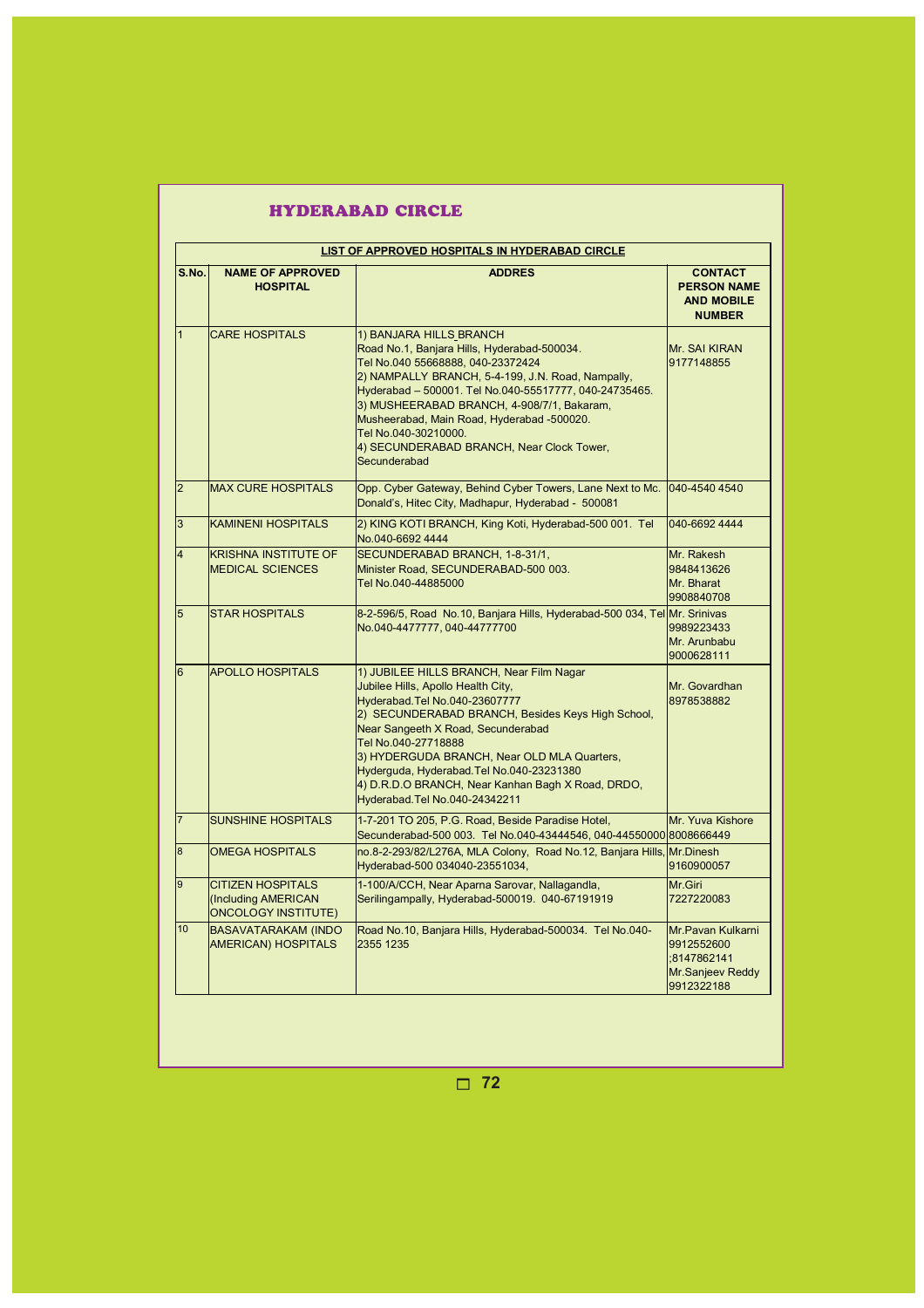# HYDERABAD CIRCLE

| 11 | Dr. AGARWAL EYE<br><b>HOSPITALS</b>       | 1) DILSHUKNAGAR BRANCH, S.S. Towers,<br>No.18-92/C,D,E, Chaitanyapuri X Road,<br>Dilshuknagar, Hyderabad<br>2) KUKATPALLY BRANCH, Vijaya Sai Towers,<br>Ground Floor, Near Kukatpally Bus Stop,<br>Kukatpally, Hyderabad<br>3) SECUNDERABAD BRANCH, Matarani<br>Sensation, 8-1-386, 387 & 467, Rashtrapathi Road,<br>Secunderabad         |  |
|----|-------------------------------------------|-------------------------------------------------------------------------------------------------------------------------------------------------------------------------------------------------------------------------------------------------------------------------------------------------------------------------------------------|--|
| 12 | <b>MAXIVISION EYE</b><br><b>HOSPITALS</b> | 1) 1-11-252/1A-1D, Alladin Mansion, Stree No.3,<br>Near Shoppers Stop, Begumpet, Hyderabad -<br>500016. Tel No.040-27763677.<br>2) Door No.6-3-903/A/1/1, Behind Yashoda<br>Hospital, Somajiguda, Hyderabad-500082; 040-<br>448555771<br>3)1-18-3(MIG-1), Main Road, Opposite KFC, Dr. A.S.<br>Rao Nagar, Hyderabad-500062. 1800-425-6294 |  |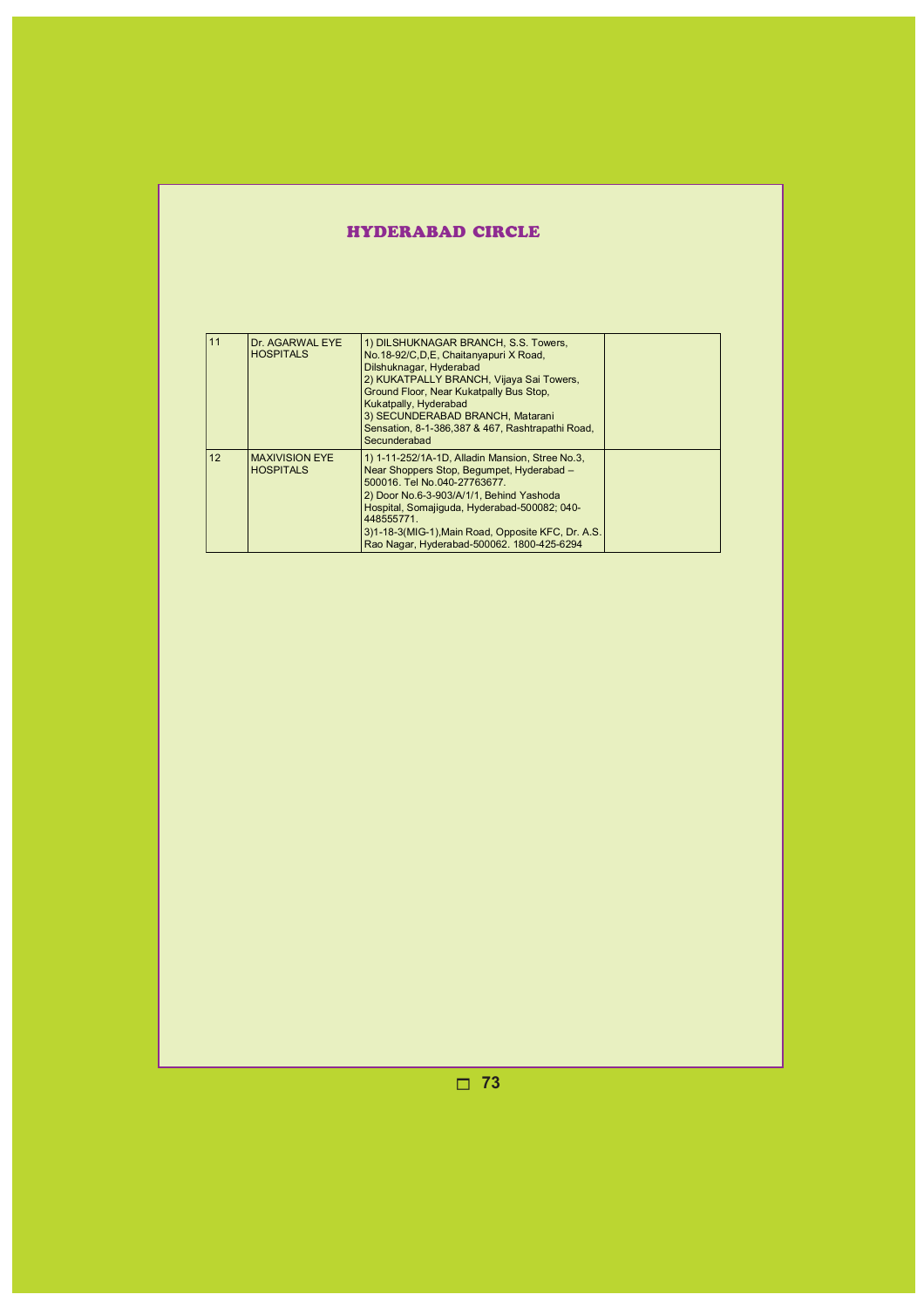### JAIPUR CIRCLE

### EMPANELLED HOSPITALS UNDER POST TREATMENT PAYMENT FACILITY

|                 | <b>JAIPUR CIRCLE Name of</b><br><b>Hospital</b>                     | <b>Center</b>    | <b>Address</b>                                                                                                        | <b>Contact No.</b>                               |
|-----------------|---------------------------------------------------------------------|------------------|-----------------------------------------------------------------------------------------------------------------------|--------------------------------------------------|
| $\mathbf{1}$    | Narayana Hrudayalaya<br>Limited                                     | Jaipur           | Sector-28, Kumbha Marg, Pratap<br>Nagar, Sanganer, Jaipur - 302033                                                    | 0141-7122222 (Mob.<br>8696940088)                |
| $\overline{2}$  | Dr Virendra Laser & Phaco<br><b>Surgery Centre - Eye Hospital</b>   | Jaipur           | Tonk Phatak, Behind Toyota car<br>Showroom, Gandhi Nagar, Tonk<br>Road, Jaipur - 302015                               | 0141-2707580 (Mob.<br>9314503628,<br>9314017152) |
| 3               | Manipal Hospitals (Jaipur)<br><b>Private Limited</b>                | Jaipur           | Sector-5, Vidhyadhar Nagar, Sikar<br>Road,<br>Jaipur - 302005                                                         | 0141-5164000 (Mob.<br>9001333444,<br>8003898853) |
| $\overline{4}$  | <b>J.P.Eye Hospital</b>                                             | Jaipur           | B-14, Lal Kothi Shopping Centre,<br>Behind Times of India, Near Laxmi<br>Mandir Cinema, Tonk Road, Jaipur -<br>302015 | 0141-2742525 (Mob.<br>8005672432)                |
| 5               | <b>Saket Hospital and Research</b><br><b>Centre Private Limited</b> | Jaipur           | Sector-10, Meera Marg, Agrawal<br>Farm.<br>Mansarovar, Jaipur - 302020                                                | 0141-2785075 (Mob.<br>8107158697)                |
| 6               | Amar Medical & Research<br>Centre                                   | Jaipur           | Kiran Path, Mansarovar, Jaipur -<br>302020                                                                            | 0141-2391892<br>(Mob.8619108671)                 |
| $\overline{7}$  | <b>Bhandari Hospital &amp; Research</b><br>Centre                   | Jaipur           | 138-A, Vasundhara Colony,<br>Gopalpura Byepass, Tonk Road,<br>Jaipur - 302018                                         | 0141-2703851/52<br>(Mob. 9950910480)             |
| 8               | S R Kalla Memorial Gastro &<br><b>General Hospital</b>              | Jaipur           | 78-79, Dhuleshwar Garden, C-<br>Scheme, Jaipur -302001                                                                | 0141-5112042,<br>5112043                         |
| 9               | <b>Heart &amp; General Hospital</b>                                 | Jaipur           | 7, Vivekanand Marg, C-Scheme,<br>Jaipur-302001                                                                        | 0141-2370271,<br>2370104, 2370105)               |
| 10              | The Royal Orthopaedic<br><b>Hospital &amp; Sport Injury Centre</b>  | Jaipur           | B-73-A, Lalkothi Scheme, Sahkar<br>Marq,<br>Jaipur-302015                                                             | 0141-2741030,<br>9928841020                      |
| 11              | Marudhar Hospital                                                   | Jaipur           | A-93-99, Singh Bhoomi, Khatipura,<br>Jaipur                                                                           | $0141 -$<br>2356944,2357570                      |
| $\overline{12}$ | <b>Eternal Hospital</b>                                             | Jaipur           | 3A, Jagatpura Road, Near Jawahar<br>Circle.<br>Jaipur - 302017                                                        | 0141-5174000 (Mob.-<br>9799396047)               |
| 13              | New Delhi Centre For Sight<br>Ltd                                   | Jaipur           | 34,35, Mauji Colony, Opposite<br>Pradhan marg Petrol Pump, Malviya<br>Nagar, Jaipur - 302017                          | 0141-4010713,<br>2525524/724/824                 |
| 14              | Kothari Medical & Research<br>In-stitute                            | <b>Bikaner</b>   | Kothari Hospital Marg, Bangla Nagar,<br><b>Bikaner - 334004</b>                                                       | 0151-2210151/52/53                               |
| 15              | Geetanjali Medical College &<br>Hospital                            | <b>Udaipur</b>   | Hiran Magri Extension, N.H.-8<br>Byepass, Eklingpura Chouraha,<br><b>Udaipur</b>                                      | 0294-2500000-07                                  |
| 16              | <b>Fortis Escorts Hospital</b>                                      | Jaipur           | JLN Marg, Malviya Nagar, Jaipur-<br>302017                                                                            | 0141-2547000,<br>4097109                         |
| 17              | <b>Jindal Super Specialty</b><br>Hospital                           | <b>Bharatpur</b> | SP Mukharjee Nagar, Bharatpur -<br>321001                                                                             | 05644-236800,<br>236550<br>(Mob.9929711555)      |
| 18              | Soni Hospital                                                       | Jaipur           | 38, Kanota Bagh, Jawahar Lal Nehru<br>Marg, Jaipur - 302004                                                           | 0141-5163700                                     |
| 19              | <b>Krishna Super Speciality</b><br>Hospital                         | Jodhpur          | 10, Shri Krishna Nagar, Nehar road,<br>Pal Road, Jodhpur - 342008                                                     | 0291-2711004<br>(Mob. 9799940046)                |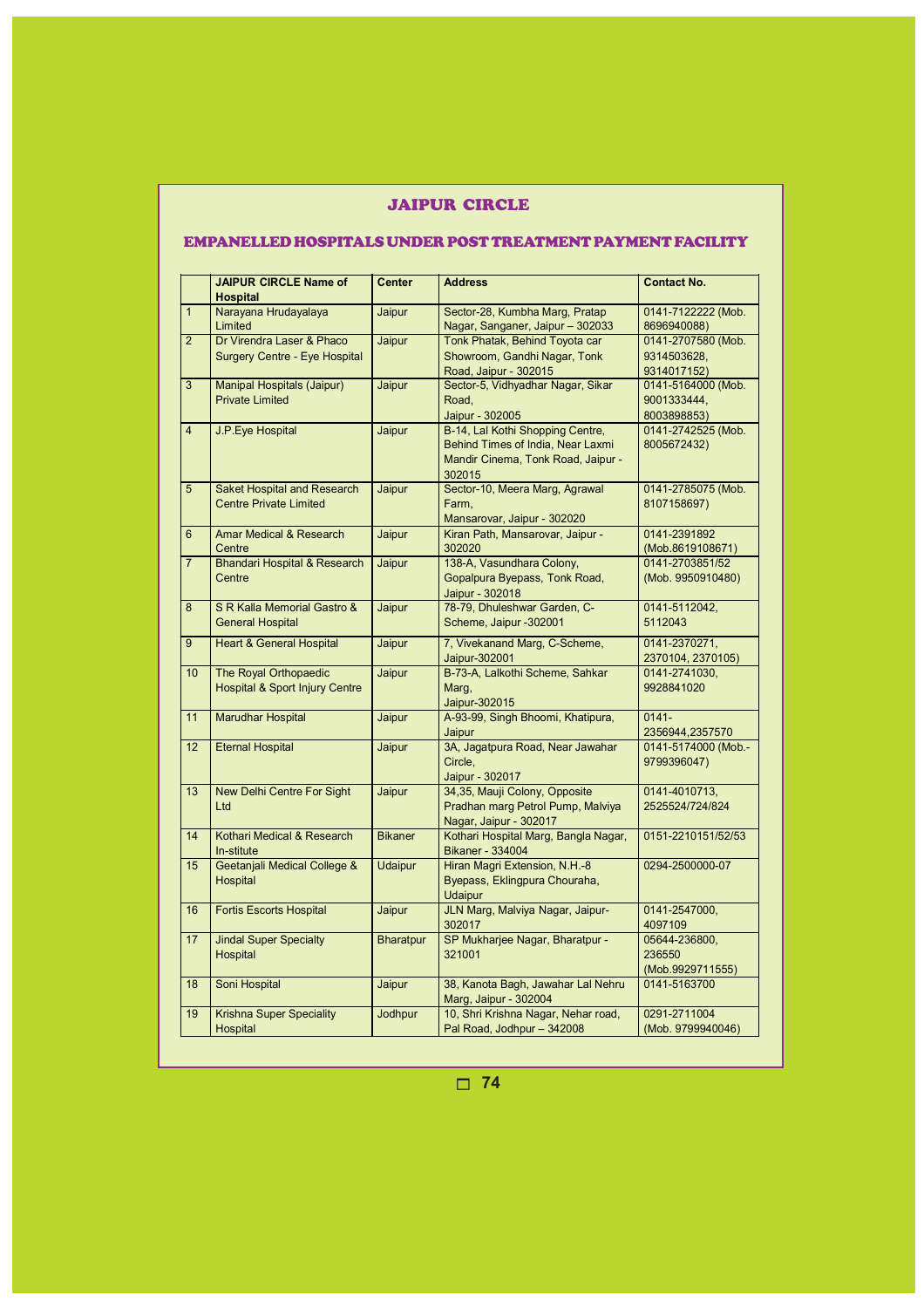#### JAIPUR CIRCLE

# Hospitals / Diagnostic Centers Empanelled for Executive Health Check up

Narayana Hrudayalaya Limited Sector-28, Kumbha Marg, Pratap Nagar, Sanganer, Jaipur - 302033 Tel.0141-7122222 (Mob. 8696940088)

1. Eternal hospital, 3-A, Jawahar Circle, Jaipur-302017, Tel. 0141-5174000 (Mob. 9799396047)

# Empanelled Diagnostic Centers

| 1. Dr. Goyal Path Lab & Imaging Center, Jaipur<br>B-51, Ganesh Nagar-B, New Sanganer Road,<br>Jaipur<br>$($ Tel-0141-2293346, 2291055, 3295362) | 2. Mehta Diagnostic clinic & Research Centre, Jaipur<br>C-52, Arya Samaj Road, Raja Park, Jaipur<br>(Tel- 2620029, 2624175, 2621854, 9829011393) |
|-------------------------------------------------------------------------------------------------------------------------------------------------|--------------------------------------------------------------------------------------------------------------------------------------------------|
| 3. Dayal Veena Charitable Diagnostic & Research<br>Centre, Aimer<br>Opposite Savatri School, Civil Lines, Ajmer                                 |                                                                                                                                                  |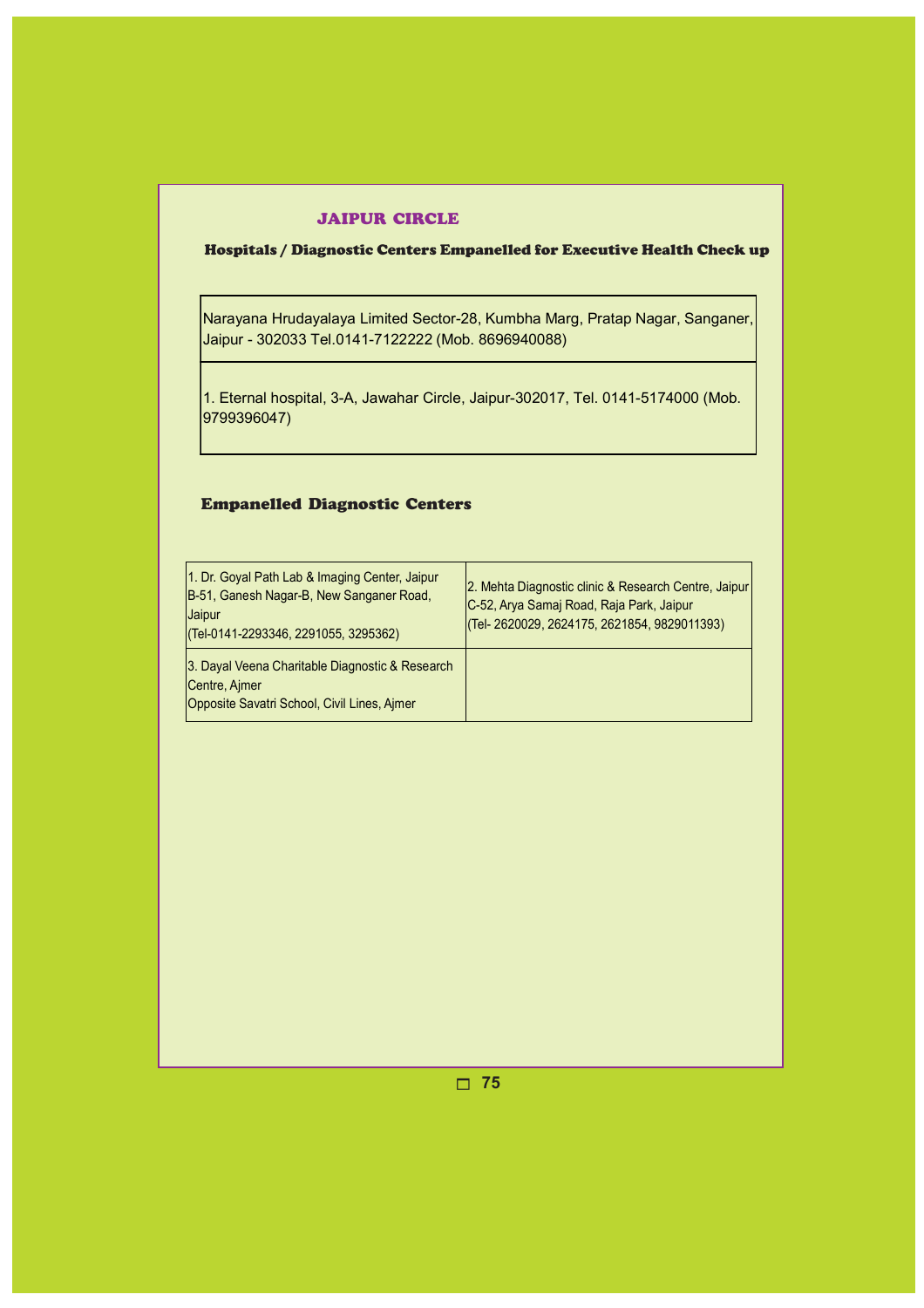# KERALA CIRCLE

# Diagnostic Centres at Various Centres in Kerala

# The following diagnostic Centres ae having file-up arrangement with the Bank in Kerala

| SI.No          | Name of the Diagnostic Centre         | <b>Address</b>                                     |
|----------------|---------------------------------------|----------------------------------------------------|
| $\mathbf{1}$   | Devi Scans Private Ltd                | Kumarapuram Medical College P.O.                   |
|                |                                       | Thiruvananthapuram, Phone:04712443074              |
| $\overline{2}$ | The Appolio Clinic                    | 1) 3rd City Centrer Fort Road Kannur-670 001.      |
|                |                                       | 2) Tc 12/1235-1, Law College Jn. Vikas Bhavan      |
|                |                                       | P.O. Thiruvananthapuram-695 033. Ph: 0471          |
|                |                                       | 2303010.2302017.2303018                            |
| 3              | Modern Diagnostic Centre Kottayam     | Mangad Building, Baker Junction, Kottayam-686      |
|                |                                       | 001 Ph: 0481 2303010,2302017,2303018               |
| $\overline{4}$ | M/s Medilab Speciality Lab India) Pvt | SA Road, Kadavanthra KOCHI-20 Ph:                  |
|                | Ltd                                   | 0484/4011470,2320330                               |
| 5              | M/s Vithayahil Diagnostic & Scan      | Opp: Dist. Hospital Vithayathil Building, Robinson |
|                | Centre, Palakkad                      | Road, Palakkad-678 001 Ph: 0491-                   |
|                |                                       | 2539698,6050011,6050033                            |
| 6              | Priyam Family Health Care (1) Pvt Ltd | Lark Avenue, Pottmmal Jm. Mavoor Road,             |
|                |                                       | Kozhikode-678 001 Ph: 0495-2741001                 |
| $\overline{7}$ | <b>Aswathy Lab</b>                    | Opp: General Hospital Alappuzha Ph:0477-           |
|                |                                       | 2262844                                            |
| 8              | M/s Hygea Med Laboratories            | Sreelakshmi building Nr. Kousthubham               |
|                |                                       | Auditorium Sharanur Road Thrissur-680 022 Ph:      |
|                |                                       | 0487-2332100                                       |
| 9              | M/s Aswini Diagnostic Services        | Chinthavalppu Juncion, Jail Road Kozhikode-673     |
|                |                                       | 004 Ph: 0495-2358454,2703250,270325                |
| 10             | M/s DDRC SRI Diagnostics Pvt Ltd      | Corp. Office: DDRC SRL Tower, G-131,               |
|                | (All Over Kerala)                     | Panampilly                                         |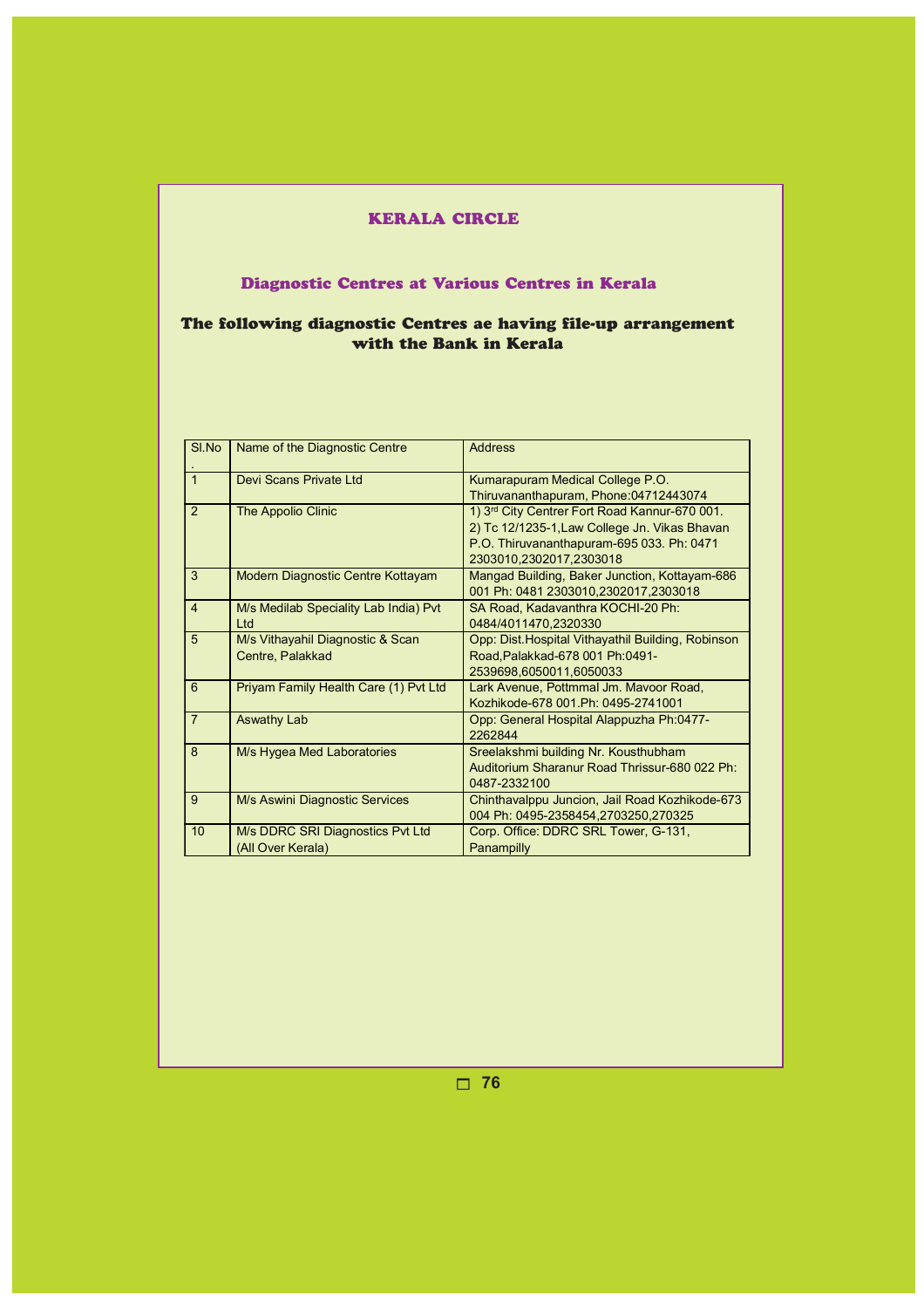# KERALA CIRCLE

# EMPANELMENT OF HOSPPITALS For Post Treatment Payment Facility at Various Centres in Kerala

| SL.NO.         | Name of the Diagnostic Centre<br><b>Address</b>      |                                                                                          |
|----------------|------------------------------------------------------|------------------------------------------------------------------------------------------|
| $\overline{1}$ | <b>KIMS Hospital Thiruvananthapuram</b>              | Anamukham, PB No.1, Anayara P.O. TVM-695                                                 |
|                |                                                      | 029, Ph: 04713041889                                                                     |
| $\overline{2}$ | <b>SUT Hospital Thiruvananthapuram</b>               | Pattom, Thiruvananthapuram                                                               |
| $\overline{3}$ | SP Fort Hospital Thiruvananthapuram                  | PB No.5017, Fort Thiruvananthapuram Ph:                                                  |
|                |                                                      | 0471 2782609                                                                             |
| $\overline{4}$ | Anathapuri Hospitals Thiruvananthapuram              | Chacka NH, Bypass Thiruvananthapuram-695<br>023.                                         |
| 5              | Upasana Hospital & Research Centre,<br>Kollam        | Kollam-1, Ph: 2762887,2762888.                                                           |
| 6              | Dr. Nair's Hospital, Kollam                          | Asramam, Kollam-691 001 Ph: 0474-2766180-<br>85                                          |
| $\overline{7}$ | Bishop Benziar Hospital, Kollam                      | Beach Road, Kollam-691 001.Ph: 0474-<br>2768201-24                                       |
| 8              | Caritas Hospital, Kottayam                           | Thellakom P.O.Kottayam-30 Ph:0481-<br>27688201-24                                        |
| 9              | Matha Hospital, Kottayam                             | Thellakom, Kottayam, Ph:<br>0481661500.6615011                                           |
| 10             | Pushpagiri Medical College Hospital,<br>Thiruvalla   | Thiruvalla, Ph: 0469 2700755, 2622570                                                    |
| 11             | <b>Tiruvalla Medical Mission Tiruvalla</b>           | Tiruvalla-689 101 Ph:0468-262000,26262262                                                |
| 12             | <b>KVM Hospital, Cherthala</b>                       | PB 30, Cherthala-688 524, Ph:0478-2812047,<br>4189281                                    |
| 13             | Amrita Institute of Medical Sciences, Kochi          | <b>AIMS Edapally, Kochi</b>                                                              |
| 14             | M/s Medical Trust Hospital, Kochi                    | M.G.Road, Kochi-16, Ph: 0484-2358001-11                                                  |
| 15             | <b>Lissie Hospital Kochi</b>                         | PB 3053, Kochi-18 Ph: 0484 2400812-814                                                   |
| 16             | Lakeshore, Hospital, Kochi                           | NH 47, By Pass, Maradu, Kochi-682 040 Ph:<br>0484 2701032, 2701033                       |
| 17             | <b>MES Medical College Perinthalmanna</b>            | Perithalmanna, Malapuram District.                                                       |
| 18             | MIMS.Kozhikode                                       | Mini Bypass Road, Kozhikode-16 Ph: 0495<br>274400                                        |
| 19             | <b>Regional Cancer Centre</b><br>Thiruvananthapuram  | Medical College Campus, Thiruvananthapuram-<br>11                                        |
| 20             | Palakkad Medical & Research Hospital,<br>Palakkad    | 19/559 (1) Chandanamkurussi West Yakkara,<br>Palakkad-678 004 Ph: 0491-2515717 (8 Lines) |
| 21             | <b>Ernakulam Medical Centre Pyt.Ltd</b><br>Ernakulam | NH Bypass, Ernakulam-682028 Ph: 0484-<br>2807101, 2807401, 2907000                       |
|                |                                                      |                                                                                          |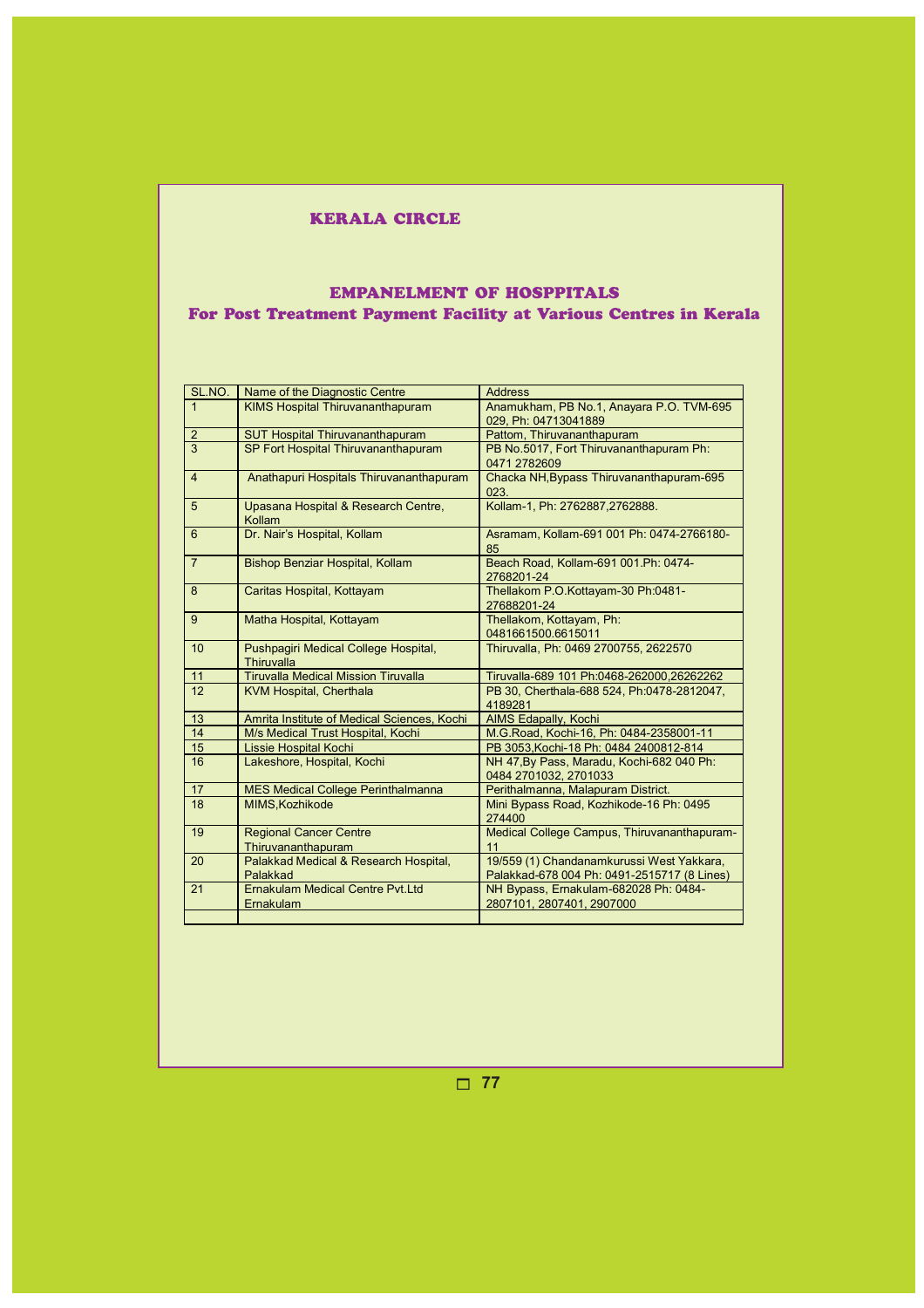# KERALA CIRCLE

# STANDARDISATION OF RATES FOR MEDICAL REIMBURSEMENT REVIEW/REVISION IN RATES

| <b>PARTICULARS</b>                | <b>EXISTING</b> | <b>REVISED</b> |
|-----------------------------------|-----------------|----------------|
| <b>Consultation at Dispensary</b> | 250             | 300            |
| <b>Routine day Visit</b>          | 350             | 350            |
| Night Visit/emergency Visit       | 500             | 500            |
| SPECIALIST CONSULTANTS            |                 |                |
| <b>CHARGES</b>                    |                 |                |
| 1 First Consulation               | 500             | 500            |
|                                   |                 |                |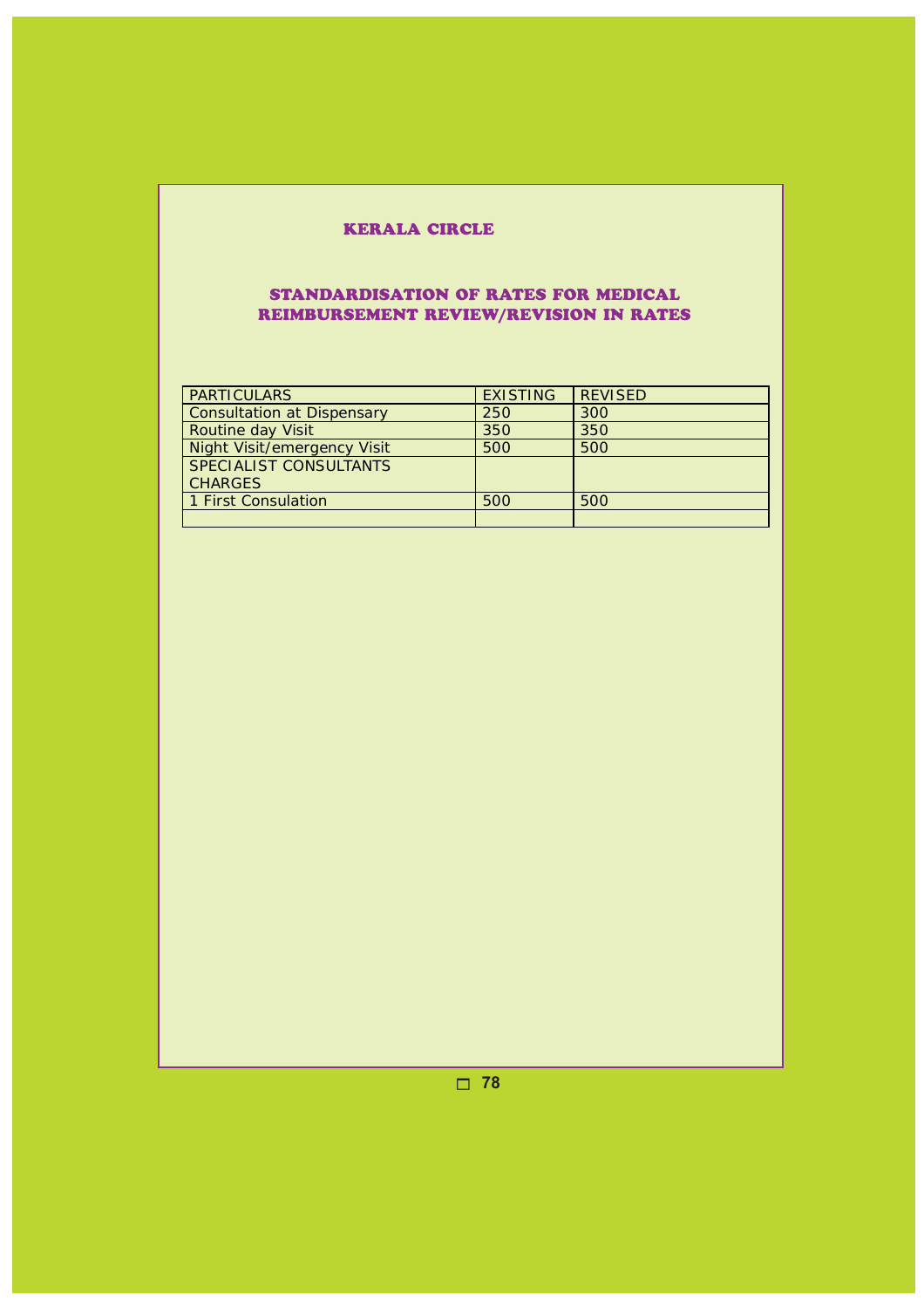# LUCKNOW CIRCLE

# LIST OF EMPANELED HOSPITAL

| <b>SL</b><br>NO. | <b>NAME OF HOSPITAL</b>                                  | <b>ADDRESS</b>                                                     | <b>CONTACT NO.s</b>                                                                                                                                                |
|------------------|----------------------------------------------------------|--------------------------------------------------------------------|--------------------------------------------------------------------------------------------------------------------------------------------------------------------|
| $\overline{1}$   | <b>Shrinath Medicity Hospital</b>                        | 7, Shaktinagar Pilibhit Bye-<br>Pass Road, Bareilly                | 7088788888/0581-2526666. E-<br>mail:shrinathmedicity@gmail.com                                                                                                     |
| 2                | Kulwanti Hospital &<br><b>Research Centre</b>            | 117/N/B, Kakadeo Kanpur-<br>208 025                                | 9936566060/0512-6711375 Fax No.0512-<br>6711381 E-Mail:<br>aditya.raj@kulwantihospitals.com                                                                        |
| 3                | <b>Kanpur Medical Centre PVT</b><br>.Ltd                 | 120/500 (24) Lajpat Nagar,<br><b>Kanpur-208 005</b>                | $+91-512-$<br>2297130,2297131,2295152,22955207/91-<br>7408412002,9415127465 Fax No.+91-512-<br>2216033 E-<br>ail:kmcplknp@gmail.com/kanpurkmc@gmail.c<br><b>om</b> |
| $\overline{4}$   | K.T.C.s Vedanta Hospital                                 | 9/55, Arya Nagar, Kanpur-<br>208 002                               | 9794594759/2556459,331400,3314001. E-<br>Mail: vedantakanpur 2011@ gmail.com                                                                                       |
| 5                | Vivekanand Polyclinic &<br>Institute of Medical Sciences | Vivekananpuram, Near.<br>I.T.Crossing, Lucknow-226<br>001          | 0522-2328942/2321277 Fax No.0522-<br>2329627<br>E-Mail: rkvplko@sanchharnet.com                                                                                    |
| 6                | <b>Apex Hospital</b>                                     | D.L.W.Hydil Road<br>Varanasi-221 004                               | 0542-2317414 Fax No.0542-2317414 E-mail:<br>apex.vns@gmail.com                                                                                                     |
| $\overline{7}$   | <b>Galaxy Life Care Services</b><br>PVT I td             | Plot No.4,5,6,&7 Dayal<br>Enclave Mahmoorganj,<br>Varanasi-221 010 | 8874205817/0542-2221444 Fax No.0542-<br>2223880 E-mail: care@galaxyhospitalvaranas<br>.com                                                                         |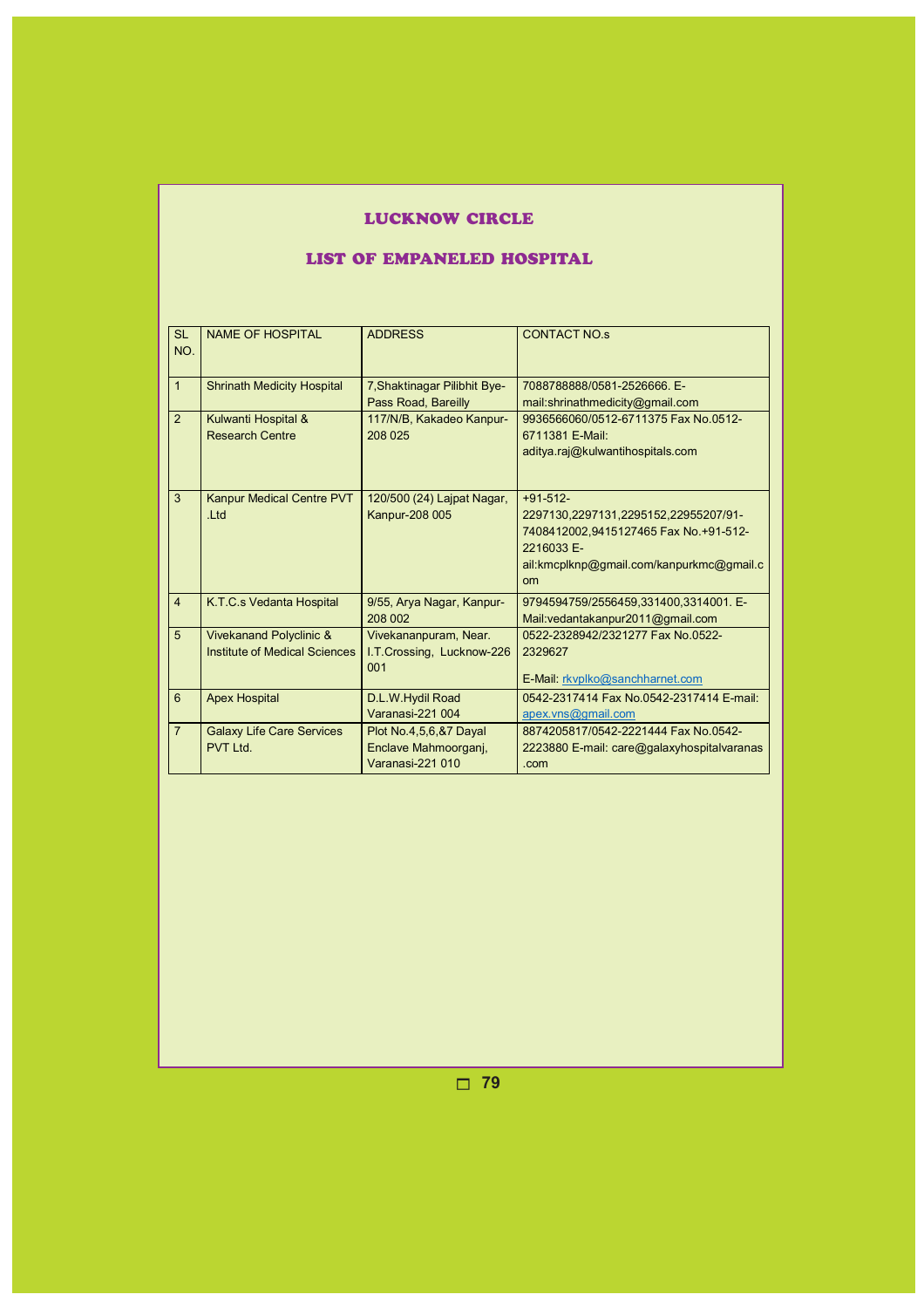# Hospital & Diagnostic Centre where Bank has Health Check Up Arrangements:

- 
- 2. Nucleus Diagnostic Centre, Seawood. 022 27725661/7718802447.
- 3. Nucleua Hospital Worli. 2008 22 43151111.
- 4. Spectrum Health Centre, Nariman point. 022 22846357/ 22844940.
- 5. Clinical Diagnostic Centre, Bhulabhi Desai Road /Andheri(East). 022 23684764/ 66972352/53
- 6. Apollo Clinic, Colaba. 022 22021122.
- 7. Health 360, Marin Lines. 2014 2022 43429999.
- 8. Nanavati Hospital, Vile Parle. 2002 26121622.
- 9. Global Hospital, Parel. 2020 67670101.
- 10. Jupiter Hospital, Thane. 2022 21725555/5547.
- 11. N. M. Medical Centre, Chowpatty, Bandra, Khar, Mulund, Borivali. 022 43425555/43426666

#### 1. Hiranandani Hospital, Vashi. 022 39199300/302/7666160147.

- 
- 
- 
- 
- 
- 
- 
- 
- 

# 43428888/43427777/43424444.

#### LIST OF DIAGNOSTIC CENTRES (MUMBAI CIRCLE) - MUMBAI

1.DR. PURANDARE'S PATHOLOGY Radiology 31-C, Dr. N.A. Purandare Marg, irgaun,

2.DR. MOPKAR'S DIAGNOSTIC Pathology B/4, Indraprastha Bldg, S.T. Stand Road,

3. BSES HOSPITAL Pathology S.V. Rd, Andheri (W), Mumbai

4. ANJALI PATHOLOGY LAB. Pathology 12/A, Chimanlal Apt, Behind Mamta Hotel,

#### NAME ACTIVITY ADDRESS & TELEPHONE NO.

LABORATORY Chowpatty. 28 022-23691520 - 2360753

CENTRE Nallasopara (W), Dist – Thane **雪 95250 – 2400400 3291290** 

Radiology  $\mathbb{R}66487500$ , 66973994

Radiology Malad West Mumbai. <sup>2</sup>022-28820467

5.ANTIA PATHOLOGY LAB. Pathology Stadium House, Churchgate, Mumbai **雪 022-22855269 22821042**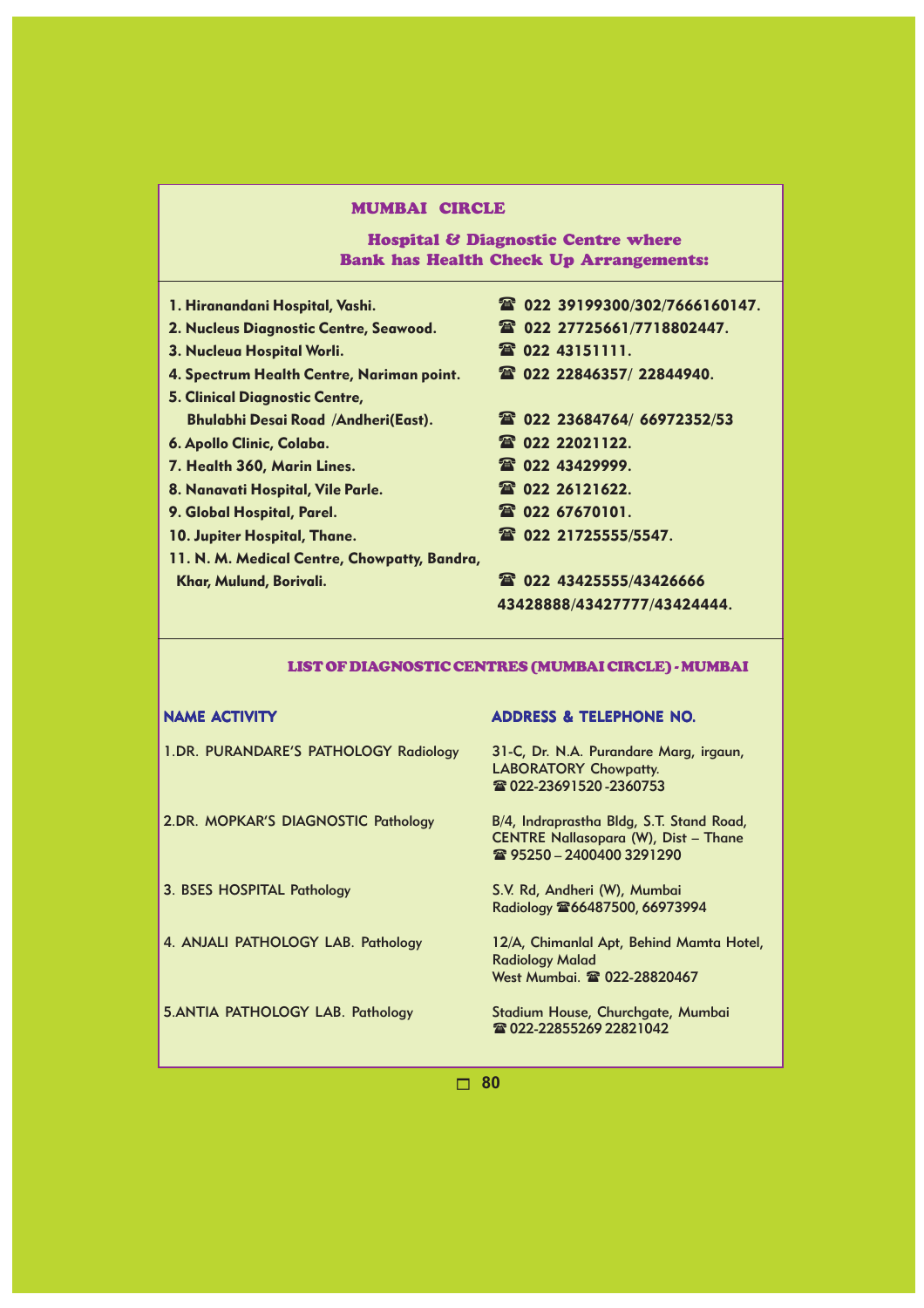| <b>MUMBAI CIRCLE</b>                    |                                                                                                                                                                                                             |
|-----------------------------------------|-------------------------------------------------------------------------------------------------------------------------------------------------------------------------------------------------------------|
| 6. SIDHVA X-RAY CLINIC,                 | <b>FORT Radiology Thomas Cooks Bldg,</b><br>D.N. Road, Fort, Mumbai. 22043755                                                                                                                               |
| 7. DR. SHAH'S DIAG. & MEDICAL Pathology | 203/204, Mahavir Commercial<br><b>RESEARCH CENTRE Radiology Complex,</b><br>Junction of M.G. Rd, Ghatkopar<br>(E), Mumbai. 2 022-25010882 25010585                                                          |
| 8. PRAKRUTI POLYCLINIC Pathology        | Jain Chambers, S.V. Rd, Bandra (W),<br>Radiology Mumbai. 2 022-26513971                                                                                                                                     |
| 9.CLINILABS (CHAMUNDA Pathology         | C-12, Shailesh Vihar, Opp. Ram Mandir, SVP<br>(HEALTH CARE PVT. LTD) Road,<br>Borivali(West),<br>Mumbai 400 301 265710000 022-28946008                                                                      |
| 10.SURYA HOSPITAL Pathology             | 21/B Plot sector 11, Nerul (E), New Mumbai<br>雷 27714881 - 882                                                                                                                                              |
| 1. Dr. BASAPURE'S RIDDHI Pathology      | Shop No. 1, Laxmi Tower, Plot no.7, Sector-<br>PATHOLOGY LABORATORY 42,<br>opp. To Seawoods Railway Station,<br>in between SBI & HDFC Bank,<br>Seawoods, Nerul (W), Navi Mumbai.<br>☎ 9867747505/9323298737 |
| 12. WAY TO HEALTH DIAGNOSTIC            | Radiology & Shop No.4 & 5,<br>shree Radhakrishna CHS,<br>CENTRE Sonography Plot No.33, Sector-42/A,<br>Seawoods, Nerul (w),<br>Navi Mumbai. 2 022 32719599                                                  |
| <b>3. SANGANI DIAGNOSTIC CENTRE</b>     | Radiology & F-2, B-2 Above VIP Shop,<br>Sector-11, Sonography Market,<br>Opp. To Taxi Stand & Bus Depot<br>Main Road, Nerul (e)<br>Navi Mumbai.27702474.                                                    |
| <b>4. SUYASH DIAGNOSTIC CENTRE</b>      | Pathology & Centre 6,<br>Swaralata Apts. Gr. Flr., Gohale<br>Radiology Rd., Naupada, Thane (W),<br><b>雪 022-25405899/25930655</b>                                                                           |
| <b>15. HEALTHCARE MEDICAL CENTRE</b>    | Pathology & Yogi Avenue, 1st floor,<br>Yogi Nagar, Borivali<br><b>DIAGNOSTIC CENTRE Radiology (W),</b><br><b>Mumbai-400092</b><br>雷 28996565/28991376                                                       |
|                                         | 81                                                                                                                                                                                                          |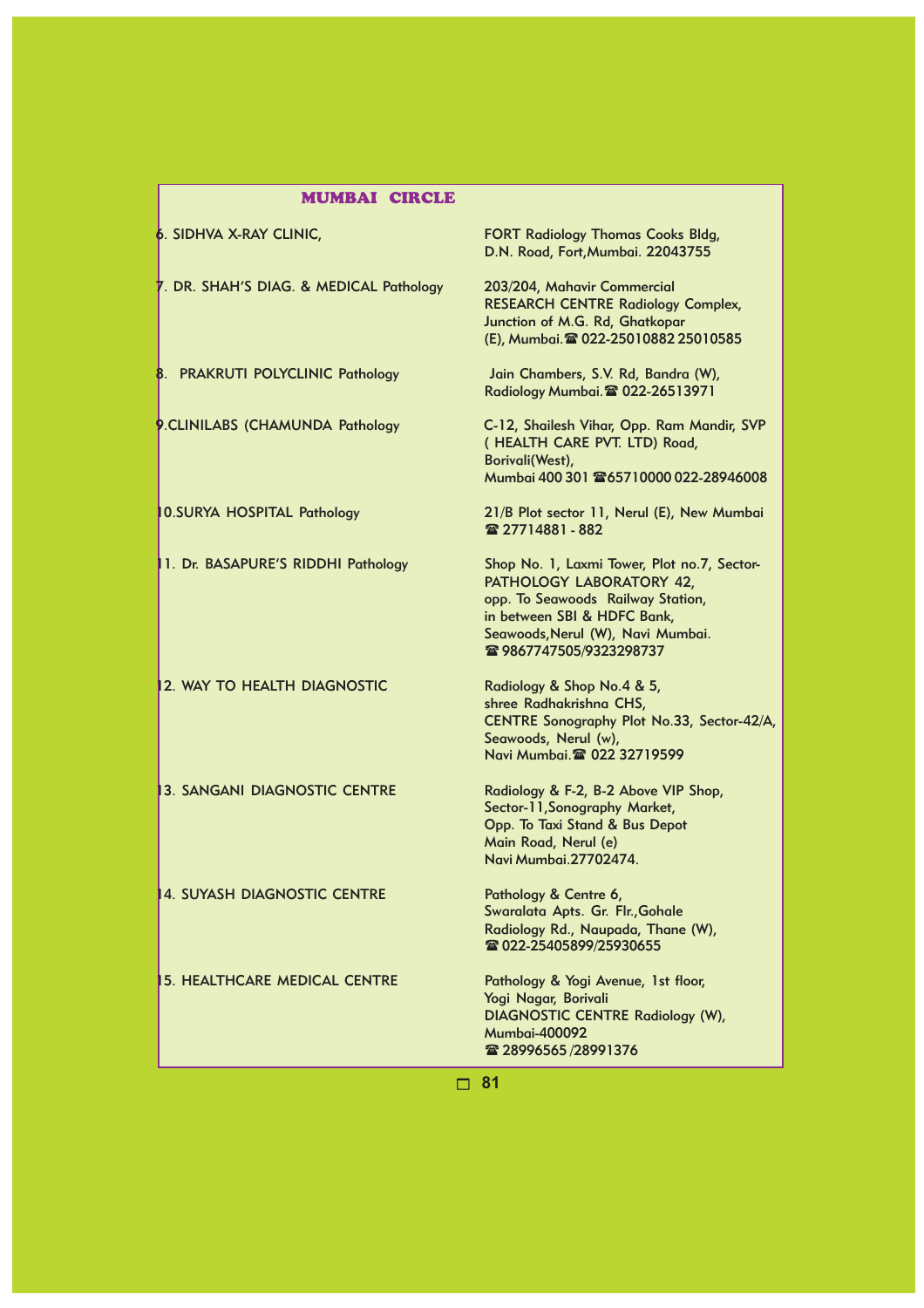| <b>MUMBAI CIRCLE</b>                    |                                                                                                                                                                                                    |  |
|-----------------------------------------|----------------------------------------------------------------------------------------------------------------------------------------------------------------------------------------------------|--|
| 16. SHREE GANGOTRI POLICLINIC Pathology | 3/ Gangotri Deen Dayal rd, Behind Everest<br>Hall Dombivvli (w), Thane 421202.<br>雷 022-480332                                                                                                     |  |
| <b>17. SARAF'S DIAGNOSTIC CENTRE</b>    | Pathology & 103/104, Vyom Arcade,<br>First Floor, Tejpal<br>Radiology Scheme Road No. 5,<br>Off. Subhash Road,<br>Vile Parle (East), Mumbai - 400 057.<br>雷 26833441, 26833442                     |  |
| 18. ALPHA HEALTH SCIENCES               | Executive 201, Shyaryans Audeus,<br><b>Fun Republic</b><br><b>PVT LTD(JUST DIABETES)</b><br>Helath Check Cinema Lane,<br>Off Veera Desai Road, up Andheri West),<br>Mumbai - 400<br>雷 053.42419000 |  |
| <b>NAGPUR</b>                           |                                                                                                                                                                                                    |  |
| 1. CARE HOSPITALS                       | Pathology & 3, Farmland,<br>Pansheel Square, Nagpur<br>Radiology 440010.<br>雷 0712-3012021-3982222                                                                                                 |  |
| 2. SHANTIMOHAN HOSPITAL,                | Pathology & 1st Floor, Opp. Saraf Chambers<br>Mount NAGPUR Radioloy Road,<br>Sadar, Nagpur - 440 001<br>☎ 0712-2542094, 2553454, 2541086                                                           |  |
| 3. PULSE IMAGING & DIAGNOSTIC           | Pathology & Plot No.23/25, Opp. RTO,<br>Amravati Road,<br><b>CENTRE, Radiology Giripeth,</b><br><b>Nagpur 440010</b><br>☎ 0712 2526284, 9372528787                                                 |  |
| <b>PANAJI</b>                           |                                                                                                                                                                                                    |  |
| 1. DR. RIVONKAR'S IMAGING CENTRE        | Pathology 1st floor, Campal Trade Centre,<br><b>Behind Military Hospital,</b><br>Campal, Panaji, Goa<br>雷 832-2232691                                                                              |  |
| 2. DR. FONSECA's PATHOLOGY              | Pathology Next to St. Sebastian Chapel<br><b>Fontainhas</b>                                                                                                                                        |  |

LABORATORY **<sup>2</sup>** 0832-2225806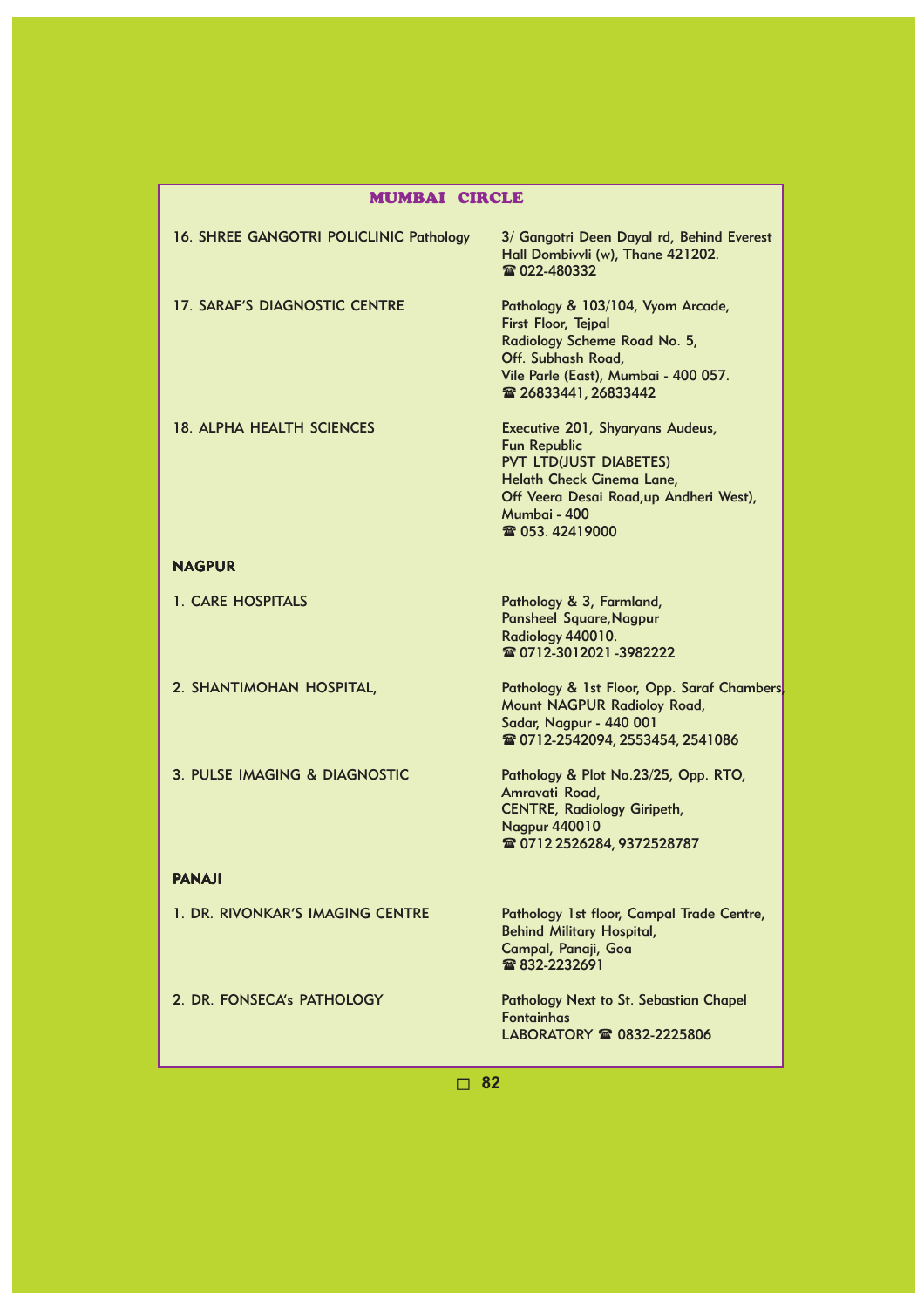#### AURANGABAD

1.DR. HEDGEWAR RUGNALAYA Pathology & Garkheda,

Aurangabad 2331195.

2. APOLLO CLINIC **Pathology & Plot No. 50,** Jaivishwabharati Colony, Opp. Radiology Sapana Super Market, Aurangabad **■ 431 005 550413, 9765550401** 

#### STATE BANK OF INDIA MUMBAI CIRCLE LIST OF EMPANELLED HOSPITALS AS ON 01.10.2017

Sr. Name of Hospital Name Address & Telephone Nos. Facilities No.

# MUMBAI

- 1 Bombay Hospital Marine Lines, Mumbai <sup>2</sup> 22067676 All facilities
- 
- 
- 

2 Jaslok Hospital 36, Dr.G Deshmukh Marg, Mumbai-400036 All Facilities Research Centre 56573333

3 P D Hinduja<br>All Facilities Mational Veer Sarvarkar Marg, Mahim Mumbai<br>Hospital 24449199 24451515 Hospital <sup>2</sup> 24449199 24451515

4 Dr Balabhai Nanavati S V Road, Vile Parle [W], Mumbai - 400056. Hospital 26182255 All facilities

- Hospital Cancer
- 

5 R G Stone Urological 21-A,14-A Road, Ahimsa Marg, Khar [W], Mumbai All facilities Research Institute  $\approx 26041395/61463500$ ,

6 Tata Memorial Parel, Mumbai. 022 24161413

7 Fortis Hospital Mulund-Goregaon Link Road, Mumbai-400 078  $\bullet$  67994444

8 Hiranandani Fortis Mini Seashore, Sector 10-A, Vashi, Navi Mumbai -All facilities Hospital, Vashi 400 703. 22-39199222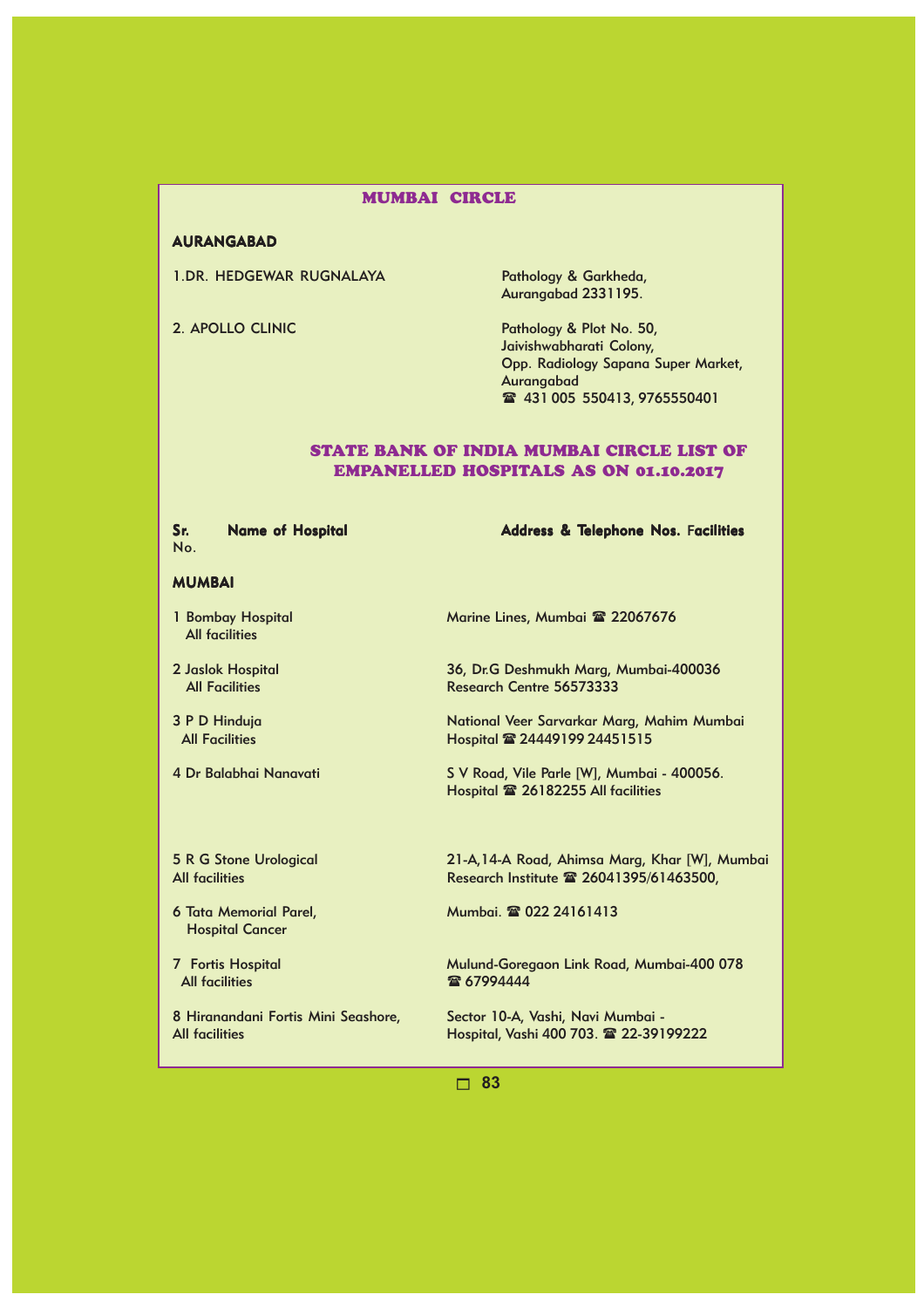All facilities **2172-5555** 

#### AURANGABAD

All facilities Aurangabad-431210

#### NAGPUR

9 Jupiter Hospital **Eastern Express Highway, Thane (W), 400 601** 

10 Kokilaben Dhirubhai Four Bunglow, Andheri (W), Mumbai- 400053.<br>All facilities Ambani Hospital & 022-30999999 Ambani Hospital <sup>2</sup> 022-30999999

11 Aditya Jyot Eye Plot no 153, Major Parmeshwaran Road, Wadala,Hospital Pvt. Ltd. Mumbai 400 031. **雪: 022-65102690/24177600 Opthalmic** 

12 Karuna Hospital Jeevan Bima Nagar, Near Bhagwati Hospital, All facilities LIC clony, Boriwali (West) - 400 103 **■ 022-61594698/28934698/28953009** 

13 Riddhi Vinayak Cardiac Centre 559, 1, Riddhi Vinayak Temple Lane, Near Critical Care & N.L.High School, S.V.Road, Malad (W) 400064 28022-28663984-88/7498238115/ 498241425/9029097695/ 9029097695

14 Apollo Hospitals Plot no. 13, Parsik Hill Road, Off Uran Road, All facilities Sector 23 CBD Belapur, opp. nerul Wonders park, Navi Mumbai 400 614. **雪 022-33503350, 8767965459** 

15 Kamalnaynan Bajaj Gut Hospita No. 43, Satara Parisar Bajaj Marg, Beed l By-pass Rd. Aurangabad-431005. **■ 0240-2377999 All facilities** 

16 Seth Nandlal Dhoot A-1 MIDC Chikal Thana Jalna Rd Hospital 0240-2489001-10

17 K.G. Deshpande 218, North Bazar Road, Gokulpeth, Nagpur All facilities Memorial Centre, <sup>2</sup> 0712-2533777 Nagpur

18 KRIMS Hospital, 275 Central Bazar Road, Ramdaspeth, All facilities Nagpur Nagpur - 440010.  $\circ$  0712-2458685/ 6614564/65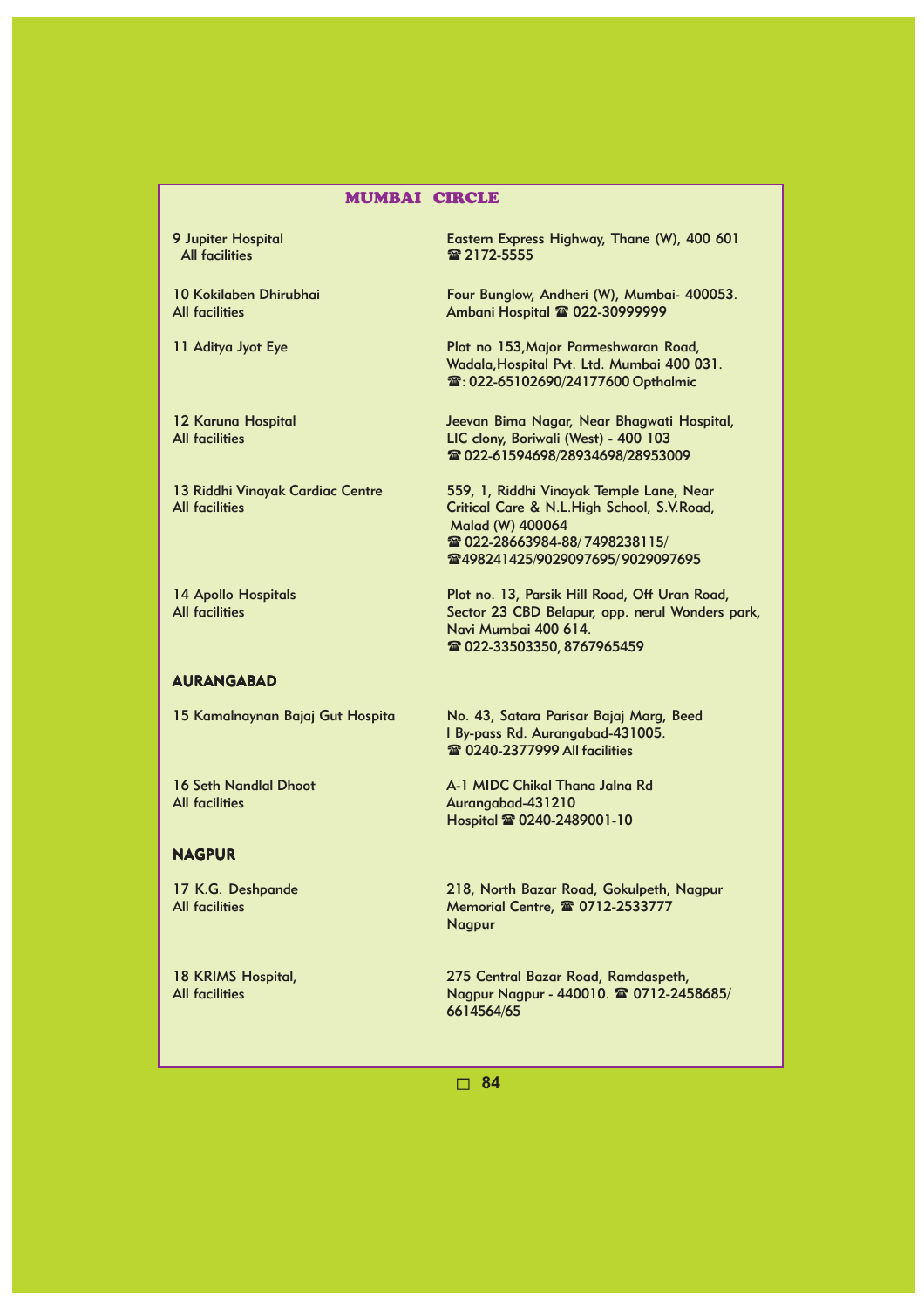19 Platina Heart Near Hotel Hardeo, Sitabuldi, Nagpur – 440 012 All facilities **All facilities** Hospital, Nagpur **& 0712-2566555** 

20 Avanti Institute Cardiology Pvt Ltd 301/B, Neeti Gaurav Complex, 21, Only Cardiac Central Bazar Road, Ramdaspeth,

Nagpur - 10. £: 2448520 2460766 雷9823056729

# PUNE

21 Aditya Birla Aditya Birla Hospital Marg, P.O. Chinchwad, All facilities

Memorial Hospital **Pune - 411 033. <sup>2</sup> 020-30717500** to 04

All facilities **120-26163391** 

Research Centre 220-24338477 All facilities

22 Ruby Hall Clinic 40, Sassoon Road, Pune - 411 001

23 Poona Hospital and 27, Sadashiv Peth, Pune - 411 030

24 Jehangir Hospital 32, Sasoon Road, Pune - 411 030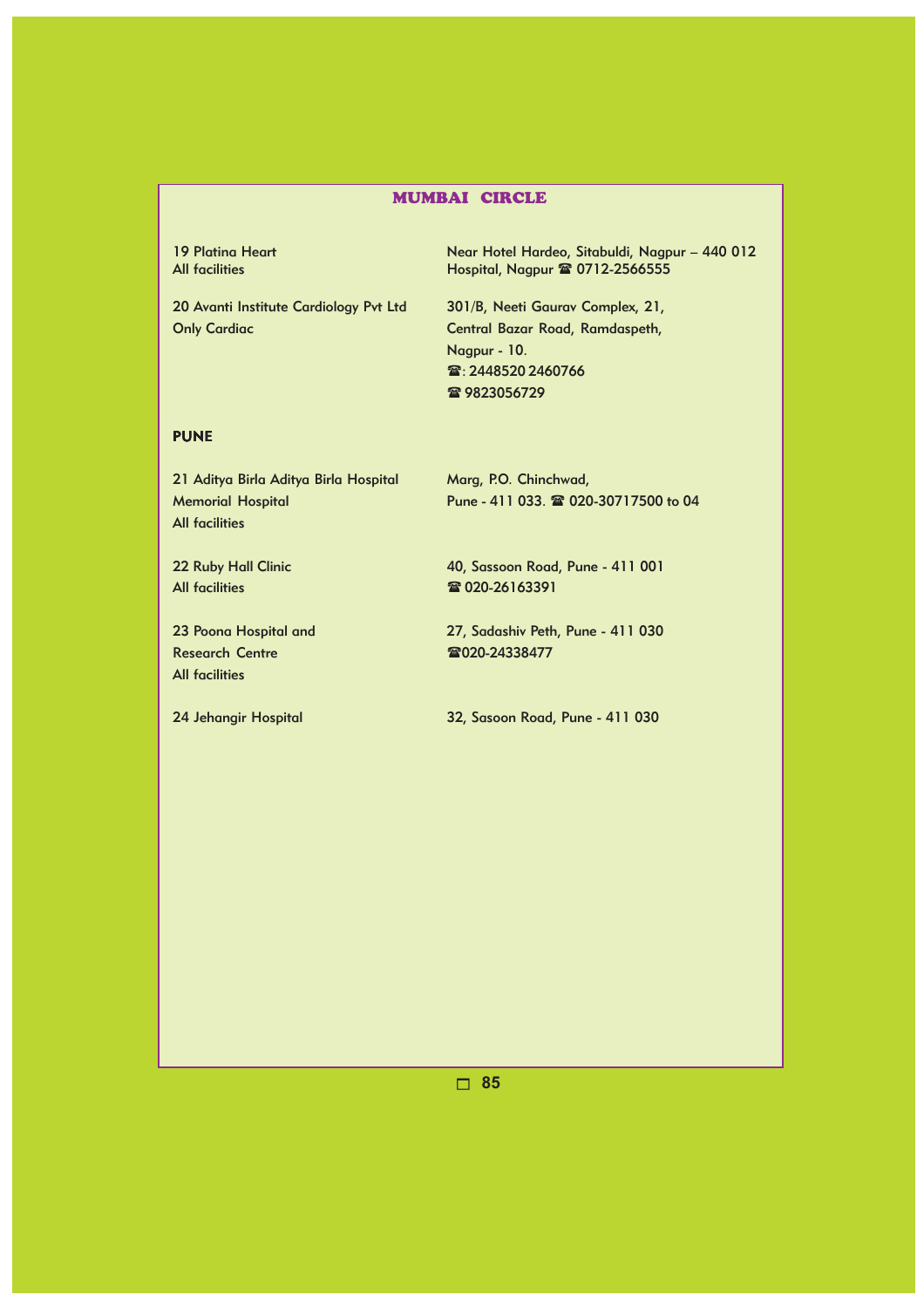# STATE BANK OF INDIA OFFICERS' ASSOCIATION (N.E Circle)

# EMPANELLED HOSPITALS UNDER POST TREATMENT PAYMENT FACILITY :

| <b>Name of Hospital</b>                   | <b>Located at</b>          |
|-------------------------------------------|----------------------------|
| M/s Nemcare Hospitals                     | G S Road, Bhagagarh,       |
|                                           | Guwahati - 781006          |
|                                           | lNear Tolaram Bafna        |
| M/s Narayana Super Speciality<br>Hospital | Medical Complex, Amingaon, |
|                                           | Guwahati - 781031          |
| M/s G.D Hospital & Research               | IN.H - 37 Haibargaon,      |
| Centre                                    | Nagaon - 782002            |
| M/s Apollo Hospitals                      | Lotus Tower G.S Road       |
|                                           | Guwahati - 781005          |
| M/s Health City Hospital                  | Koinadhora, Khanapara,     |
|                                           | Guwahati                   |
|                                           | Odalbakra, Lalganesh,      |
| M/s Hayat Hospital                        | Guwahati                   |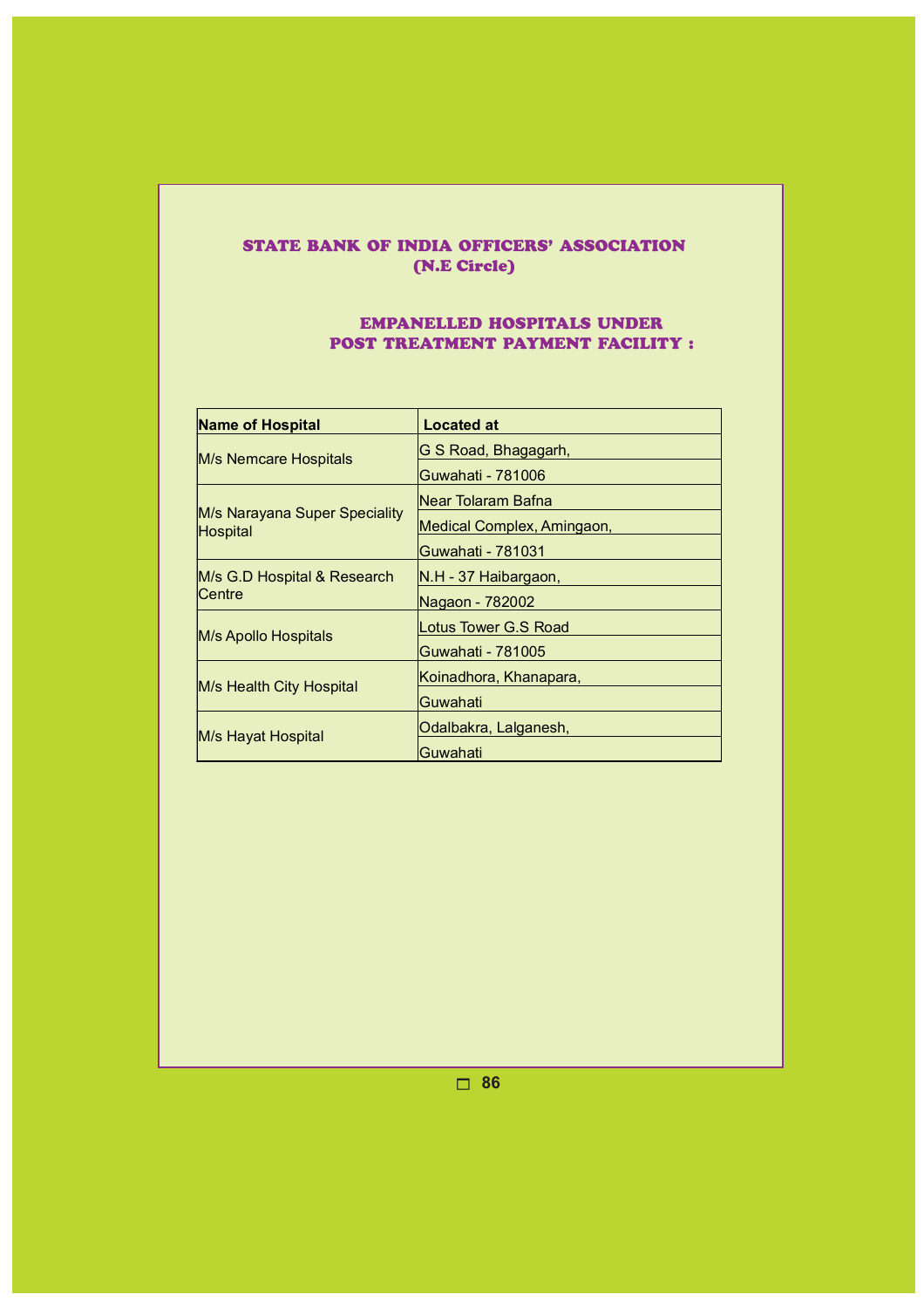# N.E. CIRCLE

# EMPANELLED HOSPITALS UNDER EXECUTIVE HEALTH CHECK-UP SCHEME

| <b>Name of Hospital</b> | <b>Located at</b>               |
|-------------------------|---------------------------------|
| M/s Apollo Hospitals    | Lotus Tower G.S. Road           |
|                         | Guwahati - 781005               |
| M/s The Apollo Clinic   | Kanchan Road, Opposite          |
|                         | Bora Service, Guwahati - 781007 |
| M/s Nemcare Hospitals   | G.S. Road, Bhangagarh,          |
|                         | Guwahati                        |

# EMPANELLED DIAGONOSTIC CENTRE :-

| <b>Name of Diagnostic Centres</b>            | <b>Located at</b>                                                        |
|----------------------------------------------|--------------------------------------------------------------------------|
| M/s The Apollo Clinic                        | Kanchan Road, Opposite Bora Service, Guwahati                            |
| M/s X-Ray Centre Guwahati Pvt Itd, Guwahati. | G.S Road, Ulubari, Guwahati - 781007                                     |
| M/s Alcare Diagnostic & Research Pvt Ltd     | Dinesh Ojha Path, Rajgarh Road, Bhangagarh, Guwahati - 781005            |
| <b>M/s Ultracare Diagnostic Centre</b>       | Survey, Beltola, Guwahati                                                |
| M/s Chakraborty Medical Centre *             | Normal School Road, Silchar - 788003, Assam                              |
| M/s Suhasini X-Ray & Laboratory Centre **    | Main Road, Karimganj - 788710                                            |
| M/s Woodland Hospital, Shillong              | Dhankheti, Shillong - 793003, Meghalaya                                  |
| M/s Memorial Clinic, Shillong                | Wallang House, Three Pines Colony, Laban, Shillong - 793004, Meghalaya   |
| M/s Sonic X-Ray Clinic                       | Agartala, Tripura                                                        |
| Dr. B.K Paul, Eye Specialist                 | Agartala, Tripura                                                        |
| M/s Babina Diagnostic Centre, Imphal         | RIMS Road, Imphal - 795001                                               |
| M/s Baruah X- Ray & Sonoscan Clinic, Jorhat  | A.T. Road, Tarajan Jorhat - 785001, Assam                                |
| M/s Patholab Diagnostic Centre, Jorhat       | T.R Phukan Road Jorhat - 785001, Assam                                   |
| M/s Spondon Diagnostic Centre, Golaghat      | First Floor, Jabana Medical Hall, Hospital Road Golaghat - 785621, Assam |
| M/s Assam X-Ray Clinic, Golaghat             | Riju Complex, Near Kushal Konwar Hospital, Golaghat - 785621, Assam      |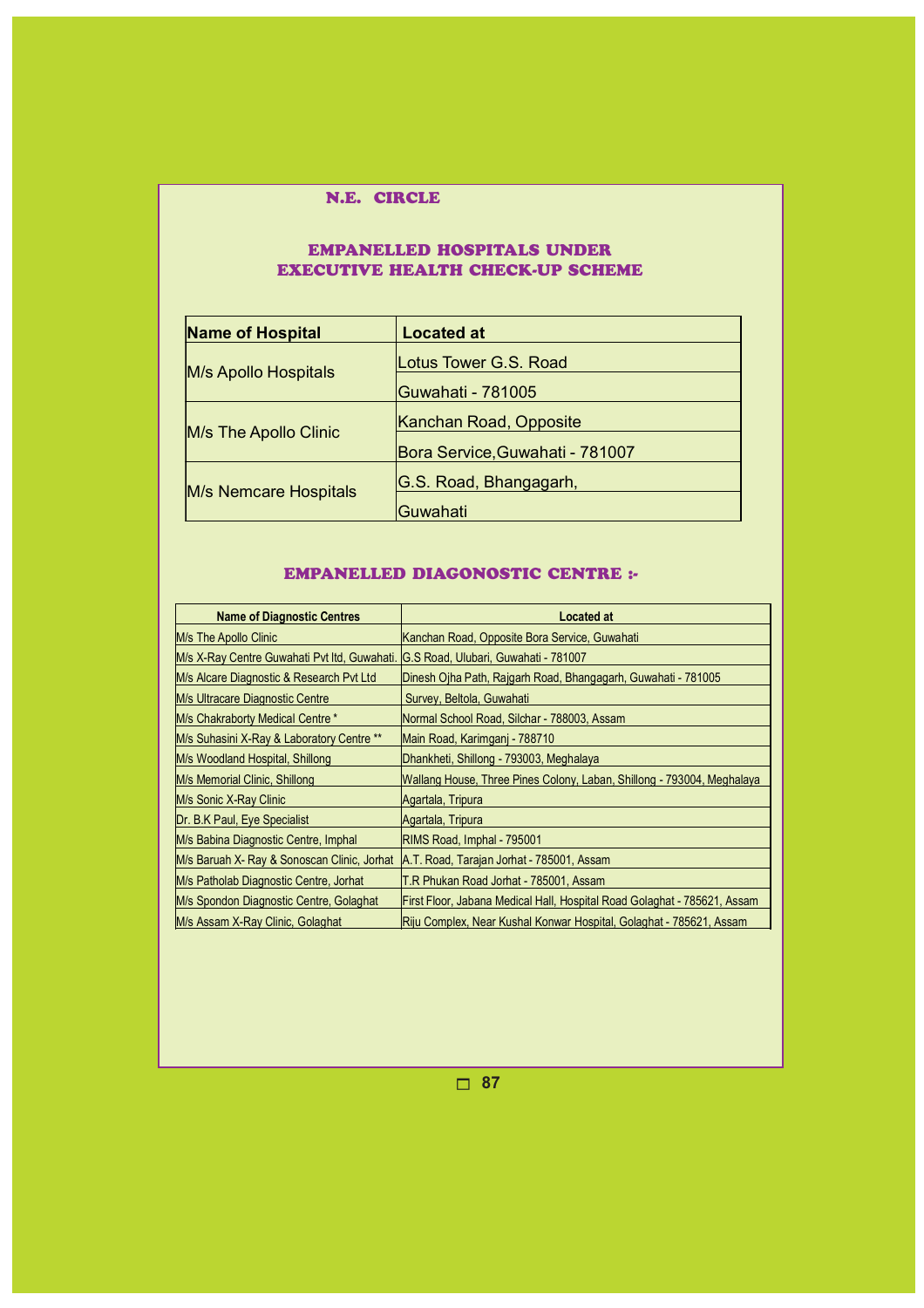|  |                     | LIST OF HOSPITALS UNDER BANK'S TIE-UP ARRANGEMENT |
|--|---------------------|---------------------------------------------------|
|  | <b>PATNA CIRCLE</b> |                                                   |

| SI <sub>No</sub> | Name of the Hospital                                                       | <b>Address</b>                                                                                                                                          | Centre               | Officer /<br>Award |
|------------------|----------------------------------------------------------------------------|---------------------------------------------------------------------------------------------------------------------------------------------------------|----------------------|--------------------|
| $\mathbf{1}$     | Ford Hospital & Research<br>Cetre                                          | New Byepass, Khemnichak, New Jaganpura,<br>Patna                                                                                                        | Patna                | <b>Both</b>        |
| $\overline{2}$   | Sri Sai Hospital                                                           | Plot DS-2 Behind Geological Survey of India,<br>Near Mahundra Lok Apartment, Sai Hospital<br>Chowk, West of RajendraNagar Flyover,<br>Kankarbagh, Patna | Patna                | <b>Both</b>        |
| 3                | Sri Ram Hospital                                                           | NC-1C Lohia Nagar, West of Rajendra Nagar<br>Flyover, Kankarbagh, Patna                                                                                 | Patna                | <b>Both</b>        |
| 4                | Sahyog Hospital                                                            | 40, Patliputra Colony, Near Patliputra<br>Golambar, Patna                                                                                               | Patna                | <b>Both</b>        |
| 5                | Ruban Memorial Hospital                                                    | 19, Patliputra Colony, Near Patliputra<br>Golambar, Patna                                                                                               | Patna                | <b>Both</b>        |
| 6                | Divya Drishti Eye Centre<br>(Only for Supervising Staff<br>&Under REMBS)   | 3, SBI Colony, Near Mangal Market,<br>Sheikhpura, Patna                                                                                                 | Patna                | Officer            |
| $\overline{7}$   | Paras HMRI, Hospital (Only<br>for Cardiac ailment)                         | Paras HMRI Hospital<br>Bailey Road, Raja Bazar, Patna-800014                                                                                            | Patna                | Officer            |
| 8                | Matrie Prerna Eye Hospital                                                 | Kokar HB Road, Ranchi                                                                                                                                   | Ranchi               | <b>Both</b>        |
| 9                | Orchid Medical Centre Pvt Ltd H B Road Ranchi                              |                                                                                                                                                         | Ranchi               | <b>Both</b>        |
| 10               | Curie Abdur Razzaque Ansari NH-33, Mesra Ranchi<br><b>Cancer Institute</b> |                                                                                                                                                         | Ranchi               | <b>Both</b>        |
| 11               | M/S Brahmananda Narayana<br><b>Multispeciality Hospital,</b><br>Jamshedpur | NH Brahmananda Narayana Multispeciality<br>Hospital, Near Pardih Chowk, Tamolia (Distt-<br>Saraikela Kharsawan), NH-33, Jamshedpur-<br>831012           | Jamshedp<br>ur       | <b>Both</b>        |
| 12               | Hospital, Muzaffarpur (For<br><b>Supervising &amp; Award Staff)</b>        | Prashant Memorial Charitable Prashant Memorial Charitable Hospital,<br>Juran Chapra Road No-4, Muzaffarpur, Bihar                                       | Muzaffarpu Both<br>r |                    |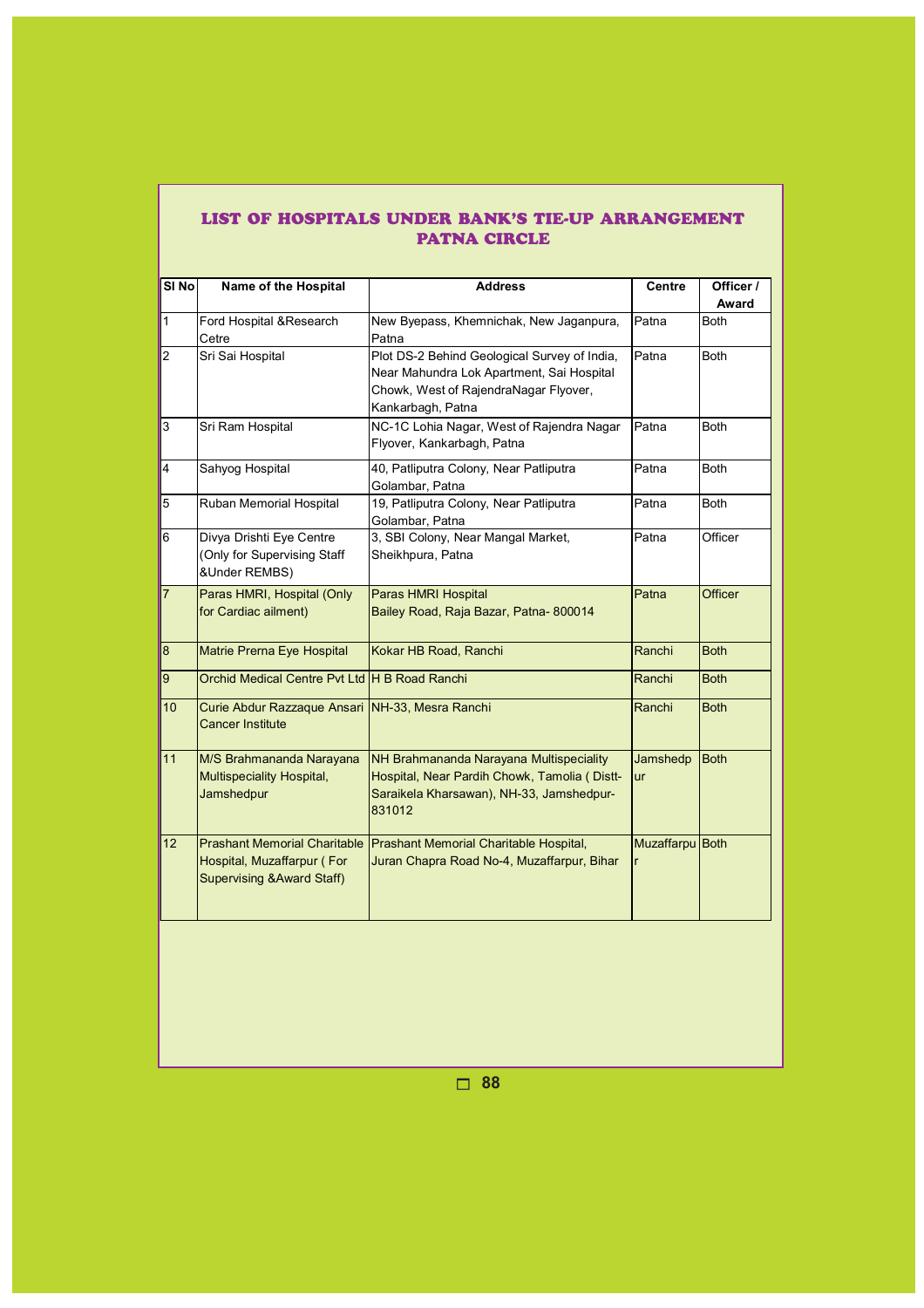| <b>BANK'S HOLIDAYHOMES</b> |                                                  |     |                                                                                                                                                           |
|----------------------------|--------------------------------------------------|-----|-----------------------------------------------------------------------------------------------------------------------------------------------------------|
| <b>SL</b>                  | <b>Holiday Home</b>                              |     | <b>Address &amp; Contact Numbers</b>                                                                                                                      |
|                            |                                                  |     | AHMEDABAD CIRCLE: AGM(HR) CWC: 2(079)-25507743/25506969                                                                                                   |
| 01.                        | <b>DWARKA</b><br>(2 Gen Rooms)                   |     | <b>Hotel Dwaraka Residency,</b><br>Near ISKON Gate, Dwarka,<br>Gujarat - 361335 @ (02892)-235032                                                          |
| 02 <sub>1</sub>            | <b>VERAVAL</b><br>(2 VIP Rooms)<br>(2 Gen Rooms) |     | Hotel Rajdev Bhansidhar Complex,<br><b>III Floor, ST Road, Veraval,</b><br>Gujarat - 361335 雷(0286)-242830/242831                                         |
|                            |                                                  |     | BANGALORE CIRCLE: CWC Secretary: 2 (080)-22223863<br>2 91-9480841444 Fax No.080-22223863                                                                  |
| 01.                        | <b>BANGALORE</b>                                 |     | <b>Binnyston Gardens, Near Binny Mills,</b><br><b>behind City Railway Station,</b><br>Magadi Road,<br>Bangalore - 560 023. 雷(080)-23114768                |
| 02.                        | <b>MYSORE</b>                                    | (1) | No. 16/1 & 16/2, Shivanna Complex,<br>Kalidasa Road, VV Mohalla, Mysore- 57002.<br>雷(0821)-2512703                                                        |
|                            |                                                  | (2) | <b>SBI Holiday Home</b><br>Hotel Adeline, Krishna Vilas Road,<br>Near Jawa School,<br>Mysore. 2(0821)-4283101                                             |
|                            |                                                  | (3) | <b>SBI Holiday Home, Mysuru</b><br>D-1, Bhavana Apartments,<br>New Sayyaji Rao Road,<br><b>Bamboo Bazaar,</b><br>MYSORE. 2 + 91-9980917586 (Mr. Ravi)     |
| 03.                        | <b>KOLLUR-DISTRICT: UDUPI</b>                    |     | <b>SBI Holiday Home</b><br>Hotel Kairali Residency, Kollur-576220.<br>Taluka: Kundapura.<br>District: Udupi $\mathbf{B} + 91 - 9448327447$                |
| 05.                        | <b>HUBLI</b>                                     |     | <b>SBI HOLIDAY HOME</b><br>Shri Mahalakshmi Chambers,<br><b>Above SBI Madhura Colony Branch</b><br>Near Shanti Nagar Church,<br>Hubballi. 2(0836)-2212533 |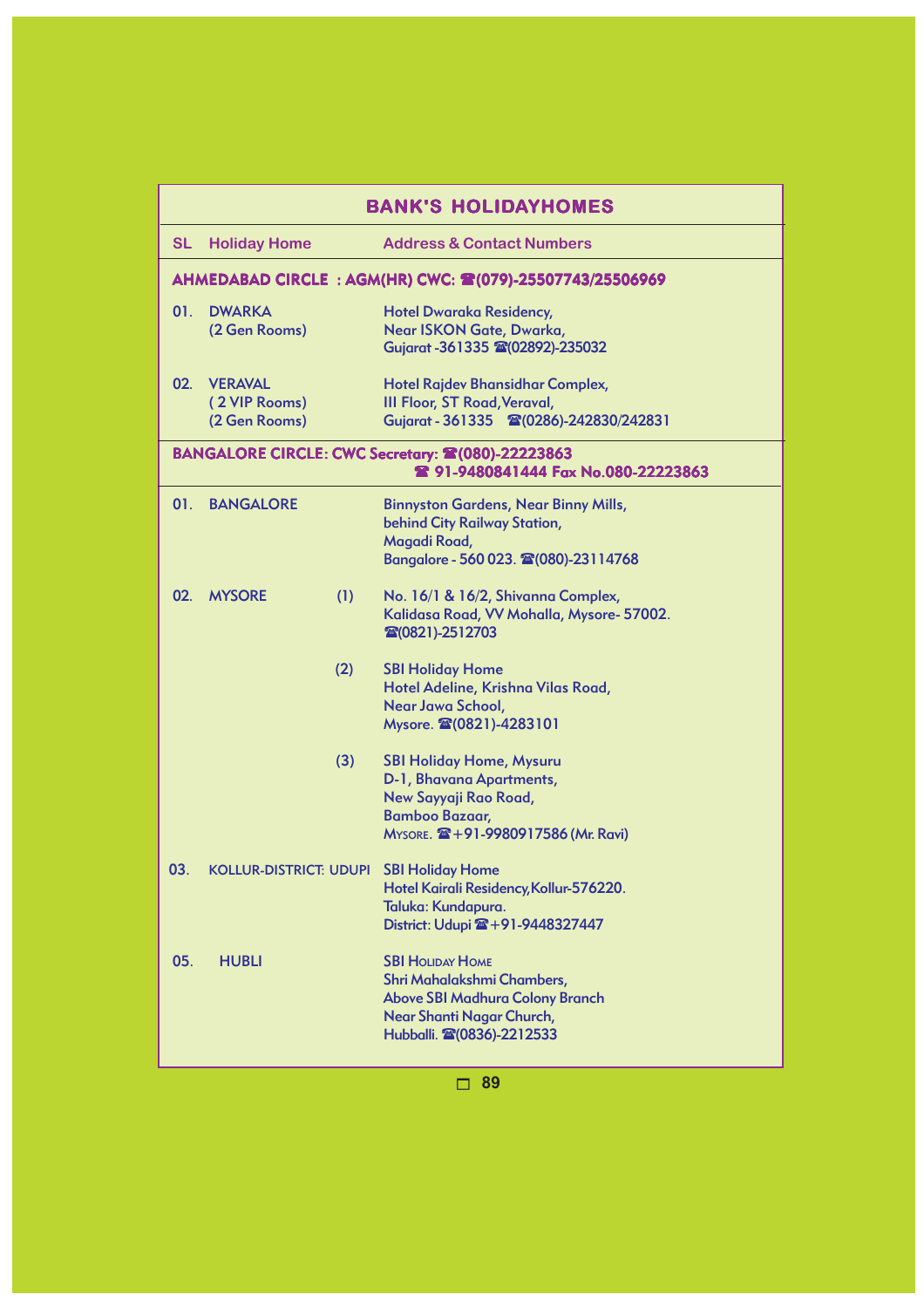| <b>SL</b>    | <b>Holiday Home</b>             | <b>Address &amp; Contact Numbers</b>                                                                                                                                        |
|--------------|---------------------------------|-----------------------------------------------------------------------------------------------------------------------------------------------------------------------------|
|              |                                 | <b>BHOPAL CIRCLE: AGM(HR) CWC: 2 (0755)-2575040.</b>                                                                                                                        |
| 1            | <b>BHOPAL</b>                   | Hotel Mayur Palace Plot No. 11,<br>Inter State Bus Terminus, Habibganj, Bhopal<br>雷 0755-2551006<br>Contact Shri B B Roy (0755-2985579)                                     |
| $\mathbf{2}$ | <b>GWALIOR</b><br>(2 Rooms)     | Sugar Palm Hotel,<br>Near Income Tax Office, Kailash Vihar,<br>City Centre, Gwalior 474011<br>Phone 0751-4013311<br>Contact Shri Rajeev Maitra (0751-4013311, 4053311)      |
| 3            | <b>INDORE</b><br>(3 Rooms)      | Hotel President, 163, R.N.T. Marg,<br><b>Indore 452001</b><br>Phone 0731-2528866<br>Contct Shri A K Choudhary (0731-2528866,<br>4232425, 4040616, 4040617)                  |
| 4            | <b>KHAJURAHO</b><br>(2 Rooms)   | Central Hotel, Opp. Pahilwatika, Khajuraho,<br>Distt. Chhatarpur 471606<br>Phone 07676-274394<br>Contact - Shri Bhagwan Das Kashyap<br>Contact No. 07686-274394, 9893912166 |
| 5            | <b>PACHMARI</b><br>$(4*$ Rooms) | Hotel Pachmarhi, Patel Marg,<br>Pachmarhi 461881<br>Phone 07578-252170<br>Contact - Shri Shyam Maheshwari(07578-252170, 252180)                                             |
| 6            | <b>UJJAIN</b><br>(4 Rooms)      | Hotel Ashray, 77, Dewas Road,<br><b>Ujjain 456010</b><br>Phone 0734-2519301<br>Contact - Shri O P Maheshwari (0734-2519301 to 304)                                          |
| 7            | <b>JABALPUR</b><br>(2 Rooms)    | Hotel Samdareeya, Nepier Town,<br>Jabalpur 482001<br>Phone 0761-4004132<br>Contact - Shri Pawan Samdariya<br>(0761-2413400, 2413442)                                        |
|              |                                 | * 4 Rooms are available whole the year and 2 additional Rooms<br>in the month of December, January, May & June                                                              |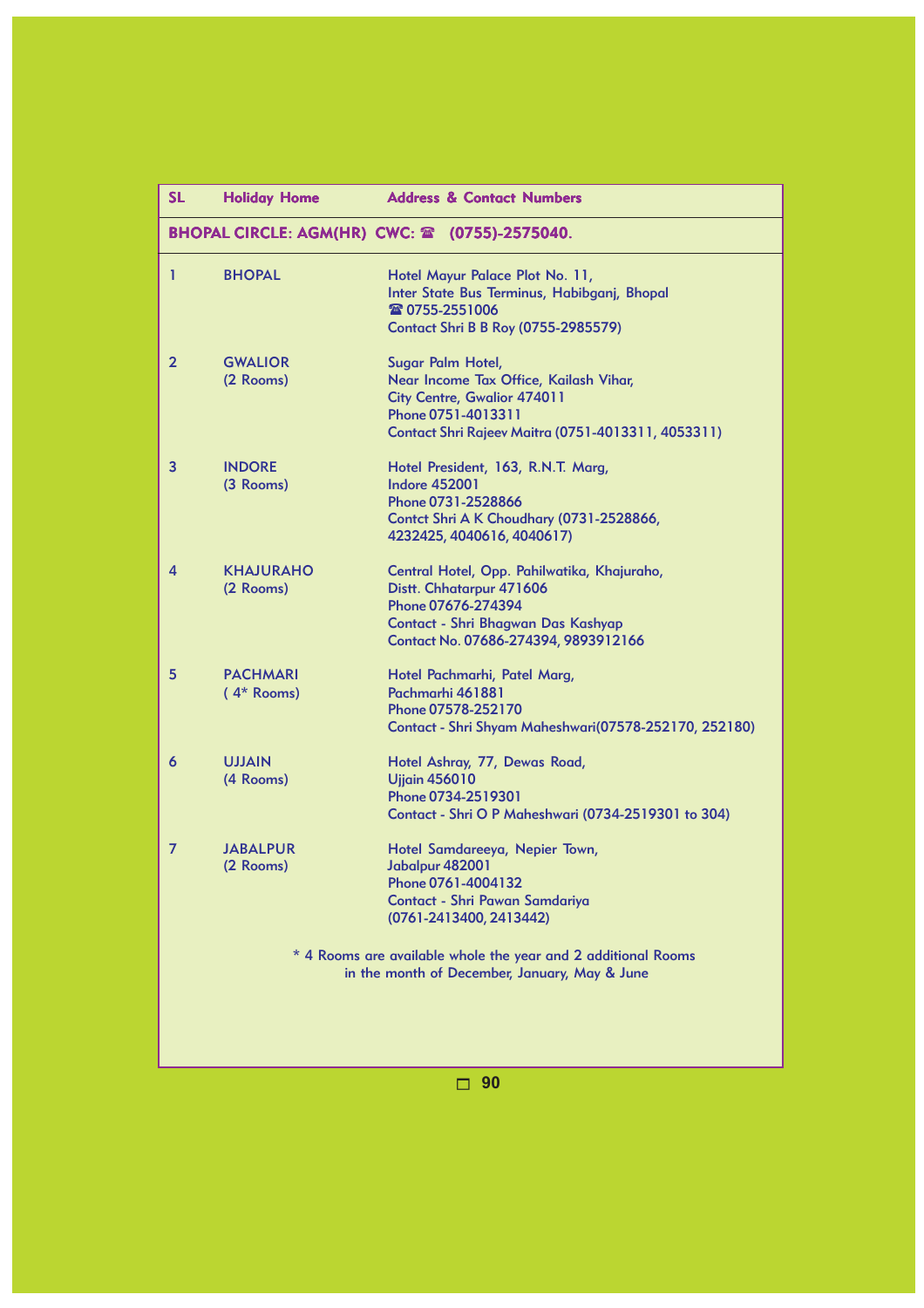|     | BHUBANESWAR CIRCLE: AGM(HR) CWC: \$2(0674)-2394228. |                                                                                                                                       |  |
|-----|-----------------------------------------------------|---------------------------------------------------------------------------------------------------------------------------------------|--|
| SLI | <b>Holiday Home</b>                                 | <b>Address &amp; Contact Numbers</b>                                                                                                  |  |
| 01. | <b>BHUBANESWAR</b>                                  | Plot No.33, Soubhagyanagar,<br><b>SBI Employee's Housing Society Colony,</b><br>Siripur,<br>Bhubaneswar-751003                        |  |
| 02. | <b>PURI</b><br>(30 Gen Rooms)                       | Near BNR Hotel,<br><b>Chakratirtha Road,</b><br>Puri-752002<br>雷 26756-227666                                                         |  |
|     |                                                     | CHANDIGARH CIRCLE: AGM(HR) CWC: 2 0172-2720370                                                                                        |  |
| 01. | <b>CHANDIGARH</b><br>(22 Rooms)                     | Flat Nos. 2278, 2279 & 2280,<br><b>State Bank Staff Colony,</b><br>Sector 42-C, Chandigarh-160036<br>$\binom{20172}{2611612}$         |  |
| 02. | <b>DALHOUSIE</b><br>$(12$ Rooms)                    | <b>Near Subhash Chowk,</b><br>Dalhousie. <sup>2</sup> (01899)-242171<br>雷+91-9805431757                                               |  |
| 03. | <b>JAMMU</b><br>$(14$ Rooms)                        | Bantalab, Jammu (J&K)<br>20191)-2597899                                                                                               |  |
| 04. | <b>KATRA</b><br>(2 AC Rooms)                        | Hotel Ambika,<br>Katra, J&K (01991)-232062/232400                                                                                     |  |
| 05. | <b>MANALI</b><br>(24 Rooms)                         | <b>Manali Co-Operative Housing Society,</b><br>Chickago Estate, Manali.<br>28(01902)-253270, 9816205517<br>Care taker: 9816577617     |  |
| 06. | <b>SHIMLA</b><br>$(15$ Rooms)                       | <b>Hotel Green Woods,</b><br>Dhingra Estate, Below Boulegabj,<br>Shimla. <sup>2</sup> (0177)-2831129/283584<br>Care taker: 9418000608 |  |
| 07. | <b>SRINAGAR</b>                                     | Hotel New Park,<br>Boulevard Road, Opp Dal Lake,<br>Srinagar. (J&K)0194-2500926<br>Care taker Khurshid <sup>2</sup> 09906940856       |  |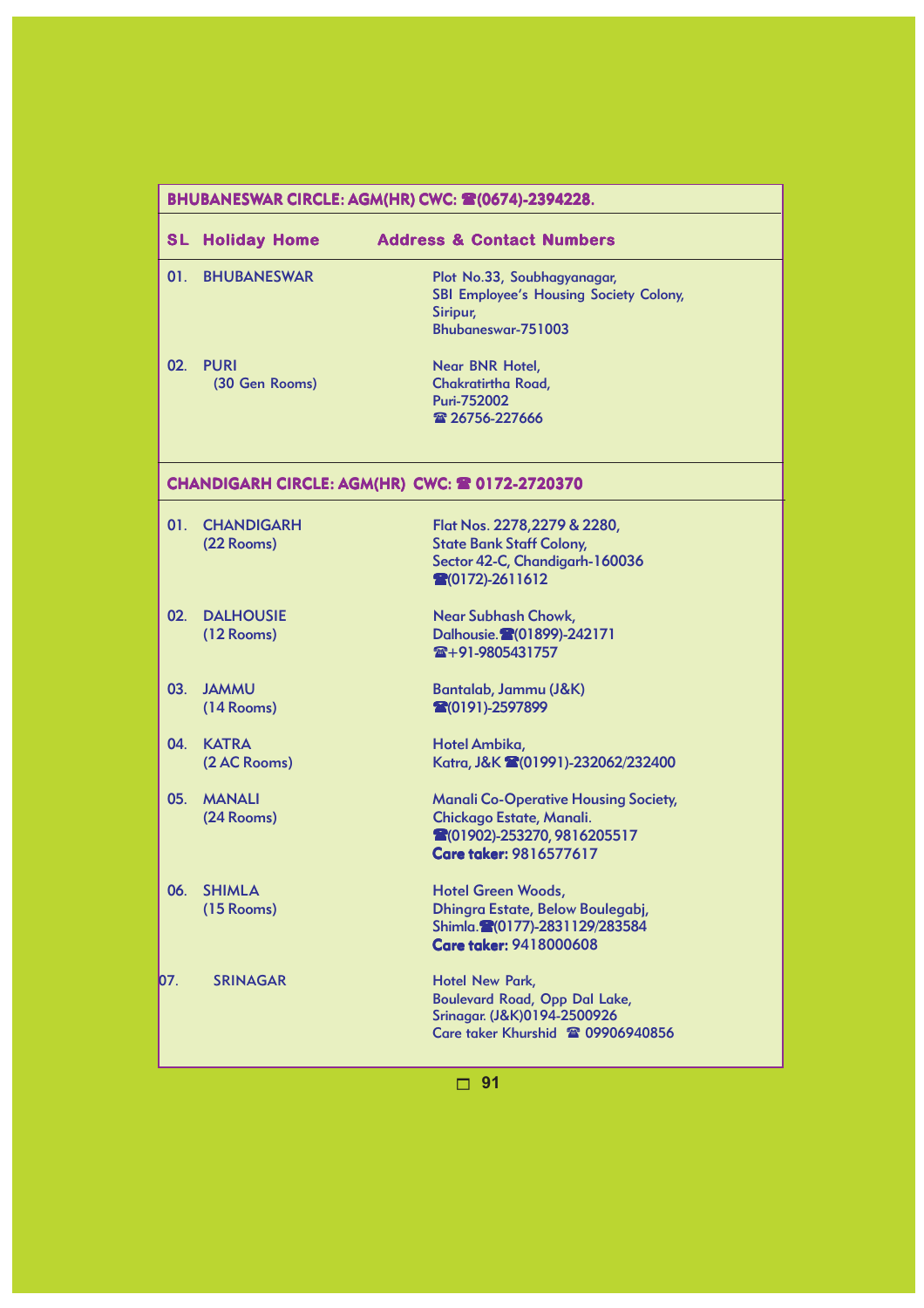| <b>SL</b> | <b>Holiday Home</b>                        | <b>Address &amp; Contact Numbers</b>                                                                                                                                                                                                      |
|-----------|--------------------------------------------|-------------------------------------------------------------------------------------------------------------------------------------------------------------------------------------------------------------------------------------------|
| 08.       | <b>PALAMPUR</b><br>(3 Rooms)               | <b>Hotel Holiday Home,</b><br><b>Lohna Hills PWD colony</b><br>opposite Hotel Tea Bud,,<br>Palampur, 2(01894)-233522<br><b>209816197412</b>                                                                                               |
|           |                                            | CHENNAI CIRCLE: AGM(HR) CWC: 28 (044)-28214316 / 28214096                                                                                                                                                                                 |
| 01.       | <b>CHENNAI</b><br>$(12 \text{ A/c}$ Rooms) | No. 26/27, Hotel Royal Regency<br>Poonamalee High Road, Periampet<br>(In Between Chennai Central & Egmore Railway Station)<br>Bust Stop: Everest. 2 044-25611777.<br>Fax: 044-28214316. Contact person. Shri J. Vijay.<br>Chennai-600003, |
| 02.       | <b>KANYAKUMARI</b>                         | Hotel Amutham Residency, Door No.6/158/6-23,<br>Main Road, Kanykumari,<br>Tamilnadu 629702.<br>Shri L. Ramesh/ N. Ashok Kumar. 2 04652-247300/248300                                                                                      |
| 03.       | <b>KODAIKANAL</b>                          | Hotel Jai, Lloyds Road,<br>Kodaikanal - 624101. (204542)-241425/240344                                                                                                                                                                    |
| 04.       | <b>MADURAI</b>                             | Hotel International, 46, West Erumal Maistry Street,<br>Madurai 625 001. @ 0452-4377463, 4377364, 4380230.<br>Contact: Mr. Raj Kapoor, Manager Cell: 9942083143<br>fax: 044-28214096                                                      |
| 05.       | <b>RAMESHWARAM</b>                         | Hotel Saravana, 1/9A, South Car St.,<br>Rameshwaram 623 526. 2 04573 223367                                                                                                                                                               |
| 06.       |                                            | UDHAGAMANDALAM Hotel Khems, Shoreham Palace Road,<br>(Ettiness Road) Udhagamandalam, Tamilnadu 643001:<br>雷 0423-2444188, 2441635/636, 2444264/265                                                                                        |
| 07.       | <b>VELLANKANNI</b>                         | Hotel Seagate, Main Road, Vellakanni - 611 111                                                                                                                                                                                            |
| 08.       | <b>VELLORE:</b>                            | 143, South Avenue Road, Phase I, Sathuvachari,<br>Vellore - 9. <sup>2</sup> 0416-2252950. L. Ravichandran,<br>Staff. <b>雷 04162252950, 9994560732</b>                                                                                     |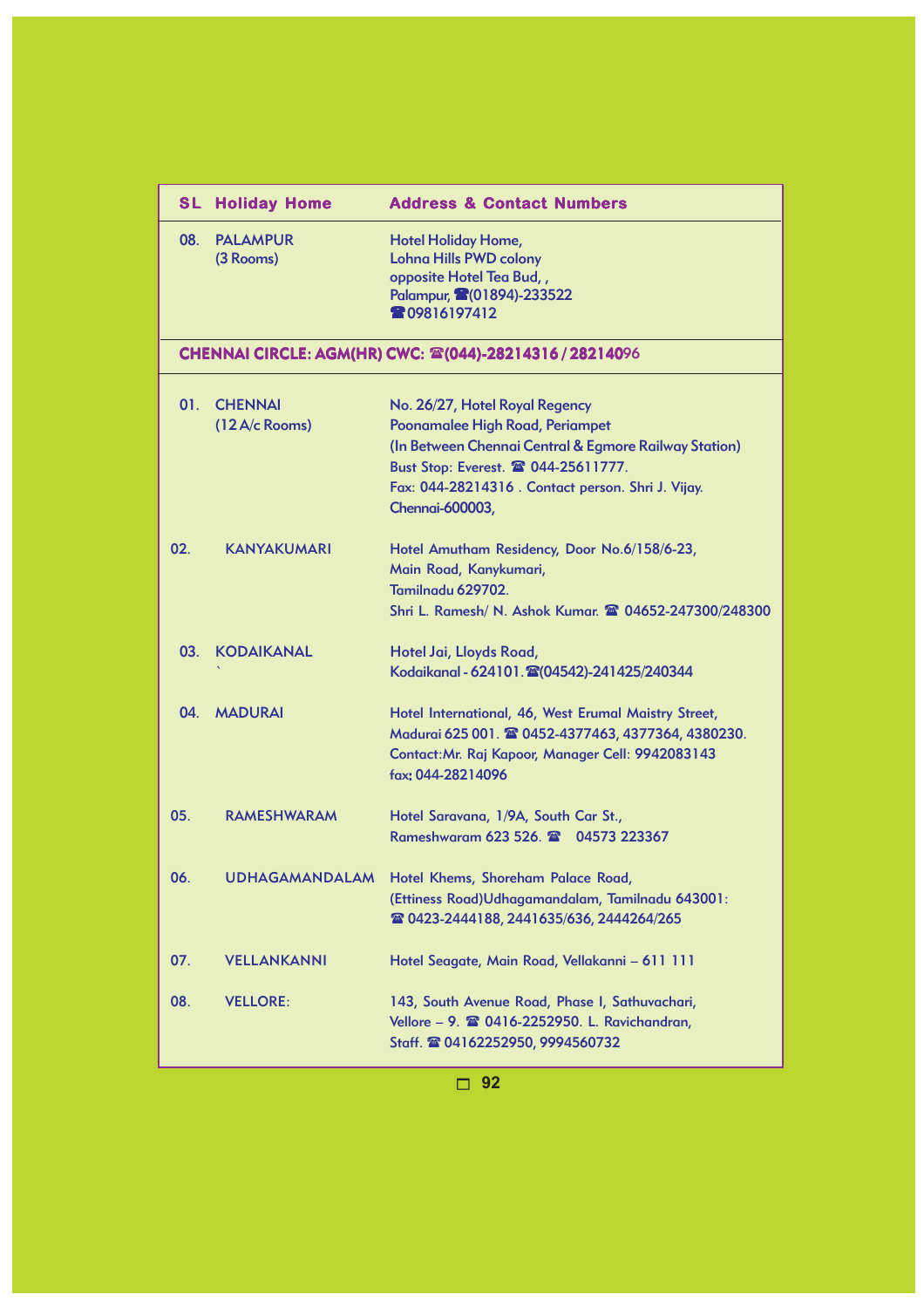| <b>SL</b>       | <b>Holiday Home</b>                     | <b>Address &amp; Contact Numbers</b>                                                                                                                |
|-----------------|-----------------------------------------|-----------------------------------------------------------------------------------------------------------------------------------------------------|
|                 |                                         | DELHI CIRCLE: AGM (HR) CWC: (011)-23360203/23365415/23743017                                                                                        |
|                 | 01. AGRA<br>(3 AC Rooms)                | <b>Hotel Jyoti Continental</b><br>A-5, Vaibhav Nagar, Fatehabad Road<br>Near Amar Hotel, Agra-272001.<br>雷(0562)-4064223+91-9358039920              |
| 02 <sub>1</sub> | <b>JAIPUR</b><br>(6 Gen Rooms)          | Hotel Aroma Classic, Gopinath Marg,<br>Near Panch Batti, Jaipur. 20141)-2365898/2360439                                                             |
| 03.             | <b>MOUNT ABU</b><br>(2 VIP+6 Gen Rooms) | <b>Hotel Shikar,</b><br>Maintained by Delhi Circle Near Petrol Pump, Mount Abu.<br>雷(02974)-238944/235285                                           |
| 04.             | <b>UDAIPUR</b><br>(6 Gen Rooms)         | Hotel Kajari-RTDC,<br>Maintained by Delhi Circle Shastri Circle, Udaipur, Rajasthan.<br>雷(011)-23407075 CWC: 雷(011)-23360203/23365415               |
| 05.             | <b>MUSSOORIE</b><br>(8 Gen Rooms)       | Hotel Deep, Kurli, Mussoorie.<br>雷(0135)-2632470<br>Care Taker: Deepak Gupta(0135)-2632470                                                          |
| 06.             | <b>NANITAL</b><br>(17 Gen Rooms)        | Hotel Wood Land, Mallital, Nainital.<br><b>@(05942)-236441 Care taker: Praveen Rana</b><br>Contact: GC Joshi +919412983478                          |
| 07.             | <b>NEW DELHI</b><br>(3 AC Rooms)        | R-1, Square Botique Hotel<br>14-A/1, WEA Saraswati Marg,<br>Karol Bagh, New Delhi-110005.<br>雷+91-5624064223 雷+91-9358039920                        |
|                 | <b>JAIPUR CIRCLE</b>                    |                                                                                                                                                     |
|                 | 01. JAIPUR                              | Raika Home Stay, 5- Brij Colony,<br>Chambal Power House Road, Hawa Sadak,<br>Jaipur-302019 (0141-2297557) 2 0141-2297557                            |
|                 | 02. JAIPUR1                             | Hotel Costarica, F-301, Shyam Path,<br>New Sanganer Road, Near Sbi Branch,<br>Metro Pillar No. 102, Sodala,<br>Jaipur (0141-2297722) 2 0141-2297722 |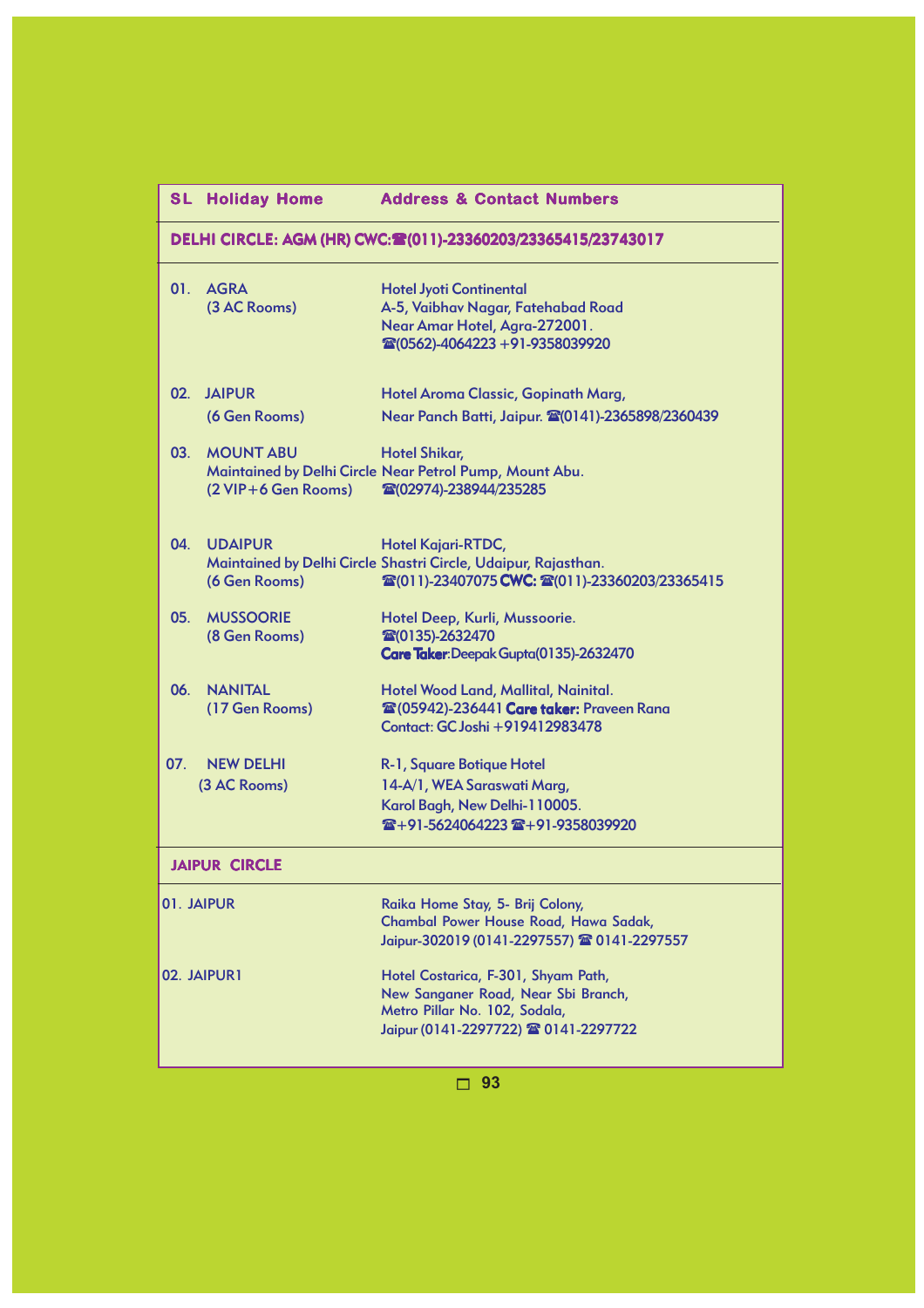| <b>SL</b><br><b>Holiday Home</b> | <b>Address &amp; Contact Numbers</b>                                                                                                                                                                                                                                                                              |
|----------------------------------|-------------------------------------------------------------------------------------------------------------------------------------------------------------------------------------------------------------------------------------------------------------------------------------------------------------------|
| 03. JAIPUR2                      | Hotel Aroma Classic, Sp-1(A) Gopinath Marg,<br>Behind Jayanti Market, Near Panch Batti, M.I. Road,<br>Jaipur(0141-2365898, 3234369) 雷 0141-2365898,323436                                                                                                                                                         |
| 04. JAISALMER                    | Hotel Vrinda Palace Shiv Road Near Fort<br>Jaisalmer 02992251625 雷 02992-251625251645                                                                                                                                                                                                                             |
| 05. KOTA                         | SBI Holiday Home Hotel The Grand Chandiram Jhalawar Road<br>Near Lic Building Chhawani Circle Kota-324007<br>☎ 0744-5131619 0744-5131619                                                                                                                                                                          |
| 06. MOUNT ABU                    | <b>SBI Holiday Home Cum Conalescent Home</b><br>Near Polo Ground Sun Set Point Road<br>Mount Abu 07791817836 @ 07791817836                                                                                                                                                                                        |
| 07. UDAIPUR                      | Hotel Saphire Ambhavgarh Near Hilltop Hotel Udaipur<br>Rajasthan 0294-2434440 2 2434441                                                                                                                                                                                                                           |
|                                  | HYDERABAD CIRCLE: AGM(HR) CWC: 全(040)-24755073                                                                                                                                                                                                                                                                    |
| 01.<br><b>HYDERABAD</b>          | (1) Karishma Homes, H.No.6-3-1219/1/A<br>Uma Nagar, Street No.1,<br><b>Behind Country Club Exit Gate Lane</b><br>Begumpet, SECUNDERABAD - 500 016<br>$(2)$ D.No.5-8-85/4<br>Abids to Nampally Station Road Lane between<br>Kamat Hotel & Andhra Furniture HYDERABAD - 500 004<br>雷 040-2322 4652                  |
| <b>AMARAVATHI CIRCLE</b>         |                                                                                                                                                                                                                                                                                                                   |
| 01                               | VISAKHAPATNAM (1) SBI Administrative Office Premises<br><b>Balaji Nagar, Siripuram Junction</b><br>VISAKHAPATNAM - 530 003<br>雷.0891-6444410 雷 9633 66304<br>(2) H. NO.11-3-8, Gangapur Layout,<br>Near Waltair Club,<br>Near Governor Bungalow,<br>Opp. Goti Sons Lane, Vizag-530003<br>☎ 8885271822, 7207389366 |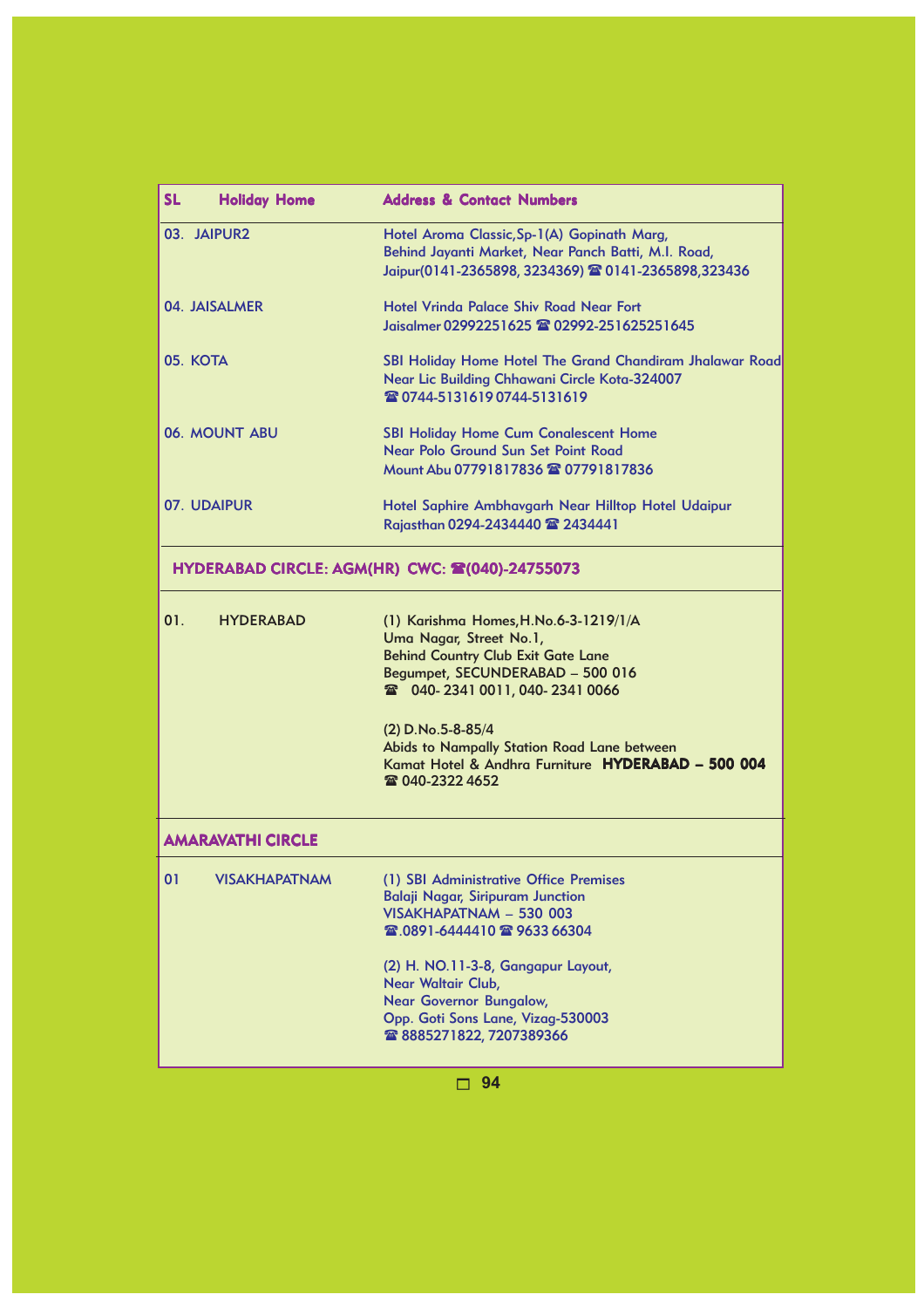| <b>SL</b> | <b>Holiday Home</b>   |     | <b>Address &amp; Contact Numbers</b>                                                                                                                                                                                                    |
|-----------|-----------------------|-----|-----------------------------------------------------------------------------------------------------------------------------------------------------------------------------------------------------------------------------------------|
| 02        | <b>VIZAG</b>          |     | <b>SBI Administrative Office Premises,</b><br>Balaji Nagar, Siripuram Junction,<br>Vizag-530003<br><b>雷 0891-6444410, 9963366304</b>                                                                                                    |
| 03.       | <b>TIRUPATI</b>       | (1) | Seshadri Sikhara Apartments<br>3 <sup>rd</sup> Floor, Near Phalani Theatre<br><b>Gopal Raju Colony, RC Road</b><br>TIRUPATI - 517 501 ☎ 87127 93587                                                                                     |
|           |                       | (2) | D.No.19-42-52-105<br>(MRF Tyres Backside) Reliance Mart Bckside Road<br>Kakateeya Nagar (Kanady)<br>TIRUPATI - 517 501 ☎ 0877-2222317                                                                                                   |
|           |                       |     | KERALA CIRCLE: AGM(HR) CWC: (+Fax(0471)-2321335                                                                                                                                                                                         |
|           | 01. THIRUVANANTHPURAM |     | (1) Soleil, ETRA No.251,<br>Near Jas Hotel, Thampanoor,<br>Thiruvananthapuram<br><b>2</b> :0471 6549955 (M) 9446550835<br>$(2)$ TC 24/615,<br>Near Police Training College, Elangam Nagar,<br>Thycaud, Thiruvananthapuram, 2 9495390976 |
|           | 02. ERNAKULAM         |     | "Hotel Mareena Regency, Hospital Road,<br>Opp Kalyan silks, "Ernakulam*<br><b>雪 0484 2366618, 9846552904</b>                                                                                                                            |
|           | 03. GURUVAYUR         |     | Anjam Smrithi Mandiram<br><b>Near Railway Station East Nada</b><br>Guruvayur-Kerala-680101<br>☎ 0487-2555561; 9447495751                                                                                                                |
|           |                       |     | M/s.Krishna Gardens,<br>Perumbilavil Road, Guruvayur-680101,<br>雷.0487-2552558,7293930000<br><b>GURUVAYUR M/s. Hotel Elite, East Nada</b><br>Guruvayur-680101, 2.0487-2556215                                                           |
|           |                       |     | M/s. Hotel Elite, East Nada<br>Guruvayur-680101, 20487-2556215                                                                                                                                                                          |
|           |                       |     | <b>SBIOA(K) Guest House</b><br>Guruvayur,                                                                                                                                                                                               |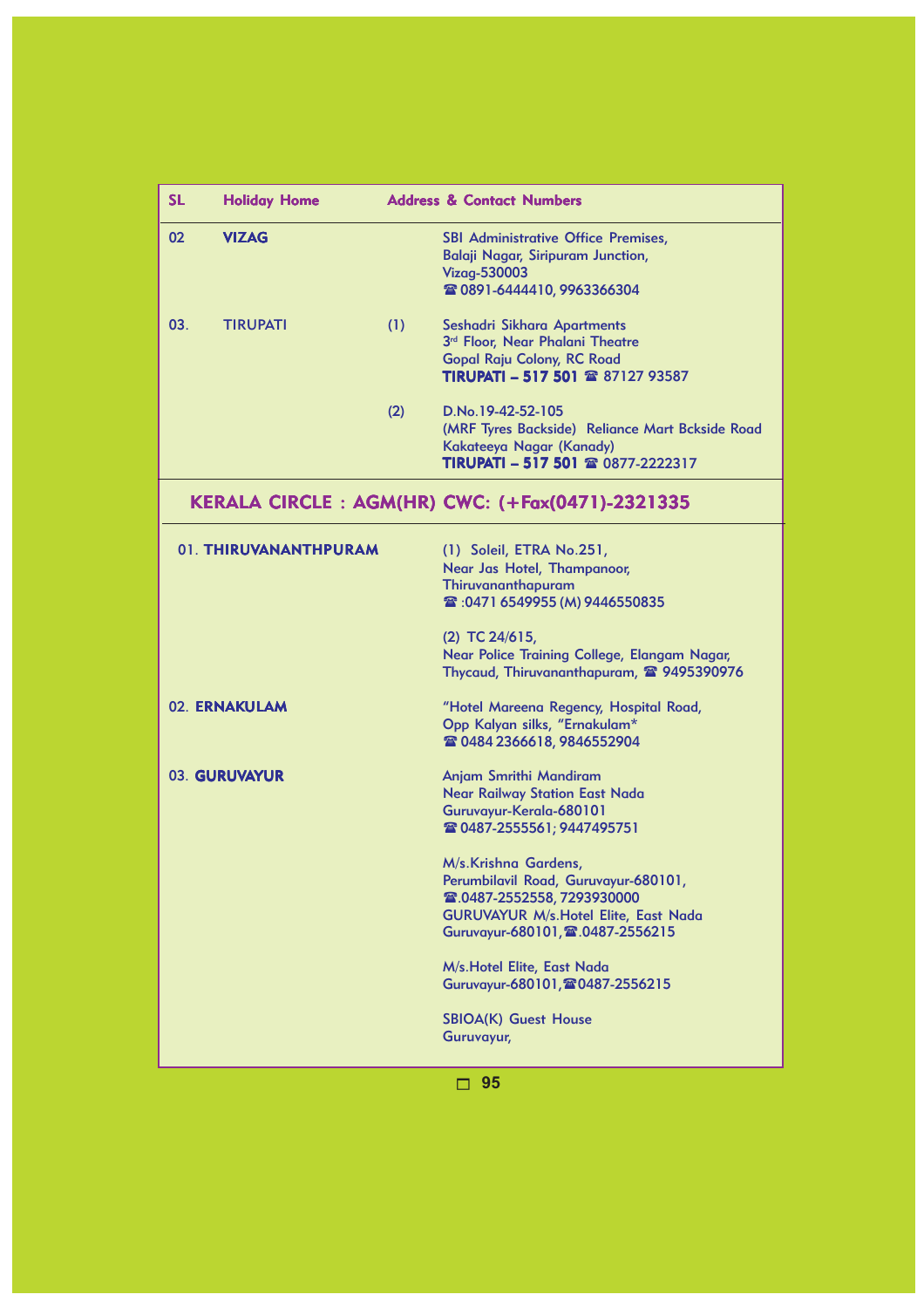| <b>SL</b><br><b>Holiday Home</b> | <b>Address &amp; Contact Numbers</b>                                                                                                                          |
|----------------------------------|---------------------------------------------------------------------------------------------------------------------------------------------------------------|
| 04. MUNNAR                       | " M/S Sujatha Inn, A. M. Road, Munnar (PO),<br>"Idukki Dist, Kerala - 685 612.<br>雷 04865 232770, 04865 232880                                                |
|                                  | M/s. Green Ridge Holiday Home,<br>Munnar, 2.0486-5231164, 9633058263                                                                                          |
| 05. THEKKADY                     | M/S HOTEL S. N. International, K.K.Road,<br>Thekkady, Kumily. Pin- 685 509,<br>雷 04869-224355,320361                                                          |
|                                  | M/s. Hotel Kumily Gate<br>Near Kumily Bus Stand, Kumily, Thekkedy,<br>雷 04869-222279, 9446432079                                                              |
| 06. KUMARAKOM                    | "M/S. Ashirwad Heritage Resorts,<br>Ward No: 2, Chakrampady, Kumarakom P.O.,<br>Kottayam Dist, Kerala, Pin 686 563.<br>雷 0481 2527100,0481 2527070,9895180539 |
| 07. WAYANAD                      | The woodlands<br>Main Road, Kalpetta. 2.04936-202547                                                                                                          |
| 08. ALAPPUZHA                    | Jacquelin Cruise & House Boat,<br>Pallathuruthy 2 9746325436                                                                                                  |
| <b>BENGAL CIRCLE</b>             |                                                                                                                                                               |
| 01.DARJEELING                    | Hotel Aristocrat, N.C. Goenka Road,<br>Po & PS Darjeeling,<br>West Bengal pin- 734101<br>雷 9832363189 / 9635307183                                            |
| 02. DIGHA                        | Plot No. 17, Holiday Home Sector,<br>Opp Science Centre, New Digha, P.S.<br>Digha E Midnapore, 721463 2 03220-266293                                          |
| 03. KOLKATA                      | Hotlel Swagath, 37, Hazra Road,<br>Richi Road crossing,<br>Kolkata, 700029 2 033-24766262/9831722222                                                          |
| 04. PORTBLAIR                    | House of Smt.K.Prabha Wati, Rajiv Gandhi Nagar,<br>Near Raj Niwas, Port Blair<br><b>雪 03192-233705 (PP)/ 09434271690</b>                                      |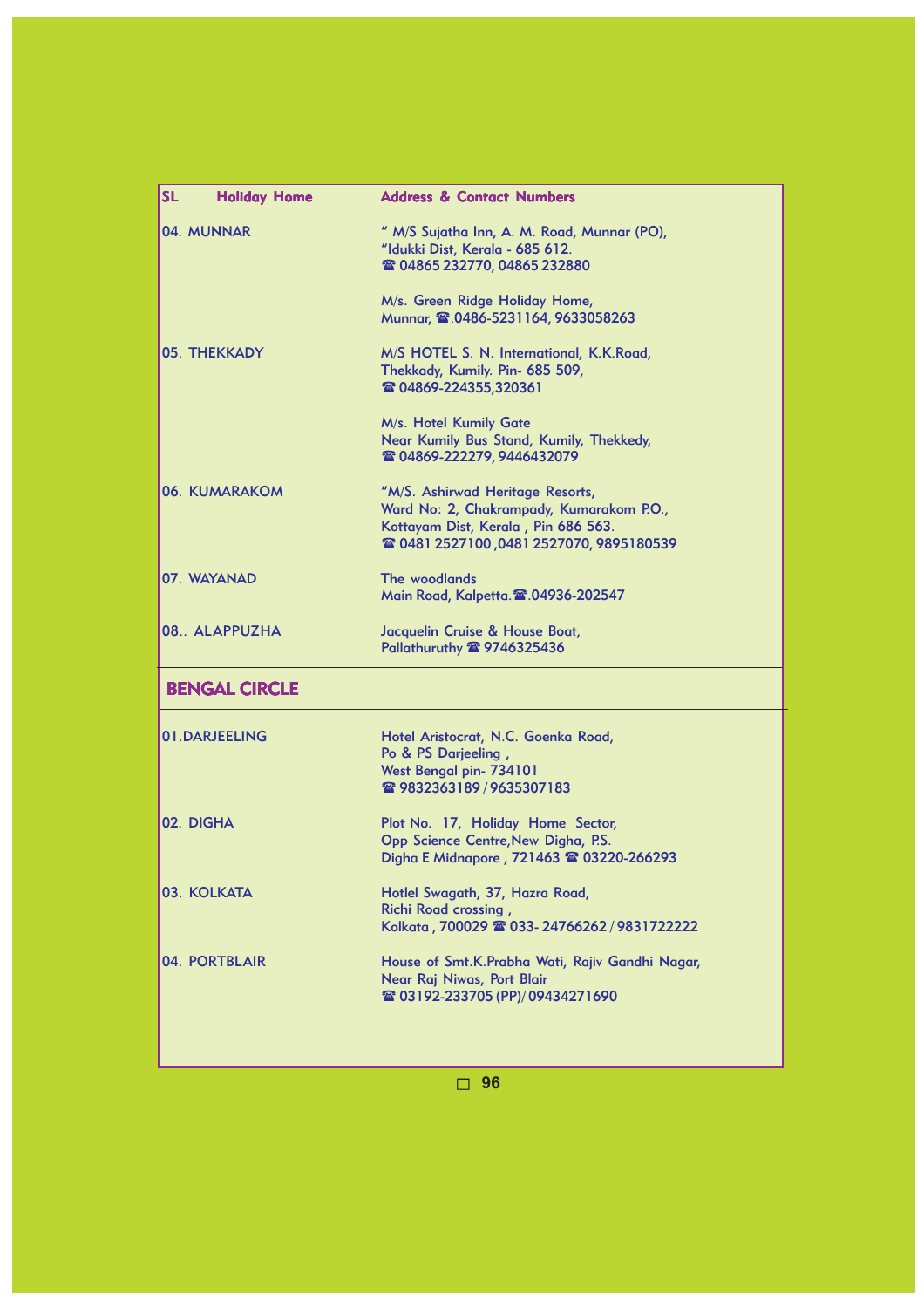| <b>SL</b><br><b>Holiday Home</b>                 | <b>Address &amp; Contact Numbers</b>                                                                                                       |
|--------------------------------------------------|--------------------------------------------------------------------------------------------------------------------------------------------|
| 05. SANTINIKETAN                                 | Hotel Basundhara, Baganpara, Simantapally,<br>Santiniketan Dist. Birbhum -731235<br>☎ 03463-264538, 9434132549                             |
| 06. PELLING                                      | Hotel The Alpinc Pelling,<br>Upper pelling, Dist. Geyzing,<br>West Sikkim, 203529-258213                                                   |
| 07. GANGTOK                                      | <b>Gangtok Holidat Home</b><br><b>Hotel Mountain Retrat</b><br>Tibet Road, (Near M.G. Marg)<br>Gangtok Sikkim - 737101<br>雷 03559-205670   |
| LUCKNOW CIRCLE: AGM (HR) CWC: (0522)-2620288     |                                                                                                                                            |
| 01. LUCKNOW<br>(4) and One Dormitory (5 Beds)    | Sector-DS, SBI Officers' Flat<br>Sitapur Road Scheme, Aliganj, Lucknow<br>Contact NO. 0522-6460414                                         |
| 02. VARANASI<br>(5) and One Domiciliary (4 Beds) | Kumud Vila63/84(5/6)<br>Anand Nagar Colony, Mamoorganj,<br><b>Varanasi</b><br>Contact NO. 0542-2221064 & 9336900225                        |
| 03. ALLAHABAD<br>No of Rooms (4)                 | <b>Allahabad Holiday Home</b><br>15/1, Stanley Road Civil Lines,<br><b>Allahabad</b><br>28989209242&9335154489                             |
| MUMBAI CIRCLE : AGM (HR) CWC: 2 (022)-26445212.  |                                                                                                                                            |
| <b>AURANGABAD</b><br>01.<br>(4 Gen Rooms)        | <b>Building No.6, SBI Staff Quarters,</b><br>Jadhav Wadi, CIDCO N-7,<br>Jalgaon Road,<br>Aurangabad-431003.<br>Maharastra. (20240)-2482864 |
| <b>LONAVALA</b><br>02.<br>(15 Gen Rooms)         | Opp. Redet Woodland Hotel.<br>Lonavala (E)-410401. Maharastra.<br>雷(02114)-277393.                                                         |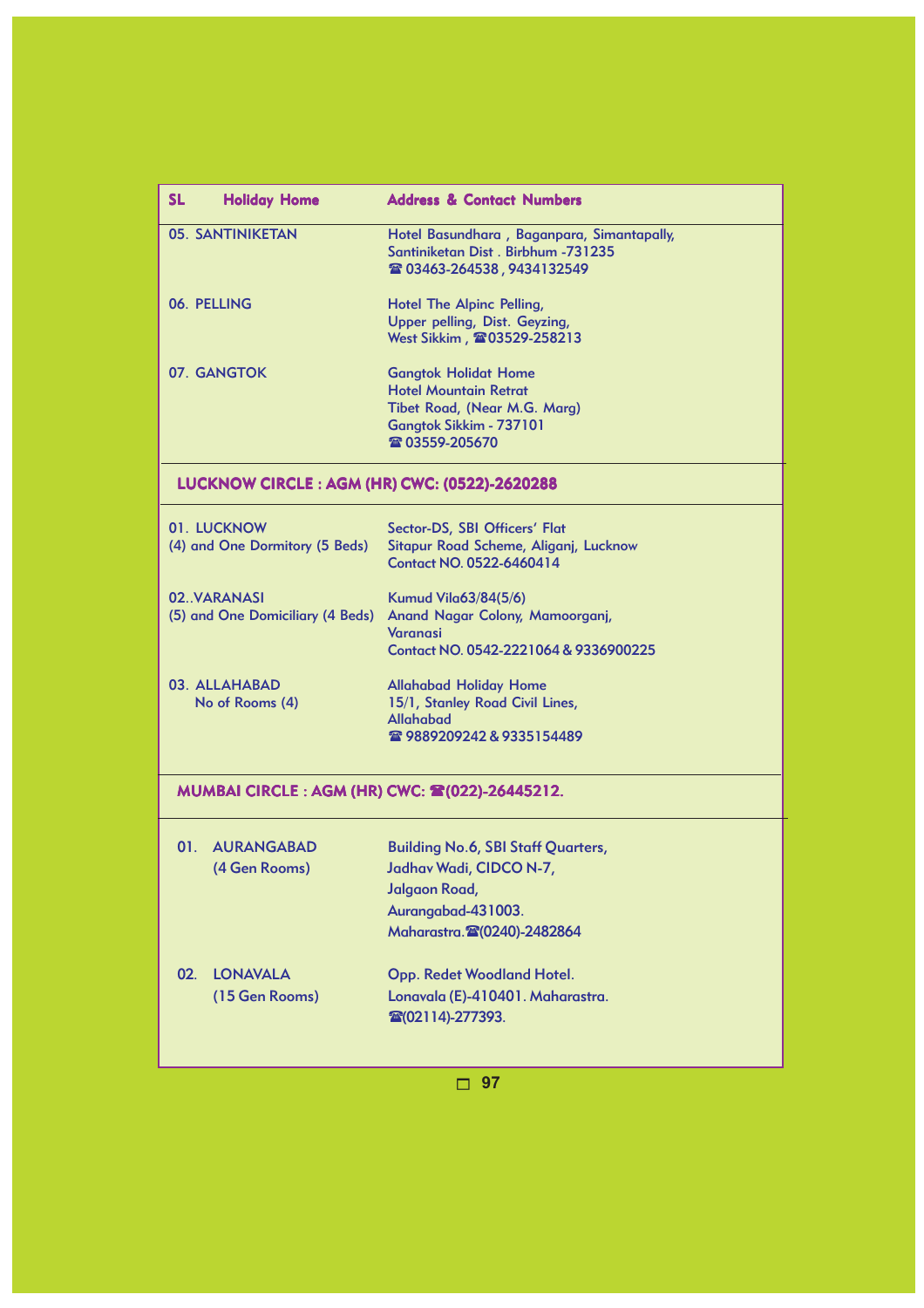| <b>SL</b> | <b>Holiday Home</b>                          | <b>Address &amp; Contact Numbers</b>                                                                                                                                                |
|-----------|----------------------------------------------|-------------------------------------------------------------------------------------------------------------------------------------------------------------------------------------|
| 03.       | <b>MATTHERAN</b><br>(4 Gen Rooms)            | Navaneet Vila, Behind Diwadkar Hotel,<br><b>Near Railway Station,</b><br><b>Matheran-410102.</b><br>Dist: Raigad. Maharastra.                                                       |
|           | 04. PANAJI (GOA)<br>(15 Gen Rooms)           | Hotel Campal, Opp. Kala Academy<br><b>Near Military Hospital,</b><br>Panji - 403 001. GOA.<br>雷(0832)-2224532/33/34.                                                                |
| 05.       | <b>PANCHAGANI</b><br>(12 Gen Rooms)          | <b>JKG Estates, Plot No.5, Shantivan Cottage</b><br><b>Near Naciket Academy,</b><br>Kondiba Shinde Marg,<br>Shahunagar, Near Hotel Dhanhill,<br>Panchgani - 02168-24022, 0901129350 |
| 06.       | <b>SHIRDI</b><br>(5 AC Rooms)<br>1 VIP Suit) | Hotel Sai Sahavas,<br><b>Opp Gondkar Complex,</b><br>Near Gautom Sahakar Bank Ltd,<br>Pimpalwadi Road, Shirdi - 423109. 202423)-256363/64/65/66                                     |
|           |                                              | <b>NORTH EAST CIRCLE:AGM (HR) AGM AAO ☎(0361)-2237525/2237522</b>                                                                                                                   |
|           | 01. GUWAHATI                                 | <b>SBI Holiday Home, ABC,</b><br>G.S. Road, Bhangagarh, Guwahati. Assam -781005<br>0361-2525442, 9864490428                                                                         |
| 02.       | <b>SHILLONG</b>                              | <b>SBI Holiday Home (Shillong),</b><br>Pala Complex, Last Stop, P.O. Laban,<br>Shillong. Meghalaya - 793004                                                                         |
| 03.       | <b>JORHAT</b>                                | <b>SBI Holiday Home(Jorhat),</b><br>A.T. Road, Jorhat, Assam- 785001                                                                                                                |
| 04.       | Kaziranga                                    | M/S Lakosha Tourist Lodge<br>1 No Kohara(Nr Aseb),<br>Station P.O. Kaziranga<br>National Park, Golghat (Assam) - 785609<br>Pallabi Dowerah                                          |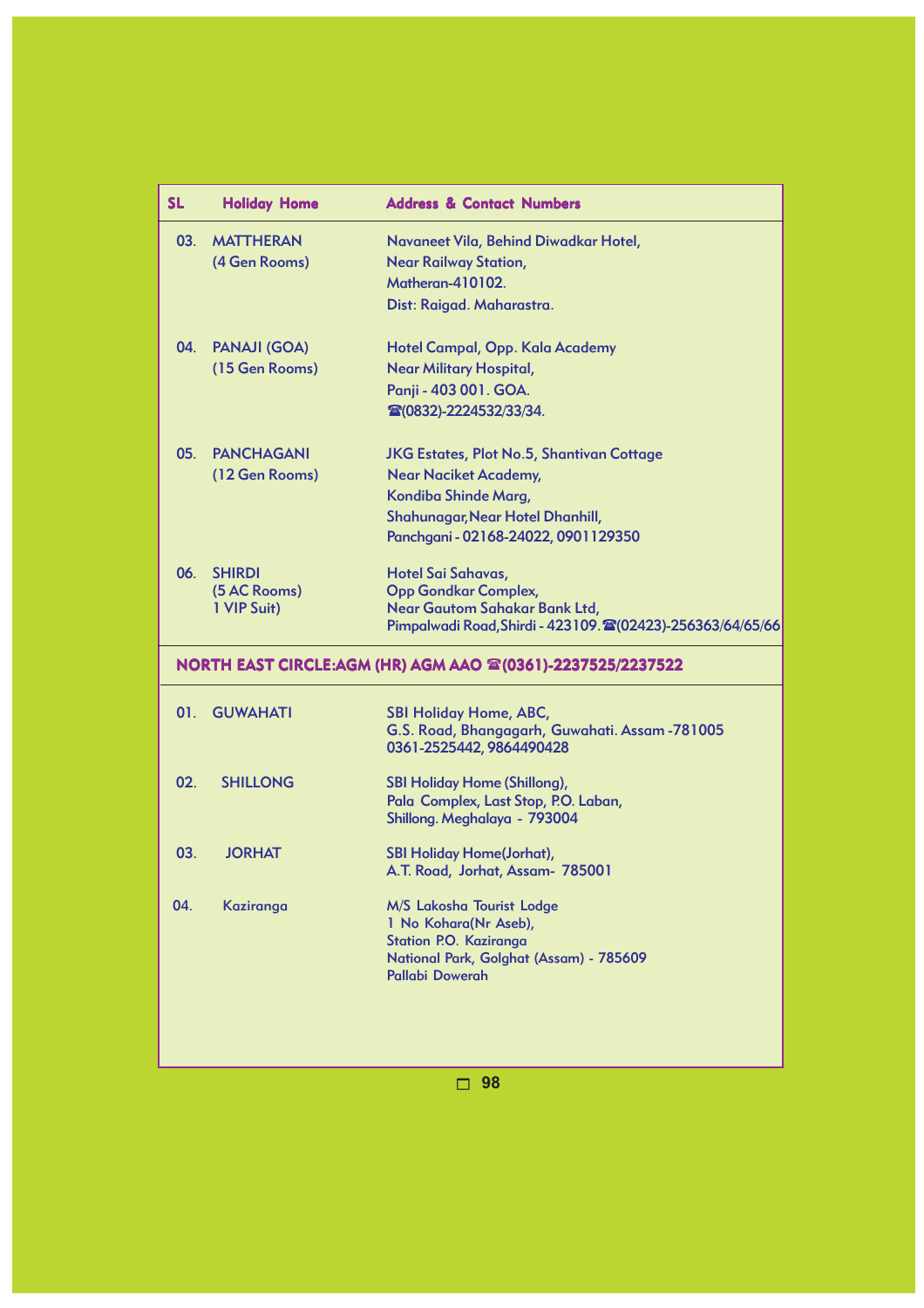| <b>SL</b><br><b>Holiday Home</b> | <b>Address &amp; Contact Numbers</b>                                                                                                        |
|----------------------------------|---------------------------------------------------------------------------------------------------------------------------------------------|
|                                  | PATNA CIRCLE:AGM (HR) CWC: ☎(0612)-22090112/2209016.                                                                                        |
| 1. DEOGHAR                       | SBI Holiday-cum-convalescent Home Baramasia,<br>Deoghar, Bihar (Situated in SBLC Campus, Deoghar),<br>Tele No. - 06432-232895               |
| 2 PATNA                          | SBI Holiday Home, C/o Waheja Murtaza,<br>Behind Chetna Samiti, Vidyapati Marg, (Opp: Planatorium)<br>Patna - 800001, Tele No. - 0612-239634 |
| 3. GAYA                          | SBI Holiday Home, Sakya Guest House,<br>Saxena Road, Near Root Institute, Bodh Gaya.                                                        |
| 4. PATNA                         | SBI Transit House, Opp: Telephone Exchange,<br>Rajendra Nagar, Patna - 800016, Tele No. - 0612-2685141                                      |
| 5. RANCHI                        | SBI Officers' Transit House, Plt No. - C-150,<br>Road No. - 1, Mandir Marg, Ashok Nagar, Ranchi - 834018.<br>Tele No. 0651-2242808/824      |
| 6. MUZAFFARPUR                   | <b>SBI Officers' Transit House, Near Mithanpura Chowk,</b><br>Club Road, Mithanpura, Muzaffarpur.                                           |
| <b>7. BHAGALPUR</b>              | SBI Officers' Transit House, Bhawesh Bhawan, Bhagalpur.                                                                                     |
| 8 GAYA                           | SBI Officers' Guest House, Hotel Delta, Bodh Gaya,<br>Gaya (Bihar) - 824231, Tele No. 0631-2200854                                          |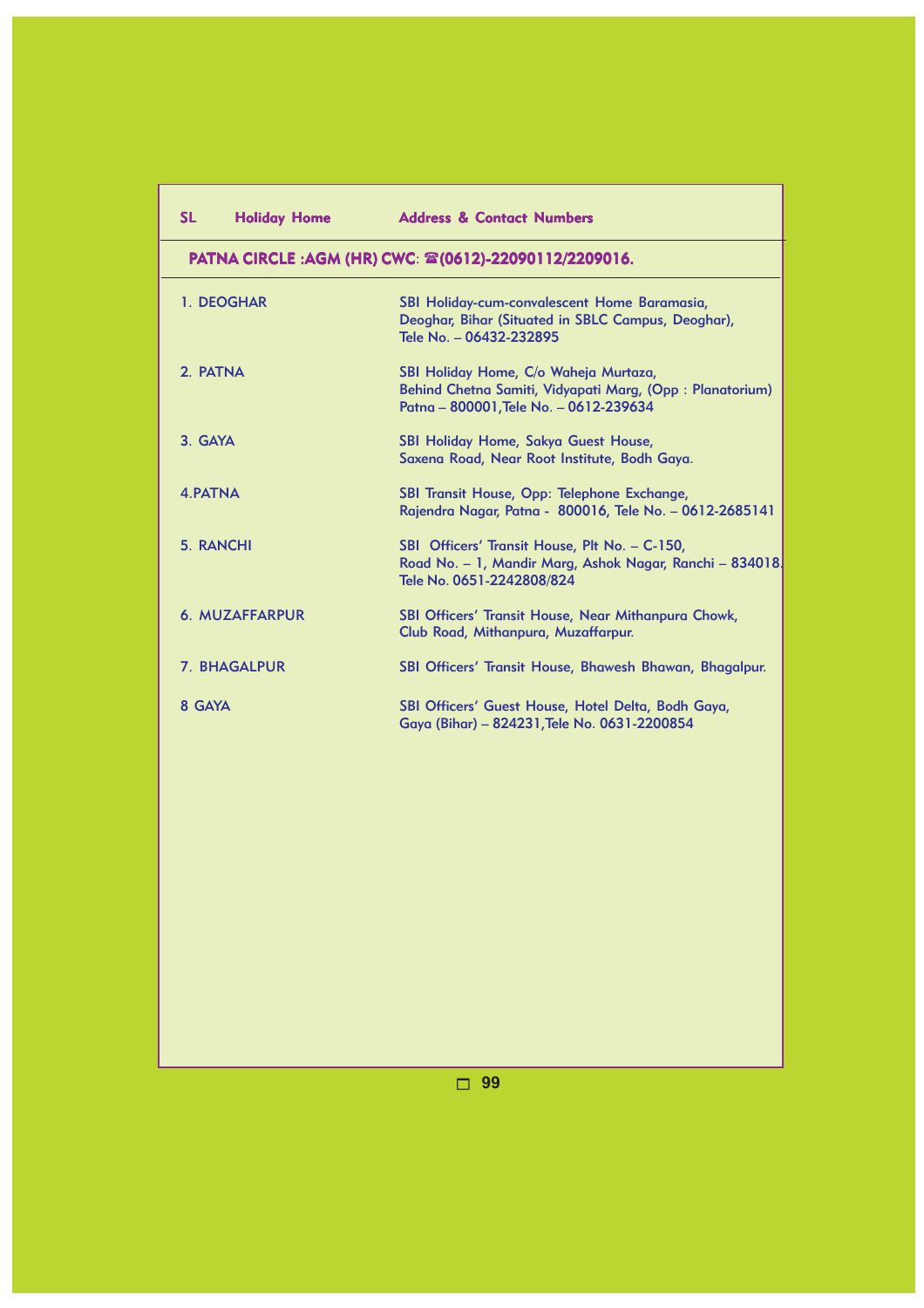#### GUEST HOUSES OF FEDERATION AND AFFILAITES

#### GUEST HOUSES MAINTAINED BY AISBOF

# 1. AISBOF GUEST HOUSE AT BANGALORE

'Gandhi Nilaya', No. 10, State Bank of India Officers' Colony, Basaveswaranagar, III Stage, IV Block,BANGALORE - 56 0 0 79. : 234 88 835, 222 70619 Fax: (O) 222 14959/956 (Care Takers:  $\mathbf{\mathfrak{D}}$  M. Narayanaswamy: 9448616019:H. Gangadhar: 9449671082)

#### 2. AIBOC TRANSIT QUARTERS AT DELHI

7/13, (Ist Floor), Old Rajinder Nagar, Near Corporation Overhead water tank, NEW DELHI - 110 060. **雪: 011-23730096 (Care-taker : Lalit. 雪-08512850518** Booking: Booking: Booking:Sunder Sharma: 9818008855 Fax: 011-23719431)

#### 3. AISBOF GUEST HOUSE AT MUMBAI

### AISBOF Bhavan

Royal Apartments,Bahudaji Road Extn, Shivaji Nagar Housing Society, Bldg No.3, Plot No.6, Bhaudaji Road Extn, Opp. Sion Medical College, MUMBAI - 400 022, <sup>2</sup>: 022-24035226 (Care Taker: Rajesh) **Reservations - Please Contact :** Federation Office Mumbai 022-22047481-Fax No. 022-22839882,

General Secretary SBIOA (Mumbai Circle) 2022-67514042, Fax No. 022-67514043

# 4. AISBOF GUEST HOUSE AT MANALI

AISBOF Guest House, Opp. Hotel Silvermoon,Adj/ Hotel Classic, New Manali (H.P.) <sup>2</sup> 98160-78090.

Contact: 1. Sh. A.P. Sharma, Secretary Finance,

8872023668. Fax-0172-2776812.

 2. Sh. Pankaj Sharma, Dy. Secretary Finance, **雪9417103434,Fax No.0172-2776812.** 

#### 5. AISBOF GOA BHAVAN

Hotel Park Avenue,Calangute, Bardez-Goa FOR BOOKINGS CONTACT: Shri . Sripad Madkaiker, Chief Regional Secretary, SBIOA, Panaji, Goa Caretaker: Nitin Thakur-09822980881 28806660104 Fax: 0832-221226 Bank A/c: No. 10488175051 SBI Calangute Branch Code-2145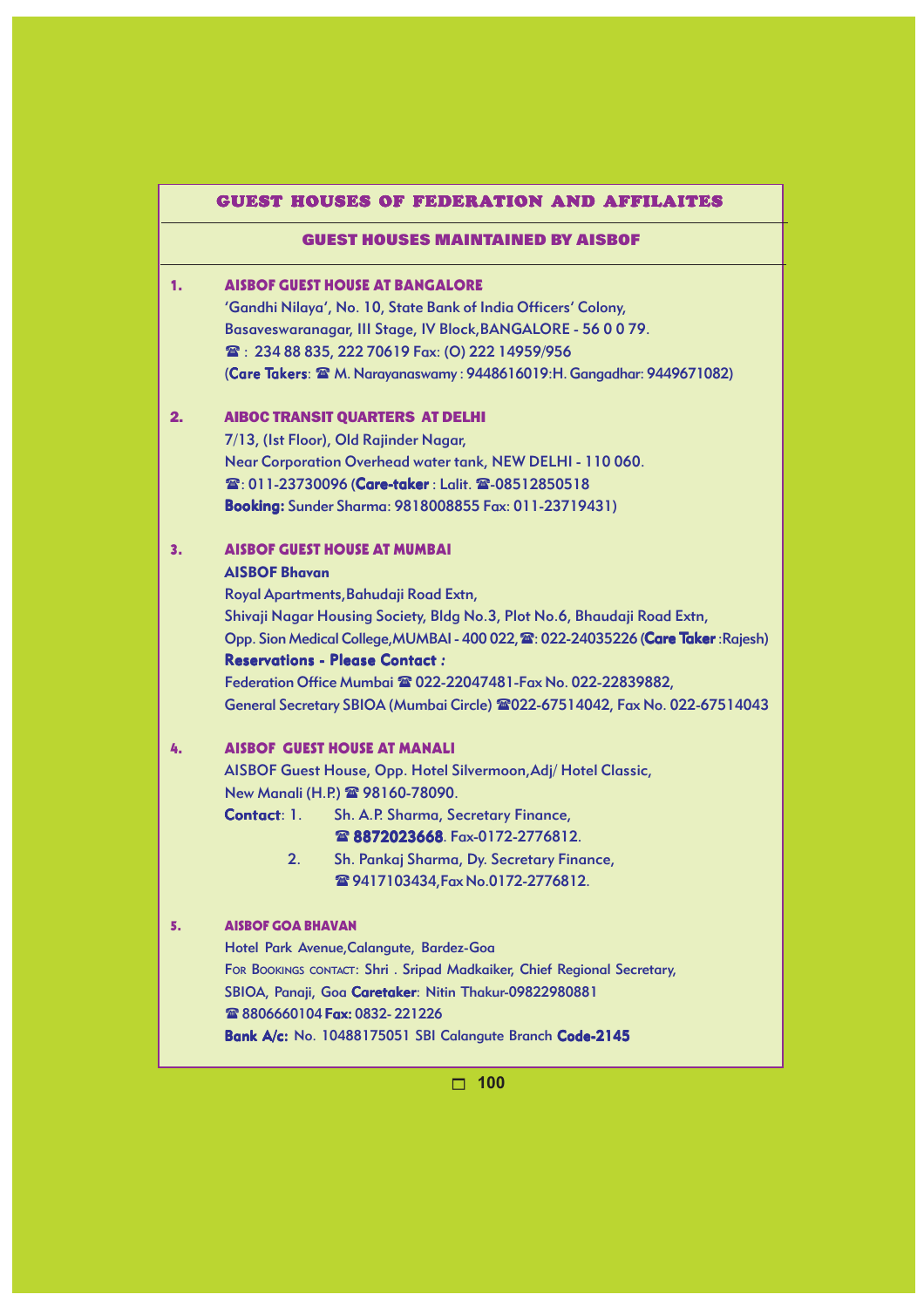#### GUEST HOUSES MAINTAINED BY AIBOC

# 1. AIRRBOF Guest House (Paschim Banga Gramin Bank) 110/2,Sashtri N.N.Ganguly Road, Batre Howarh-4. Sailabani Apartment Ground Floor, Flat No.1, Contact: E-mail: 555airrbof@gmail.com

#### 2. PONDICHERRY Guest House

A.V.M.Leman Green Apartments, No.67, Bharathi Nagar, D.No."B" Ist Floor, Lawspet Main Road, Karwadikuppam,Pondicherry-605 008. Contact: Mounissamy-9444909863, A/c No. No.37194369743. S.B.I. Rajaji Salai Branch, IFSC :SBIN0013242

# GUEST HOUSES MAINTAINED BY AFFILIATES OF FEDERATION

[NOTE: FOR RESERVATION/BOOKING: PLEASE APPLY /CONTACT DIRECTLY TO THE RESPECTIVE

CIRCLES/MODULES OR THE PERSONS MENTIONED UNDER GUEST HOUSE COLUMNS]

# 1. AHMEDABAD TRANSIT HOUSE (Ahmedabad Circle)

401/402,Krishna Apartments, 10, Rajnagar Society,4th Floor, Opp. Dewan Ballubhai School, Near NID, Narayan Nagar, Paldi, AHMEDABAD - 380 008.  $\circledR$ : 079 - 255 07 622, Fax: 255 07 6922 Contact : Shyambhai <sup>2</sup>9913341077,079-26623267 Mohanbhai- 19824621792 Laxmanbhai 19924682393

#### 2. ALLAHABAD GUEST HOUSE(LUCKNOW CIRCLE)

Flat No. 505, Shyam Pushp Residency, Civil Lines Road, Near Hanuman Mandir, Rajapur Allahabad, Care taker <sup>2</sup> 9670634330 Contact: Shri Arun Srivastava (DGS) <sup>2</sup> 9415609433

### 3. AMRITSAR GUEST HOUSE (Chandigarh Circle)

SBIOA Amritsar Bhawan, No.612, B-Block,New Amritsar, Amritsar-(PB) Caretakar: Caretakar: Ranjit Singh - 964842656, Fax No.0172-2776812 Contact: Secretary Finance <sup>2</sup>8872023668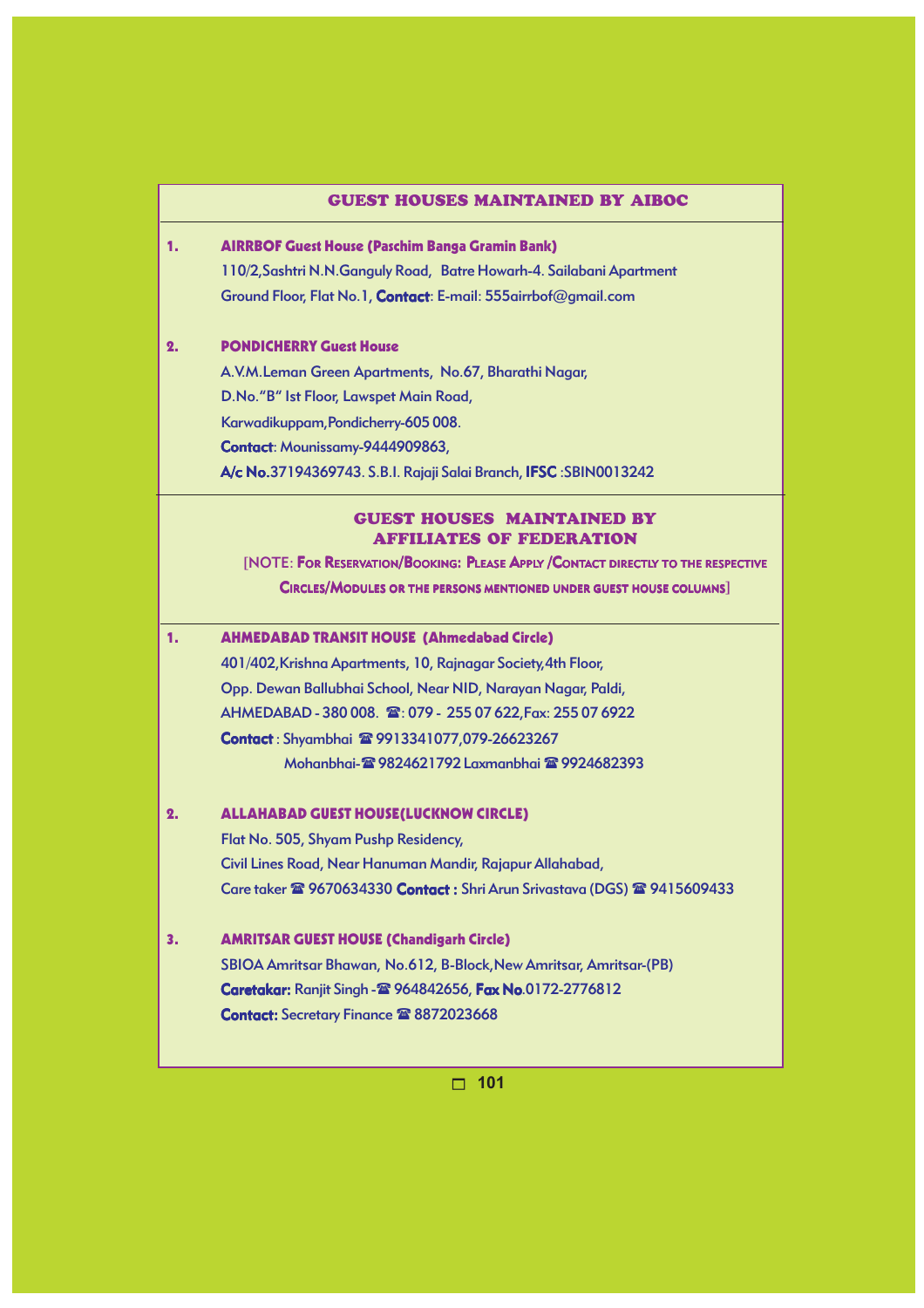| 4. |     | <b>BARODA (Ahmedabad Circle)</b>                                                      |
|----|-----|---------------------------------------------------------------------------------------|
|    |     | Vakal Seva Kendra, opp. Vadodara Stock Exchange,                                      |
|    |     | Nr. Parsi Agiyari, Sayajiganj, Vadodara - 390 005                                     |
|    |     | Contact <sup>2</sup> Rajesh Shah - 9898272132                                         |
|    |     | Contact & Vijay Davda - 9714672622                                                    |
| 5. |     | <b>BHOPAL GUEST HOUSE (Bhopal Circle)</b>                                             |
|    | (1) | HIG-501, 5th Floor, Vijay Stambh, M.P. Nagar, Zone-I                                  |
|    |     | BHOPAL - 462 011 ☎: 0755-2675383, ☎ 09479595020                                       |
|    | (2) | Flat No. 44, Orange, Ist Floor, Planitium Park,                                       |
|    |     | Near Mata Mandir, T.T. Nagar, Bhopal BHOPAL - 462 003 $\mathbb{R}$ : 0755-2774484,    |
|    |     | (For Reservation Contact 雷 89018062/9993635531                                        |
|    |     | <b>Fax - 0755-2559828 Contact: Madan Jain-09425463048</b>                             |
| 6. |     | <b>BHUBANESWAR GUEST HOUSE (Bhubaneswar Circle)</b>                                   |
|    | (1) | N.N. Das Memorial Transit House,                                                      |
|    |     | Chandrama Housing Complex, Block-A, Flat No.7/7 & 7/8,                                |
|    |     | Kharvel Nagar, Bhubaneswar-1 M.R. Biswal <sup>2</sup> 0674-2392286                    |
|    | (2) | Bhubaneswar Transit House-li, Flat No.403 And 404,                                    |
|    |     | Sairaj Homes, Srikrishna Heights,                                                     |
|    |     | Near Chintamaniswar Temple, Chintamaniswar Area,                                      |
|    |     | Bhubaneswar. Jagyaneswar Das, 20674-2392286                                           |
| 7. |     | <b>CHANDIGARH GUEST HOUSE ( Chandigarh Circle)</b>                                    |
|    |     | <b>SBIOA GUEST HOUSE,</b>                                                             |
|    |     | Kothi No. 1210, Sector 19-B, CHANDIGARH Care-Taker: Sh. Tilak Raj, 2 9356228887.      |
|    |     | Contact: 1.Sh. A.P. Sharma, Secretary Finance, 2 8872023668. Fax-0172-2776812.        |
|    |     | 2. Sh. Pankaj Sharma, Dy. Secy Finance, <sup>2</sup> 9417103434, Fax No.0172-2776812. |
| 8  |     | <b>CHENNAI SBIOA TRANSIT HOUSE (Chennai Circle)</b>                                   |
|    |     | No: 163, (old 81/82), Gengu Reddy Road,                                               |
|    |     | [Near Santosh Nursing Home]                                                           |
|    |     | Opp. Presidency Higher Secondary School for Girls,                                    |
|    |     | Egmore, CHENNAI - 600 008. 雷 (044) 28194197, 28191659                                 |
|    |     |                                                                                       |
|    |     |                                                                                       |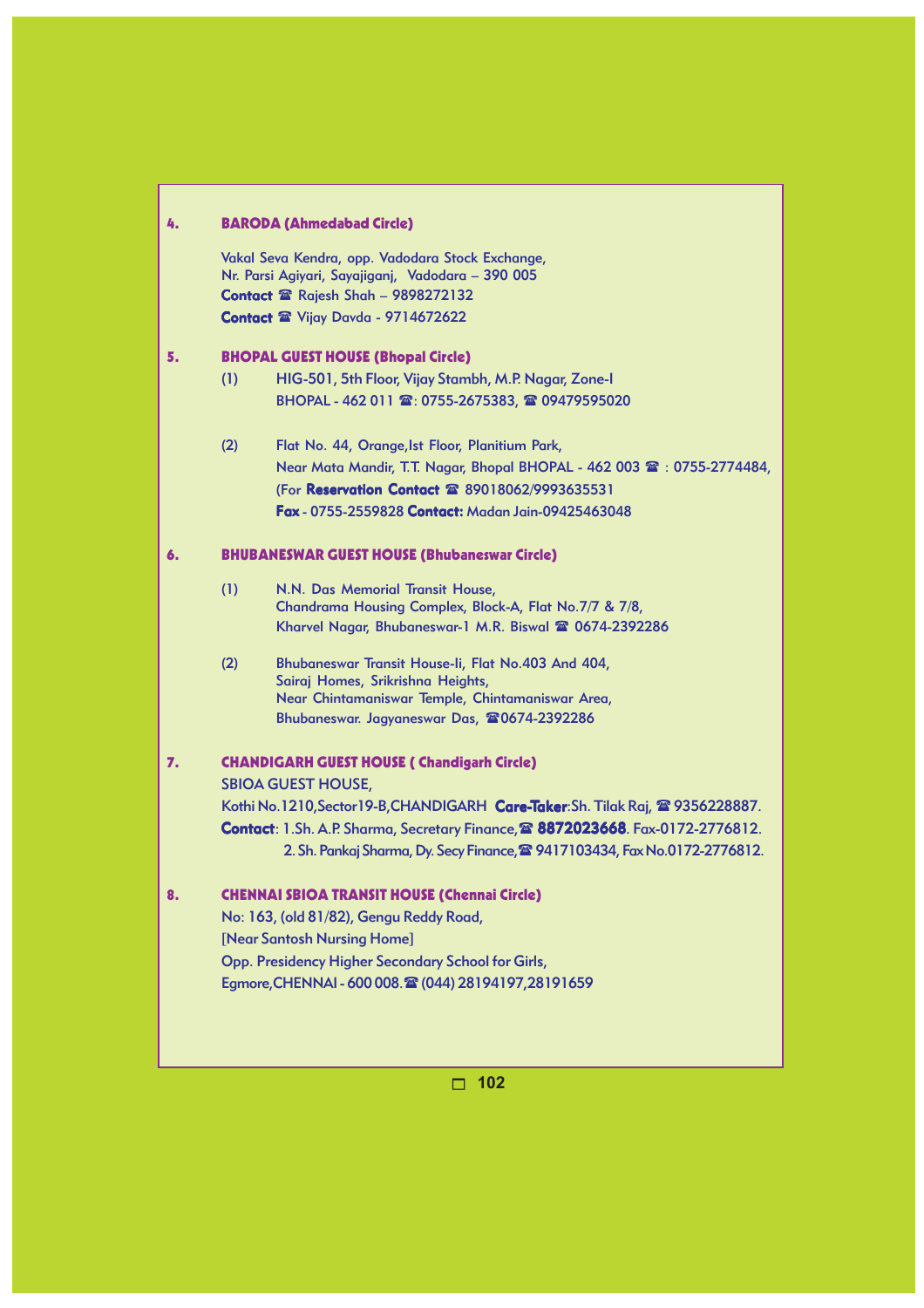| 9   | <b>CHENNAI SBIOA GUEST HOUSE (N.E.Circle)</b>                                                                |
|-----|--------------------------------------------------------------------------------------------------------------|
|     | "BRAHMAPUTRA" Flat No.B-2, I Floor, J.S.Apts,                                                                |
|     | (Near National Insurance Co.,)167, Greams Lane,                                                              |
|     | Chennai - 600 006, 2 044-28291595                                                                            |
|     | <b>Contact: General Secretary, SBIOA, Guwahati</b>                                                           |
|     | Care-taker: D.M.Sunder, 雷 - 09841357592                                                                      |
| 10. | <b>CUTTACK GUEST HOUSE (Bhubaneswar Circle)</b>                                                              |
|     | SBIOA Multi purpose co-operative society Transit House                                                       |
|     | Bharatia Tower, 4th Floor, Badambadi, CUTTACK - 753 012. (0671) 23 22 039                                    |
| 11. | <b>DELHI GUEST HOUSE (Delhi Circle)</b>                                                                      |
|     | SBIOA Transit House, A-1, New Krishna Park,                                                                  |
|     | Near Janakpuri West, Metro Station, New Delhi - 110018.                                                      |
|     | Care-taker: Rahul, 雷: 9990572304 Contact: 雷 011-23407976 - 78                                                |
| 12. | <b>GUEST HOUSE OF SBIOA, PATNA CIRCLE AT Delhi</b>                                                           |
|     | Plot No- 321, Sector - 4, Vaishali, (Opp. Sector - 4 Park), Ghaziabad,                                       |
|     | No. of Rooms : - "8", Tariff : - Rs.700/- per day<br>Caretaker - I. M. Shukla - $\mathbf{\Xi}$ - 08744040888 |
|     | <b>Contact for booking</b> : Shri Amaresh Vikramaditya, Secretary Finance,                                   |
|     | SBIOA, Patna Circle 2 09835452010/0612-2209117                                                               |
| 13. | <b>DARJEELING (Bengal Circle)</b>                                                                            |
|     | Shrestha LodgeLadenla Road (Opp. GPO) Darjeeling <sup>2</sup> 09832093913                                    |
| 14. | <b>DHARAMSHALA (Chandigarh Circle)</b>                                                                       |
|     | SBIOA MEMBERS HOUSE, Cantt. Road, Mcleodganj Road, Dharamshala (H.P.).                                       |
|     | <b>雪 9816618480 - Care taker-Sonu 雪 9816114806 (Ravi)</b>                                                    |
|     | Contact: 1 A.P. Sharma, Secy Finance, 28872023668. Fax-0172-2776812.                                         |
|     | 2. Sh. Pankaj Sharma, Dy. Secretary Finance,                                                                 |
|     | <b>雪9417103434, Fax No.0172-2776812.</b>                                                                     |
| 15. | <b>GHAZIABAD (Patna Circle)</b>                                                                              |
|     | Plot No: 321, Sector-4, Vaishali, (Opp. Sector - 4 Park) Ghaziabad.                                          |
|     | Contact: Uma kant Singh-President <sup>22</sup> 09431021685                                                  |
|     | Care-taker: I.M. Shukla <sup>22</sup> 08744040888                                                            |
|     |                                                                                                              |
|     |                                                                                                              |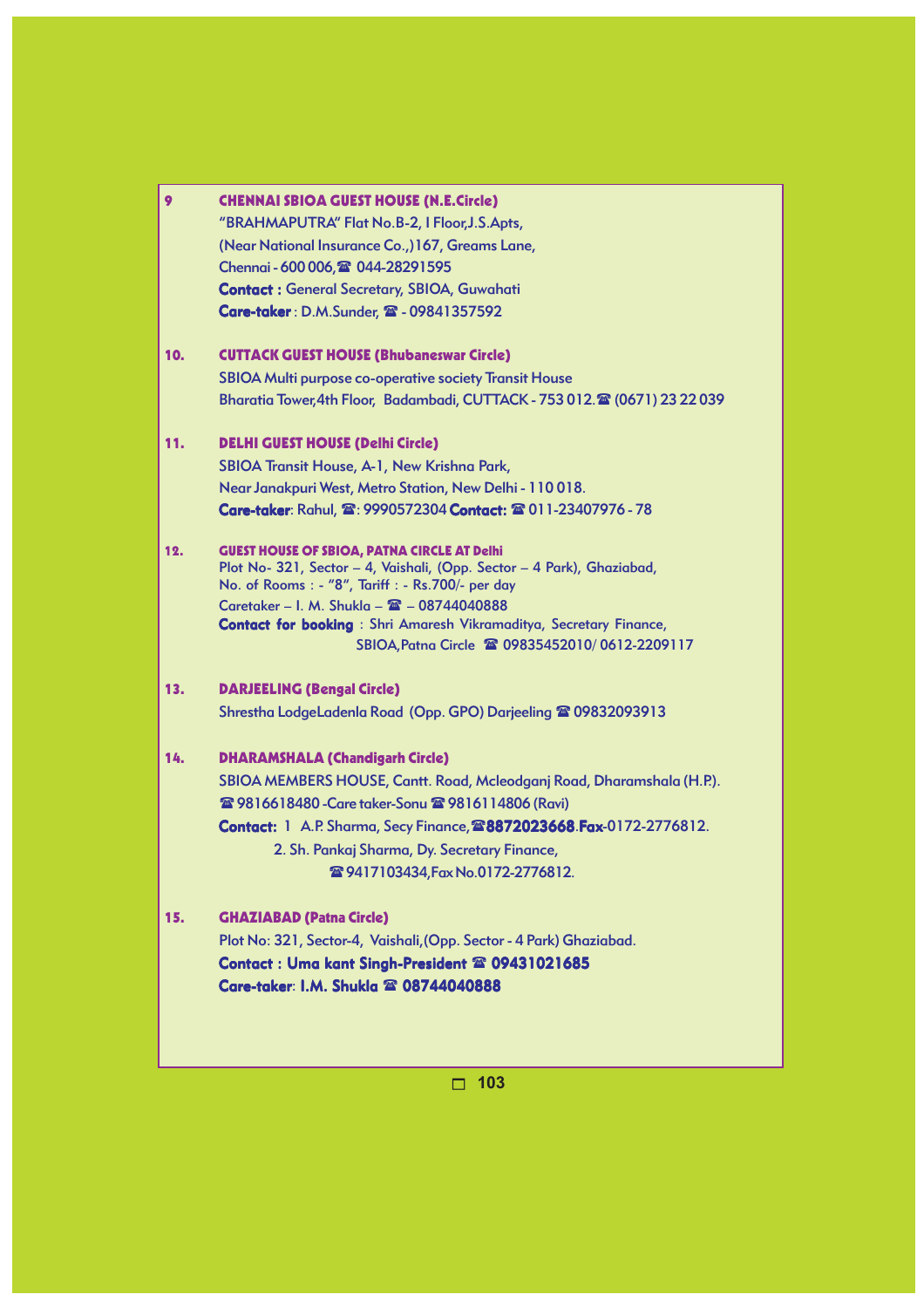| 16. | <b>GANGTOK GUEST HOUSE (Bengal Circle)</b>                                              |
|-----|-----------------------------------------------------------------------------------------|
|     | Hotel Mountain, Retreat, Tibet Road,                                                    |
|     | GANGTOK, 209832005536 (0359) 2205670                                                    |
|     | Contact: Manas Kr Choudury - 2 098320005536                                             |
| 17. | <b>GURUVAYOUR SBIOA(K) GUEST HOUSE</b>                                                  |
|     | Guruvayur Kalpaka le Divine                                                             |
|     | Thulari Nagar, South Naida, Behind Devarom Hospital, Guruvayur                          |
| 18. | SBIOA GUEST HOUSE - GOA (Mumbai Circle)                                                 |
|     | Hotel Park Avenue, Calangute, Bardez, Goa,                                              |
|     | <b>Care-taker: Ravi - No. of Rooms-1</b>                                                |
|     | <b>Contact:</b> General Secretary SBIOA-Mumbai Circle.                                  |
|     | 雪: 022-22047481 Fax: 020-22839882 A/C No. 10488175051                                   |
| 19. | <b>NILACHAL TRANSIT HOUSE - GUWAHATI (N.E.Circle)</b>                                   |
|     | (Maintained by (N.E.Circle),                                                            |
|     | Borbora Niwas, 3 <sup>rd</sup> Floor, GMC Hospital Road,                                |
|     | Right side, Bye lane No.1, Srimantapur, Near LG Service Centre, Bhangagarh,             |
|     | Guwahati-781032, Caretaker: Bulen Das <sup>2</sup> 8399094895                           |
| 20. | <b>HARIDWAR GUEST HOUSE (Delhi Circle)</b>                                              |
|     | Hotel Mayur, Upper Road, Opp.Mansadevi Ropeways,                                        |
|     | Haridwar - 294401, 201334-22 75 86.                                                     |
|     | Please Contact SBIOA (Delhi Circle): 2 011-33407978                                     |
| 21. | <b>HARIDWAR GUEST HOUSE (Bengal Circle)</b>                                             |
|     | Hotel City View opp. Ganga Talkies, Upper RoadNear Har ki Pauri,                        |
|     | Haridwar, (Uttarakhand) @ 07895302397 / 09719259729                                     |
| 22. | <b>HYDERABAD GUEST HOUSE (Hyderabad Circle)</b>                                         |
|     | SBIOA Bhavan, D.No. 3-5-1093/4, Venkateswara Colony,                                    |
|     | Narayanaguda, Opp. Cntral Blood Bank Lane,                                              |
|     | HYDERABAD - 500 029. 雷: (040) 24 75 05 55                                               |
|     | Contact: General Secretary SBIOA, Hyderabad.Care Taker: 9849541869                      |
|     | <b>雪: (040) 24 75 6440/790/1212, Fax No. 2475 6874</b>                                  |
| 23. | <b>HYDERABAD GUEST HOUSE (Hyderabad Circle)</b>                                         |
|     | SBIOA (HC) Guest House, H.No.5-9-209, Chirag Ali Lane                                   |
|     | Beside Hotel SG Comforts By Lane, Alnoor Plaza, Hyderabad - 500 001                     |
|     | For Reservation Contact: Shri P.V.Sameer Kumar, Addl.Treausrer, SBIOA(Hyderabad Circle) |
|     | <b>@ 040-66667335;23387537 @ 98484 97767 Care Taker @ 99667 40416</b>                   |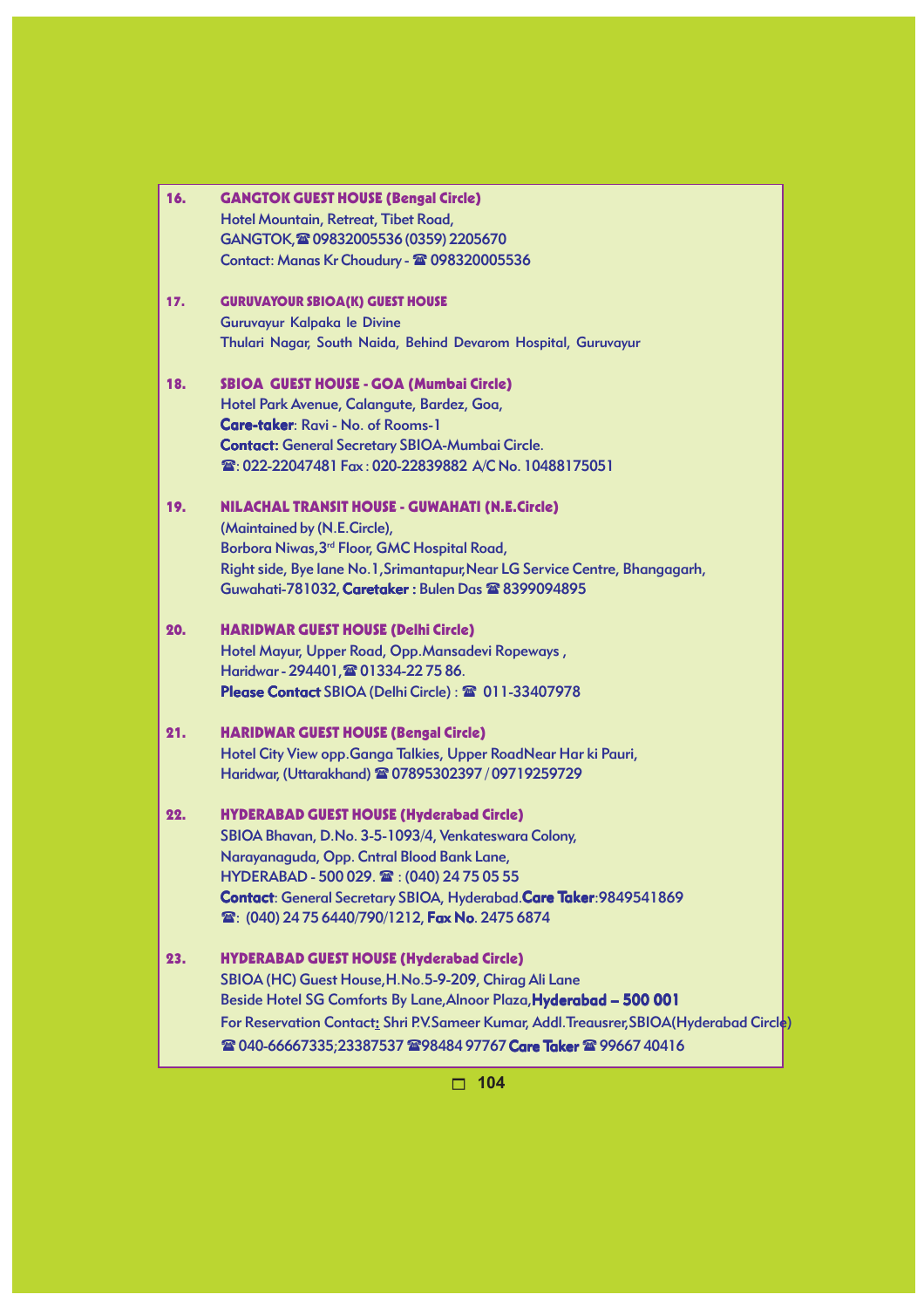|     | A-19, Swej Farm, Reliance Fresh Wali Gali, Metro Pillar No. 98,                 |
|-----|---------------------------------------------------------------------------------|
|     | New Sanganer Road, Jaipur:                                                      |
|     | Contact: Ravi Prakash Gupta 2 9414037171                                        |
| 25. | <b>JABALPUR GUEST HOUSE (Bhopal Circle)</b>                                     |
|     | (Maintained by SBI (Bhopal Circle)                                              |
|     | 14/393, Ghadichowk, Vijay Nagar, Jabalpur (MP)                                  |
|     | Guest House in-charge: Shrivardhan Nema 209425800582                            |
|     | Fax-0761-2640353, Care Taker: Vishal, 20761-2644166, 209669964538               |
| 26. | <b>JAMMU GUEST HOUSE (Chandigarh Circle)</b>                                    |
|     | SBIOA GUEST HOUSE, Flat No. 501,                                                |
|     | Block-E, Level-I, Dream Home Apartments, Bye-Pass Road, Greater Kailash,        |
|     | Jammu (J&K). Contact: A.P. Sharma, Secy Finance, 28872023668. Fax-0172-2776812. |
|     | Pankaj Sharma, Dy. Secy Finance, 29417103434, Fax 0172-2776812.                 |
| 27  | <b>KANPUR GUEST HOUSE (Lucknow Circle)</b>                                      |
|     | New Bharat Apartment 7/137                                                      |
|     | Flat No. 14, Swaroop Nagar, Kanpur, Caretaker & 9005254029                      |
|     | Contact to Shri Arun Srivastava (DGS) <sup>2</sup> 08795824370)                 |
| 28. | <b>KOLKATA GUEST HOUSE (Bengal Circle)</b>                                      |
|     | "Sree Krishna Garden, Flat No. DF-4D & DF-5D, 4th Floor, 1/1,                   |
|     | Raja Rajendra Lal Mitra Road, Beliaghata, Beside Alochaya Cinema Hall           |
|     | Veliaghata, Kolkata - 700085 $\mathbf{\mathfrak{B}}$ : 09831086436              |
| 29. | <b>KODAIKANAL TRANSIT HOUSE (Chennai Circle)</b>                                |
|     | SBIOA, Transit House, Door No: 78/211-A, 1st floor,                             |
|     | Anna Saalai (Formerly Hotel Jaya) KODAIKANAL - 624101, 2: 04542 - 2537906       |
| 30. | <b>KURNOOL GUEST HOUSE (Hyderabad Circle)</b>                                   |
|     | River View Apartments, 4th Floor, Near LIC Office,                              |
|     | KURNOOL-518 001. 2 (08518) 22 53 90 Contact: 2 08077-225230 Fax: 2225230        |
|     | Contact Person: Shri K.Sudarshan - 2 83309 03981                                |

# 24. JAIPUR GUEST HOUSE -SBIOA, Jaipur Circle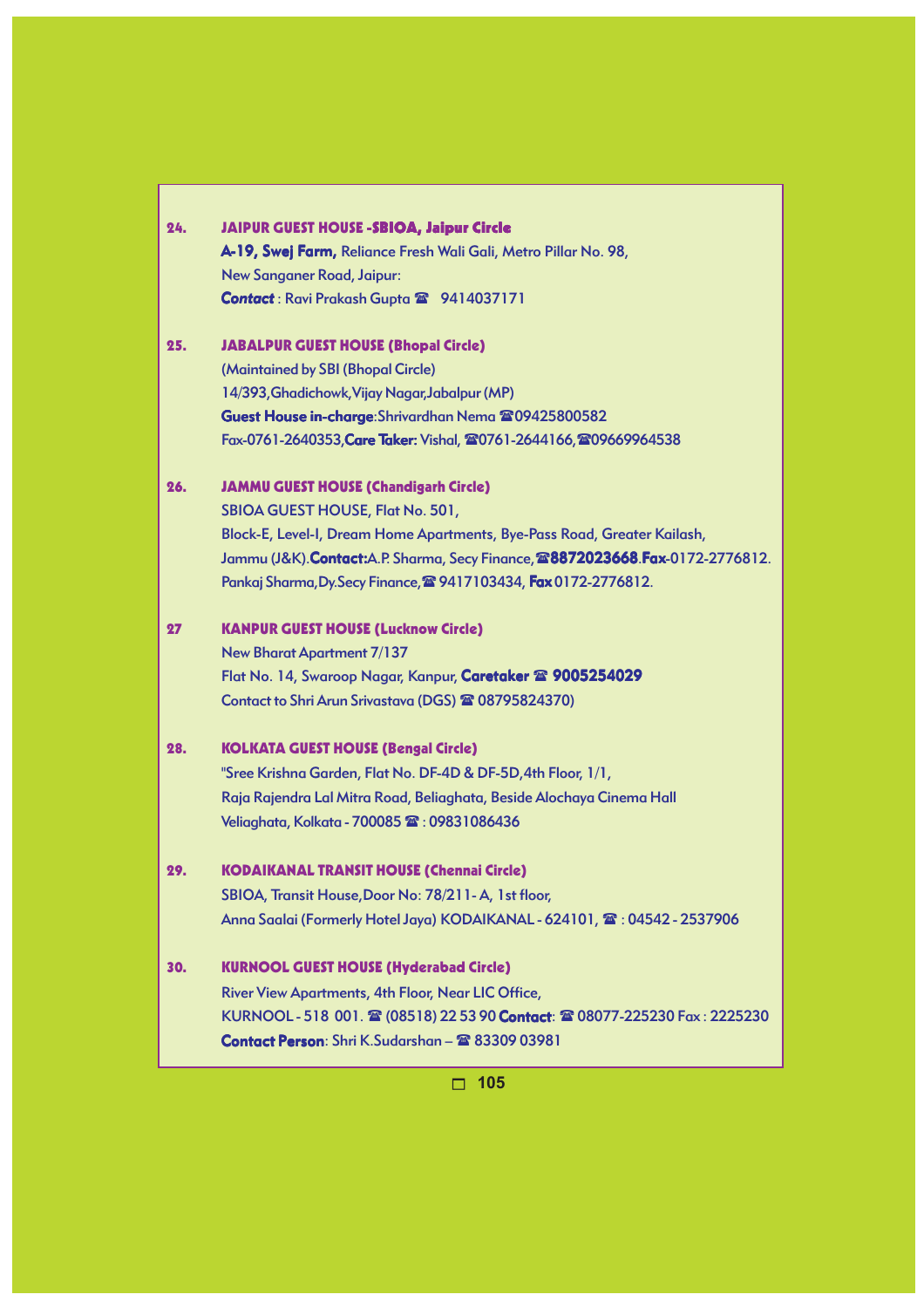| 31. | <b>LOLEGAON GUEST HOUSE (BENGAL CIRCLE)</b><br>Hotel Pride, Lolegaon <sup>2</sup> 09733052224                                        |
|-----|--------------------------------------------------------------------------------------------------------------------------------------|
| 32. | <b>LUCKNOW GUEST HOUSE (Lucknow Circle)</b><br>B-2 / M-64, SBI Colony, (Near State Bank Learning Centre), Lucknow                    |
|     | Caretaker <sup>2</sup> 9889170116 Contact to Shri Arun Srivastava (DGS) <sup>2</sup> 08795824370)                                    |
| 33. | <b>MUSSORIE GUEST HOUSE (Delhi Circle)</b>                                                                                           |
|     | <b>Hotel Ambica Palace, Wavelry Convent Chowk</b>                                                                                    |
|     | Kala School Gate, Near Library Bus Stand, Mussoorie Contact & 0935886800,                                                            |
|     | <b>Contact: SBIOA (Delhi Circle)</b>                                                                                                 |
| 34. | <b>MOUNT ABU GUEST HOUSE (Ahmedabad Circle)</b>                                                                                      |
|     | Hotel Shikhar, Nr. H.P. Petrol Pump,                                                                                                 |
|     | Mount Abu, Rajastan.                                                                                                                 |
|     | <b>雪25507622 Fax:02974-237069 雷02974-238944, 235285</b>                                                                              |
|     | Contact Person: SHimamshu Mehta: 8238811712, Malipal Jadeja - 760039567                                                              |
| 35. | <b>NAGPUR GUEST HOUSE (Mumbai Circle)</b>                                                                                            |
|     | Shri Hari Apartments, Plot No, 50-C                                                                                                  |
|     | Mata Mandir Road, Prisent Colony, Gokul Peth,                                                                                        |
|     | Nagpur 20712-6645808                                                                                                                 |
| 36. | <b>PANCHGANI GUEST HOUSE (Mumbai Circle)</b>                                                                                         |
|     | Shantivan Cottages, JKG Estate, Kondiba Shinde marg, Sahu Nagar<br>Near Hotel Dhanhills, Panchgani, Tal. Mahabaleshwar, Dist. Satara |
|     | Caretaker - Shri Santosh - 2 0901129350,                                                                                             |
|     | land line: 202168-240222)                                                                                                            |
|     | No. of Suits $-4$ .                                                                                                                  |
| 37. | <b>PATIALA GUEST HOUSE (Chandigarh Circle)</b>                                                                                       |
|     | SBIOA Bhawan Patiala, #590, SST Nagar, Near Chardi Kalan Time TV Office,                                                             |
|     | Rajpura Road, Patiala Caretaker: Arjun - 2 7355465086 20175-2371563                                                                  |
|     | Contact: A.P. Sharma, Secretary Finance, 28872023668. Fax-0172-2776812.                                                              |
|     | Pankaj Sharma, Dy. Secretary Finance, 2 9417103434, Fax No.0172-2776812.                                                             |
|     | 106<br>П.                                                                                                                            |
|     |                                                                                                                                      |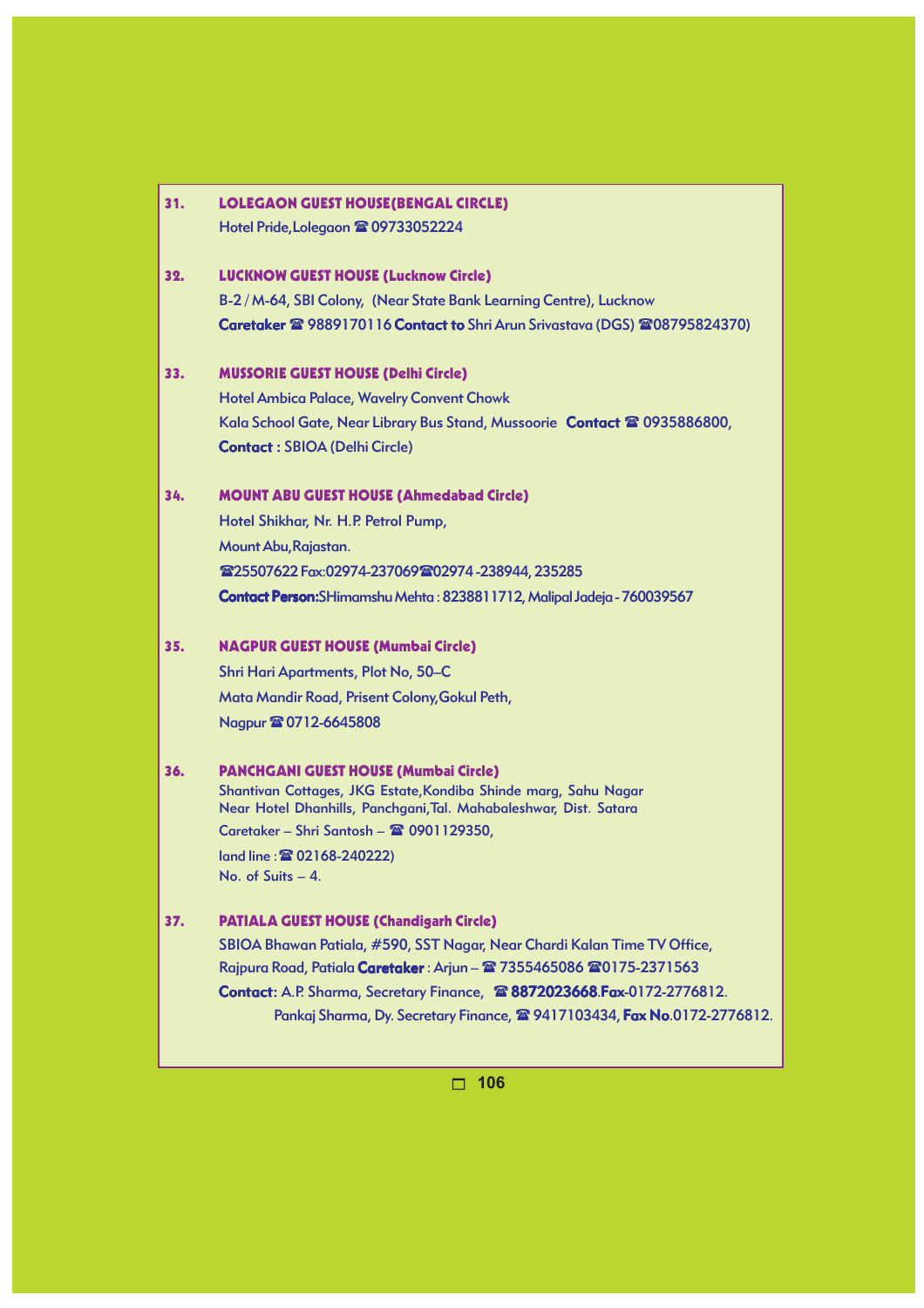| 38. | <b>PATNA GUEST HOUSE (Patna Circle)</b><br>SBIOA, Guest House, (Co-Op Guest House) M-2/35, S.K. Puri, Opp. Krishna Apts.,<br>Boring Road, PATNA - 800 001, 雪: (0612) 2677273                                                                                                                                                                                                                                                                                       |  |
|-----|--------------------------------------------------------------------------------------------------------------------------------------------------------------------------------------------------------------------------------------------------------------------------------------------------------------------------------------------------------------------------------------------------------------------------------------------------------------------|--|
| 39. | <b>PUNE GUEST HOUSE (Mumbai Circle)</b><br>SBI Officers' Association (Mumbai Circle) Guest House<br>Flat No. 406 Gulmohor Bldg., SBI, Zonal Office Complex, 2420<br>East Street, Pune - 411 001: Caretaker - Shri Laxman Kamble - 2 9822262190<br><b>Contact for Reservation-</b> The General Secretary, SBIOA (Mumbai Circle).<br><b>@ 022-67514042. Fax No. 022-67514043.</b><br>For confirmation the requisite amount should be credited in A/c No. 10996684505 |  |
| 40. | <b>PORT - BLAIR GUEST HOUSE (Bengal Circle)</b><br>Sriradha Nivas, 30, A.K. Street, Anarkali,<br>Haddo, Port Blair, 744102, 雷:- 03192-234437, 雷94342722586                                                                                                                                                                                                                                                                                                         |  |
| 41. | <b>PURI GUEST HOUSE (Bengal Circle)</b><br>(i)<br>Hotel Sitara, Near Puri Hotel, Gopal Ballav Road, Sea Beach,<br>PURI-752001, ORISSA 雷9937121128, 9938496626<br>(i)<br><b>PURI GUEST HOUSE (BHUBANESWAR CIRCLE)</b><br>Joy Gouri Enclave, Near Gadi Khana, Mochisahi Chhak, Puri.<br>Caretaker- Santosh Kumar Mishra, 206754-226080 全 0674-2392286                                                                                                                |  |
|     | (iii)<br><b>SBI OFFICERS CO-OPERATIVE CREDIT SOCIETY ORISSA LTD</b><br><b>BHUBANESWAR CIRCLE, Cuttack Transit House, Infront of SBI,</b><br>Station Bazar Branch, V.I.P. Road, Puri -752 002. 雷: (06752) 22 87 58                                                                                                                                                                                                                                                  |  |
| 42. | <b>RAIPUR GUEST HOUSE (Bhopal Circle)</b><br>(Maintained by SBI (Bhopal Circle)<br>Adhikari Sahkari Sakh Samiti, Maryadit, Bhopal)<br><b>VIJAYA YECHURI Guest House in-charge</b><br>(i)<br>C/O State Bank of India, sarb Branch, RAIPUR(CG)<br><b>雷-9826244701</b><br>Shri Tomlal - Care taker: P-21, Avanti Vihar, Telibanda, Sector-2,<br>(ii)<br>GE Road, Raipur (CG) 雷 0771-4039495, 雷: 09630875897                                                           |  |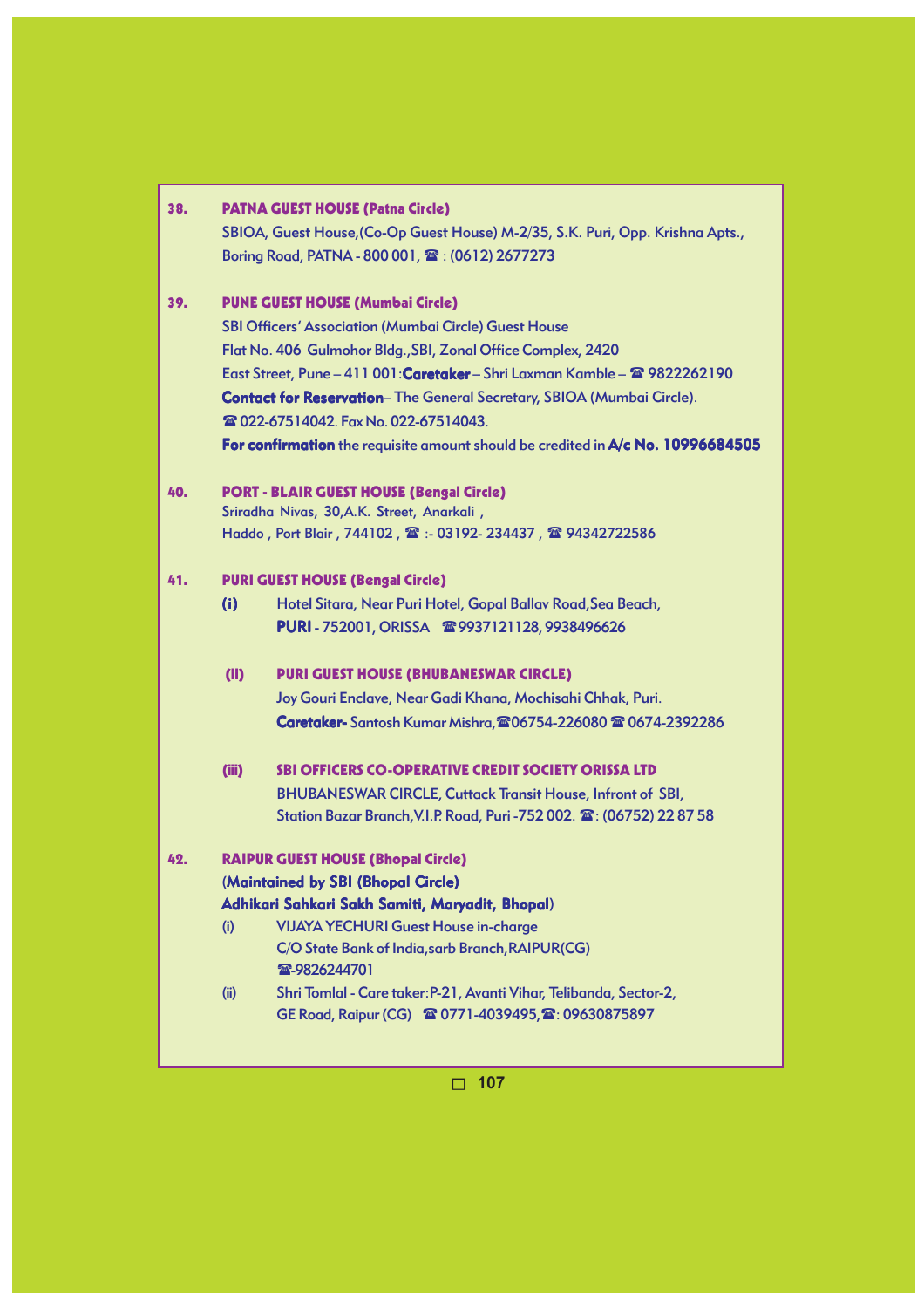| Flat No 2A, Shivatara Apartment, Opp.SBI Ranchi Main Branch,<br>Ranchi - 834001 $\mathbf{\mathcal{D}}$ : 09955827243, (Caretaker Debu)<br>Contact: DGS 雷: 9771495748 雷 0612-2209117<br><b>SAMBALPUR GUEST HOUSE (Bhubaneswar Circle)</b><br>44.<br>SBIOA Transit House, House No.127, Word No.5,<br>Bhutapara Chowk, Sambalpur. Caretaker: Bibhuti Bhusan Behera <sup>2</sup> 789446081<br><b>SHIMLA GUEST HOUSE (Chandigarh Circle)</b><br>45.<br>SBIOA GUEST HOUSE, Flat No. 5, Block No. 29, Phase-III, SDA Colony,<br>Below Bishop Cotton School (B.C.S.), New Shimla (H.P.) Tel: 0177-2673045,<br>Contact: A.P. Sharma, Secy Finance 28872023668. Fax-0172-2776812.<br>Pankaj Sharma, Dy. Secy Finance <sup>2</sup> 9417103434, Fax 0172-2776812.<br><b>SILIGURI GUEST HOUSE (Bengal Circle)</b><br>46.<br>Sudhi Laxmi Apartment, Near SNT Bus Stand, Opp Petrol Pump,<br>Siliquri Lodge Compound, Siliquri-734001. Siliquri. 2 08001196966.<br><b>SECUNDRABAD GUEST HOUSE (Hydrabad Circle)</b><br>47.<br>SBIOA (HC) Rest Home, Flat No. 106 & 107, Sri Sai Rajendra Prestige Apartments |  |
|------------------------------------------------------------------------------------------------------------------------------------------------------------------------------------------------------------------------------------------------------------------------------------------------------------------------------------------------------------------------------------------------------------------------------------------------------------------------------------------------------------------------------------------------------------------------------------------------------------------------------------------------------------------------------------------------------------------------------------------------------------------------------------------------------------------------------------------------------------------------------------------------------------------------------------------------------------------------------------------------------------------------------------------------------------------------------------------------|--|
|                                                                                                                                                                                                                                                                                                                                                                                                                                                                                                                                                                                                                                                                                                                                                                                                                                                                                                                                                                                                                                                                                                |  |
|                                                                                                                                                                                                                                                                                                                                                                                                                                                                                                                                                                                                                                                                                                                                                                                                                                                                                                                                                                                                                                                                                                |  |
|                                                                                                                                                                                                                                                                                                                                                                                                                                                                                                                                                                                                                                                                                                                                                                                                                                                                                                                                                                                                                                                                                                |  |
|                                                                                                                                                                                                                                                                                                                                                                                                                                                                                                                                                                                                                                                                                                                                                                                                                                                                                                                                                                                                                                                                                                |  |
|                                                                                                                                                                                                                                                                                                                                                                                                                                                                                                                                                                                                                                                                                                                                                                                                                                                                                                                                                                                                                                                                                                |  |
|                                                                                                                                                                                                                                                                                                                                                                                                                                                                                                                                                                                                                                                                                                                                                                                                                                                                                                                                                                                                                                                                                                |  |
|                                                                                                                                                                                                                                                                                                                                                                                                                                                                                                                                                                                                                                                                                                                                                                                                                                                                                                                                                                                                                                                                                                |  |
|                                                                                                                                                                                                                                                                                                                                                                                                                                                                                                                                                                                                                                                                                                                                                                                                                                                                                                                                                                                                                                                                                                |  |
|                                                                                                                                                                                                                                                                                                                                                                                                                                                                                                                                                                                                                                                                                                                                                                                                                                                                                                                                                                                                                                                                                                |  |
|                                                                                                                                                                                                                                                                                                                                                                                                                                                                                                                                                                                                                                                                                                                                                                                                                                                                                                                                                                                                                                                                                                |  |
|                                                                                                                                                                                                                                                                                                                                                                                                                                                                                                                                                                                                                                                                                                                                                                                                                                                                                                                                                                                                                                                                                                |  |
|                                                                                                                                                                                                                                                                                                                                                                                                                                                                                                                                                                                                                                                                                                                                                                                                                                                                                                                                                                                                                                                                                                |  |
|                                                                                                                                                                                                                                                                                                                                                                                                                                                                                                                                                                                                                                                                                                                                                                                                                                                                                                                                                                                                                                                                                                |  |
|                                                                                                                                                                                                                                                                                                                                                                                                                                                                                                                                                                                                                                                                                                                                                                                                                                                                                                                                                                                                                                                                                                |  |
|                                                                                                                                                                                                                                                                                                                                                                                                                                                                                                                                                                                                                                                                                                                                                                                                                                                                                                                                                                                                                                                                                                |  |
|                                                                                                                                                                                                                                                                                                                                                                                                                                                                                                                                                                                                                                                                                                                                                                                                                                                                                                                                                                                                                                                                                                |  |
| <b>Street No.5, Nehru Nagar, West Maredpally,</b>                                                                                                                                                                                                                                                                                                                                                                                                                                                                                                                                                                                                                                                                                                                                                                                                                                                                                                                                                                                                                                              |  |
| <b>SECUNDERABAD</b>                                                                                                                                                                                                                                                                                                                                                                                                                                                                                                                                                                                                                                                                                                                                                                                                                                                                                                                                                                                                                                                                            |  |
| Care Taker <sup>2</sup> 95025 59308                                                                                                                                                                                                                                                                                                                                                                                                                                                                                                                                                                                                                                                                                                                                                                                                                                                                                                                                                                                                                                                            |  |
| For Reservation Contact: The Deputy General Secretary,                                                                                                                                                                                                                                                                                                                                                                                                                                                                                                                                                                                                                                                                                                                                                                                                                                                                                                                                                                                                                                         |  |
| SBI Officers' Association (HC), C/o. State Bank of India                                                                                                                                                                                                                                                                                                                                                                                                                                                                                                                                                                                                                                                                                                                                                                                                                                                                                                                                                                                                                                       |  |
| Secunderabad Administrative Office,                                                                                                                                                                                                                                                                                                                                                                                                                                                                                                                                                                                                                                                                                                                                                                                                                                                                                                                                                                                                                                                            |  |
| <b>Patny Circle, SECUNDERABAD</b>                                                                                                                                                                                                                                                                                                                                                                                                                                                                                                                                                                                                                                                                                                                                                                                                                                                                                                                                                                                                                                                              |  |
| 2040-2788 3165; 2788 3164 Fax No.040-2784 1988                                                                                                                                                                                                                                                                                                                                                                                                                                                                                                                                                                                                                                                                                                                                                                                                                                                                                                                                                                                                                                                 |  |
| <b>SHIRADI GUEST HOUSE (Mumbai Circle)</b><br>48.                                                                                                                                                                                                                                                                                                                                                                                                                                                                                                                                                                                                                                                                                                                                                                                                                                                                                                                                                                                                                                              |  |
| Sri Sai SBOA Bhavan Shirdi                                                                                                                                                                                                                                                                                                                                                                                                                                                                                                                                                                                                                                                                                                                                                                                                                                                                                                                                                                                                                                                                     |  |
| 187/3 Plot No. 8-9 behind Hotel Pushpak Resort                                                                                                                                                                                                                                                                                                                                                                                                                                                                                                                                                                                                                                                                                                                                                                                                                                                                                                                                                                                                                                                 |  |
| Shirdi Ahmednagar Road,                                                                                                                                                                                                                                                                                                                                                                                                                                                                                                                                                                                                                                                                                                                                                                                                                                                                                                                                                                                                                                                                        |  |
| Shirdi, Dist. Ahmednagar                                                                                                                                                                                                                                                                                                                                                                                                                                                                                                                                                                                                                                                                                                                                                                                                                                                                                                                                                                                                                                                                       |  |
| 202423-256871, Fax 02423-256872                                                                                                                                                                                                                                                                                                                                                                                                                                                                                                                                                                                                                                                                                                                                                                                                                                                                                                                                                                                                                                                                |  |
| <b>Contact: The General Secretary, SBIOA (Mumbai Circle),</b>                                                                                                                                                                                                                                                                                                                                                                                                                                                                                                                                                                                                                                                                                                                                                                                                                                                                                                                                                                                                                                  |  |
| <b>@ 022-67514042, Fax. 022-67514043</b>                                                                                                                                                                                                                                                                                                                                                                                                                                                                                                                                                                                                                                                                                                                                                                                                                                                                                                                                                                                                                                                       |  |
|                                                                                                                                                                                                                                                                                                                                                                                                                                                                                                                                                                                                                                                                                                                                                                                                                                                                                                                                                                                                                                                                                                |  |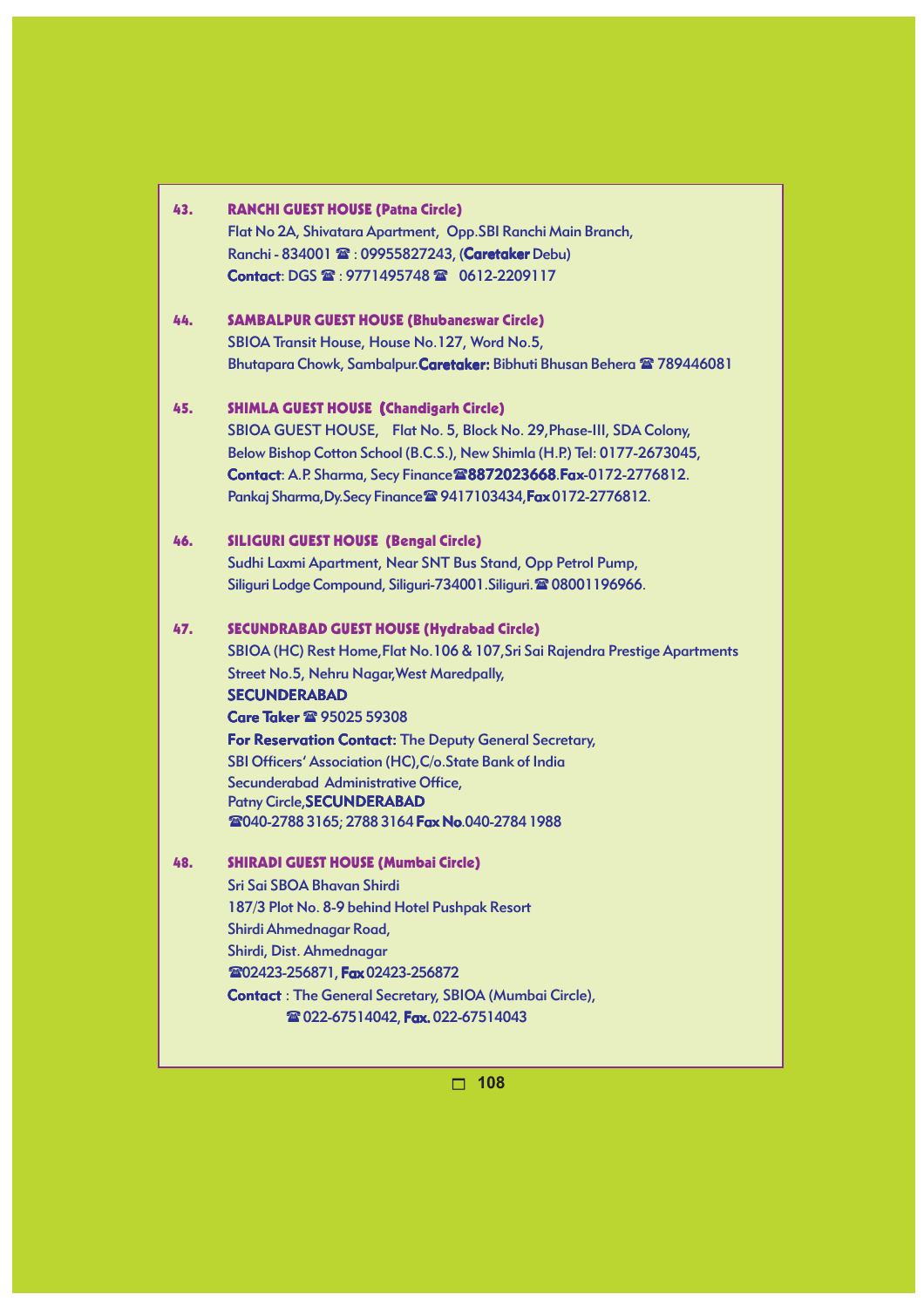# 49. TIRUPATI GUEST HOUSE (Hyderabad Circle) (i) SBIOA GUEST HOUSE, Siva Jyothi Nagar,Beside Kushi Hospital Tirumala Bye Pass Road,Near Alipiri Police Station TIRUPATI – 517 501 Care Taker <sup>2</sup> 99635 83778 Contact: Ramasarnya  $\approx$  97047 72385 Fax No:0877 - 2225230 (ii) SBIOA GUEST HOUSE, 2<sup>nd</sup> Floor, Seshadri Sikhara Guest House, 99, Royal Cheruvu Road (RC Road) Near Phalani Theater,Gopala Raju Colony, TIRUPATI - 517 501 Care Taker <sup>2</sup>87127 93587 Contact: P.V.Sameer Kumar,Addl.Treausrer SBIOA (Hyderabad Circle)Amaravathi Circle Premises HYDERABAD - 500 004 **雪 040-6666 7335;2338 7537 雪 98484 97767** 509. UDHAGAMANDALAM GUEST HOUSE (Chennai Circle) SBIOA Transit House, 133, Hadfield Road, Ooty-Mysore Highway, Near Hillbunk/Ooty Club, Udhagamandalam - 643 001.<sup>2</sup>8 0423-2449001 Contact: Chennai Circle <sup>2</sup> 044-25340226 Caretaker: Dharmalingam <sup>2</sup> 09443145840 :044-25228773, 25227170 Fax:044-25261013 51. UJJAIN GUEST HOUSE (Bhopal Circle) (Maintained by SBI Adhikari Sahkari Sakh Samiti, Maryadit, Bhopal) Flat No.C-104, Shivansh Elegance, 63/1, 1<sup>st</sup> Floor, Opp. Mittal Avenue, Harifatak Road,Nanakheda, **UJJAIN (MP) Fax-0755-2559828** Guest House in-charge: Shri DEvendra Gangrade. <sup>2</sup>09630088978 Care taker: Shri Ramu <sup>2</sup> 08966958442 52. VARANASI GUEST HOUSE (Lucknow Circle) B-38/47-S-K, Moti Jheel, Mahmoorganj, Near SBI Shivaji Nagar, Branch, Varanasi Contact to Shri Arun Srivastava (DGS) 208795824370)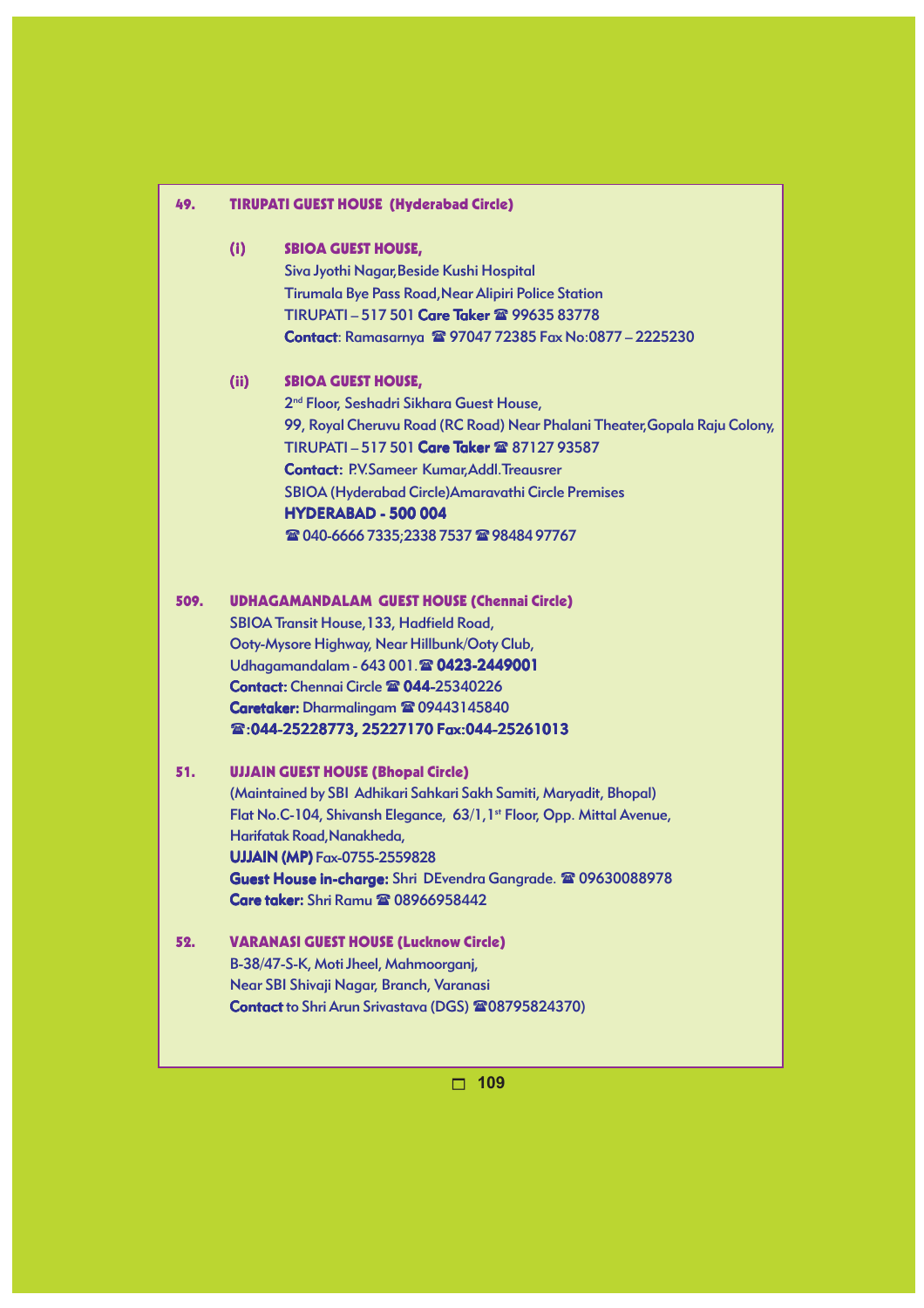| 53. | <b>VIJAYAWADA GUEST HOUSE (Hyderabad Circle)</b>                           |  |  |  |  |
|-----|----------------------------------------------------------------------------|--|--|--|--|
|     | <b>SBIOA Guest House, D.No.30-5-13, Koka Chalapathi Rao Street</b>         |  |  |  |  |
|     | Electrical Sub Station Road, Durga Agraharam,                              |  |  |  |  |
|     | VIJAYAWADA - 520 002 ☎ 0866-2441116 Care Taker ☎ 98483 99786               |  |  |  |  |
|     | <b>For Reservation Contact</b>                                             |  |  |  |  |
|     | The Deputy General Secretary, SBI Officers' Association (HC)               |  |  |  |  |
|     | C/o.State Bank of India, Administrative Office Suryaraopet, Prakasam Road, |  |  |  |  |
|     | <b>VIJAYAWADA - 520 002 &amp; 0866-2493992 Fax No.0866-2474330</b>         |  |  |  |  |
|     |                                                                            |  |  |  |  |

### 54. VISAKHAPATNAM GUEST HOUSE (Hyderabad Circle)

SBIOA Visakha Bhavan, D.No.49-54-6/3,Shirdi Sai Anugraha Pitam Road Opp:Minerva Public School,B.S.Layout, Seethammadhara North Extension VISAKHAPATNAM- 530 013 **■ 0891-2573510 Care Taker ■ 93931 04682** For Reservation Contact: The DGS  $\mathbf{\mathfrak{B}}0891 - 2746618$ , Fax No.0891-2746638

## 55 VRINDABAN TRANSIT HOUSE (Delhi Circle)

Flat No. 502, Ground Floor, Keshav Kunj . Opposit ISKON Temple Road, Vrinadaban,  $\mathbf{\mathfrak{D}:} 011 - 23407976 - 78$ For Booing- SBIOA(Delhi Circle)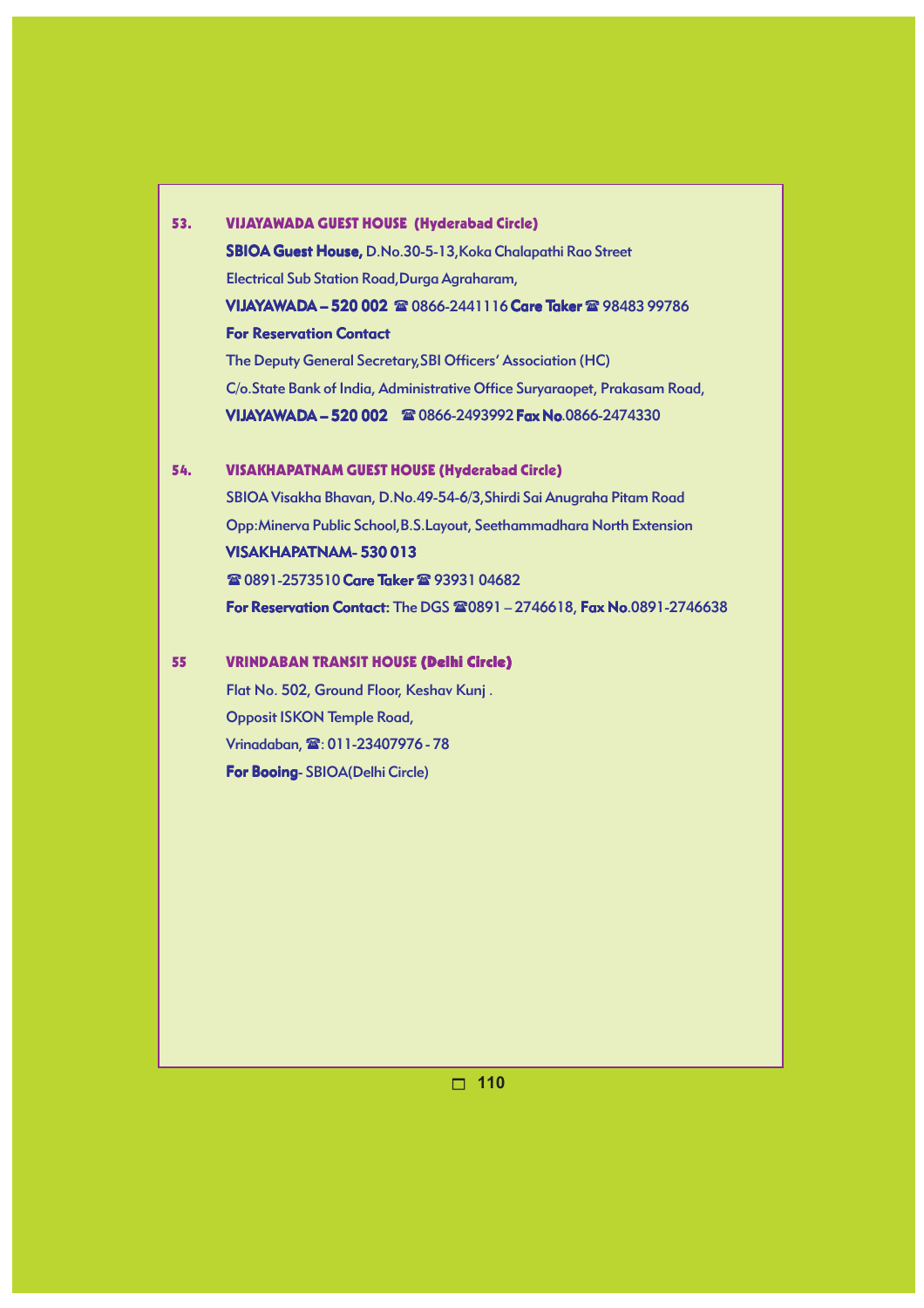| <b>ADDRESSES OF CO-OPERATIVE CREDIT SOCIETIES</b> |              |                                                                                                                                                                                                                       |  |
|---------------------------------------------------|--------------|-----------------------------------------------------------------------------------------------------------------------------------------------------------------------------------------------------------------------|--|
| 1.SBIOA (Ahmedabad Circle) :                      |              | <b>SBI Supervising Officials'</b><br>Co-operative Credit Society Ltd.,<br>SBI Building, 1st Floor, Bhadra,<br>AHMEDABAD - 380 001.<br>雷-(079) 25507311                                                                |  |
| 2.SBIOA (Bengal Circle)                           | ÷            | (i) SBIOA Multi State Co-op.<br>Credit Society Ltd., Samniddhi Bhavan,<br>E Block, 6th Floor, Strand Road,<br>Kolkata - 700 001. 雷(033) 22485 557.                                                                    |  |
| <b>3.SBIOA (Bhopal Circle)</b>                    | ÷            | SBIOA (Bhopal Circle) Adhikari<br>Sahakari Sakh Samiti Maryadit,<br>C/o SBI LHO, Bhopal<br><b>雪-0755-25 54 835, 52 88 298</b><br>Fax: 0755-2551 081                                                                   |  |
| <b>4.SBIOA(Bangalore Circle)</b>                  | ÷            | SBI Staff Co-op.credit scoeity Itd.,<br>C/O SBI Building, No. 65,<br>St.Mark's road, Bangalore -01<br><b>雪-080-25943154,65714975</b>                                                                                  |  |
| 5.SBIOA (Bhubaneswar Circle) :                    |              | <b>SBI Officers' Co-op Credit</b><br>Society(Orissa)Ltd., Cuttack<br>C/o State Bank of India, Cuttack Main Branch,<br>CUTTACK - 753 002. 2 - (0671) 23 68 114                                                         |  |
| <b>6.SBIOA (Chandigarh Circle)</b>                | - 1          | SBIOA Co-op, U.S.E.<br>Thrift & Credit society,<br>C/o SBI, I Floor, LHO, Sector 17,<br>Chandigarh - 160017, 2: 27 00 37 37                                                                                           |  |
| <b>7.SBIOA (Chennai Circle)</b>                   | ÷            | <b>SBI Officers' Co-operative</b><br>Thrift & Credit Society Ltd.,<br>No. XC-114, S.C.C. Anthony Pillai Bhavan,<br>III Floor, 34/9, Second Line Beach,<br>Post Box No. 1831,<br>CHENNAI - 600 001. 2 - (044) 25221913 |  |
| 8.SBIOA (Delhi Circle)                            | $\colon$ (i) | SBI Officers' Co-op. (Urban)<br>Thrift & Credit Society Ltd.<br>C/o SBI Officers' Association<br>SBI Buildings, 11, Parliament Street,<br>New Delhi - 110 001.                                                        |  |
|                                                   | (ii)         | <b>SBI Supervising Staff (Delhi Circle)</b><br>Co-op. Thrift & Credit Society Ltd,<br>C/o SBI Buildings, 11, Parliament Street,<br><b>New Delhi - 110 001</b>                                                         |  |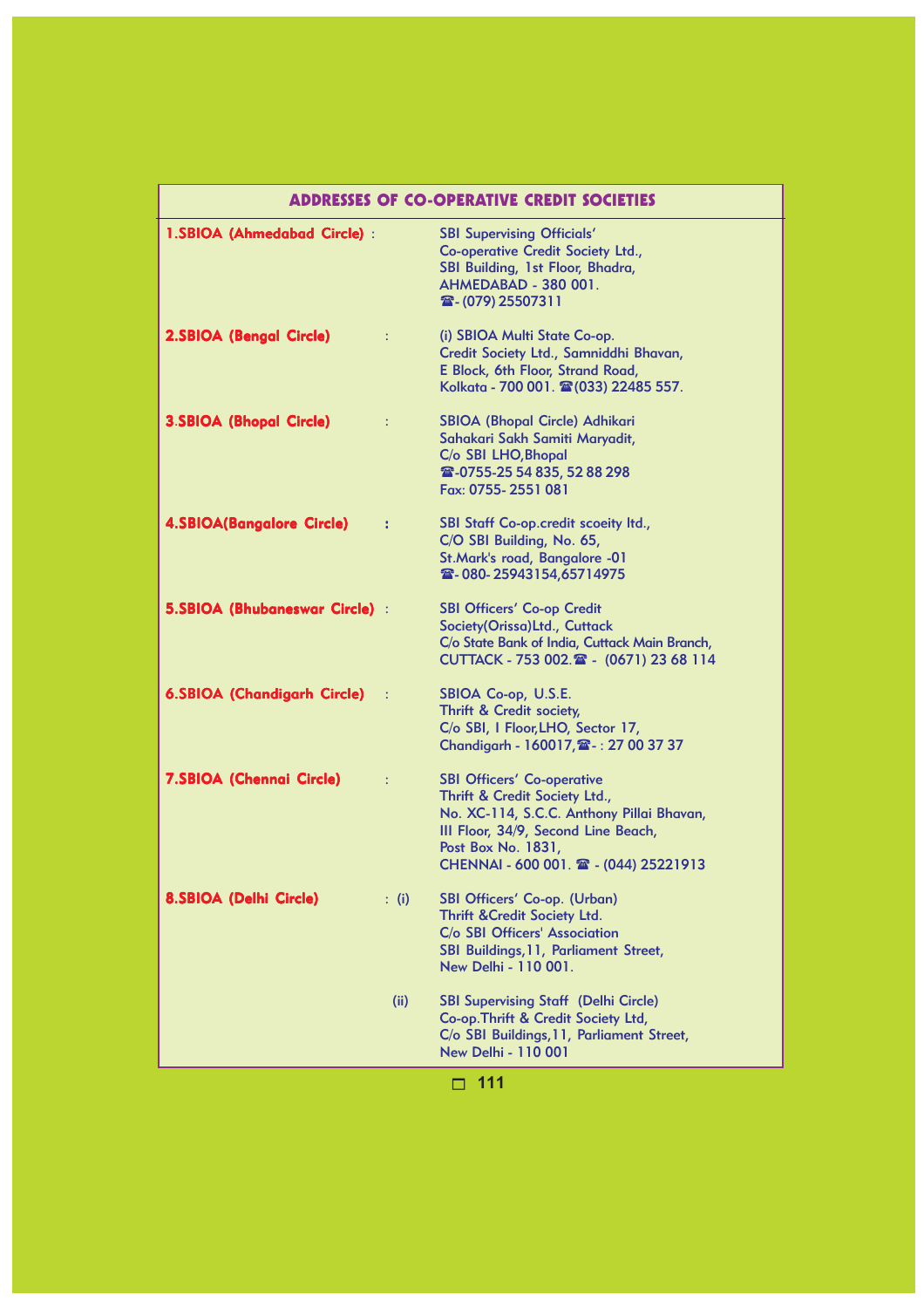| 9.SBIOA (Hyderabad Circle)        | ÷                    | S.B.I. Officers' Co-Op. Credit Society Ltd.,<br>SBI Buildings, Local Head Office, Koti<br>HYDERABAD-500 095 @ (040) 24754146                                                                                                                                                                                                                                                                                                          |
|-----------------------------------|----------------------|---------------------------------------------------------------------------------------------------------------------------------------------------------------------------------------------------------------------------------------------------------------------------------------------------------------------------------------------------------------------------------------------------------------------------------------|
| 10.SBIOA (Mumbai Circle)          | ÷                    | SBI Officers' Co-op. Credit Society Ltd,<br>C/o SBIOA, State Bank Bhavan<br>(2nd Floor) Madame Cama Road,<br>Mumbai - 400 021, 雷 (022) 22 88 69 30.                                                                                                                                                                                                                                                                                   |
| 11.SBIOA (North Eastern Circle) : |                      | <b>State Bank of India Officers'</b><br>Thrift & Credit Co-op Society Ltd.,<br>G.S. Road, Bhangagarh,<br>Adjacent ot SBI, GUWAHATI - 781 005.<br>雷- 0361-25 27 116.                                                                                                                                                                                                                                                                   |
|                                   | $\ddot{\phantom{a}}$ | <b>State Bank of India Officers' (Shillong Region)</b><br>Co-operative Credit Society Ltd.,<br>C/o. State Bank of India, Admin Office,<br>Dhankheti, SHILLONG - 793 001.<br>雷-(0364) 22 26 021.                                                                                                                                                                                                                                       |
|                                   | $\ddot{\cdot}$       | The State Bank of India Officers'<br>Thrift & Credit Society Ltd.,<br>C/o SBI, Admin Office,<br>A.T. Road, JORHAT -785001.                                                                                                                                                                                                                                                                                                            |
| 12.SBIOA (Patna Circle)           | $\ddot{\cdot}$       | <b>SBI Supervising Staff Co-operative</b><br><b>Credit Society Limited, State Bank Building,</b><br>Judges' Court Road, PATNA - 800 001.<br>雷-0612-2671273.                                                                                                                                                                                                                                                                           |
|                                   |                      | <b>ADDRESSES OF CONSUMER CO-OPERATIVE STORES</b>                                                                                                                                                                                                                                                                                                                                                                                      |
| 1.<br><b>AHMEDABAD</b>            |                      | SBI Officers' Co-op. Consumer Stores Ltd.,<br>1st Floor, SBI LHO Bldg., Laldarwaja,<br>Ahmedabad:-380 001. 20 079-25508689.<br>3rd Floor, SBI Admin Office Bldg.,<br>Ambawadi, Ahmedabad.<br><b>雪-079-26425004, Fax:-079-26442476</b><br>3rd Floor, SBI Admin Office, Gandhinagar.<br><b>雪-07923223150, Fax:-079-23229671</b><br>6th Floor, SBI Admin Office, Bldg.,<br>Vadodara. <sup>2</sup> - 0265-23633605,<br>Fax:-0265-2363051. |
|                                   |                      | 112                                                                                                                                                                                                                                                                                                                                                                                                                                   |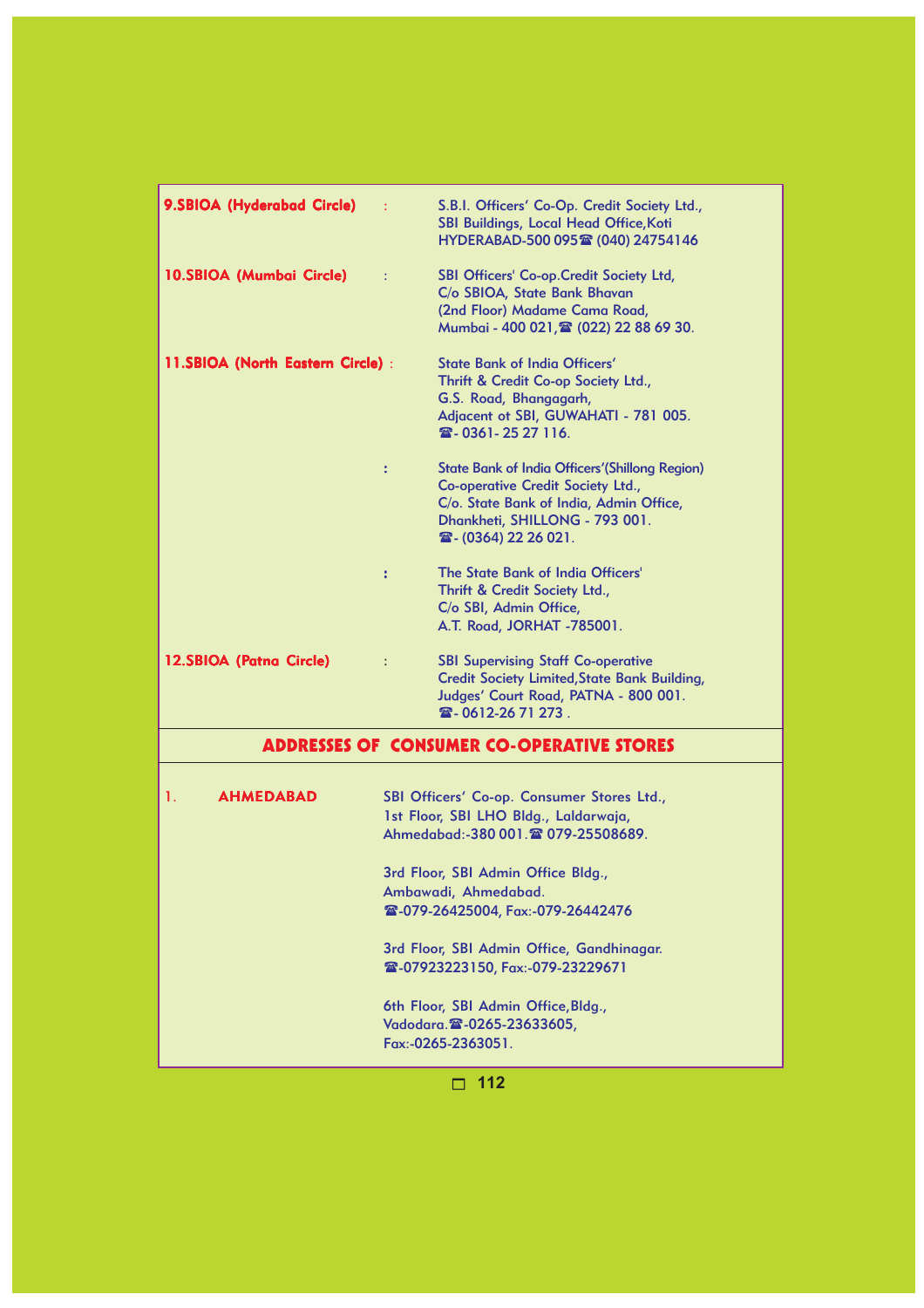| 2.  | <b>BANGALORE</b>   | <b>SBI Officers' Co-op. Stores,</b><br>C/o. State Bank of India,<br>St. Mark's Road, BANGALORE - 560 001.<br>$\mathbb{R}$ : 25 94 31 23                                                |
|-----|--------------------|----------------------------------------------------------------------------------------------------------------------------------------------------------------------------------------|
| 3.  | <b>BARODA</b>      | <b>SBI Officers' Co-op. Consumer</b><br>Stores Ltd., Zonal Office,<br>Paradise Complex, Sayaji Ganj,<br><b>BARODA - 390 005.</b>                                                       |
| 4.  | <b>BHAVNAGAR</b>   | <b>SBS Officers' Credit and Consumers'</b><br>Co-operative Society Ltd.,<br>Nilambaug Chowk, BHAVNAGAR - 364 001.                                                                      |
| 5.  | <b>CHENNAI</b>     | SBI Officers' Consumer Co-op. Stores Ltd.,<br>No. XN.822.<br>SBOA School & Junior College Campus,<br>18, School Road, Anna Nagar(W)Extension<br>CHENNAI - 600 101 26 (044) 26 15 11 75 |
| 6.  | <b>GANDHINAGAR</b> | SBI Officers' Co-op.Consumer Stores Ltd<br>S.B.I., 3rd Floor, Sector 10, G20 Building,<br>GANDHINAGAR - 382 010.<br><b>雪 23223150, Fax - 23229671</b>                                  |
| 7.  | <b>HYDERABAD</b>   | <b>SBI Officers' Association</b><br>Co-op. Consumer Stores Ltd.,<br>SBI Buildings, Local Head Office,<br>Bank Street, HYDERABAD - 500 095.<br>雷: 040-23 46 62 87                       |
| 8.  | <b>KOLKATA</b>     | SBI Officers'Consumer Co-op.Stores Ltd<br>6, Neogy Pukur Bye Lane,<br>KOLKATA - 700 014. (033) 22463988.                                                                               |
| 9.  | <b>PATNA</b>       | <b>SBIOA Consumer Stores,</b><br>C/o SBI, (LHO), PATNA - 800 001                                                                                                                       |
| 10. | <b>PUNE</b>        | SBI Officers' Co-op. Consumer Stores,<br>C/o State Bank of India (Zonal Office),<br>Gulmohar, 2420, East Street,<br><b>PUNE - 411 001.</b>                                             |
| 11. | <b>TRIVANDRUM</b>  | SBT Officers'Consumer Co-Op.Society Ltd<br>C/o Bank Officers' Co-op.<br>Credit Society Ltd.P.B. No. 290,<br>B.N.I. Bldgs, Statue, TRIVANDRUM-695071                                    |

□ 113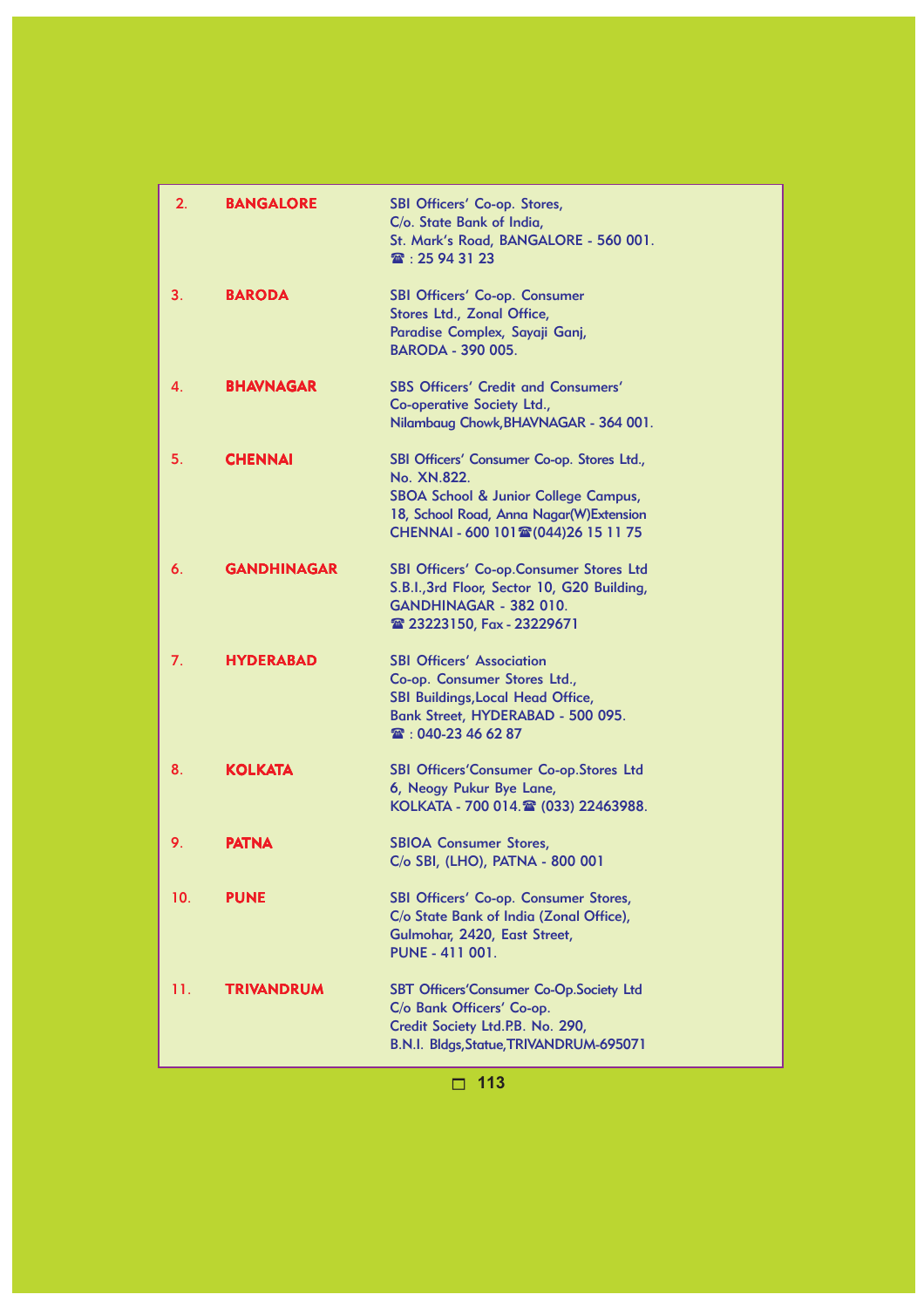| 12. | <b>VISAKHAPATNAM</b>                                                                                                                                                                                                | SBIOA Mutual Co-op Consumer Stores Ltd,<br>SBI Buildings, admn Office,<br><b>Balaji Nagar</b><br>Sirrpuram Junction, 2 0891-2703583<br>Visakhapatnam - 530 003,                  |
|-----|---------------------------------------------------------------------------------------------------------------------------------------------------------------------------------------------------------------------|----------------------------------------------------------------------------------------------------------------------------------------------------------------------------------|
| 13. | <b>VADODARA</b>                                                                                                                                                                                                     | <b>SBI Co-Operative Stores - SBI,</b><br>6the Floor, SBI VAO Bldgs,<br>VADODARA 2 - (033) 2363605<br>Fax - 2363051                                                               |
|     |                                                                                                                                                                                                                     | <b>RESEARCH CENTRES</b>                                                                                                                                                          |
| 1.  | <b>AISBOF (NATURE)</b><br>National Academy of Trade Union<br><b>Research and Education (NATURE)</b><br>Gandhi Nilaya, No.10, SBI Officers' Colony,<br>Basaveshwaranagar,<br>BANGALORE - 560 079. 2- (080)234 88 835 |                                                                                                                                                                                  |
| 2.  | <b>CHENNAI AFFILIATE</b><br>Mercantile Plaza, 229, N.S.C. Bose Road,<br>Opp. High Court,<br>CHENNAI - 600 001. 2 - (044) 25 34 02 26                                                                                | <b>SBIOA Institute for Trade Union Education &amp; Research</b>                                                                                                                  |
| 3.  | <b>PATIALA (Chandigarh Circle) (NATURE)</b><br><b>SBIOA Bhawan Patiala</b><br>Rajpura Road, Patiala<br><b>Contact:</b> A.P. Sharma, Secretary Finance,                                                              | #590, SST Nagar, Near Chardi Kalan Time TV Office,<br><b>雷 8872023668.Fax-0172-2776812.</b><br>Pankaj Sharma, Dy. Secretary Finance,<br><b>29417103434, Fax No.0172-2776812.</b> |
| 4.  | <b>MUMBAI AFFILIATE</b><br><b>SBIOA Training Academy</b>                                                                                                                                                            | SBIOA Bhavan, Shree Hari Apartments, Nagpur                                                                                                                                      |

I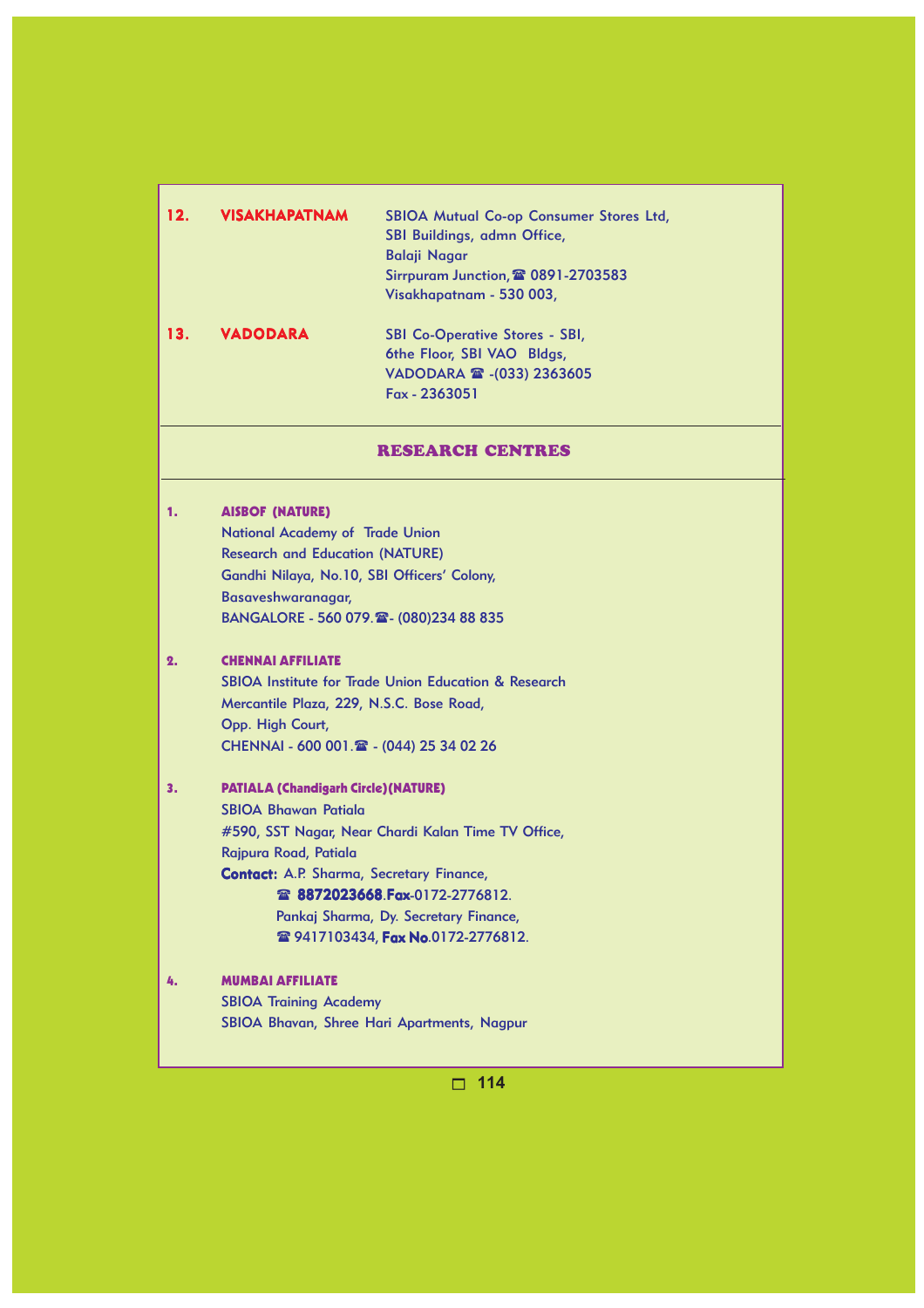|                            | <b>HOUSING SOCIETIES</b>                                                                                                                                                                                                 |
|----------------------------|--------------------------------------------------------------------------------------------------------------------------------------------------------------------------------------------------------------------------|
| 1.                         | <b>BANGALORE AFFILIATE</b><br>SBI Supervising Staff Co-op. Building Society Ltd.,<br>C/o State Bank Of India Officers' Assn (Karnataka)<br>65, St.Mark's Road, BANGALORE - 560 001. 25 94 31 14, 25943081                |
| 2.                         | <b>CHANDIGARH AFFILIATE</b><br>SBI Superving Staff Co-op. House Bldg Society Ltd.,<br>C/o Astha Apts, Plot No. 8, Sector-48C,<br><b>CHANDIGARH 2 46 45 157)</b>                                                          |
| З.                         | <b>CHENNAI AFFILIATE</b><br>SBI Chennai Circle Supervising Staff Co-op. Building Society Ltd.,<br>No.XNC - 509, S.C.C. Anthony Pillai Bhavan, III Floor,<br>9, Second Line Beach, CHENNAI - 2600 001. 2 (044) 2 52 21913 |
| 4.<br>(i)<br>(ii)<br>(iii) | <b>PATNA AFFILIATE</b><br>SBI Staff Co-op. House Construction Society Ltd.<br>(Composite Membership)<br>SBI Supervising Staff Co-op. Housing Society Ltd.<br>SBI Senior Sup. Staff Co-op Housing Society Ltd.            |
|                            | <b>EDUCATIONAL INSTITUTIONS</b>                                                                                                                                                                                          |
| 1.<br>i)                   | <b>BANGALORE AFFILIATE</b><br><b>SBIOA Public School,</b><br>10, SBI Officers' Colony, Basaveswara Nagar,<br>BANGALORE - 560 079. 雪: 080-234 80 066.                                                                     |
| ii)                        | <b>SBIOAES</b> Public School,<br>Madhura Colony, Kusugal Road, HUBLI - 580 023,<br>KARNATAKA. 2 : 0836-22 85 539.                                                                                                        |
| 2.                         | <b>BHOPAL AFFILIATE</b><br><b>SBIOA Bank Officers' Public School,</b><br>Narela Shankari, Bye-pass Road, BHOPAL (M.P)<br>雷 - (0755) 26 86029,26 25 794                                                                   |
| 3.<br>i)                   | <b>CHENNAI AFFILIATE</b><br>SBOA Matriculation & Higher Secondary School,<br>R-9, Anna Nagar Western Extension,<br>CHENNAI - 600 101. 2-(044) 26 15 11 35                                                                |
| ii)                        | SBOA School & Junior College, 18, School Road,<br>Anna Nagar Western Extension,<br>CHENNAI - 600 101. 2 - (044) 26 15 11 45                                                                                              |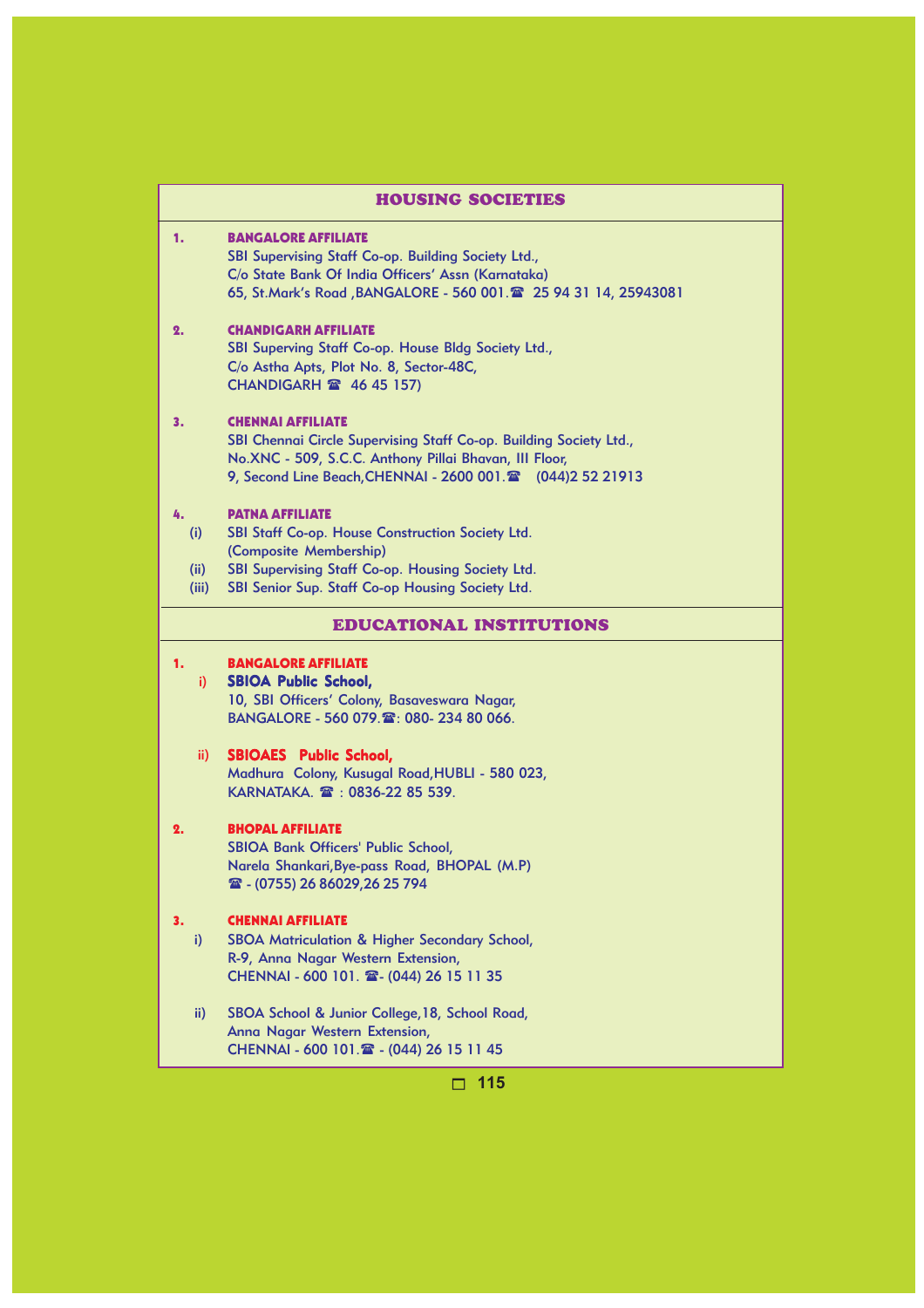|               | Mogappair Eri Scheme,                                    |
|---------------|----------------------------------------------------------|
|               | Chennai - 600 037 雷: (044) 26 53 41 13.                  |
| iv)           | <b>SBOA Matriculation &amp; Higher Secondary School,</b> |
|               | 29, Chokkampudur, COIMBATORE - 641 039.                  |
|               | TAMIL NADU. 2 - (0422) 24 70 143                         |
| $\mathsf{v})$ | SBOA Public (Senior Secondary) School,                   |
|               | S. Chittoor, Ernakulam, KOCHI - 682 027.                 |
|               | KERALA. 2 - (0484) 24 30 404                             |
| (vi)          | SBOA Matriculation & Higher Secondary School,            |
|               | Melakuyilkudi, Nagamalai West,                           |
|               | MADURAI - 625 019. TAMIL NADU. 2 - (0452) 24 59 108      |
| (vii)         | <b>SBIOA Matriculation School,</b>                       |
|               | Kulappatti Village, Air-port (P.O)                       |
|               | TIRUCHIRAPALLI - 620 007 $\mathbb{R}$ - (0431) 23 41 067 |
| (viii)        | <b>SBIOA Academy for Research</b>                        |
|               | 8. Depressional Dovelopment CRIOA Educational Trust      |

iii) SBIOA Model Higher Secondary School

& Professional Development,SBIOA Educational Trust, 18, School Road,Anna Nagar Western Extn., CHENNAI - 600 101  $\text{m}$  - (044) 26 15 28 93.

#### 4. CHANDIGARH AFFILIATE SBIOA Education Society C/O SBIOA, Chandigarh, Sector-17,B Chandigarh.

#### 5. DELHI AFFILIATE SBIOA Public School, Sector 2, Mansarovar, Behind Cricket Stadium Jaipur.  $\mathbf{\mathfrak{B}}$ : 0141 - 2390707

#### 6. MUMBAI AFFILIATE

- (i) SBOA Public School,Plot NO. 51, N-11, CIDCO, Jalgaon Road, AURANGABAD. 2: (0240) 2382 003, 2382 004
- (ii) SBOA Public School, Nerul, Navi Mumbai, Plot No. 10, Sector 5,Near SBI Quarters, (Rear Side), Navi Mumbai- 400 706  $\hat{m}$  : (022) 27 71 68 79

#### 7. N.E. CIRCLE SBOA Public School, National Highway NO. 37, Gorchuok, GUWAHATI 781 035. ASSAM.<sup>2</sup> : 0361-22700 20.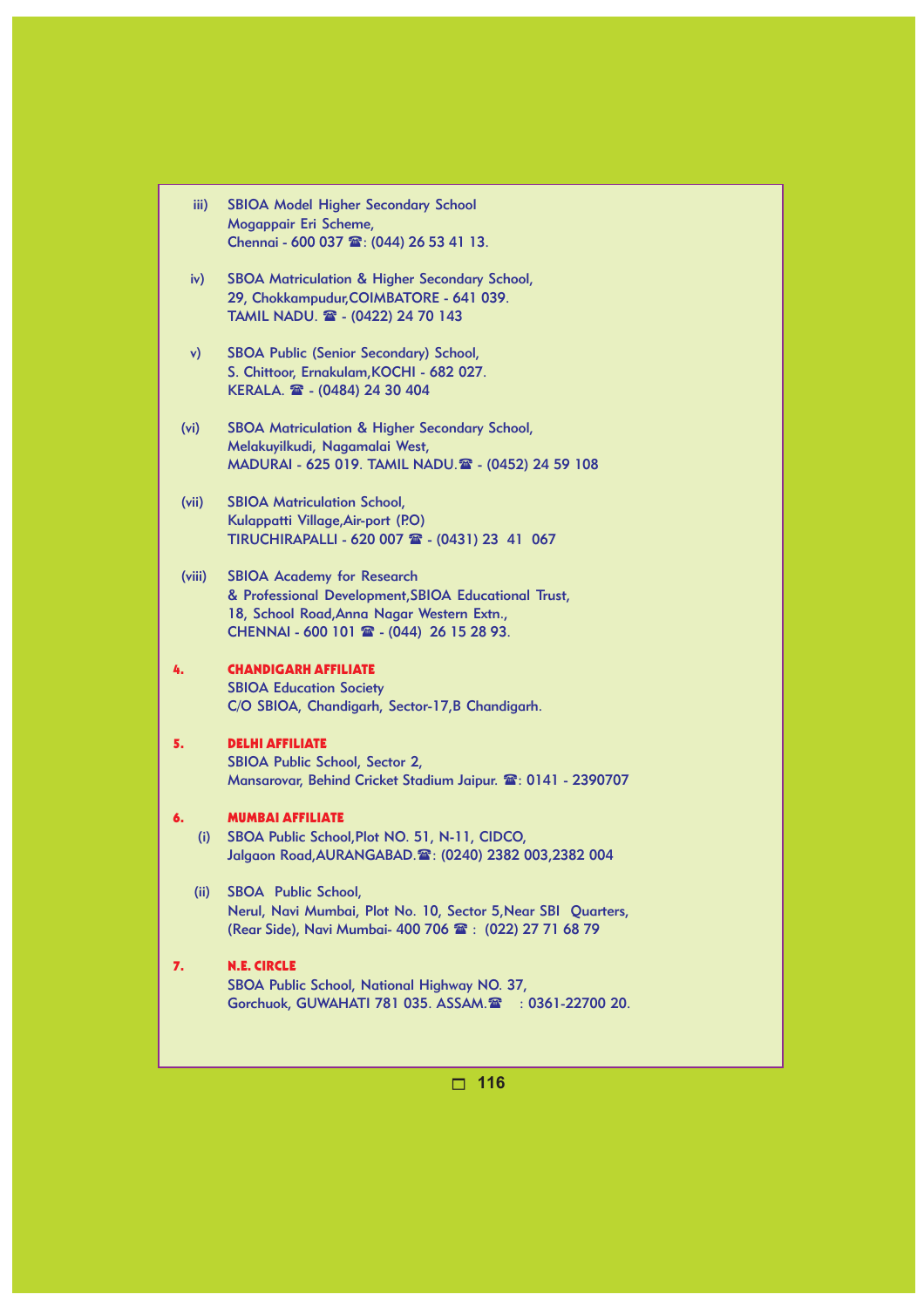## JOURNALS PUBLISHED BYAIBOC/AISBOF

| SL. No. | <b>ORGANISATION</b> | <b>NAME</b>             | <b>PERIODICITY</b> |
|---------|---------------------|-------------------------|--------------------|
| 1.      | <b>AISBOF</b>       | <b>Officers' Cause</b>  | <b>Monthly</b>     |
| 2.      | <b>AISBOF</b>       | <b>Domestic Enquiry</b> | Quarterly          |
| 3.      | <b>AISBOF</b>       | <b>Social Concern</b>   | Quarterly          |
| 4.      | <b>AISBOF</b>       | Labour Research         | <b>Bi-Monthly</b>  |
| 5.      | <b>AIBOC</b>        | <b>Common Bond</b>      | <b>Monthly</b>     |

### JOURNALS PUBLISHED BY AFFILIATES OF AISBOF

| SLNo.          | <b>AFFILIATE</b>   | <b>NAME</b>                  | <b>PERIODICITY</b> |
|----------------|--------------------|------------------------------|--------------------|
| 1.             | Ahmedabad          | <b>Circle Voice</b>          | Quarterly          |
| 2.             | <b>Bangalore</b>   | <b>SBIOA(K) News Service</b> | Quarterly          |
| 3.             | <b>Bengal</b>      | <b>Sup-Voice</b>             | <b>Monthly</b>     |
| $\mathbf{4}$   | <b>Bhopal</b>      | <b>Sup-Voice</b>             | <b>Monthly</b>     |
| 5.             | <b>Bhubaneswar</b> | <b>Officers' News</b>        | <b>Monthly</b>     |
| 6.             | Chandigarh         | <b>Bank Officers' Mail</b>   | <b>Bi-monthly</b>  |
| 7 <sub>1</sub> | Chennai            | <b>SBIOA News Bulletin</b>   | <b>Monthly</b>     |
| 8.             | <b>Delhi</b>       | <b>Officers' Care</b>        | <b>Monthly</b>     |
| 9.             | <b>Hyderabad</b>   | <b>Supervision</b>           | <b>Monthly</b>     |
| 10.            | Kerala             | Companion                    | <b>Bi-monthly</b>  |
| 11.            | Lucknow            | <b>News and Views</b>        | Quarterly          |
| 12.            | Mumbai             | <b>SBOA Infoline</b>         | <b>Monthly</b>     |
| 13.            | N.E.               | Unity                        | <b>Monthly</b>     |
| 14.            | Patna              | <b>Sup-Power</b>             | <b>Bi-monthly</b>  |
| 15.            | <b>Jaipur</b>      | <b>Bank - O- Voice</b>       | <b>Fortnightly</b> |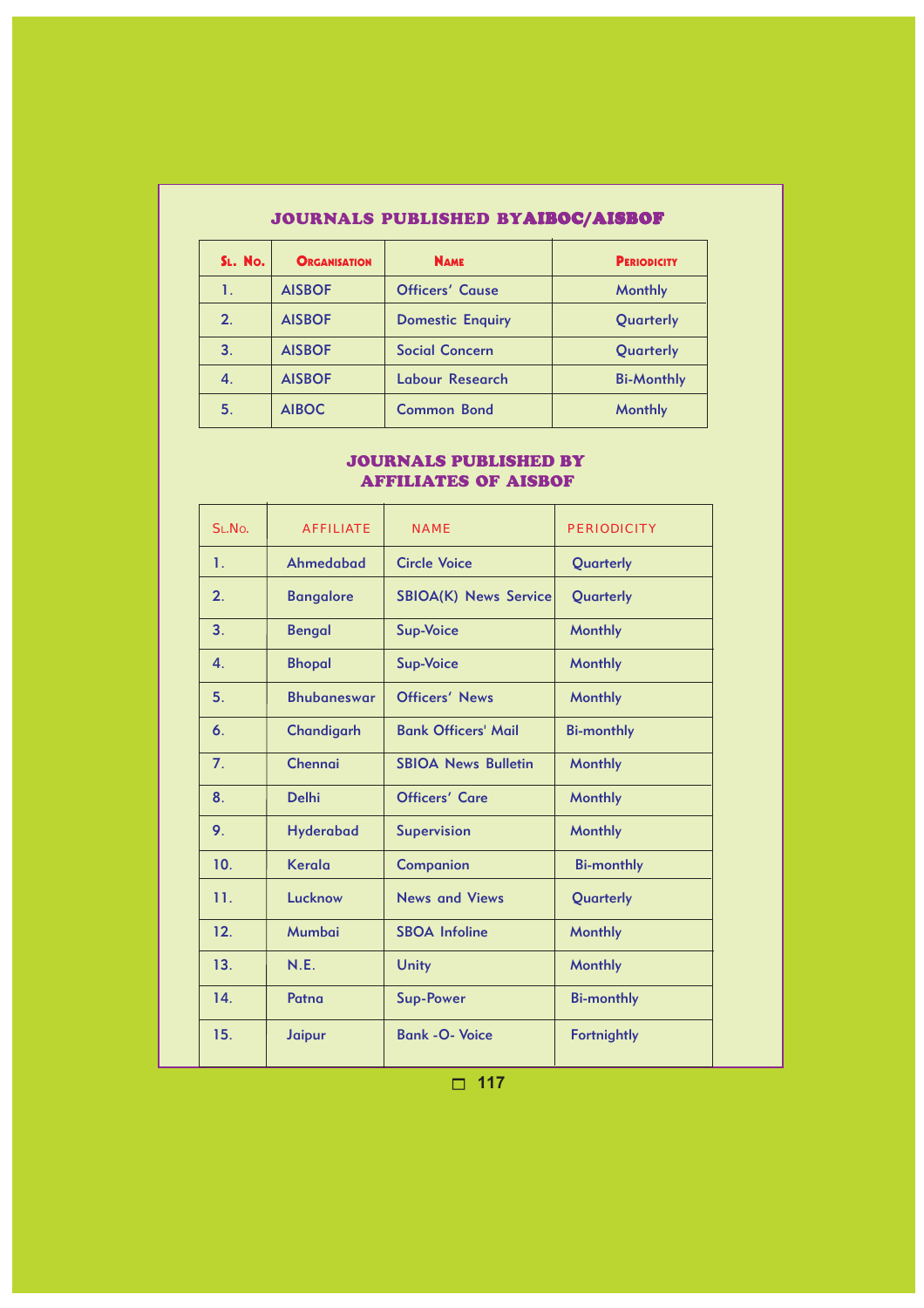| <b>PRESIDENTS OF AFFILIATES</b> |                    |                             |                          |  |  |
|---------------------------------|--------------------|-----------------------------|--------------------------|--|--|
| SL.No                           | <b>AFFILIATE</b>   | <b>NAME OF PRESIDENT</b>    | MOBILE NO.               |  |  |
| 1.                              | <b>AHMEDABAD</b>   | <b>NILESH RADIA</b>         | 9979894501<br>7600037119 |  |  |
| 2.                              | <b>AMARAVATHI</b>  | <b>G. KISHORE KUMAR</b>     | 9908524107               |  |  |
| 3.                              | <b>BANGALORE</b>   | <b>V.N. NAGESH</b>          | 9483535855               |  |  |
| $\mathbf{4}$ .                  | <b>BENGAL</b>      | <b>SABUJ MISTRY</b>         | 9830222273               |  |  |
| 5.                              | <b>BHOPAL</b>      | <b>MADAN KISHORE JAIN</b>   | 9525014054               |  |  |
| 6.                              | <b>BHUBANESWAR</b> | <b>ARUN KUMAR BISHOYI</b>   | 9437080964               |  |  |
| 7.                              | <b>CHANDIGARH</b>  | <b>SANJAY SHARMA</b>        | 9914621168               |  |  |
| 8.                              | <b>CHENNAI</b>     | R. BALAJI                   | 9445000809               |  |  |
| 9.                              | <b>DELHI</b>       | <b>SUSHIL AHUJA</b>         | 8826384500               |  |  |
| 10 <sub>1</sub>                 | <b>HYDERABAD</b>   | <b>B. SUKKIAH</b>           | 9949322692               |  |  |
| 11.                             | <b>JAIPUR</b>      | <b>RAMVTAR SINGH JAKHAR</b> | 9461444444               |  |  |
| 12.                             | <b>LUCKNOW</b>     | <b>AJAY SAXENA</b>          | 9919553377               |  |  |
| 13.                             | <b>MUMBAI</b>      | <b>ANIL D NARE</b>          | 9869901423               |  |  |
| 14.                             | <b>N.E.CIRCLE</b>  | <b>D.K. ROY CHOUDHARY</b>   | 9954890266               |  |  |
| 15.                             | <b>PATNA</b>       | <b>KAMALAKAR SINGH</b>      | 8252955777               |  |  |
| 16.                             | <b>KERALA</b>      | <b>KRISHNANDAN C. P.</b>    | 9447190297               |  |  |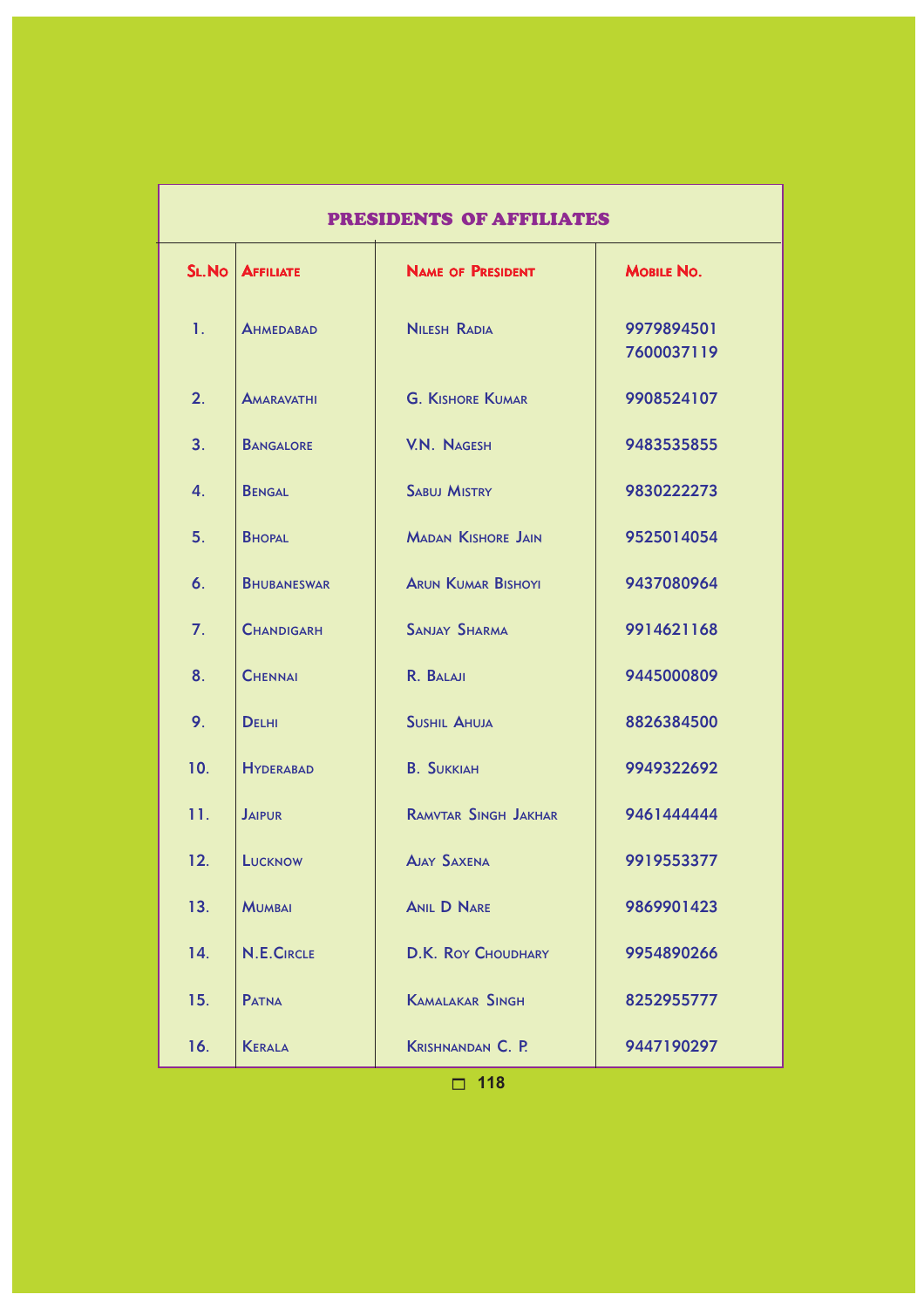|                           |                         | <b>GENERAL SECRETARIES OF AFFILIATES</b> |                   |  |
|---------------------------|-------------------------|------------------------------------------|-------------------|--|
|                           | <b>SL. NO AFFILIATE</b> | <b>NAMES</b>                             | <b>MOBILE NO.</b> |  |
| 1.                        | <b>AHMEDABAD</b>        | PINAKIN BRAHMABHATT                      | 7800016101        |  |
| 2.                        | <b>AMARAVATHI</b>       | C. SURYA KUMAR                           | 9849523725        |  |
| 3.                        | <b>BANGALORE</b>        | <b>S.K. SRINIVAS</b>                     | 9448993324        |  |
| 4.                        | <b>BENGAL</b>           | <b>SOUMYA DATTA</b>                      | 9830044737        |  |
| 5.                        | <b>BHOPAL</b>           | <b>SANJEEV SABHLOK</b>                   | 9425246782        |  |
| 6.                        | <b>BHUBANESWAR</b>      | <b>SAMBIT MISHRA</b>                     | 9437114991        |  |
| 7.                        | <b>CHANDIGARH</b>       | <b>DEEPAK K SHARMA</b>                   | 9501653388        |  |
| 8.                        | <b>CHENNAI</b>          | <b>G. SELVARAJ</b>                       | 9445000827        |  |
| 9.                        | <b>DELHI</b>            | <b>RAVINDRA GUPTA</b>                    | 9810383707        |  |
| 10.                       | <b>HYDERABAD</b>        | <b>G. SUBRAMANIYAM</b>                   | 9440427278        |  |
| 11.                       | <b>JAIPUR</b>           | <b>VINAY BHALLA</b>                      | 9829477706        |  |
| 12.                       | LUCKNOW                 | PAWAN KUMAR                              | 9453013108        |  |
| 13.                       | <b>MUMBAI</b>           | <b>SUNIL N SHINDE</b>                    | 9422706961        |  |
| 14.                       | N.E.CIRCLE              | <b>RUPAM ROY</b>                         | 9957563825        |  |
| 15.                       | <b>PATNA</b>            | <b>AJIT KUMAR MISHRA</b>                 | 9431265805        |  |
| 16.                       | <b>KERALA</b>           | V. MURLIDHARAN                           | 9447711991        |  |
| <b>SECRETARY GENERALS</b> |                         |                                          |                   |  |
|                           |                         |                                          |                   |  |
| 3.                        | <b>KERALA</b>           | <b>G.R. JAYAKRISHNAN</b>                 | 9447788818        |  |
|                           |                         |                                          |                   |  |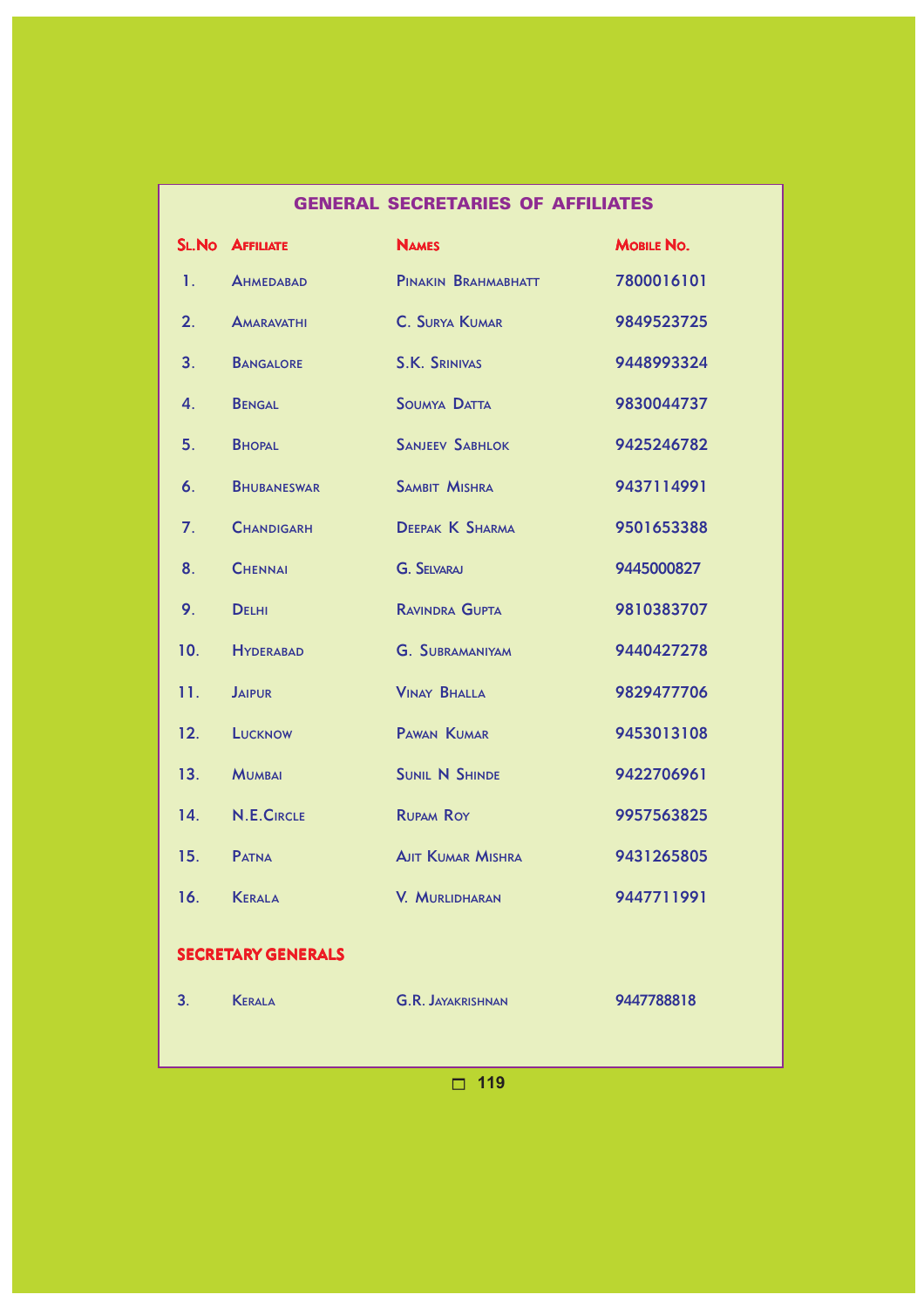| PROGRAMMES CONDUCTED BY N.A.T.U.R.E.                  |             |                                           |                  |  |
|-------------------------------------------------------|-------------|-------------------------------------------|------------------|--|
| NO.<br><b>DATE</b>                                    | <b>YEAR</b> | <b>PROGRAMME</b>                          | <b>PLACE</b>     |  |
| 1. 2nd to 4th October                                 | 1991        | <b>Leadership Development</b>             | <b>Hyderabad</b> |  |
| 2. 13th to 17th January                               | 1992        | <b>Disciplinary Proceedings</b>           | <b>Bangalore</b> |  |
| 3. 38th to 12th March                                 | 1992        | <b>Disciplinary Proceedings</b>           | <b>Bangalore</b> |  |
| 4. 10th to 14th August                                | 1992        | <b>Disciplinary Proceedings</b>           | <b>Bangalore</b> |  |
| 5. 9th to 13th August                                 | 1993        | <b>Disciplinary Proceedings</b>           | <b>Bangalore</b> |  |
| 6. 18th to 22nd April                                 | 1994        | <b>Disciplinary Proceedings</b>           | <b>Bangalore</b> |  |
| 7. 4th to 8th August                                  | 1994        | <b>Disciplinary Proceedings</b>           | Ahmedabad        |  |
| 8. 14th to 18th November                              | 1994        | <b>Leadership Development</b>             | <b>Bangalore</b> |  |
| 9. 26 <sup>th</sup> Feb 1995 to 4 <sup>th</sup> March | 1995        | <b>Disciplinary Proceedings</b>           | <b>Bangalore</b> |  |
| 10. 16th to 21st July                                 | 1995        | <b>Disciplinary Proceedings</b>           | <b>Guwahati</b>  |  |
| 11. 20th to 26th August                               | 1995        | <b>Disciplinary Proceedings</b>           | <b>Bangalore</b> |  |
| 12. 19th to 20th December                             | 1995        | <b>New Pension Scheme</b>                 | <b>Bangalore</b> |  |
| 13. 20th January                                      | 1996        | <b>Cadre Development</b>                  | Pune             |  |
| 14. 5th to 10th February                              | 1996        | <b>Leadership Development</b>             | <b>Bangalore</b> |  |
| 15. 10th March                                        | 1996        | <b>Disciplinary Proceedings</b>           | <b>Bangalore</b> |  |
| 16. 23rd to 27th June                                 | 1996        | <b>Disciplinary Proceedings</b>           | Lucknow          |  |
| 17. 1st to 3rd July                                   | 1996        | <b>Leadership Development</b>             | <b>Bangalore</b> |  |
| 18. 7th July                                          | 1996        | <b>Organisational Awareness for Women</b> | <b>Bangalore</b> |  |
| 19. 6th to 9th August                                 | 1996        | <b>Disciplinary Proceedings</b>           | Chandigarh       |  |
| 20. 7th to 12th October                               | 1996        | <b>Disciplinary Proceedings</b>           | <b>Ernakulam</b> |  |
| 21. 11th to 13th January                              | 1997        | Leadership Development for Women          | <b>Bangalore</b> |  |
| 22. 17th to 21st January                              | 1997        | <b>Leadership Development</b>             | <b>Bangalore</b> |  |
| 23. 16th to 18th March                                | 1997        | <b>Leadership Development</b>             | <b>Bombay</b>    |  |
| 24. 27th to 29th April                                | 1997        | <b>Disciplinary Proceedings</b>           | Vijayawada       |  |
| 25. 26th to 28th May                                  | 1997        | <b>Leadership Development</b>             | <b>Bangalore</b> |  |
| 26. 8th to 12th September                             | 1997        | <b>Disciplinary Proceedings</b>           | <b>Bangalore</b> |  |
| 27. 17th to 21st February                             | 1998        | <b>Leadership Development</b>             | <b>Bangalore</b> |  |
| 28. 13th to 17th April                                | 1998        | <b>Disciplinary Proceedings</b>           | <b>Bangalore</b> |  |
| 29. 17th to 21st August                               | 1998        | <b>Disciplinary Proceedings</b>           | <b>Bangalore</b> |  |
| 30. 24th to 26th Sept                                 | 1998        | <b>Leadership Development</b>             |                  |  |
|                                                       |             | Exclusively for C.B.O.O.                  | <b>Bangalore</b> |  |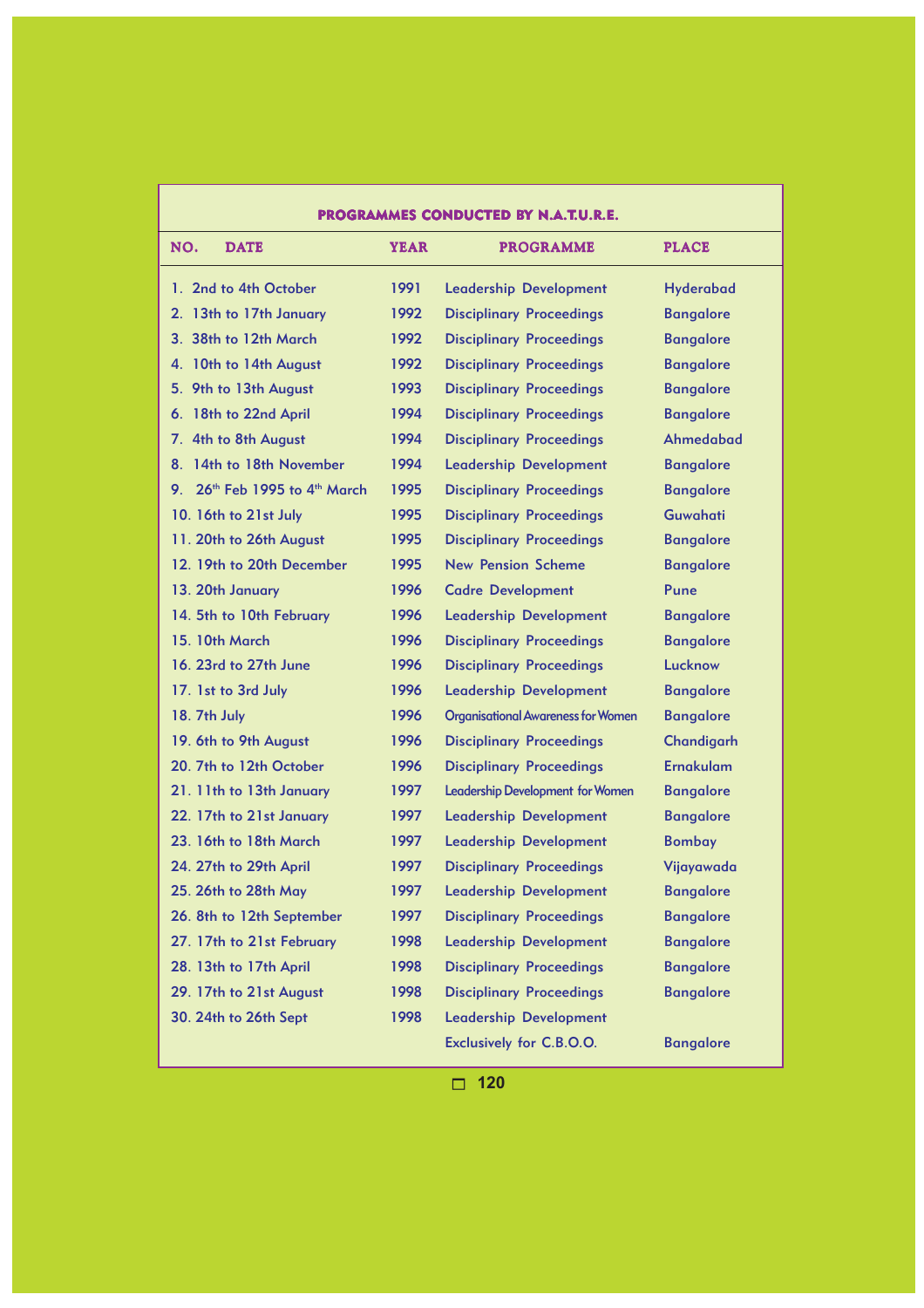| NO.<br><b>DATE</b>        | <b>YEAR</b> | <b>PROGRAMME</b>                   | <b>PLACE</b>     |
|---------------------------|-------------|------------------------------------|------------------|
| 31. 26th to 30th October  | 1998        | <b>Disciplinary Proceedings</b>    | Patna            |
| 32. 24th to 26th January  | 1999        | <b>Leadership Development</b>      |                  |
|                           |             | Exclusively for L.V.B.O.A.         | <b>Bangalore</b> |
| 33. 1st to 5th February   | 1999        | <b>Disciplinary Proceedings</b>    | Patna            |
| 34. 18th to 20th February | 1999        | <b>Leadership Development</b>      | <b>Bangalore</b> |
| 35. 4th to 5th April      | 1999        | <b>Disciplinary Proceedings</b>    | Vijayawada       |
| 36. 19th to 23rd April    | 1999        | <b>Disciplinary Proceedings</b>    | <b>Bangalore</b> |
| 37. 21st to 24th June     | 1999        | <b>Disciplinary Proceedings</b>    |                  |
|                           |             | Exclusively for A.I.V.B.O.A.       | <b>Bangalore</b> |
| 38. 26th to 27th July     | 1999        | <b>Trainers Meet</b>               | <b>Bangalore</b> |
| 39. 30th Aug to 3rd Sept  | 1999        | <b>Disciplinary Proceedings</b>    | <b>Bangalore</b> |
| 40. 26th September        | 1999        | <b>Fitment Workshopfor C.B.O.O</b> | Mangalore        |
| 41. 15th to 19th November | 1999        | <b>Disciplinary Proceedings</b>    | <b>Bangalore</b> |
| 42. 21st to 25th February | 2000        | <b>Disciplinary Proceedings</b>    | <b>Bangalore</b> |
| 43. 17th to 20th April    | 2000        | <b>Leadership Development</b>      | <b>Bangalore</b> |
| 44. 8th to 10th June      | 2000        | <b>Leadership Development</b>      | <b>Hyderabad</b> |
| 45. 28th to 29th July     | 2000        | <b>Personality Development</b>     | <b>Bangalore</b> |
| 46. 20th to 24th November | 2000        | <b>Disciplinary Proceedings</b>    | <b>Bangalore</b> |
| 47. 3rd to 5th May        | 2001        | <b>Trainers Meet</b>               | <b>Bangalore</b> |
| 48. 26th to 27th May      | 2001        | <b>RRB Officers' Association</b>   | <b>Bangalore</b> |
| 49.16th to 19th August    | 2001        | <b>Disciplinary Proceedings</b>    | <b>Bhavnagar</b> |
| 50.27th to 31st August    | 2001        | <b>Disciplinary Proceedings</b>    | <b>Bangalore</b> |

# (GOLDEN JUBILEE PROGRAMME)

| 51. 27th to 29th September | 2001 | <b>Disciplinary Proceedings</b> | <b>Shillong</b>  |
|----------------------------|------|---------------------------------|------------------|
| 52. 26th to 30th November  | 2001 | <b>Disciplinary Proceedings</b> | <b>Bangalore</b> |
| 53. 28th to 31st January   | 2002 | <b>Leadership Development</b>   | <b>Bangalore</b> |
| 54. 5th to 7th March       | 2002 | <b>Disciplinary Proceedings</b> | Patna (Ranchi)   |
| 55. 18th to 22nd March     | 2002 | <b>Disciplinary Proceedings</b> | <b>Bangalore</b> |
| 56. 25th to 27th July      | 2002 | <b>Leadership Development</b>   | <b>Tirupati</b>  |
| 57. 18th to 22nd November  | 2002 | <b>Disciplinary Proceedings</b> | <b>Bangalore</b> |
| 58. 2nd to 4th December    | 2002 | <b>Co-operative Training</b>    | <b>Bangalore</b> |
| 59. 20th to 24th January   | 2003 | <b>Disciplinary Proceedings</b> | <b>Bangalore</b> |
| 60. 5th to 9th January     | 2004 | <b>Disciplinary Proceedings</b> | <b>Bangalore</b> |
| 61. 28th to 31st January   | 2004 | <b>Pre-promotion Training</b>   |                  |
|                            |      | Programme (JMGS-I)              | <b>Bangalore</b> |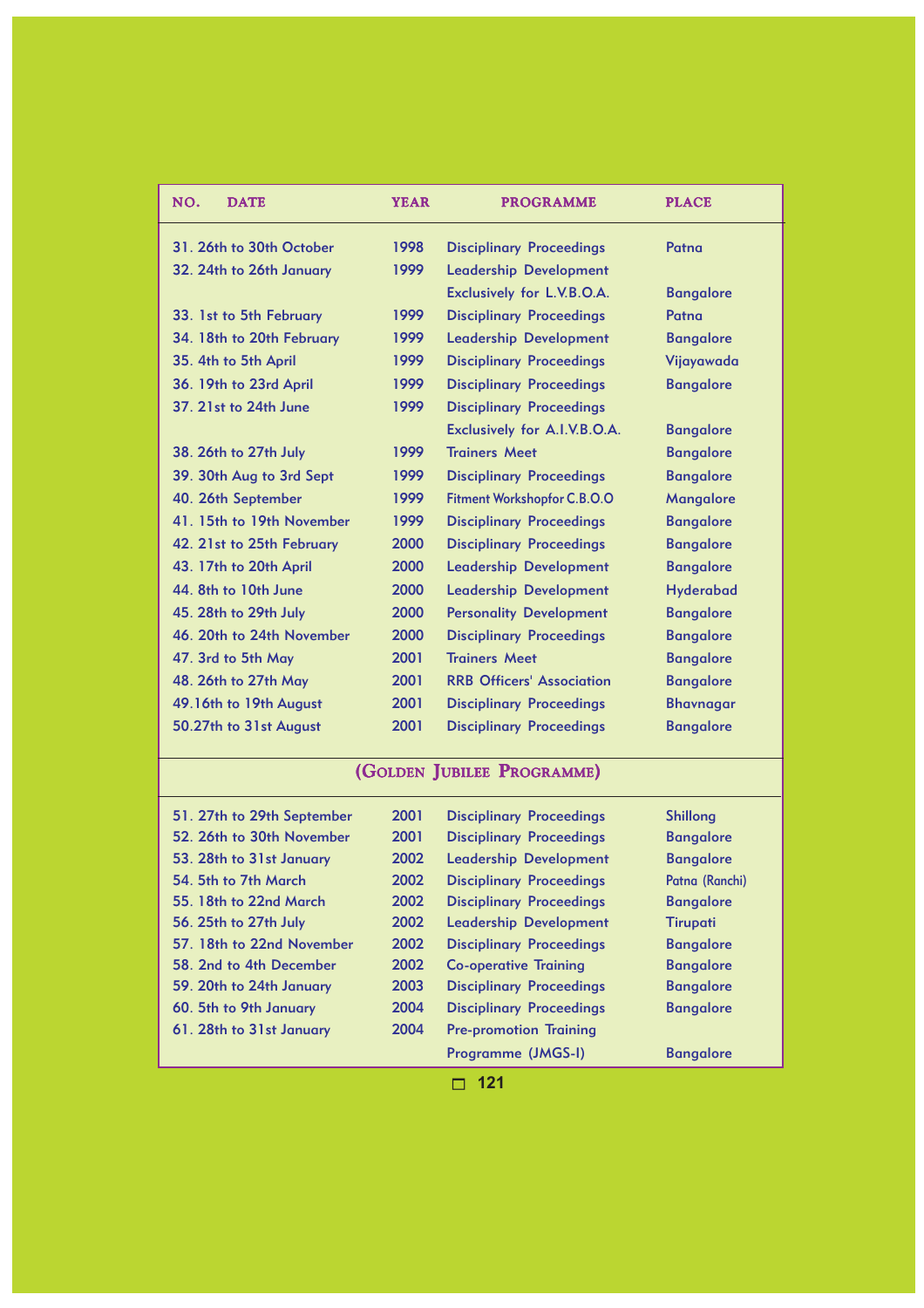| <b>DATE</b><br>NO.         | <b>YEAR</b> | <b>PROGRAMME</b>                        | <b>PLACE</b>       |
|----------------------------|-------------|-----------------------------------------|--------------------|
| 62. 8th to 12th March      | 2004        | <b>Disciplinary Proceedings</b>         | <b>Bangalore</b>   |
| 63. 29th to 1st May        | 2004        | <b>Disciplinary Proceedings</b>         | <b>Bhavnagar</b>   |
| 64. 16th to 20th August    | 2004        | <b>Disciplinary Proceedings</b>         | <b>Bangalore</b>   |
| 65. 10th to 12th September | 2004        | <b>Leadership Development</b>           | <b>Kolkata</b>     |
| 66. 11th to 13th September | 2004        | <b>Leadership Development</b>           | <b>Bhubaneswar</b> |
| 67. 9th to 11th October    | 2004        | <b>Leadership Development</b>           | Pune               |
| 68. 16th to 18th December  | 2004        | <b>Disciplinary Proceedings</b>         | Warangal           |
| 69. 14th to 16th February  | 2005        | <b>Leadership Development for Women</b> | <b>Bangalore</b>   |
| 70. 21th to 25th February  | 2005        | <b>Disciplinary Proceedings</b>         | <b>Bangalore</b>   |
| 71. 5th to 7th March       | 2005        | <b>Disciplinary Proceedings</b>         | <b>Guwahati</b>    |
| 72. 26th to 27th April     | 2005        | Seminar on Role of Officer-Director     | <b>Bangalore</b>   |
| 73. 4th to 7th May         | 2005        | <b>Disciplinary Proceedings</b>         | <b>Bangalore</b>   |
| 74. 21st to 25th June      | 2005        | <b>Disciplinary Proceedings</b>         | <b>Trivandrum</b>  |
| 75. 7th to 11th November   | 2005        | <b>Disciplinary Proceedings</b>         | <b>Bangalore</b>   |
| 76. 23rd to 25th January   | 2006        | <b>Disciplinary Proceedings</b>         | Ranchi             |
| 77. 8th to 12th May        | 2006        | <b>Disciplinary Proceedings</b>         | <b>Bangalore</b>   |
| 78. 17th to 19th September | 2006        | <b>Disciplinary Proceedings</b>         | Lucknow            |
| 79. 21st to 23rd September | 2006        | <b>Leadership Development</b>           | <b>Ernakulam</b>   |
| 80. 8th to 12th January    | 2007        | <b>Disciplinary Proceedings</b>         | <b>Bangalore</b>   |
| 81. 24th o 28th December   | 2007        | <b>Disciplinary Proceedings</b>         | <b>Bangalore</b>   |
| 82. 15th to 19th April     | 2008        | <b>Disciplinary Proceedings</b>         | <b>Bangalore</b>   |
| 83. 21st to 25th July      | 2008        | <b>Disciplinary Proceedings</b>         | <b>Bangalore</b>   |
| 84. 7th to 9th December    | 2008        | <b>Disciplinary Proceedings</b>         | <b>Guwahati</b>    |
| 85. 15th to 19th December  | 2008        | <b>Disciplinary Proceedings</b>         | <b>Bangalore</b>   |
| 86. 16th to 20th February  | 2009        | <b>Disciplinary Proceedings</b>         | <b>Bangalore</b>   |
| 87. 25th to 27th February  | 2009        | <b>Leadership Development</b>           | Chennai            |
| 88. 19th to 21st April     | 2009        | <b>CDP</b> for Traineers                | <b>Bangalore</b>   |
| 89. 24th to 26th April     | 2009        | <b>CDP For Traineers</b>                | <b>Bangalore</b>   |
| 90. 29th to 31st July      | 2009        | <b>CDP</b> for Traineers                | <b>Bangalore</b>   |
| 91. 19th to 21st January   | 2010        | <b>Disciplinary Proceedings</b>         | <b>Trivandrum</b>  |
| 92. 5th to 9th July        | 2010        | <b>Disciplinary Proceedings</b>         | <b>Bangalore</b>   |
| 93. 13th to 15th July      | 2010        | <b>Disciplinary Proceedings</b>         | <b>Hyderabad</b>   |
| 94. 9th to 11th August     | 2010        | AI-POWER for Senior Leaders AIBOC       | <b>Bangalore</b>   |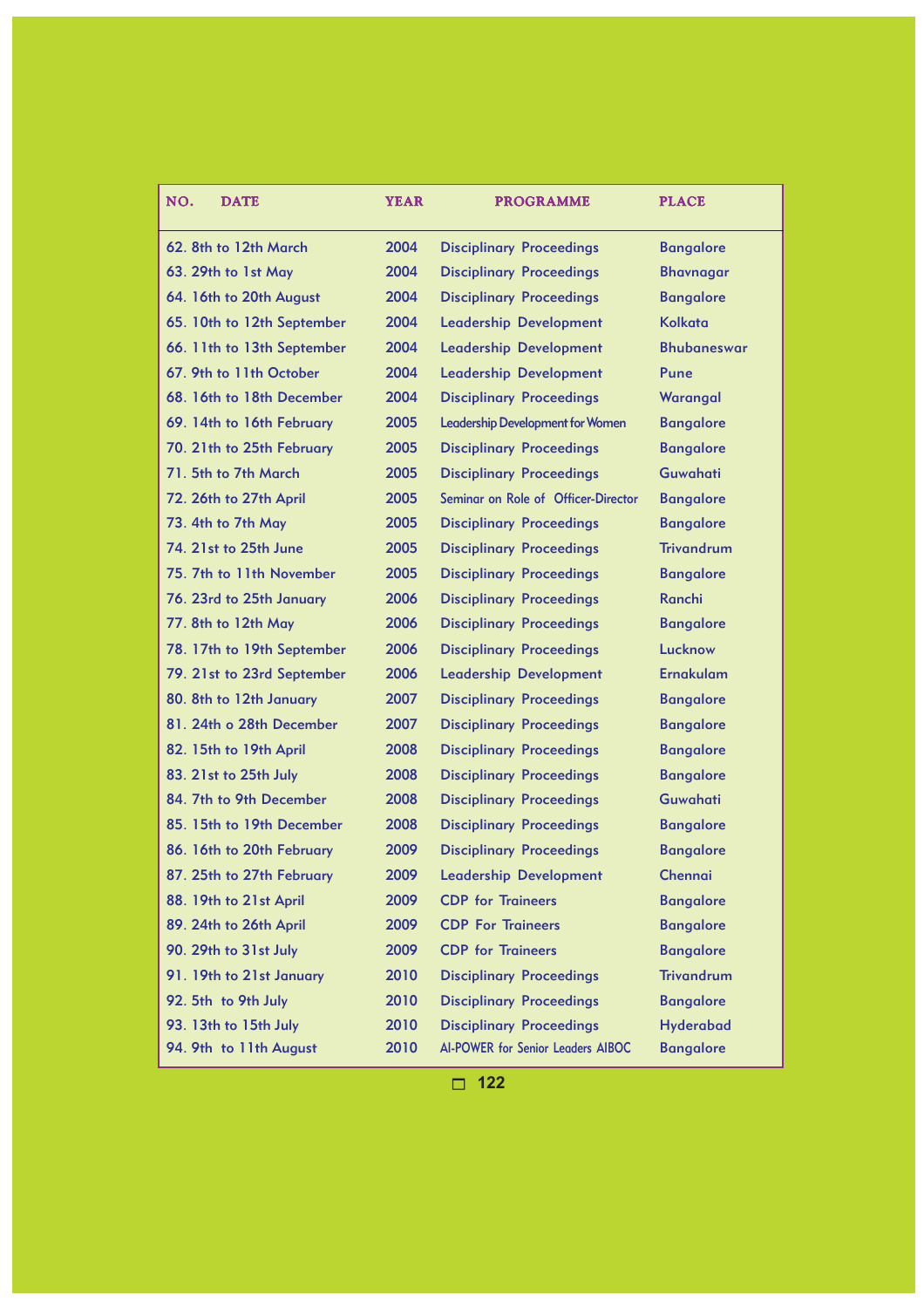| NO.<br><b>DATE</b>          | <b>YEAR</b> | <b>PROGRAMME</b>                  | <b>PLACE</b>     |  |
|-----------------------------|-------------|-----------------------------------|------------------|--|
| 95. 16th to 18th August     | 2010        | AI-POWER for Senior Leaders AIBOC | <b>Bangalore</b> |  |
| 96. 13th to 17th September  | 2010        | <b>Disciplinary Proceedings</b>   | <b>Bangalore</b> |  |
| 97. 20th to 21st September  | 2010        | Workshop on 2nd option on Pension | <b>Bangalore</b> |  |
| 98. 30th to 31st October    | 2010        | Workshop on 2nd option on Pension | <b>Bangalore</b> |  |
| 99. 9th to 11th November    | 2010        | <b>Disciplinary Proceedings</b>   | <b>Bhopal</b>    |  |
| 100.12th to 13th December   | 2010        | <b>Disciplinary Proceedings</b>   | <b>Bangalore</b> |  |
| (CENTENARY PROGRAMME)       |             |                                   |                  |  |
| 101. 12th to 14 th May      | 2011        | <b>Disciplinary Proceedings</b>   | Delhi(Noida)     |  |
| 102. 13th to 17th June      | 2011        | <b>Disciplinary Proceedings</b>   | <b>Bangalore</b> |  |
| 103. 10th to 12th July      | 2011        | <b>Disciplinary Proceedings</b>   | <b>Bangalore</b> |  |
| 104. 15th to 17th August    | 2011        | <b>Disciplinary Proceedings</b>   | <b>Kolkata</b>   |  |
| 105. 23rd to 25th August    | 2011        | <b>Disciplinary Proceedings</b>   | <b>Mumbai</b>    |  |
| 106. 20th to 22nd September | 2011        | <b>Disciplinary Proceedings</b>   | <b>Amritsar</b>  |  |
| 107. 9th to 11th October    | 2011        | <b>Disciplinary Proceedings</b>   | <b>New Delhi</b> |  |
| 108. 15th to 19th November  | 2011        | <b>Disciplinary Proceedings</b>   | <b>Bangalore</b> |  |
| 109. 8th to 10th December   | 2011        | <b>Disciplinary Proceedings</b>   | <b>Bangalore</b> |  |
| 110.30th May                | 2012        | <b>Fitment on Promotion</b>       | <b>Bangalore</b> |  |
| 111.24th to 28th September  | 2012        | <b>Disciplinary Proceedings</b>   | <b>Bangalore</b> |  |
| 112. 15th to 19th August    | 2013        | <b>Disciplinary Proceedings</b>   | <b>Bangalore</b> |  |
| 113. 9th to 11th January    | 2014        | <b>Disciplinary Proceedings</b>   | <b>Mumbai</b>    |  |
| 114.17th to 21st February   | 2014        | <b>Disciplinary Proceedings</b>   | <b>Bangalore</b> |  |
| 115. 9th 13th February      | 2015        | <b>Disciplinary Proceedings</b>   | <b>Bangalore</b> |  |
| 116.20th to 24th April      | 2015        | <b>Disciplinary Proceedings</b>   | <b>Bangalore</b> |  |

117 2nd to 3rd october 2015 CDP for Traineers Bangalore 118.18th to 20th January 2016 Disciplinary Proceedings(SBT) Trivendrum 119.3rd to 5th March 2016 Disciplinary Proceedings(SBM) Bangalore 120.12th to 14th March 2016 Disciplinary Proceedings Ahmedabad 121.4th to 5th July 2016 Disciplinary Proceedings(PNBOA)Mumbai 122.8th to 11th August 2016 Disciplinary Proceedings Bangalore 123.10th to 11th September 2016 Leadership Development Patna 124.9th to 13th January 2017 Disciplinary Proceedings Bangalore 125.10th to 11th February 2017 Leadership Development Bhopal